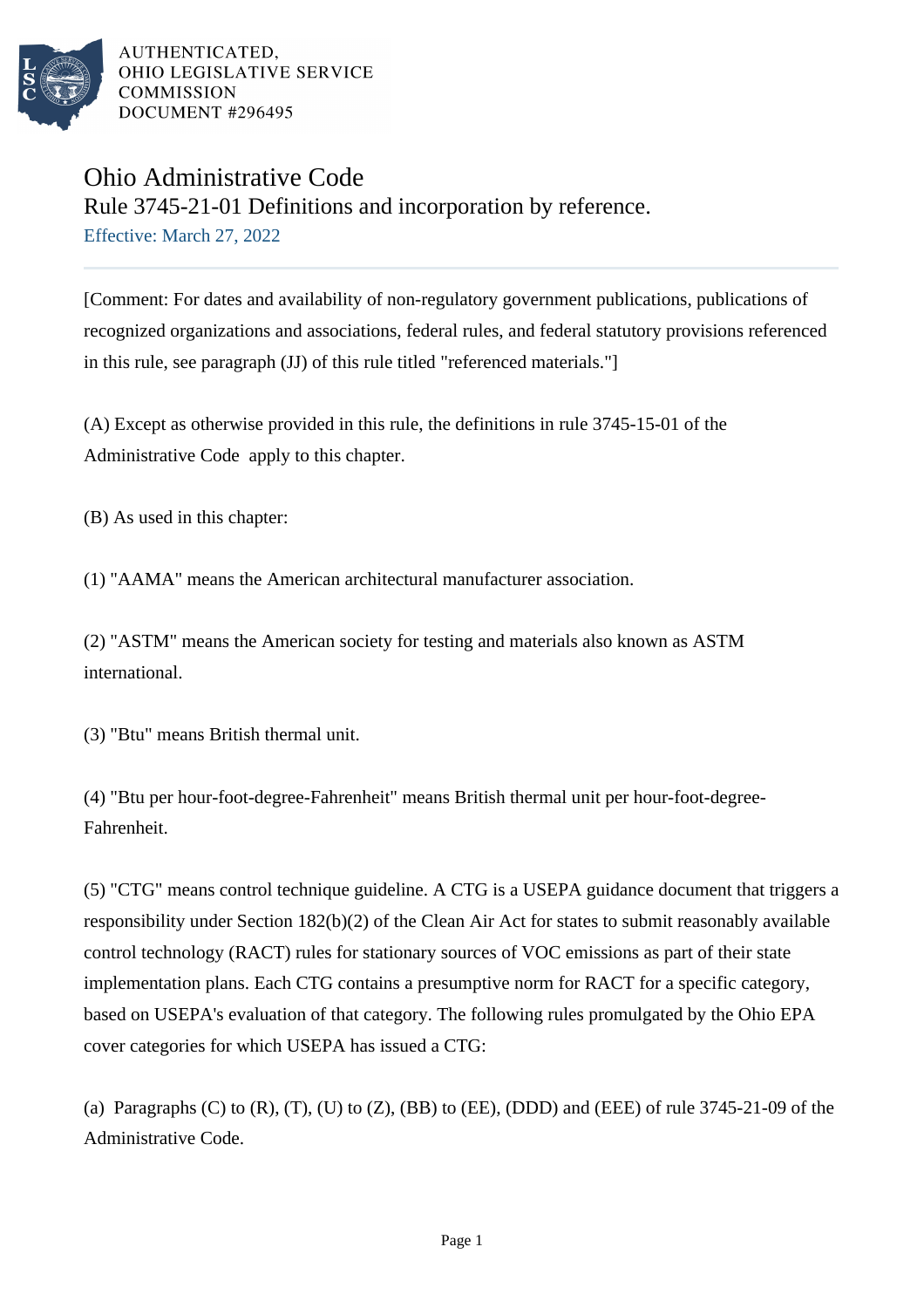

(b) Rules 3745-21-13, 3745-21-15, 3745-21-19, 3745-21-20, 3745-21-22, 3745-21-23, 3745-21-24, and 3745-21-26 to 3745-21-29 of the Administrative Code.

(6) "DC" means direct current.

(7) "Day" means a period of twenty-four consecutive hours beginning at twelve a.m., or beginning at a time consistent with a facility's operating schedule.

(8) "Exempt solvent" means any of the compounds which are specifically identified as not being volatile organic compounds, as defined in this rule.

(9) "Lb per mmBtu" or "lb/mmBtu" means pound per million British thermal units.

(10) "Incinerator" means a combustion apparatus designed for high temperature operation in which solid, semisolid, liquid, or gaseous combustible wastes are ignited and burned.

(11) "Non-CTG" means all other stationary sources of VOC emissions for which the USEPA has not developed a control technique guideline document.

(12) "Ohio EPA" means Ohio environmental protection agency.

(13) "Organic compound" means any chemical compound containing carbon excluding carbon monoxide, carbon dioxide, carbonic acid, metallic carbides, metallic carbonates, ammonium carbonate, methane (except methane from landfill gases), and ethane.

(14) "Permit-to-install and operate" or "PTIO" means a permit-to-install and a permit-to-operate applicable to air contaminant sources not located at facilities subject to Chapter 3745-77 of the Administrative Code.

(15) "Potential to emit" means the maximum capacity of a facility or stationary source to emit an organic compound or VOC under physical and operational design. Any physical or operational limitation on the capacity of the facility or stationary source to emit an organic compound or VOC,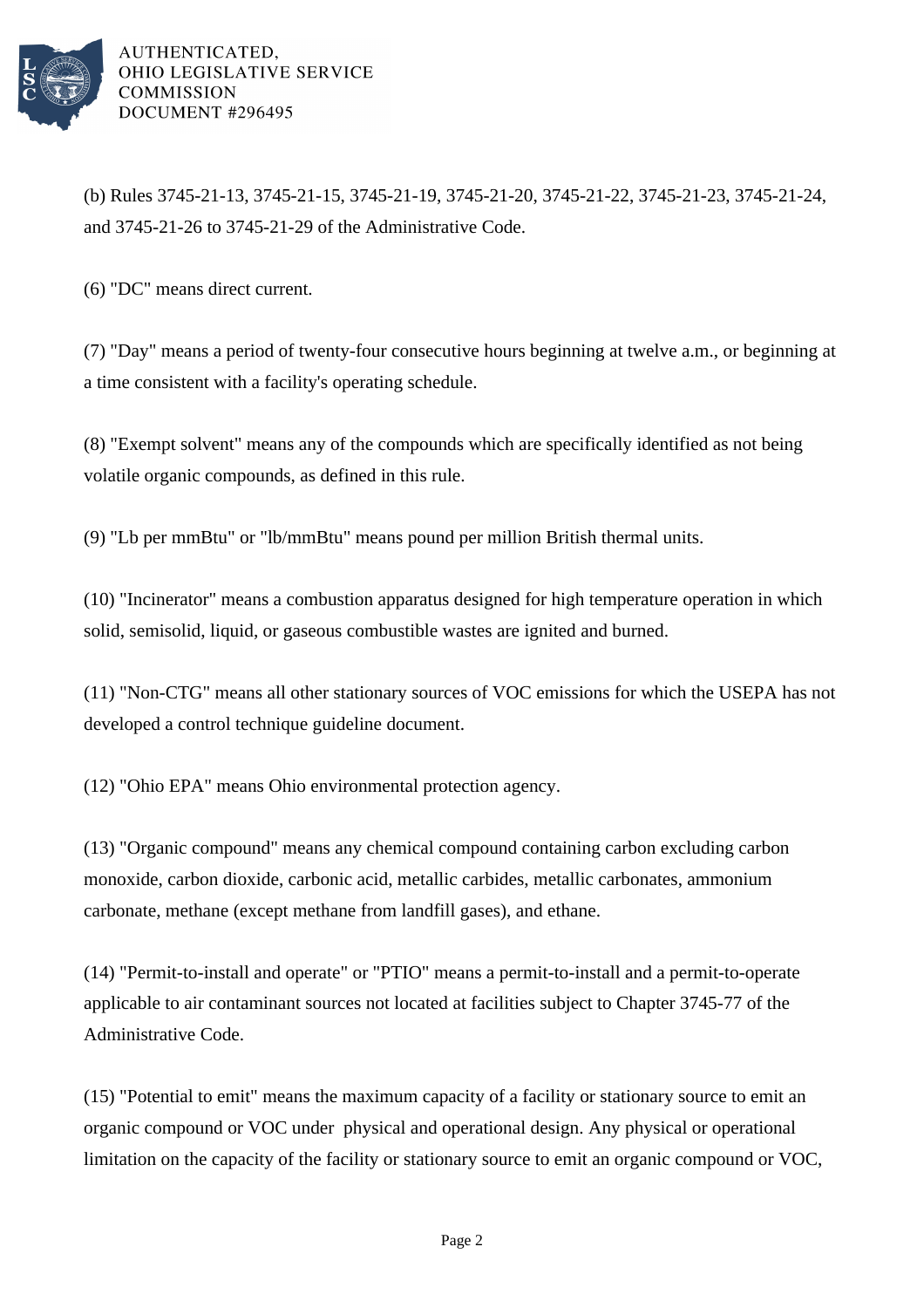

including air pollution control equipment and restrictions on hours of operation or on the type or amount of material combusted, stored or processed, shall be treated as part of the design if the limitation or the effect it would have on emissions is federally enforceable.

(16) "USEPA" means United States environmental protection agency.

(17) "Volatile organic compound" or "VOC" means any organic compound which participates in atmospheric photochemical reactions. (This includes any organic compound other than the compounds listed in the following table and any class of perfluorocarbon compounds that consists of (a) cyclic, branched, or linear, completely fluorinated alkanes, (b) cyclic, branched, or linear, completely fluorinated ethers with no unsaturations, (c) cyclic, branched, or linear, completely fluorinated tertiary amines with no unsaturations, or (d) sulfur-containing perfluorocarbons with no unsaturations and with sulfur bonds only to carbon and fluorine. These compounds have been determined to have negligible photochemical reactivity. For purposes of determining compliance with emission limits, VOC will be measured by the approved test methods. Where such a method also inadvertently measures compounds with negligible photochemical reactivity, an owner or operator may exclude these negligibly reactive compounds when determining compliance with an emission standard.)

| methane                                              | HFC 43-10mee (1,1,1,2,3,4,4,5,5,5-<br>decafluoropentane) |
|------------------------------------------------------|----------------------------------------------------------|
| ethane                                               | HFC-32 (difluoromethane)                                 |
| methyl chloroform $(1,1,1$ -trichloroethane)         | HFC-161 (ethylefluoride)                                 |
| CFC-113 (1,1,2-trichloro-1,2,2-<br>trifluoroethane)  | HFC-236fa (1,1,1,3,3,3-hexafluoropropane)                |
| methylene chloride                                   | $HFC-245ca$ $(1,1,2,2,3$ -pentafluoropropane)            |
| CFC-11 (trichlorofluoromethane)                      | $HFC-245ea$ $(1,1,2,3,3$ -pentafluoropropane)            |
| CFC-12 (dichlorodifluoromethane)                     | $HFC-245eb (1,1,1,2,3-pentafluoropropane)$               |
| HCFC-22 (chlorodifluoromethane)                      | HFC-245fa (1,1,1,3,3-pentafluoropropane)                 |
| HFC-23 (trifluoromethane)                            | $HFC-236ea(1,1,1,2,3,3-hexafluoropropane)$               |
| CFC-114 (1,2-dichloro-1,1,2,2-<br>tetrafluoroethane) | $HFC-365mfc(1,1,1,3,3-pentafluorobutane)$                |
| CFC-115 (chloropentafluoroethane)                    | HCFC-31 (chlorofluoromethane)                            |
| HCFC-123 (1,1,1-trifluoro-2,2-<br>dichloroethane)    | HCFC-151a (1-chloro-1-fluoroethane)                      |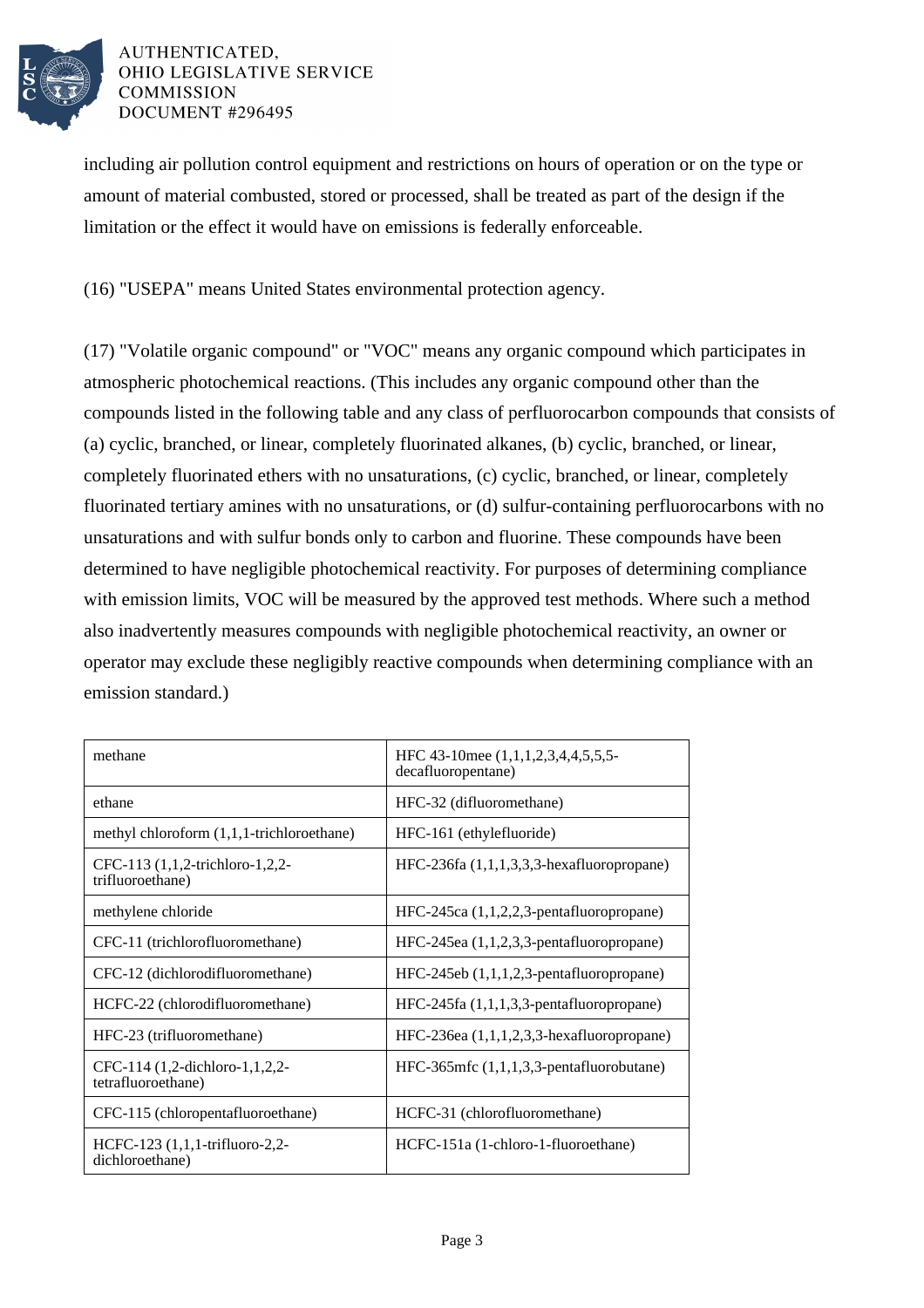

| HFC-134a (1,1,1,2-tetrafluoroethane)                           | HCFC-123a (1,2-dichloro-1,1,2-<br>trifluoroethane)                                                   |
|----------------------------------------------------------------|------------------------------------------------------------------------------------------------------|
| HCFC-141b (1,1-dichloro-1-fluoroethane)                        | $C_A F_O OCH_3$ or HFE-7100 (1,1,1,2,2,3,3,4,4-<br>nonafluoro-4-methoxy-butane)                      |
| HCFC-142b (1-chloro-1,1-difluoroethane)                        | $(CF_2)$ , CFCF, OCH <sub>2</sub> (2-(difluoromethoxy<br>methyl) -1,1,1,2,3,3,3-heptafluoropropane)  |
| HCFC-124 (2-chloro-1,1,1,2-<br>tetrafluoroethane)              | $C_4 F_9 OC_2 H_5$ or HFE-7200 (1-ethoxy-<br>1,1,2,2,3,3,4,4,4-nonafluorobutane)                     |
| HFC-125 (pentafluoroethane)                                    | $(CF_3)$ , CFCF, OC, H <sub>5</sub> (2-(ethoxydifluoro<br>methyl) -1,1,1,2,3,3,3- heptafluoropropane |
| HFC-134 (1,1,2,2-tetrafluoroethane)                            | methyl acetate                                                                                       |
| $HFC-143a(1,1,1-trifluoroethane)$                              | $n-C_3 F_7 OCH_3$ or HFE-7000 (1,1,1,2,2,3,3-<br>heptafluoro-3-methoxy-propane)                      |
| HFC-152a (1,1-difluoroethane)                                  | HFE-7500 (3-ethoxy-1,1,1,2,3,4,4,5,5,6,6,6-<br>dodecafluoro-2-(trifluoromethyl) hexane)              |
| PCBTF (parachlorobenzotrifluoride)                             | HFC 227ea (1,1,1,2,3,3,3-<br>heptafluoropropane)                                                     |
| cyclic, branched, or linear completely<br>methylated siloxanes | methyl formate                                                                                       |
| acetone                                                        | t-butyl acetate                                                                                      |
| perchloroethylene (tetrachloroethylene)                        | dimethyl carbonate                                                                                   |
| HCFC-225ca (3,3-dichloro-1,1,1,2,2-<br>pentafluoropropane)     | propylene carbonate                                                                                  |
| HCFC-225cb (1,3-dichloro-1,1,2,2,3-<br>pentafluoropropane)     | any organic compound listed in 40 CFR<br>$51.100(s)(1)$ or $(s)(5)$                                  |

(C) As used in rule 3745-21-07 of the Administrative Code (pertaining to the control of emissions of organic materials from stationary sources):

# (1) [Reserved.]

(2) "Effluent water separator" means any tank, box, sump, or other container in which any volatile photochemically reactive material floating on or entrained or contained in water entering such tank, box, sump, or other container is physically separated and removed from such water prior to outfall, drainage, or recovery of such water.

(3) "Liquid organic material" means any organic material which is a liquid at standard conditions.

(4) "Organic material" means any chemical compound containing carbon, excluding carbon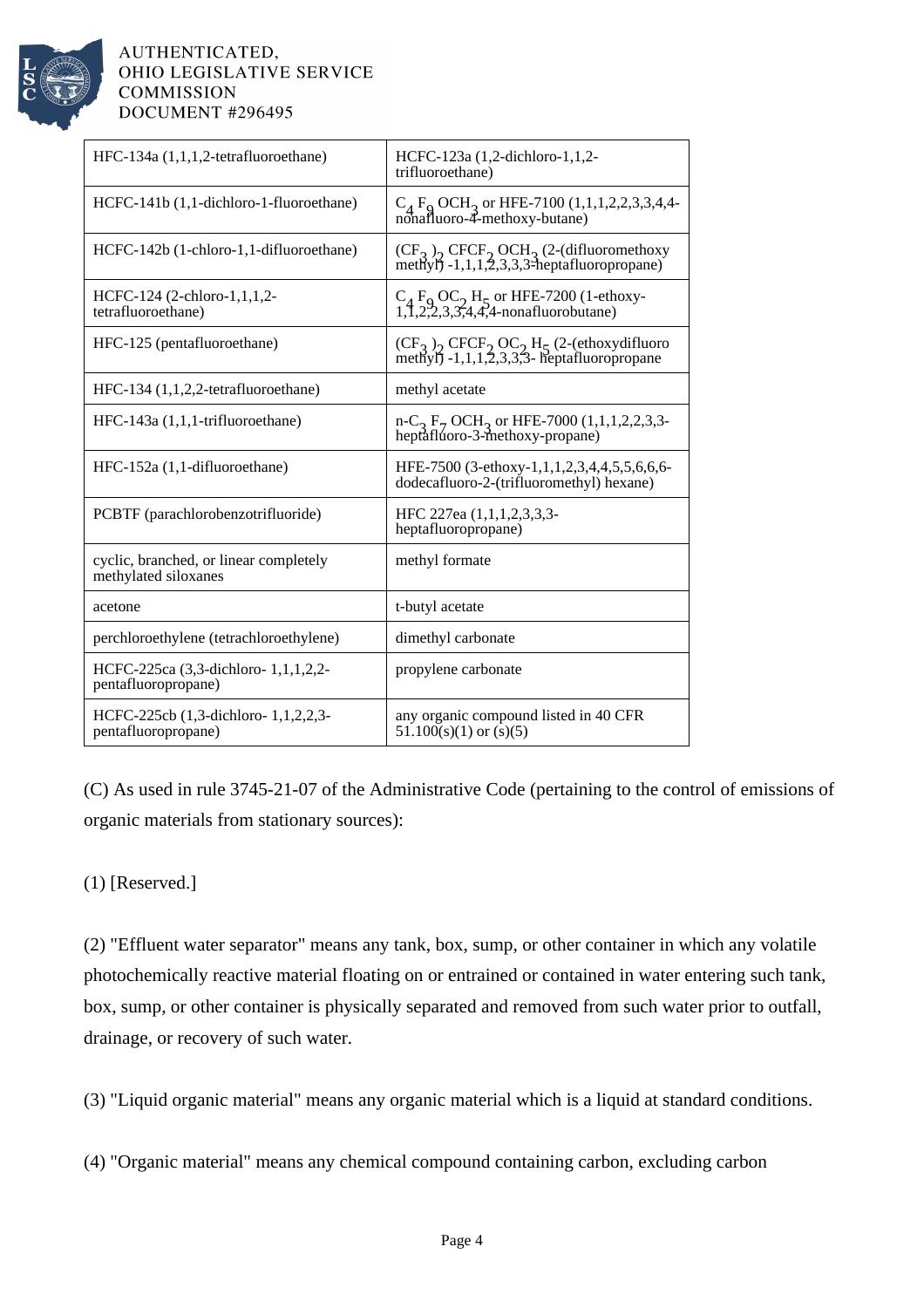

monoxide, carbon dioxide, carbonic acid, metallic carbides, metallic carbonates, and ammonium carbonate.

(5) "Photochemically reactive material" means any liquid organic material with an aggregate of more than twenty per cent of its total volume composed of the chemical compounds classified below or which exceed any of the following individual percentage composition limitations, referred to the total volume of liquid:

(a) A combination of hydrocarbons, alcohols, aldehydes, esters, ethers or ketones having an olefinic or cyclo-olefinic type of unsaturation except perchloroethylene: five per cent.

(b) A combination of aromatic hydrocarbons with eight or more carbon atoms to the molecule except ethylbenzene: eight per cent.

(c) A combination of ethylbenzene, ketones having branched hydrocarbon structures, trichloroethylene or toluene: twenty per cent.

Any organic material or any constituent of an organic material that may be classified from its chemical structure into more than one of the above groups of organic compounds, is considered as a member of the most reactive chemical group, that is, that group having the least allowable per cent of the total volume of liquid.

(6) "Submerged fill pipe" means any fill pipe with the discharge opening entirely submerged when the liquid level is six inches above the bottom of the tank; or when applied to a tank which is loaded from the side, means any fill pipe with the discharge opening entirely submerged when the liquid level is eighteen inches above the bottom of the tank.

(7) "Volatile photochemically reactive material" means any photochemically reactive material which has a vapor pressure of 1.5 pounds per square inch absolute or greater under actual storage conditions.

(D) As used in paragraphs (B) to  $(K)$ ,  $(S)$ ,  $(U)$ ,  $(Y)$ ,  $(FF)$ ,  $(HH)$ ,  $(II)$ , and  $(PP)$  of rule 3745-21-09 of the Administrative Code (pertaining to coating lines and printing lines) and in rules 3745-21-04,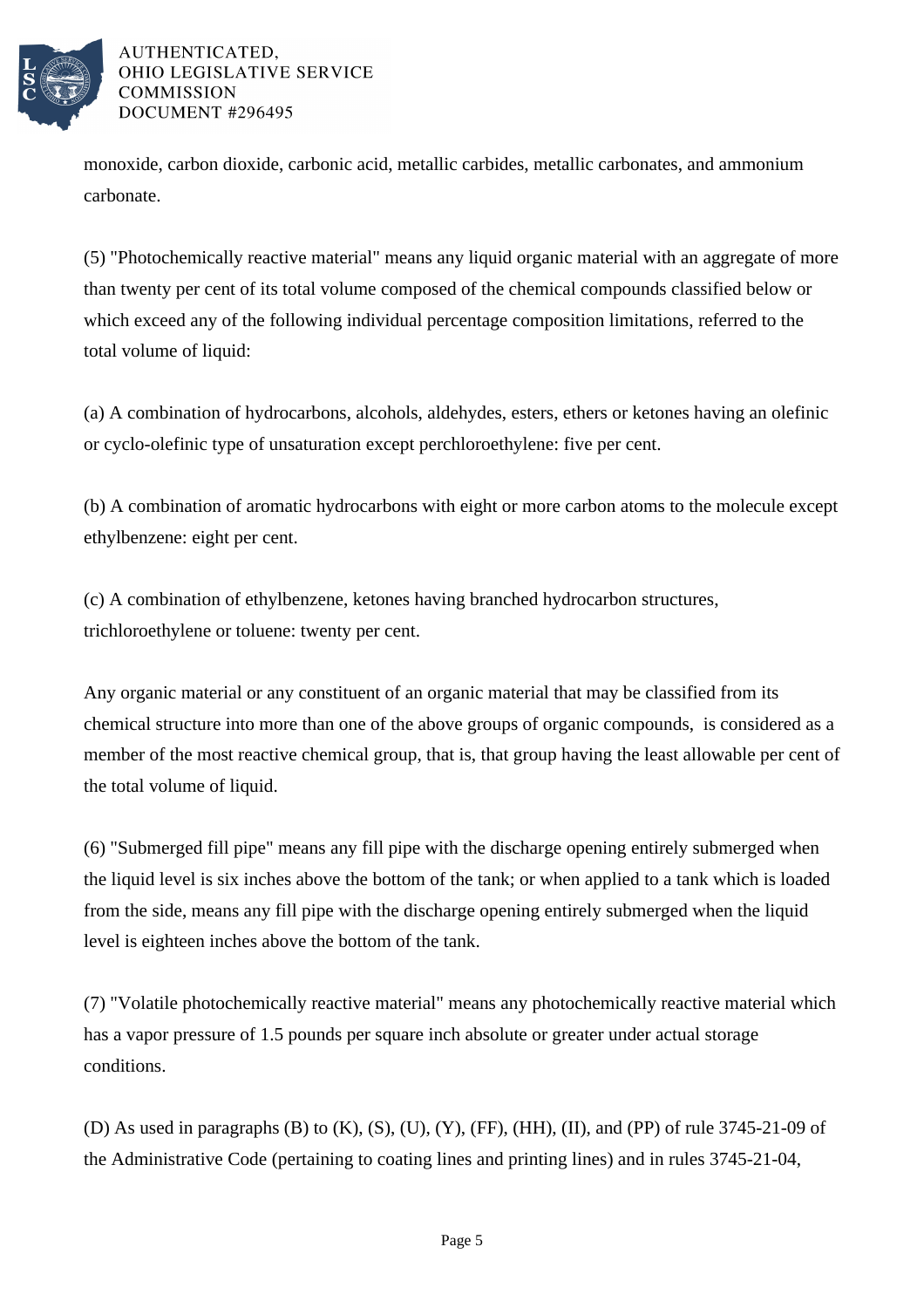

3745-21-10, 3745-21-18, 3745-21-26, and 3745-21-29 of the Administrative Code:

(1) "Adhesion primer" means the following:

(a) For the purpose of paragraph (HH) of rule 3745-21-09 of the Administrative Code, a coating used to promote adhesion of a topcoat on surfaces such as trim moldings, door locks and door sills, where sanding is impractical.

(b) For the purpose of rule 3745-21-26 of the Administrative Code, a coating that is applied to a polyolefin part to promote the adhesion of a subsequent coating. An adhesion primer is clearly identified as an adhesion primer or adhesion promoter on its accompanying material safety data sheet.

(2) "Adhesive" means any chemical substance that is applied for the purpose of bonding two surfaces together other than by mechanical means.

(3) "Air dried coating" means a coating that is dried by the use of air or forced warm air at temperatures up to one hundred ninety-four degrees Fahrenheit.

(4) "Airless spray" means a spray coating method in which the coating is atomized by being forced through a small nozzle opening at high pressure. The coating is not mixed with air before exiting from the nozzle opening.

(5) "Anti-chip coating" means a coating designed to reduce stone chipping damage. Anti-chip coatings may be applied to broad areas of the vehicle or to selected vehicle surfaces that are most vulnerable to impingement by stones and other road debris (e.g., rocker panels, the bottom edges of doors and fenders, and the leading edge of the roof). Anti-chip coatings are typically applied after the electrodeposition primer and before the topcoat and are considered primer-surfacer coatings.

(6) "Antifoulant coating" means any coating that is applied to the underwater portion of a boat specifically to prevent or reduce the attachment of biological organisms and that is registered with USEPA as a pesticide under the Federal Insecticide, Fungicide, and Rodenticide Act contained in 7 USC 136 to 136y.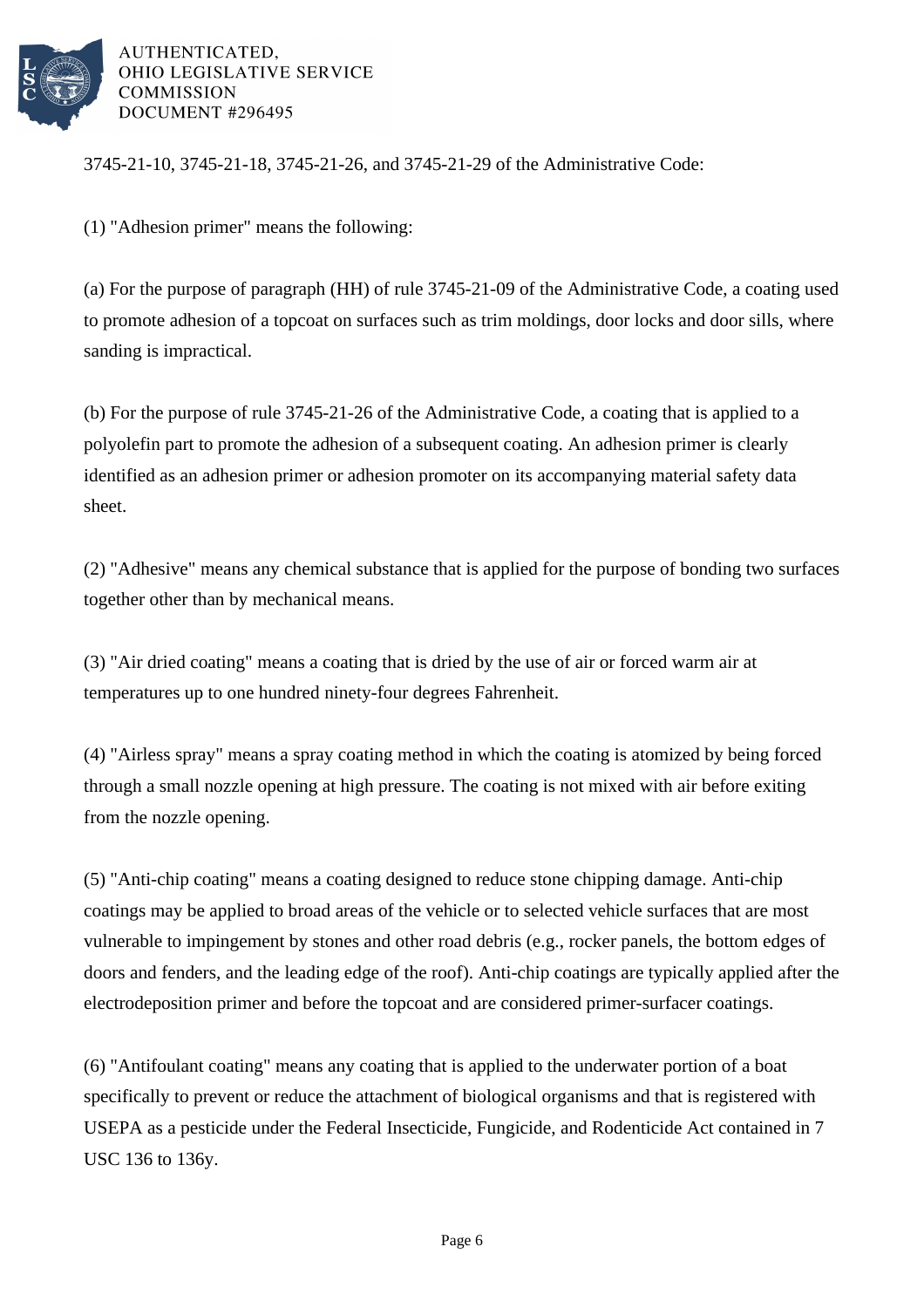

(7) "Antique motor vehicle" means a motor vehicle, but not a reproduction thereof, manufactured more than twenty five years prior to the current year which has been maintained in or restored to a condition which is substantially in conformance with manufacturer specifications.

(8) "Aqueous coating" means a water-based surface coating applied directly over ink on a printed substrate for the purpose of enhancing or protecting the printed surface.

(9) "As applied" means the formulation of a coating during the application on or impregnation into a substrate, including any dilution solvents or thinners added at the source before application of the coating.

(10) "Automobile" means a passenger car or passenger car derivative capable of seating not more than twelve passengers.

(11) "Automobile and light-duty truck adhesive" means an adhesive, including glass bonding adhesive, used at an automobile or light-duty truck assembly coating facility, applied for the purpose of bonding two vehicle surfaces together without regard to the substrates involved.

(12) "Automobile or light-duty truck assembly plant" means a facility where automobile or lightduty truck bodies, frames and associated parts, are assembled for eventual inclusion into a finished product ready for sale to vehicle dealers. Customizers, body shops and other repainters are excluded from this definition.

(13) "Automobile and light-duty truck bedliner" means a multi-component coating, used at an automobile or light-duty truck assembly coating facility, applied to a cargo bed after the application of topcoat and outside of the topcoat operation to provide additional durability and chip resistance.

(14) "Automobile and light-duty truck cavity wax" means a coating, used at an automobile or lightduty truck assembly coating facility, applied into the cavities of the vehicle primarily for the purpose of enhancing corrosion protection.

(15) "Automobile and light-duty truck deadener" means a coating, used at an automobile or light-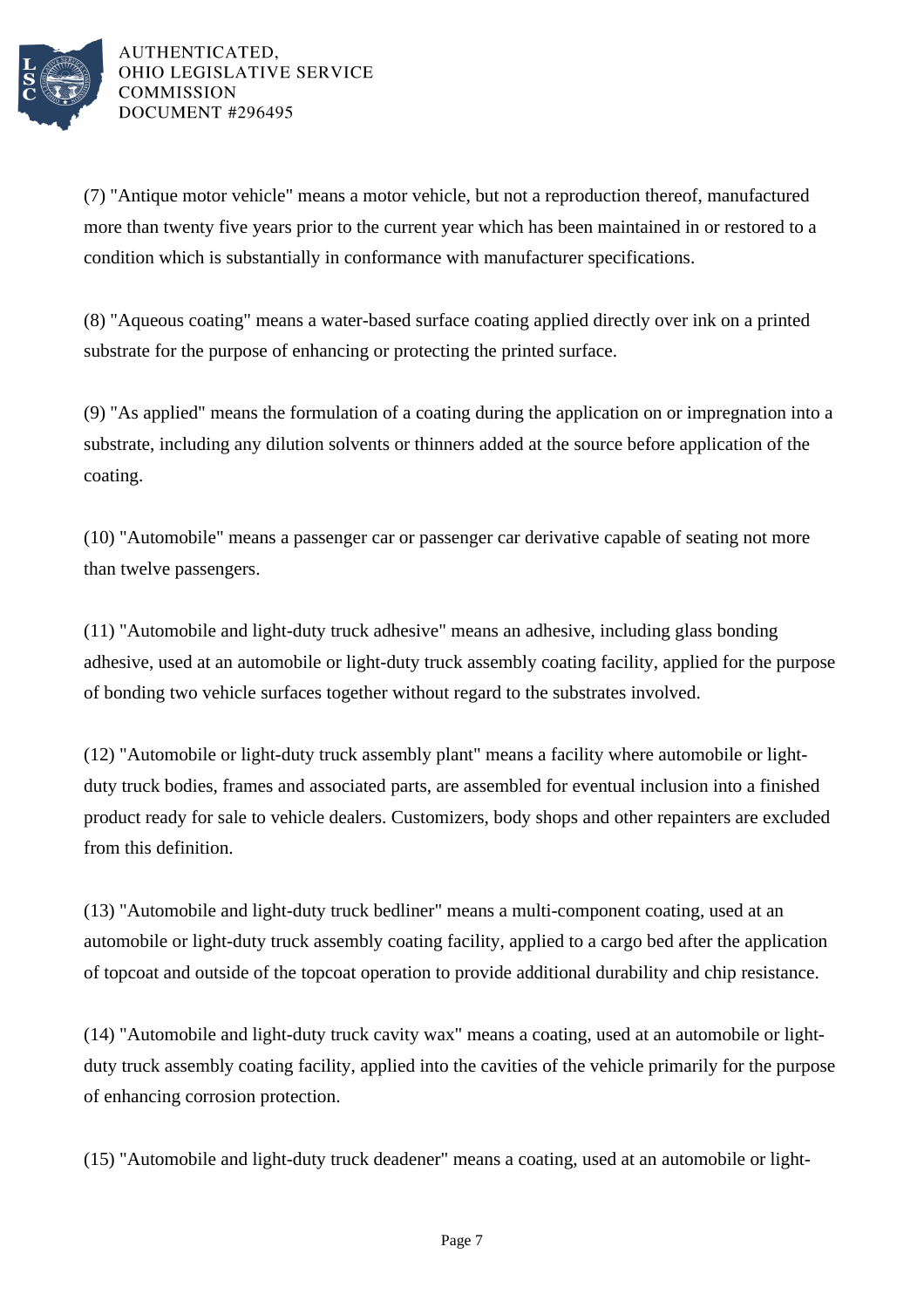

duty truck assembly coating facility, applied to selected vehicle surfaces primarily for the purpose of reducing the sound of road noise in the passenger compartment.

(16) "Automobile and light-duty truck gasket/gasket sealing material" means a fluid, used at an automobile or light-duty truck assembly coating facility, applied to coat a gasket or replace and perform the same function as a gasket. Automobile and light-duty truck gasket/gasket sealing material includes room temperature vulcanization (RTV) seal material.

(17) "Automobile and light-duty truck glass bonding primer" means a primer, used at an automobile or light-duty truck assembly coating facility, applied to windshield or other glass, or to body openings, to prepare the glass or body opening for the application of glass bonding adhesives or the installation of adhesive bonded glass. Automobile and light-duty truck glass bonding primer includes glass bonding/cleaning primers that perform both functions (cleaning and priming of the windshield or other glass, or body openings) prior to the application of adhesive or the installation of adhesive bonded glass.

(18) "Automobile and light-duty truck lubricating wax/compound" means a protective lubricating material, used at an automobile or light-duty truck assembly coating facility, applied to vehicle hubs and hinges.

(19) "Automobile and light-duty truck sealer" means a high viscosity material, used at an automobile or light-duty truck assembly coating facility, generally, but not always, applied in the paint shop after the body has received an electrodeposition primer coating and before the application of subsequent coatings (e.g., primer-surfacer). The primary purpose of automobile and light-duty truck sealer is to fill body joints completely so that there is no intrusion of water, gases or corrosive materials into the passenger area of the body compartment. Such materials are also referred to as sealant, sealant primer, or caulk.

(20) "Automobile and light-duty truck trunk interior coating" means a coating, used at an automobile or light-duty truck assembly coating facility outside of the primer-surfacer and topcoat operations, applied to the trunk interior to provide chip protection.

(21) "Automobile and light-duty truck underbody coating" means a coating, used at an automobile or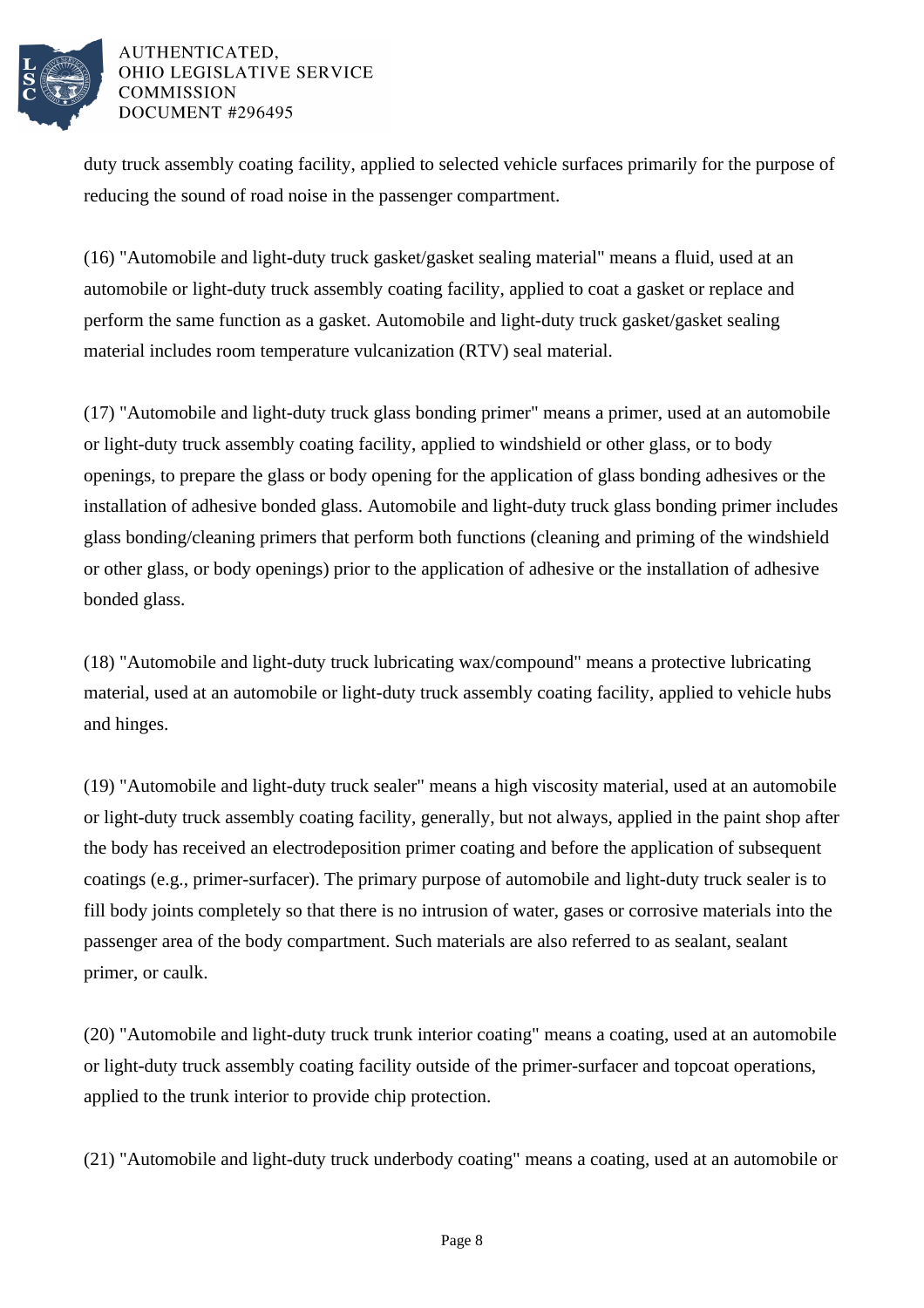

light-duty truck assembly coating facility, applied to the undercarriage or firewall to prevent corrosion or provide chip protection.

(22) "Automobile and light-duty truck weatherstrip adhesive" means an adhesive, used at an automobile or light-duty truck assembly coating facility, applied to weatherstripping materials for the purpose of bonding the weatherstrip material to the surface of the vehicle.

(23) "Automotive elastomeric coating" means a coating designed for application over surfaces of flexible mobile equipment and mobile equipment components, such as elastomeric bumpers.

(24) "Automotive impact-resistant coating" means a coating designed to resist chipping caused by road debris.

(25) "Automotive jambing clearcoat" means a fast-drying, ready-to-spray clearcoat applied to surfaces such as door jambs and trunk and hood edges to allow for quick closure.

(26) "Automotive lacquer" means a thermoplastic coating applied directly to bare metal surfaces of mobile equipment and mobile equipment components which dries primarily by solvent evaporation, and which is resoluble in its original solvent.

(27) "Automotive low-gloss coating" means a coating which exhibits a gloss reading less than or equal to twenty-five on a sixty-degree-glossmeter.

(28) "Automotive multi-colored topcoat" means a topcoat that exhibits more than one color, is packaged in a single container, and camouflages surface defects on areas of heavy use, such as cargo beds and other surfaces of trucks and other utility vehicles.

(29) "Automotive pretreatment" means a primer that contains a minimum of 0.5 per cent acid, by weight, that is applied directly to bare metal surfaces of mobile equipment and mobile equipment components to provide corrosion resistance and to promote adhesion of subsequent coatings.

(30) "Automotive primer-sealer" means a coating applied to mobile equipment and mobile equipment components prior to the application of a topcoat for the purpose of providing corrosion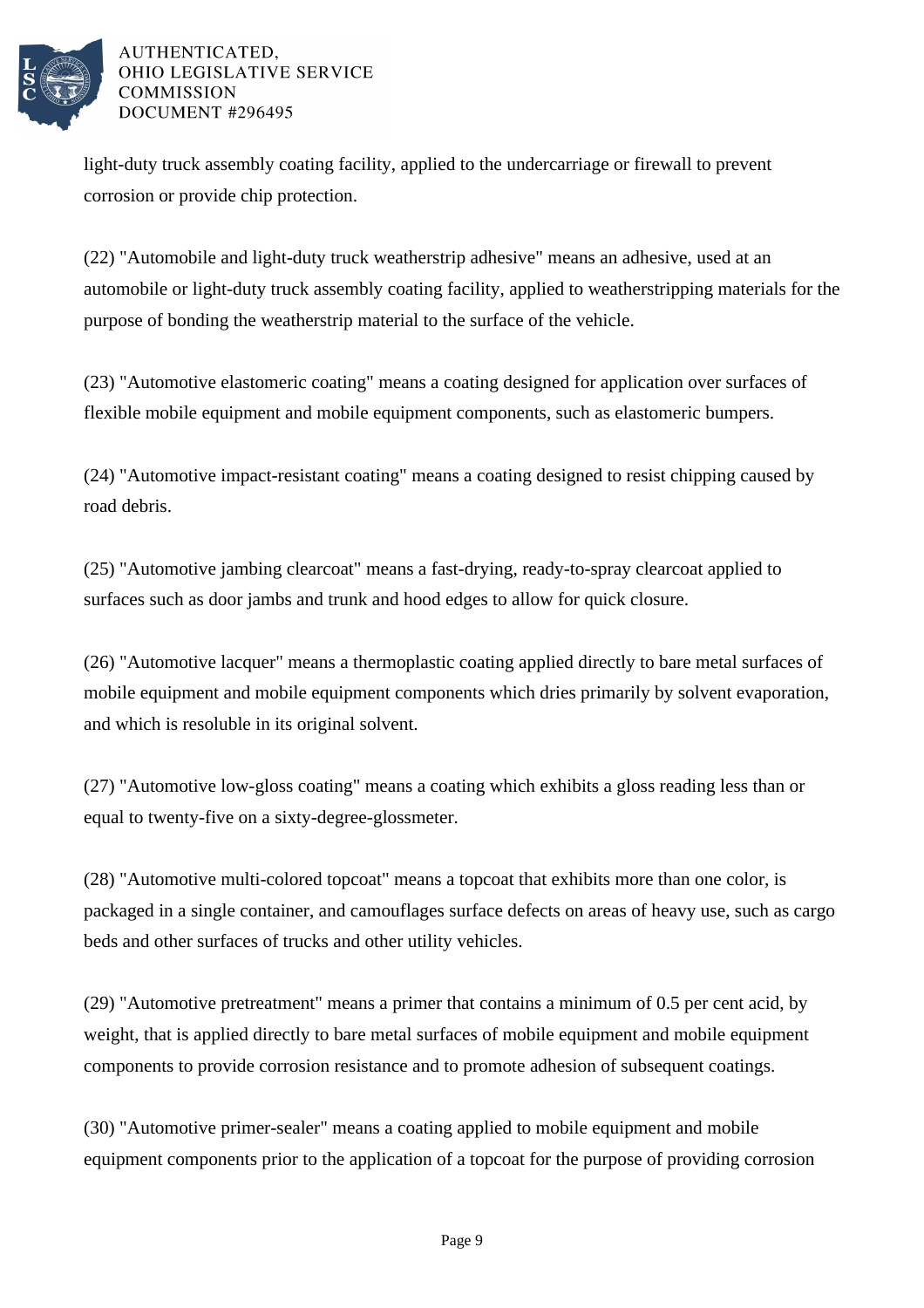

resistance, promoting adhesion of subsequent coatings, promoting color uniformity, and promoting the ability of the undercoat to resist penetration by the topcoat.

(31) "Automotive primer-surfacer" means a coating applied to mobile equipment and mobile equipment components prior to the application of topcoat for the purpose of filling surface imperfections in the substrate; providing corrosion resistance; or promoting adhesion of subsequent coatings.

(32) "Automotive specialty coating" means coatings including, but not limited to, elastomeric coatings, adhesion promoters, low gloss coatings, bright metal trim repair coatings, jambing clearcoats, impact resistant coatings, rubberized asphaltic underbody coatings, uniform finish blenders, weld-through primers applied to automotive surfaces and lacquer topcoats applied to a classic motor vehicle or to an antique motor vehicle.

(33) "Automotive topcoat" means a coating or series of coatings applied over an automotive primersurfacer, automotive primer-sealer or existing finish on the surface of mobile equipment and mobile equipment components for the purpose of protection or beautification.

(34) "Automotive touch up repair" means the application of automotive topcoat finish materials to cover minor finishing imperfections equal to or less than one inch in diameter.

(35) "Automotive/transportation plastic parts" means the interior and exterior plastic components of automobiles, trucks, tractors, lawnmowers, and other like mobile equipment intended for primary use on land, with the exception of the following: plastic parts coated on the main (body) paint line in automobile and light duty truck assembly plants and truck assembly plants, and plastic parts coated during the refinishing or final repair of automobiles, trucks, tractors, lawnmowers and other like mobile equipment.

(36) "Baked coating" means a coating that is cured at a temperature at or above one hundred ninetyfour degrees Fahrenheit.

(37) "Basecoat" means, for can coating lines, the exterior base coating of a two-piece can or the exterior and interior base coating of a three-piece can or three-piece can end; and basecoat means, for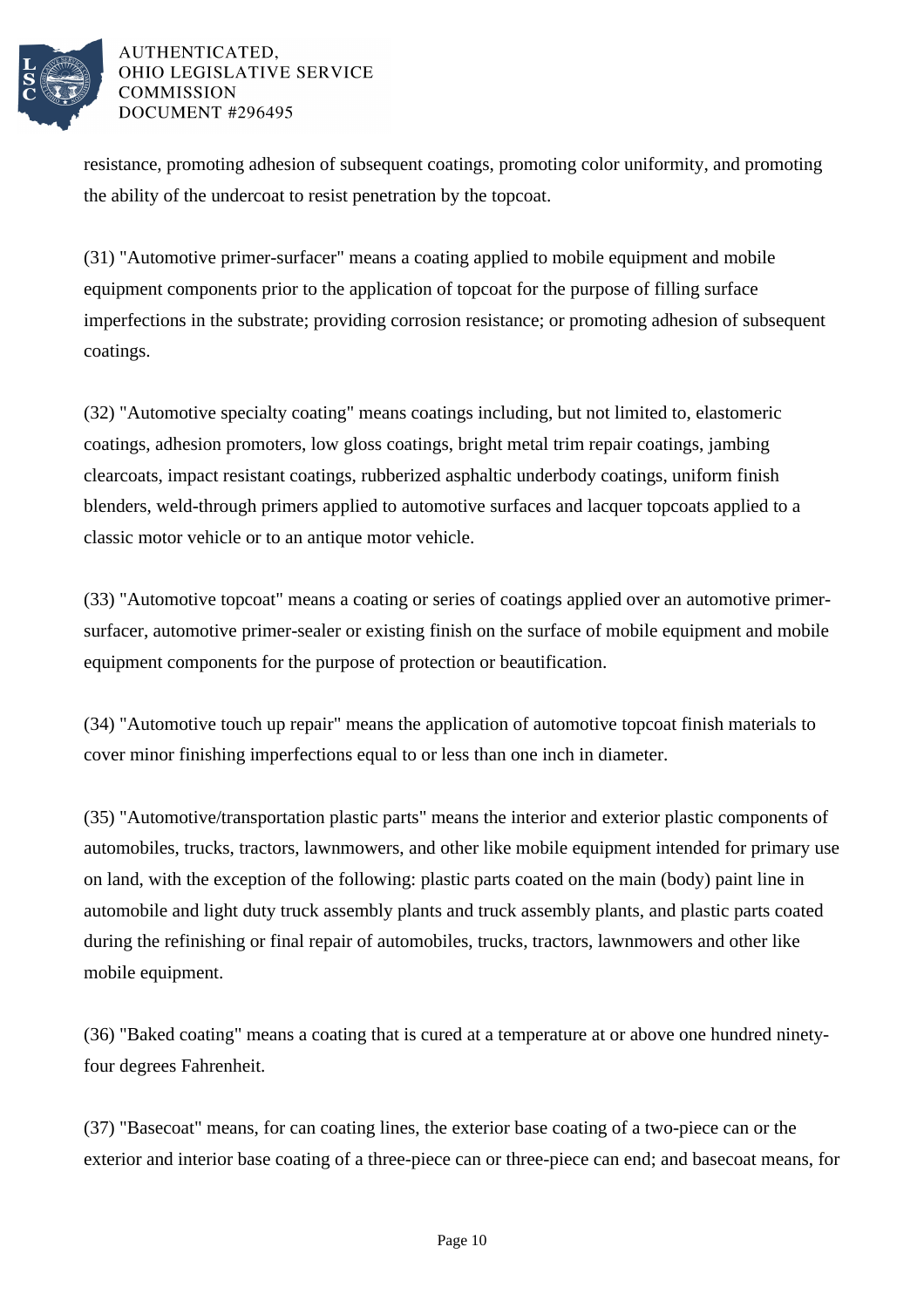

automotive/transportation plastic parts coating lines, the highly pigmented, often metallic first coating in a two-step topcoat system which is followed by a clearcoat, resulting in a finish with highgloss characteristics.

(38) "Basecoat/clearcoat system" means a topcoat system applied to exterior and selected interior vehicle surfaces primarily to provide an aesthetically pleasing appearance and acceptable durability performance. It consists of a layer of pigmented basecoat color coating, followed directly by a layer of a clear or semitransparent coating. It may include multiple layers of color coats or tinted clear materials.

(39) "Black automotive coating" means a coating which meets both of the following criteria:

(a) Maximum lightness: twenty-three units.

(b) Saturation: less than 2.8, where saturation equals the square root of  $A^2 + B^2$ .

These criteria are based on Cielab color space, 0/45 geometry. For spherical geometry, specular included, maximum lightness is thirty-three units.

(40) "Body part" means exterior parts of motor vehicles such as hoods, fenders, doors, roof, quarter panels, decklids, tail gates, and cargo beds. Body parts were traditionally made of sheet metal, but now are also made of plastic. Bumpers, fascia, and cladding are not body parts.

(41) "Business machine" means a device that uses electronic or mechanical methods to process information, perform calculations, print or copy information or convert sound into electrical impulses for transmission, including devices listed in standard industrial classification numbers 3572, 3573, 3574, 3579, and 3661 and photocopy machines, a subcategory of standard industrial classification number 3861.

(42) "Business machine plastic parts" means the plastic housings and other exterior plastic components of electronic office equipment and musical equipment, including, but not limited to the following: computers, monitors, printers and keyboards, facsimile machines, copiers, microfiche readers, cellular and standard phones, and pencil sharpeners. This definition excludes internal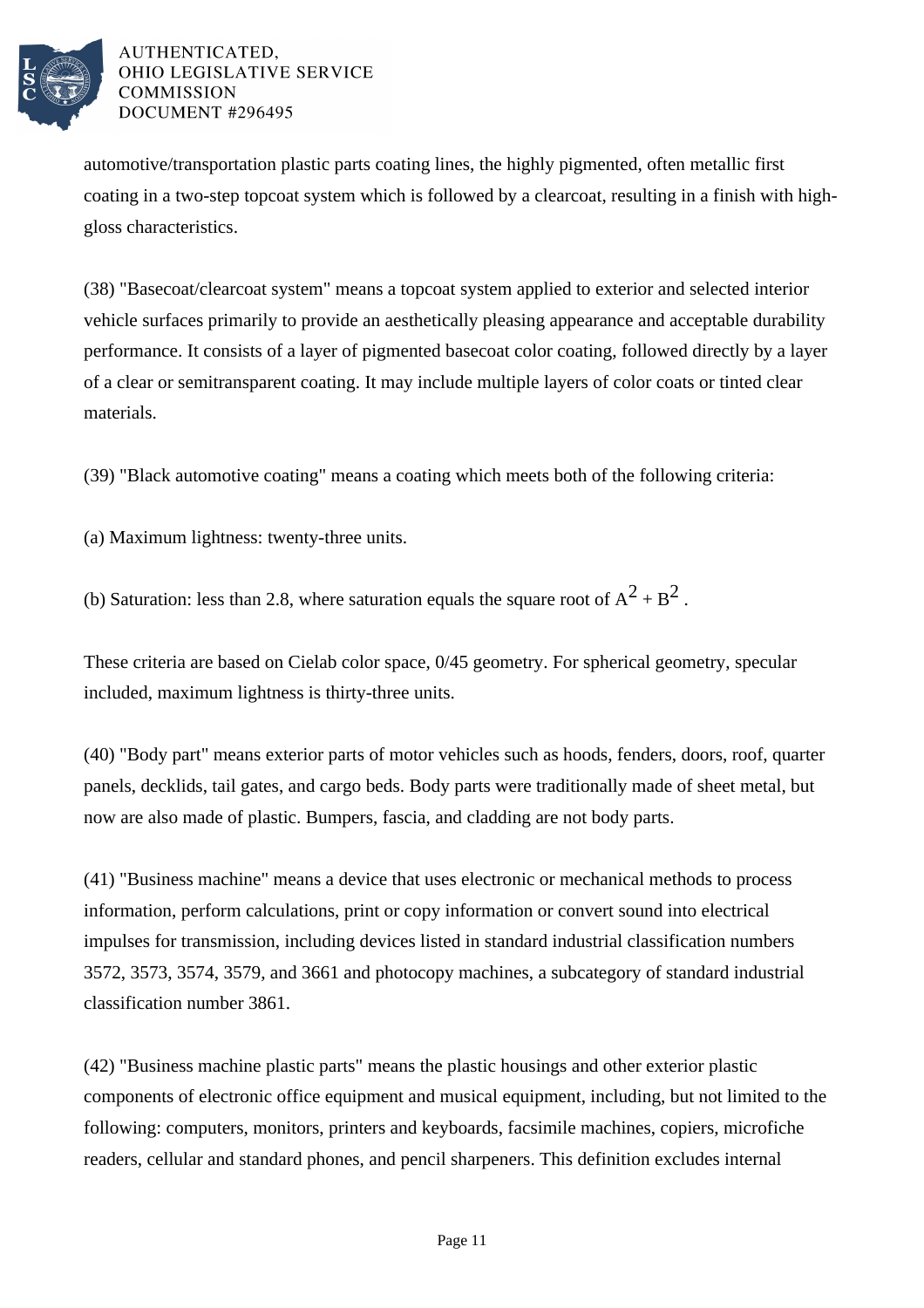

electrical components of business machines.

(43) "Camouflage coating" means a coating, used principally by the military, to conceal equipment from detection.

(44) "Can" means a single walled metal container constructed wholly of tin plate, terne plate, black plate (including tin-free steel), waste plate, aluminum sheet, or impact extrusions designed for packaging products. It excludes "steel pails" defined as single walled shipping containers having capacities of one gallon or greater and which are cylindrically constructed of steel of twenty-ninegauge or heavier.

(45) "Capture system" means all equipment, including but not limited to hoods, ducts, fans, ovens and dryers, used to contain, collect, and route VOC vapors released from a coating line or printing line.

(46) "Classic motor vehicle" means a motor vehicle, but not a reproduction thereof, manufactured at least fifteen years prior to the current year which has been maintained in or restored to a condition which is substantially in conformity with manufacturer specifications and appearance.

(47) "Cleaning material" means a solvent used to remove contaminants and other materials such as dirt, grease, oil, and dried (e.g., depainting) or wet coating from a substrate before or after coating application; or from equipment associated with a coating operation, such as spray booths, spray guns, tanks, and hangers. Thus, it includes any cleaning material used on substrates or equipment or both.

(48) "Clearcoat" means a transparent coating usually applied over a colored, opaque coat to improve gloss and provide protection to the colorcoat below.

(49) "Clear coating" means a coating which contains binders and may contain dissolved dyes, but no pigment, and is formulated to form a transparent film.

(50) "Coating or surface coating" means a material applied onto or saturated within a substrate for decorative, protective or functional purposes. Such materials include, but are not limited to, paints, varnishes, sealers, adhesives and inks.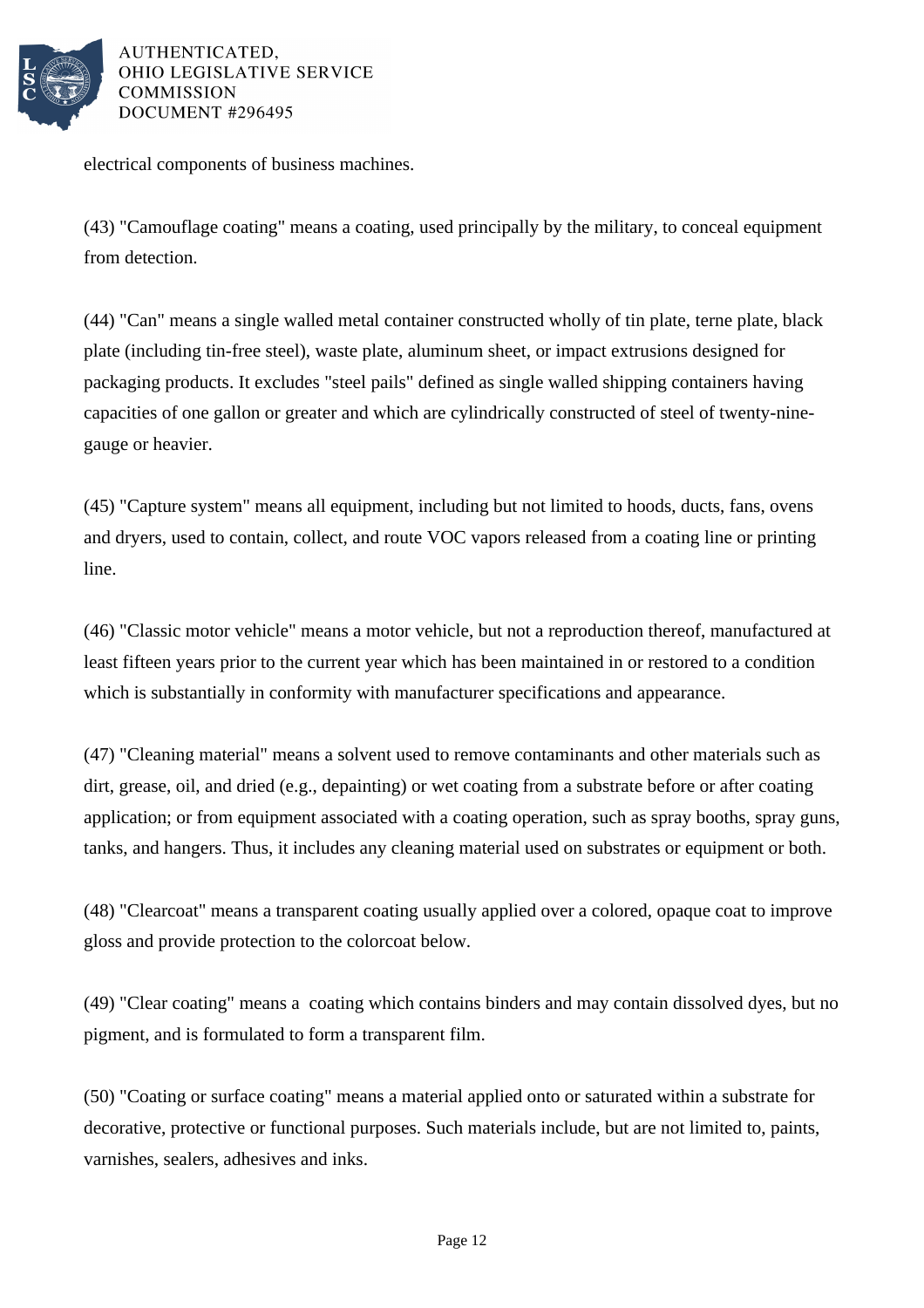

(51) "Coating applicator" means an apparatus used to apply a surface coating.

(52) "Coating line" means an operation consisting of a series of one or more coating applicators and any associated flash-off areas, drying areas and ovens wherein a surface coating is applied, dried, or cured. The coating line does not have to include an oven, or flash-off area, or drying area in order to be included within this definition.

(53) "Coating of plastic parts of automobiles and trucks" means the coating of any plastic part that is or will be assembled with other parts to form an automobile or truck.

(54) "Coating of plastic parts of business machines" means the coating of any plastic part that is or will be assembled with other parts to form a business machine.

(55) "Coil" means a flat metal sheet or strip that is packaged in a roll and that has a thickness of 0.006 inch or more.

(56) "Commercial motor vehicle and mobile equipment refinishing operation" means any company or individual, other than the original manufacturer, that applies a coating containing a VOC as a pretreatment, primer, sealant, basecoat, clear coat, or topcoat to mobile equipment for commercial purposes.

(57) "Continuously monitor" means to measure data values of a parameter at least once every fifteen minutes and to record either each measured data value or block average values for a fifteen-minute or shorter time period. A block average value is the average of all measured data values during the time period; or if data values are measured more frequently than once per minute, the average of measured data values taken at least once per minute during the time period.

(58) "Control system" means any device or combination of devices designed to recover or incinerate VOC vapors received from a capture system.

(59) "Dip coating" means a method of applying coatings to a substrate by submersion into and removal from a coating bath.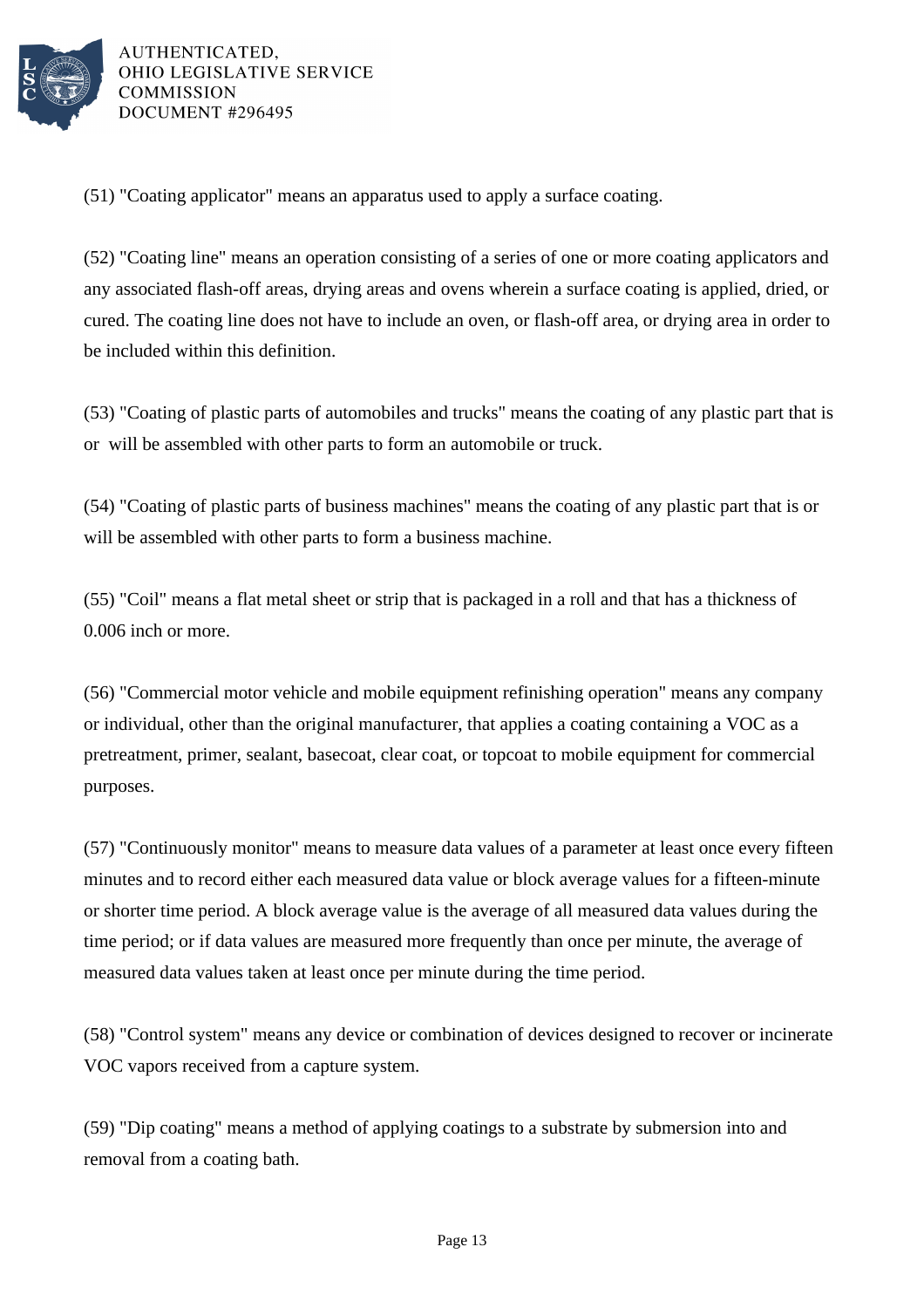

(60) "Drum" means any cylindrical metal shipping container larger than twelve gallons but no larger than one hundred ten gallons in capacity.

(61) "Electrostatic application" means a method of applying coating particles or coating droplets to a grounded substrate by electrically charging them.

(62) "Electric-dissipating coating" means a coating that rapidly dissipates a high-voltage electric charge.

(63) "Electric-insulating and thermal-conducting coating" means a coating that displays an electrical insulation of at least one thousand volts DC per mil on a flat test plate and an average thermal conductivity of at least 0.27 Btu per hour-foot-degree-Fahrenheit.

(64) "Electric-insulating varnish" or "electric-insulating coating" means a non-convertible-type coating applied to electric motors, components of electric motors, or power transformers, to provide electrical, mechanical, and environmental protection or resistance.

(65) "Electrodeposition" or "EDP" means the application of a surface coating to an object by immersing the object into a water bath containing the surface coating material and inducing an electric potential between the object and the bath.

(66) "Electrodeposition primer" or "EDP primer" means a process of applying a protective, corrosion-resistant waterborne primer on exterior and interior surfaces that provides thorough coverage of recessed areas. It is a dip coating method that uses an electrical field to apply or deposit the conductive coating onto the part. The object being painted acts as an electrode that is oppositely charged from the particles of paint in the dip tank. Also referred to as E-coat, Uni- Prime, and ELPO primer.

(67) "Electromagnetic interference/radio frequency interference shielding coating" or "EMI/RFI shielding coating" means a coating used on electrical or electronic equipment to provide shielding against electromagnetic interference, radio frequency interference, or static discharge.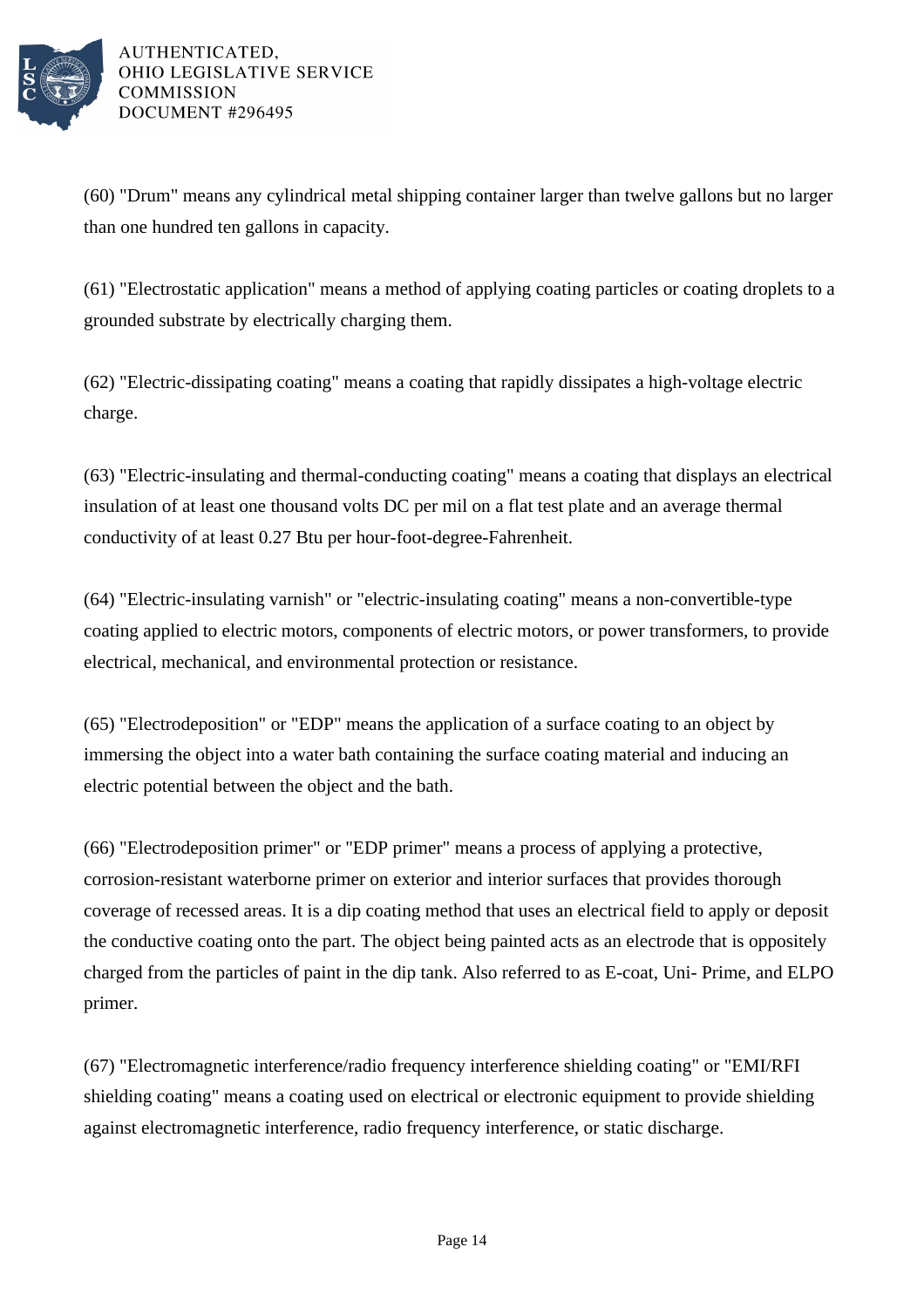

(68) "Electrostatic preparation coating" means a coating that is applied to a plastic part solely to provide conductivity for the subsequent application of a prime, a topcoat, or other coating through the use of electrostatic application methods. An electrostatic prep coat is clearly identified as an electrostatic prep coat on its accompanying material safety data sheet.

(69) "Enamel" means a type of surface coating in which drying occurs by evaporation of the solvent and polymerization of the pigmented drying oils.

(70) "End sealing compound" means a synthetic rubber or plastic compound which is applied onto can ends and which functions as a gasket when the end is assembled on the can.

(71) "Etching filler coating" means coating that contains less than twenty-three per cent solids by weight and at least one-half per cent acid by weight, and is used instead of applying a pretreatment coating followed by a primer.

(72) "Excluding water" means subtracting the volume of water and other volatile materials which are not VOC.

(73) "Exterior base coating" means a coating applied to the exterior of a can to provide exterior protection to the metal or to provide background for the lithographic or printing operation.

(74) "Exterior bottom end" means the outside surface of the bottom side of a two-piece can.

(75) "Extreme high-gloss coating" means the following:

(a) For the surface coating of metal furniture, a coating which, when tested by ASTM D523, shows a reflectance of seventy-five or more on a sixty degree meter.

(b) For the surface coating of miscellaneous metal or plastic parts, a coating which, when tested by ASTM D523, shows a reflectance of ninety or more on a sixty degree meter.

(76) "Extreme performance coating" means the following: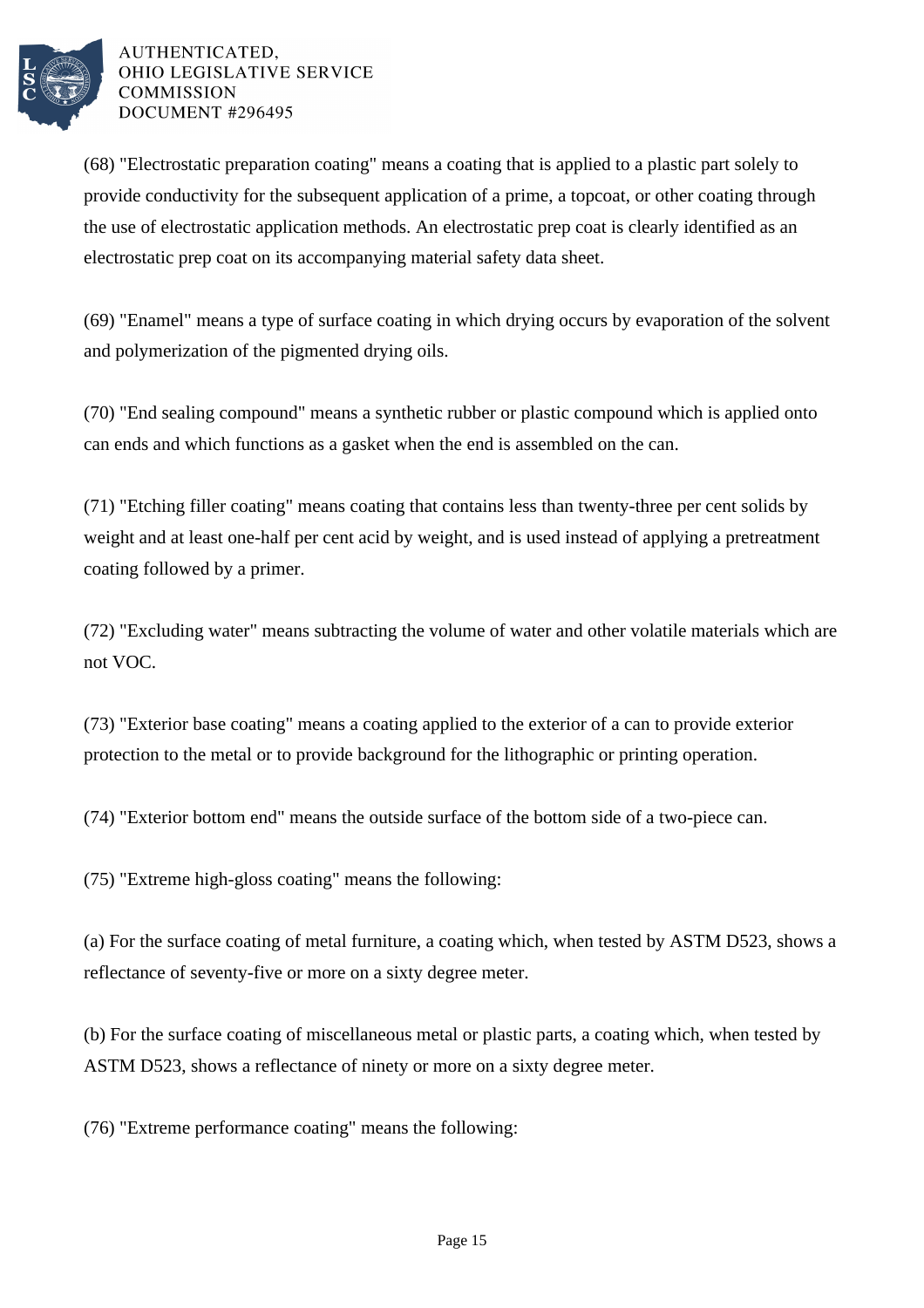

(a) For the surface coating of metal furniture, a coating designed for exposure to any of the following: year-round outdoor weather, temperatures consistently above two hundred three degrees Fahrenheit, detergents, scouring, solvents, corrosive materials, corrosive atmospheres or similar harsh conditions.

(b) For the surface coating of miscellaneous metal or plastic parts, a coating used on a metal or plastic surface where the coated surface is, in its intended use, subject to any of the following:

(i) Chronic exposure to corrosive, caustic or acidic agents, chemicals, chemical fumes, chemical mixtures or solutions.

(ii) Repeated exposure to temperatures in excess of two hundred and fifty degrees Fahrenheit.

(iii) Repeated heavy abrasion, including mechanical wear and repeated scrubbing with industrial grade solvents, cleansers or scouring agents.

Extreme performance coatings include, but are not limited to, coatings applied to locomotives, railroad cars, farm machinery, and heavy duty trucks.

(77) "Extrusion coater" means an apparatus in which a coating material is applied by means of a slotted die to a moving substrate, which is fed from an unwinding roll.

(78) "Fabric coating" means a coating applied to a textile substrate by dipping or by means of a knife or roll coater.

(79) "Final repair" means the operations performed and coatings applied to completely-assembled motor vehicles or to parts that are not yet on a completely assembled vehicle to correct damage or imperfections in the coating. The curing of the coatings applied in these operations is accomplished at a lower temperature than that used for curing primer-surfacer and topcoat. This lower temperature cure avoids the need to send parts that are not yet on a completely assembled vehicle through the same type of curing process used for primer-surfacer and topcoat and is necessary to protect heat sensitive components on completely assembled vehicles.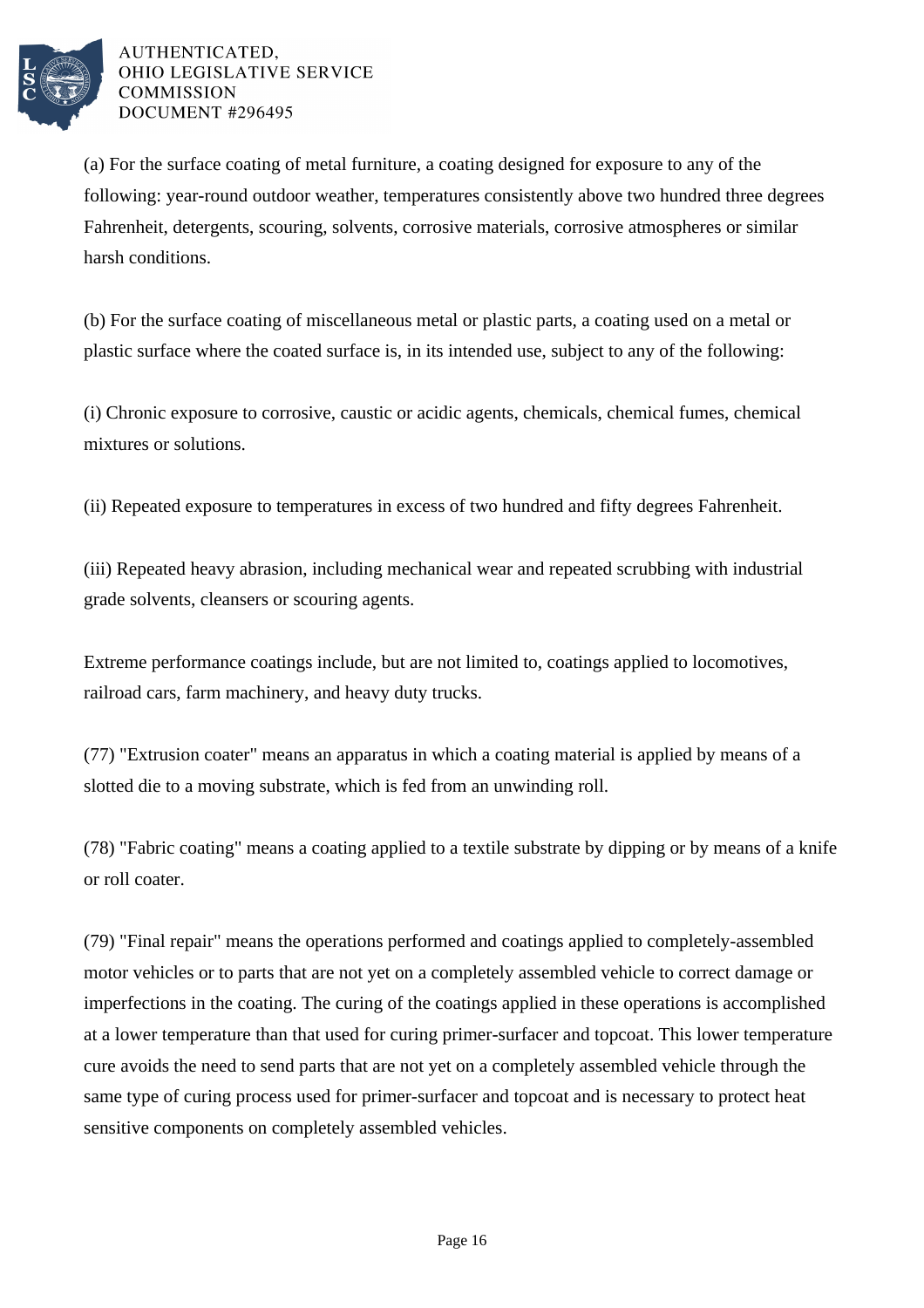

(80) "Finish primer/surfacer coating" means a coating applied with a wet film thickness of less than ten mils prior to the application of a topcoat for purposes of providing corrosion resistance, adhesion of subsequent coatings, a moisture barrier, or promotion of a uniform surface necessary for filling in surface imperfections.

(81) "Flashoff area" means the area of a facility through which coated materials travel from the coating applicator to the oven.

(82) "Flexible coating" means any coating with the ability to withstand dimensional changes that is required to comply with engineering specifications for impact resistance, mandrel bend, or elongation as defined by the original equipment manufacturer.

(83) "Flexographic packaging printing line" means a means a flexographic printing line in which surface coatings are applied to paper, paperboard, metal foil, plastic film, or other substrates which are subsequently formed into packaging products or labels for articles.

(84) "Flexographic printing line" means a printing line in which each roll printer uses a roll with raised areas for applying an image to the substrate. The image carrier on the roll is made of rubber or other flexible elastomeric material.

(85) "Flow coat" means a non-atomized technique of applying coatings to a substrate with a fluid nozzle in a fan pattern with no air supplied to the nozzle.

(86) "Fog coating" means a coating is applied to a plastic part for the purpose of color matching without masking a molded-in texture and that is not applied at a thickness of more than 0.5 mils of coating solids.

(87) "Food can ends" means can ends used for cans that store food products other than soft drinks or alcoholic beverages.

(88) "Fountain solution" means a surface coating applied to the plate roll of an offset lithographic printing line for the purpose of wetting only the nonimage areas so that they are not ink receptive.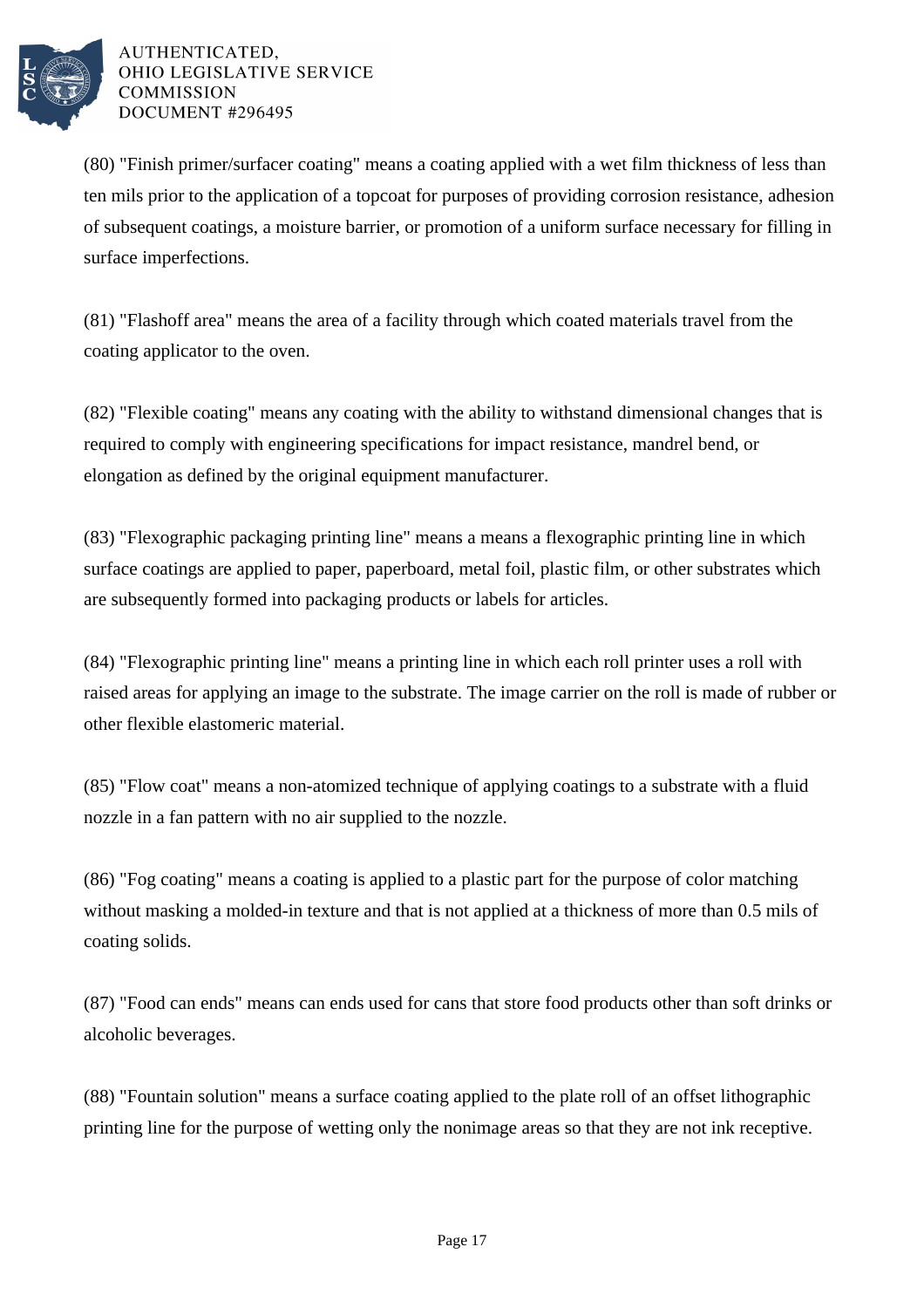

(89) "Glossreducer" means the following:

(a) For miscellaneous metal and plastic parts glossreducer means a low gloss coating formulated to eliminate glare for safety purposes on interior surfaces of a vehicle, as specified under United States department of transportation motor vehicle safety standards.

(b) For miscellaneous industrial adhesives and sealants glossreducer means a coating that is applied at a thickness of no more than 0.5 mils of coating solids to a plastic part solely to reduce the shine of the part.

(90) "Guidecoat" means a surface coating applied to the body of an automobile or light-duty truck between the electrodeposition prime coat and the topcoat.

(91) "Hand application methods" means the application of coatings by manually held nonmechanically operated equipment. Such equipment includes paintbrushes, hand rollers, caulking guns, trowels, spatulas, syringe daubers, rags, and sponges.

(92) "Heat-resistant coating" means a coating that must withstand a temperature of at least four hundred degrees Fahrenheit during normal use.

(93) "Heavier vehicle" means a self-propelled vehicle designed for transporting persons or property on a street or highway that has a gross vehicle weight rating over eighty-five hundred pounds.

(94) "Heavier vehicle assembly facility" means a facility where heavier vehicle bodies, frames and associated parts, are assembled for eventual inclusion into a finished product ready for sale to vehicle dealers. Customizers, body shops and other repainters are excluded from this definition.

(95) "High-bake coating" means a coating designed to cure at temperatures above one hundred ninety-four degrees Fahrenheit.

(96) "High-build primer/surfacer coating" means a coating applied with a wet film thickness of ten mils or more prior to the application of a topcoat for purposes of providing corrosion resistance, adhesion of subsequent coatings, or a moisture barrier, or promoting a uniform surface necessary for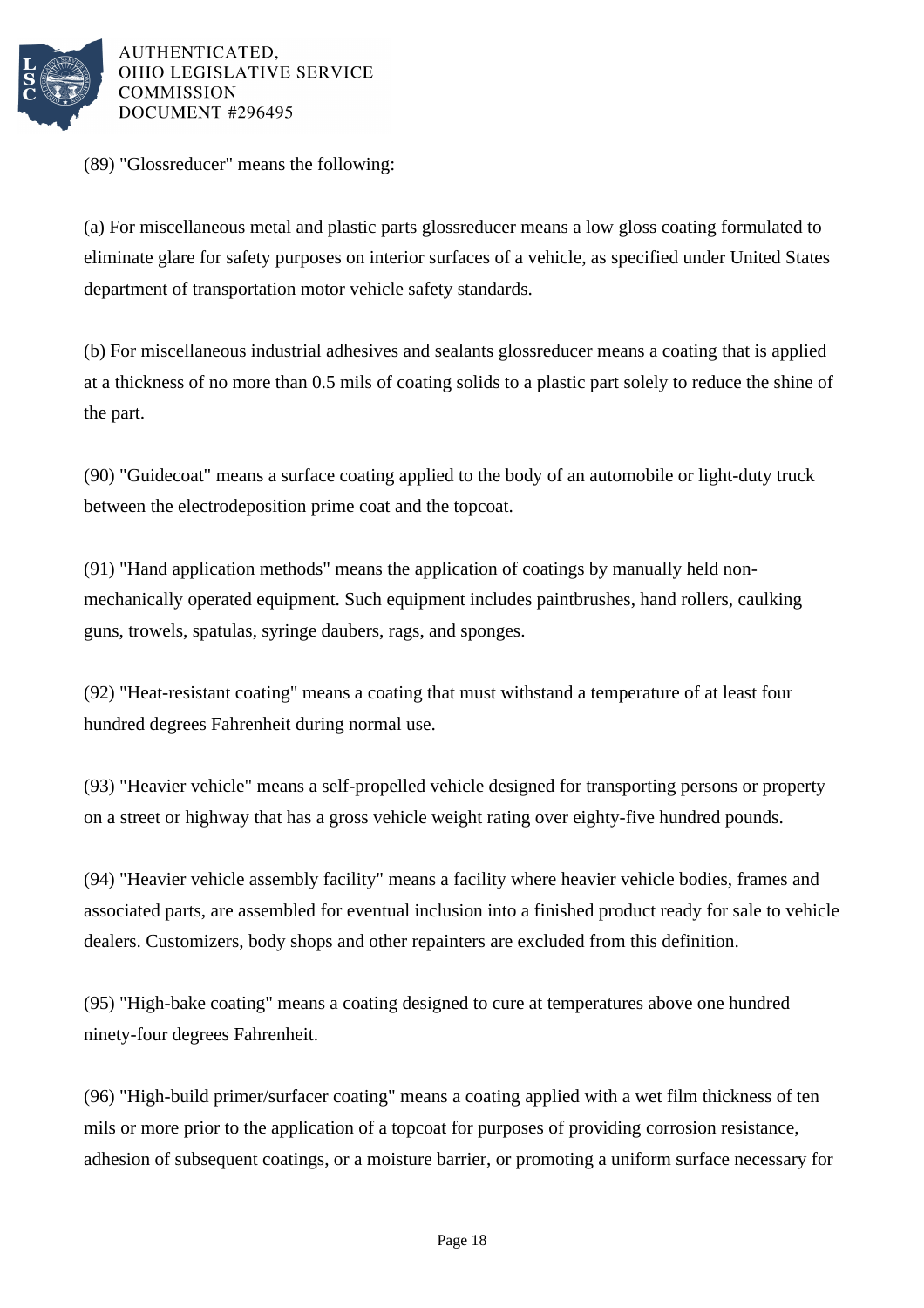

filling in surface imperfections.

(97) "High-gloss coating" means any coating which shows a reflectance of eighty-five on a sixty degree meter when tested by ASTM D523.

(98) "High-performance architectural coating" means a coating used to protect architectural subsections and meets AAMA 2604 "Voluntary specification, performance requirements and test procedures for high performance organic coatings on aluminum extrusions and panels" or AAMA 2605 "Voluntary specification, performance requirements and test procedures for superior performing organic coatings on aluminum extrusions and panels."

(99) "High-performance architectural aluminum coating" means a coating that is applied to aluminum used in architectural subsections and meets AAMA 2605, "Voluntary specification, performance requirements and test procedures for superior performing organic coatings on aluminum extrusions and panels."

(100) "High-temperature coating" means a coating that is certified to with stand a temperature of one thousand degrees Fahrenheit for twenty-four hours.

(101) "High volume, low pressure sprayer" or "HVLP sprayer" means an air atomized sprayer that operates at a maximum air pressure of ten pounds per square inch gauge (psig) as measured at the nozzle.

(102) "Ink" means a coating applied by a roll printer.

(103) "In-line repair" means the operation performed and coating applied to correct damage or imperfections in the topcoat on parts that are not yet on a completely assembled vehicle. The curing of the coatings applied in these operations is accomplished at essentially the same temperature as that used for curing the previously applied topcoat. Also referred to as high bake repair or high bake reprocess. In-line repair is considered part of the topcoat operation.

(104) "Interior base coating" means a coating applied to the interior of a can.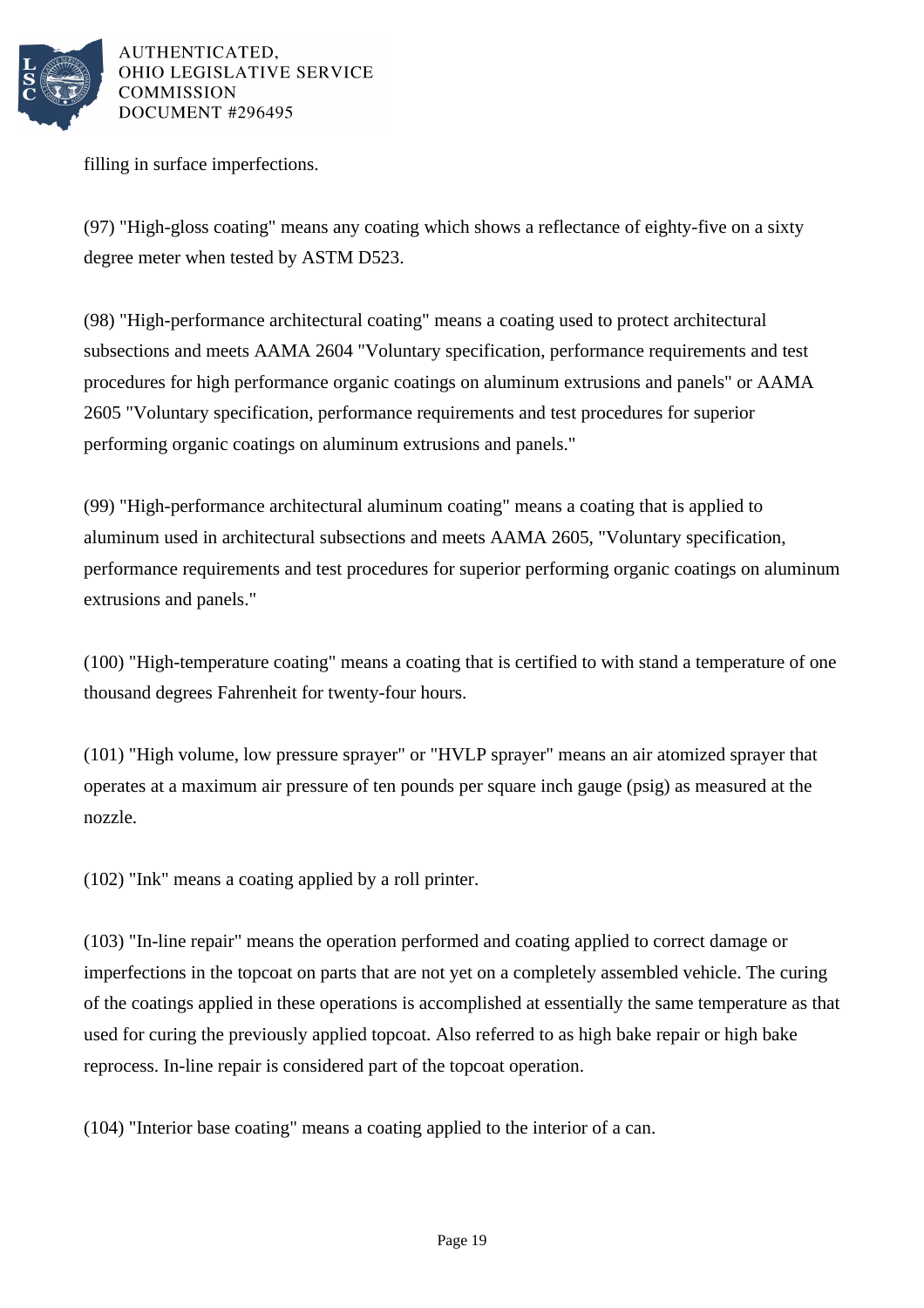

(105) "Interior body coating" means a coating applied subsequent to the application of an interior base coating to the interior of a can body.

(106) "Knife coater" means an apparatus in which a coating material is applied to a moving substrate, which is fed from an unwinding roll, by drawing the substrate beneath a knife (blade) that is designed to spread the coating evenly over the width of the substrate.

(107) "Lacquer" means a type of surface coating in which drying occurs by evaporation of the solvent and deposition of the resin and any pigment.

(108) "Large appliance" means door, case, lid, panel, interior part, or interior support part of a residential or commercial washer, dryer, range, refrigerator, freezer, water heater, dishwasher, trash compactor, air conditioner, ovens, microwave ovens, or other similar product.

(109) "Light-duty truck" means a motor vehicle rated at eight thousand five hundred pounds gross weight or less which is designed primarily for highway use and for the transportation of property, or is a derivative of such vehicle.

(110) "Line" means the same as "coating line."

(111) "Lithographic printing line" means a printing line, except that the substrate is not necessarily fed from an unwinding roll, in which each roll printer uses a roll where both the image and nonimage areas are essentially in the same plane (planographic).

(112) "Low-bake coatings" means coatings designed to cure at temperatures below one hundred ninety-four degrees Fahrenheit.

(113) "Magnet wire coating" means a coating of electrically insulating varnish or enamel which is applied to aluminum or copper wire prior to formation into an electromagnetic coil.

(114) "Magnetic data storage disk coating" mean a coating used on a metal disk which stores data magnetically.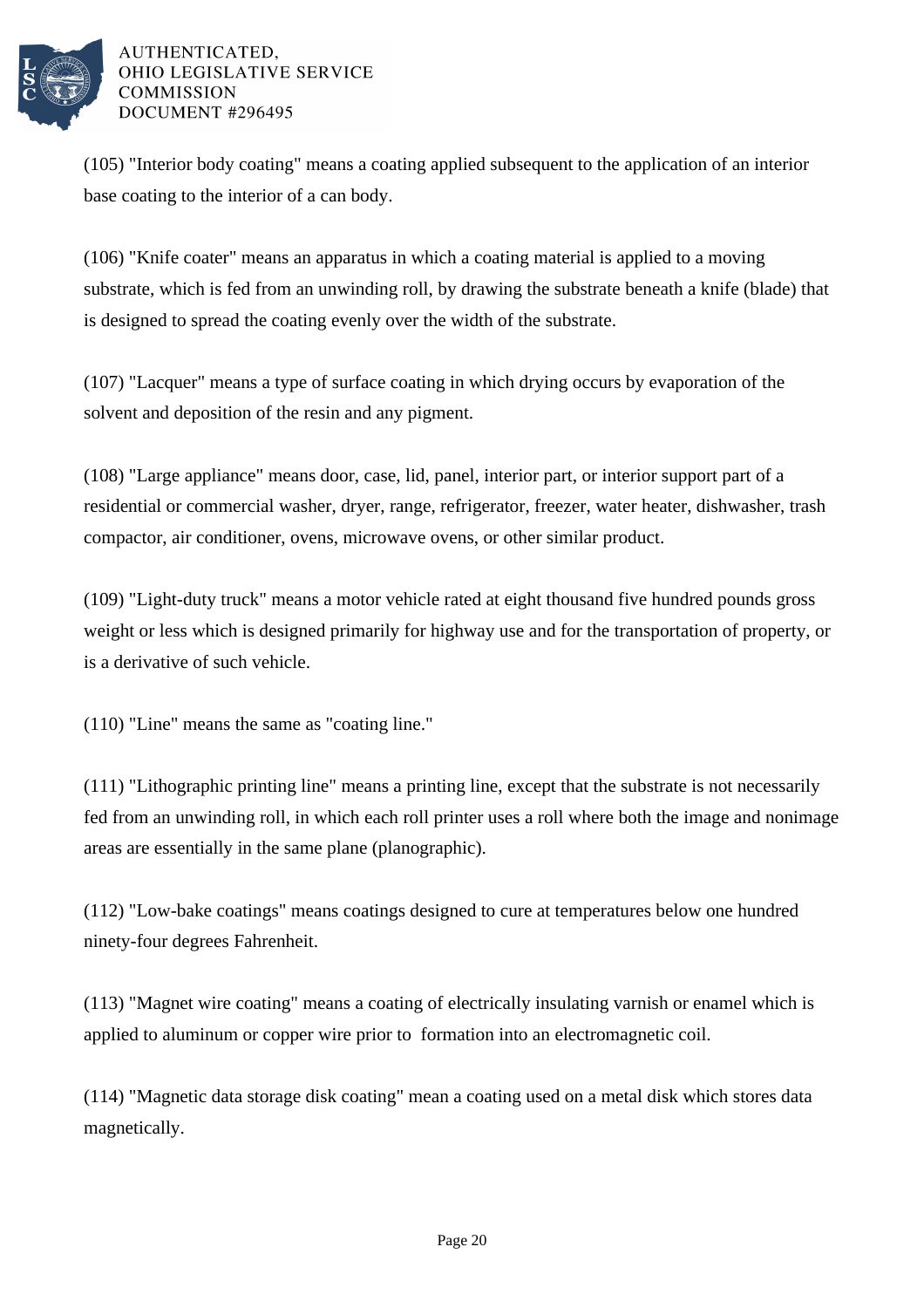

(115) "Mask coating" means a thin film coating applied through a template to coat a small portion of a substrate.

(116) "Metal furniture" means any metal part of household, business, institutional or office furniture, excluding hardware. Such furniture includes, but is not limited to, cabinets, cases, desks, chairs, tables, partitions, shelving, lockers, storage racks, indoor waste receptacles and fixtures.

(117) "Metallic coating" means a coating which contains more than five grams of metal particles per liter of coating, as applied. Metal particles are pieces of a pure elemental metal or a combination of elemental metals.

(118) "Military specification coating" means a coating which has a formulation approved by a United States military agency for use on military equipment.

(119) "Miscellaneous metal part or product" means any metal part or metal product except the following: cans, coils, metal furniture, large appliances, and aluminum or copper wire prior to formation into an electromagnetic coil.

(120) "Mobile equipment" means any equipment that may be drawn or is capable of being driven on a roadway, including, but not limited to, automobiles, trucks, truck bodies, truck trailers, cargo vaults, utility bodies, camper shells, construction equipment, farming equipment, and motorcycles.

(121) "Mold-seal coating" means the initial coating applied to a new mold or repaired mold to provide a smooth surface which, when coated with a mold release coating, prevents products from sticking to the mold.

(122) "Motor vehicle bedliner" means a multi-component coating, used at a facility that is not an automobile or light-duty truck assembly coating facility, applied to a cargo bed after the application of topcoat to provide additional durability and chip resistance.

(123) "Motor vehicle cavity wax" means a coating, used at a facility that is not an automobile or light-duty truck assembly coating facility, applied into the cavities of the vehicle primarily for the purpose of enhancing corrosion protection.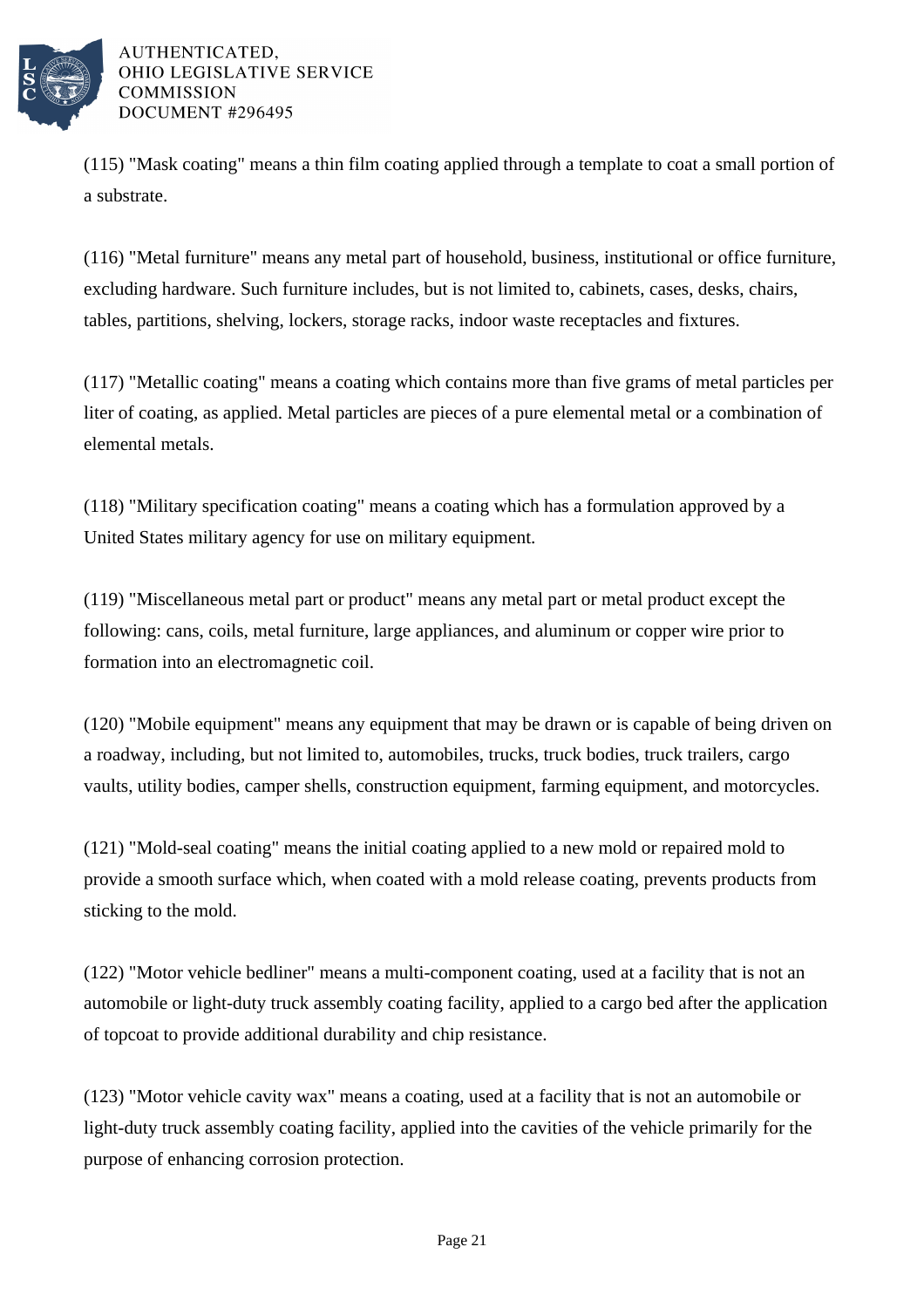

(124) "Motor vehicle deadener" means a coating, used at a facility that is not an automobile or lightduty truck assembly coating facility, applied to selected vehicle surfaces primarily for the purpose of reducing the sound of road noise in the passenger compartment.

(125) "Motor vehicle gasket/gasket sealing material" means a fluid, used at a facility that is not an automobile or light-duty truck assembly coating facility, applied to coat a gasket or replace and perform the same function as a gasket. Automobile and light-duty truck gasket/gasket sealing material includes room temperature vulcanization (RTV) seal material.

(126) "Motor vehicle lubricating wax/compound" means a protective lubricating material, used at a facility that is not an automobile or light-duty truck assembly coating facility, applied to vehicle hubs and hinges.

(127) "Motor vehicle sealer" means a high viscosity material, used at a facility that is not an automobile or light-duty truck assembly coating facility, generally, but not always, applied in the paint shop after the body has received an electrodeposition primer coating and before the application of subsequent coatings (e.g., primer-surfacer). The primary purpose of automobile and light-duty truck sealer is to fill body joints completely so that there is no intrusion of water, gases or corrosive materials into the passenger area of the body compartment. Such materials are also referred to as sealant, sealant primer, or caulk.

(128) "Motor vehicle trunk interior coating" means a coating, used at a facility that is not an automobile or light-duty truck assembly coating facility, applied to the trunk interior to provide chip protection.

(129) "Motor vehicle underbody coating" means a coating, used at a facility that is not an automobile or light-duty truck assembly coating facility, applied to the undercarriage or firewall to prevent corrosion or provide chip protection.

(130) "Multi-colored coating" means a coating which exhibits more than one color when applied, and which is packaged in a single container and applied in a single coat.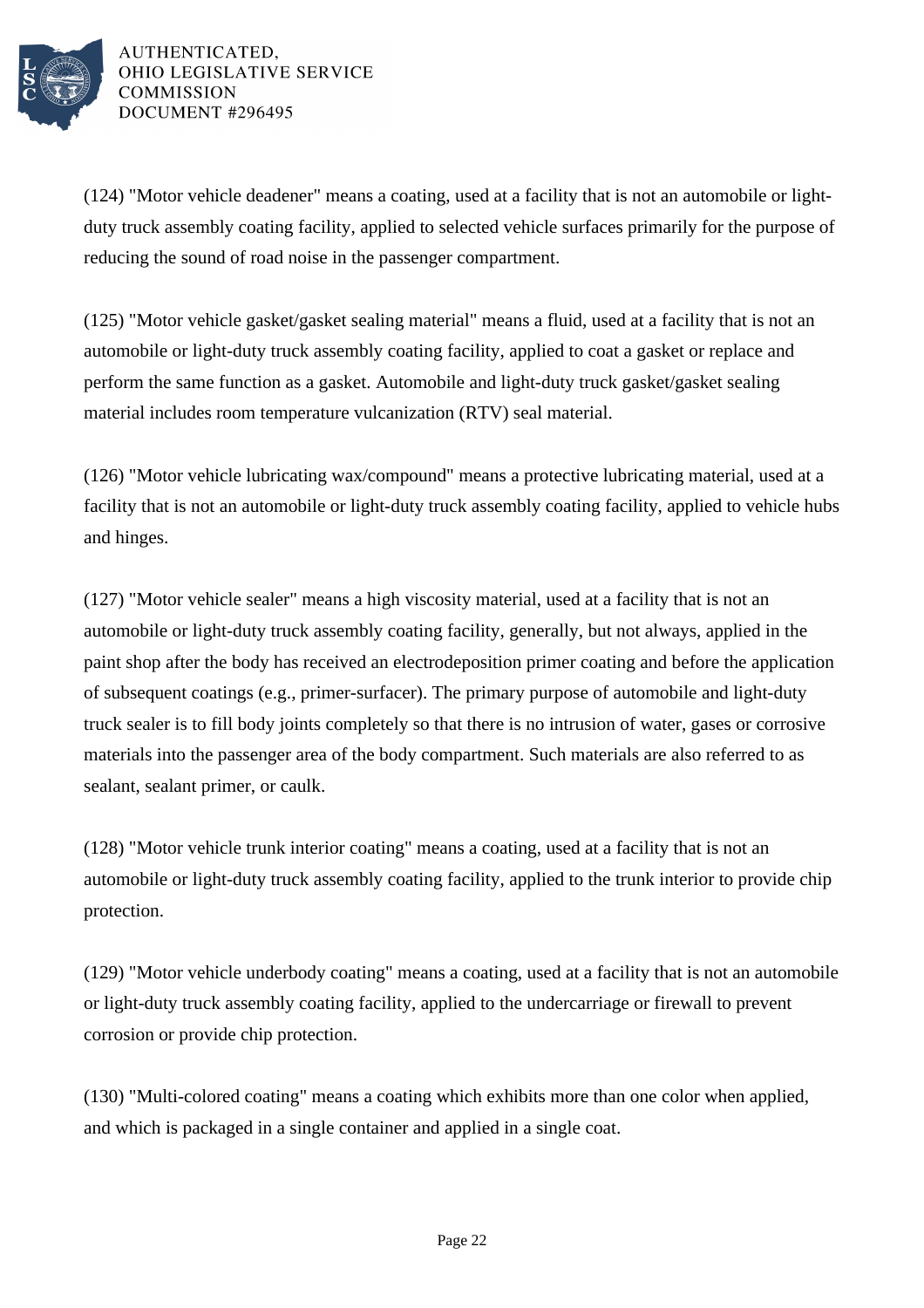

(131) "Multi-component coating" means a coating requiring the addition of a separate reactive resin, commonly known as a catalyst or hardener, before application to form an acceptable dry film.

(132) "Non-flexible coating" means any coating without the ability to withstand dimensional changes that is not required to comply with engineering specifications for impact resistance, mandrel bend, or elongation as defined by the original equipment manufacturer.

(133) "Offset lithographic printing line" means a lithographic printing line where the image is applied from a plate roll to an intermediate (blanket) roll and then transferred onto the substrate.

(134) "One-component coating" means a coating that is ready for application as the coating comes out of the container to form an acceptable dry film. A thinner, necessary to reduce the viscosity, is not considered a component.

(135) "Optical coating" means a coating applied to an optical lens.

(136) "Oven" means a chamber within which heat is used for one or more of the following purposes: dry, bake, cure or polymerize a surface coating or ink.

(137) "Overvarnish" means a surface coating applied directly over ink on the exterior of a can.

(138) "Packaging rotogravure printing line" means a rotogravure printing line in which surface coatings are applied to paper, paperboard, metal foil, plastic film, or other substrates which are subsequently formed into packaging products or labels for articles.

(139) "Pan backing coating" means a coating applied to the surface of pots, pans, or other cooking implements that are exposed directly to a flame or other heating elements.

(140) "Paper coating" means a coating applied by dipping or by means of a knife, roll or extrusion coater to paper, paperboard, pressure sensitive tapes or labels, plastic film, or metal foil. Excluded from this definition are coatings used in substrate formation within a papermaking system and coatings applied within a printing line which is in compliance with the emission requirements contained in paragraph (Y) of rule 3745-21-09 of the Administrative Code.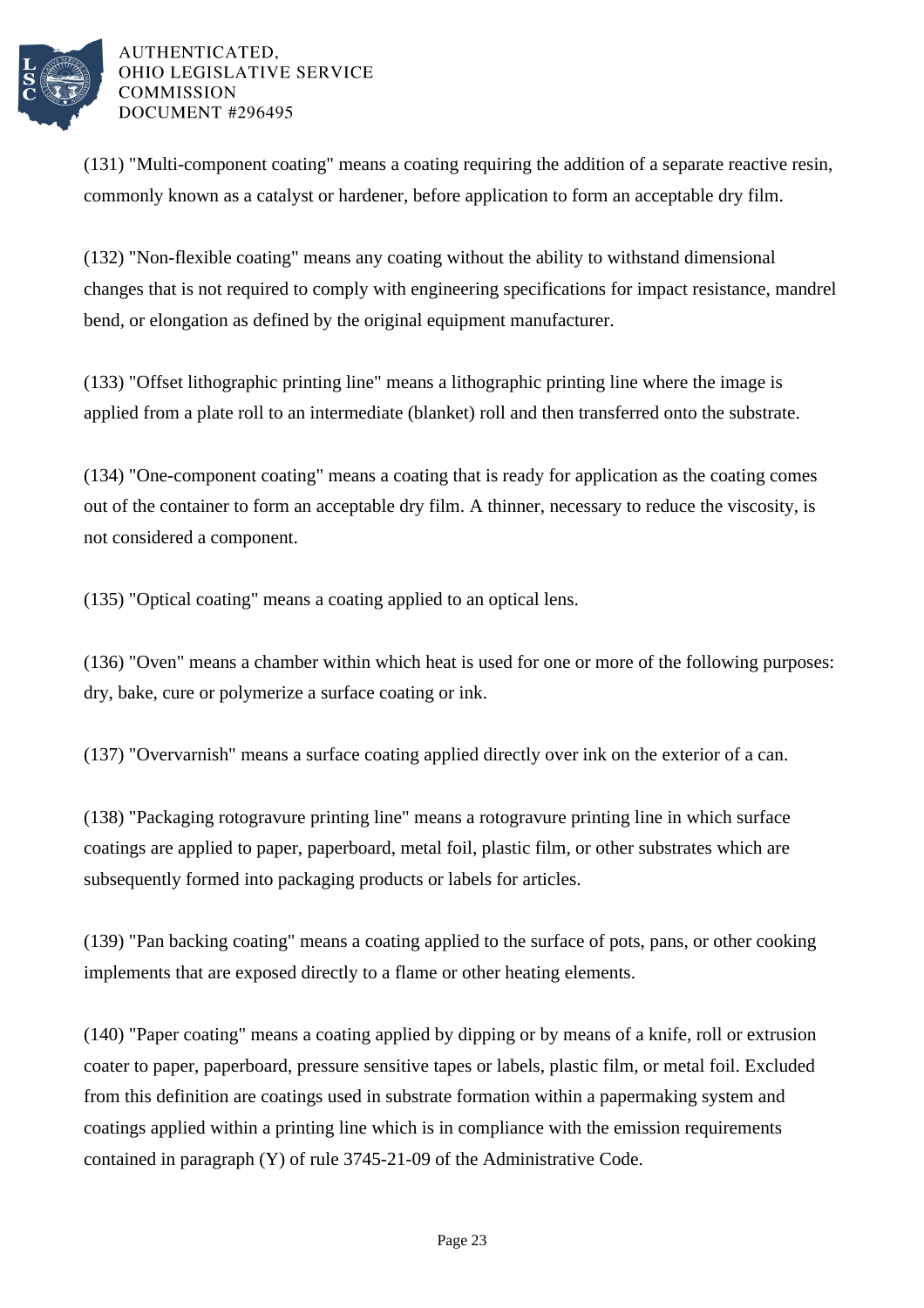

(141) "Papermaking system" means all equipment used to convert pulp into paper, paperboard or market pulp, including the stock storage and preparation systems, the paper or paperboard machines, and the paper machine white water system, broke recovery systems, and the systems involved in calendering, drying, on-machine coating, slitting, winding and cutting.

(142) "Paper treater" means a coating line in which a uniform layer of phenolic or melamine resin is applied by dipping a continuously moving paper substrate into the resin and then using rollers to squeeze the excess resin from the paper.

(143) "Plastic or composites molding facility" means a facility where the purchase cost of capital equipment used for plastic or composites molding, including presses, tooling, and associated material processing and handling equipment, is greater than the purchase cost of capital equipment used for the surface coating of new automobile, new light-duty truck, or new heavier vehicle bodies or body parts for new automobiles, new light-duty trucks, or new heavier vehicles.

(144) "Plastic part" means a product, or piece of a product, made from a substance that has been formed from resin through the application of pressure or heat.

(145) "Pleasure craft" means vessels which are manufactured or operated primarily for recreational purposes, or leased, rented, or chartered to a person or business for recreational purposes and certified by the owner or operator of such vessel that the intended use is for recreational purposes.

(146) "Pleasure craft surface coating" means any marine coating, except unsaturated polyester resin (fiberglass) coatings, applied by brush, spray, roller, or other means to a pleasure craft.

(147) "Prefabricated architectural component coating" means a coating applied to metal parts and products which are to be used as an architectural structure.

(148) "Pretreatment coating" means a coating which contains no more than twelve per cent solids by weight, and at least one-half per cent acid, by weight, is used to provide surface etching, and is applied directly to metal surfaces to provide corrosion resistance, adhesion, and ease of stripping.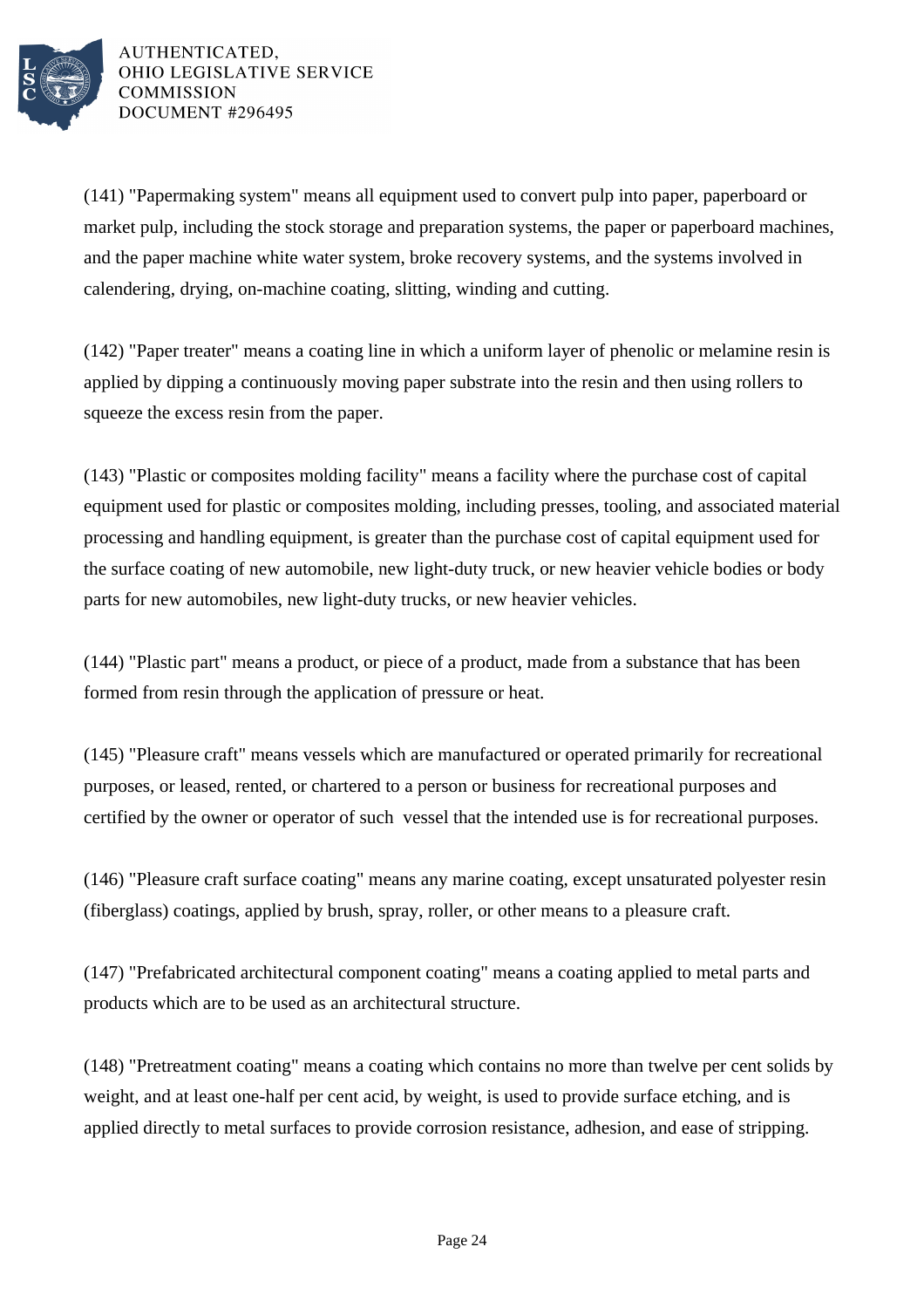

(149) "Pretreatment wash primer coating" means a coating which meets the following:

(a) No more than twelve per cent solids, by weight, and at least one-half per cent acids, by weight.

(b) Is used to provide surface etching.

(c) Is applied directly to fiberglass and metal surfaces to provide corrosion resistance and adhesion of subsequent coatings.

(150) "Primary coating" means electrodeposition primer, primer-surfacer (including anti-chip coatings), topcoat (basecoat and clearcoat) and final repair.

(151) "Prime coat" means a surface coating which is used to aid the adhesion of a topcoat to a surface or prevent corrosion of the metal being coated. For the purpose of emission limitations, guidecoat and surfacer are included in the definition of prime coat.

(152) "Primer" means any coating formulated and applied to a substrate to provide a firm bond between the substrate and subsequent coats.

(153) "Primer-surfacer" means an intermediate protective coating applied over the electrodeposition primer and under the topcoat. Primer-surfacer provides adhesion, protection, and appearance properties to the total finish. Primer-surfacer may also be called guidecoat or surfacer. Primersurfacer operations may include other coatings (e.g., anti-chip, lower-body anti-chip, chip-resistant edge primer, spot primer, blackout, deadener, interior color, basecoat replacement coating, etc.) that are applied in the same spray booth.

(154) "Printing line" means an operation consisting of a series of one or more roll printers and any associated in-line roll coaters, in-line extrusion coaters, drying areas and ovens wherein one or more surface coatings are applied, dried, or cured. An operation does not need to have an oven or drying area in order to be included within this definition.

(155) "Publication rotogravure printing line" means a rotogravure printing line in which surface coatings are applied to paper which is subsequently formed into books, catalogues, brochures,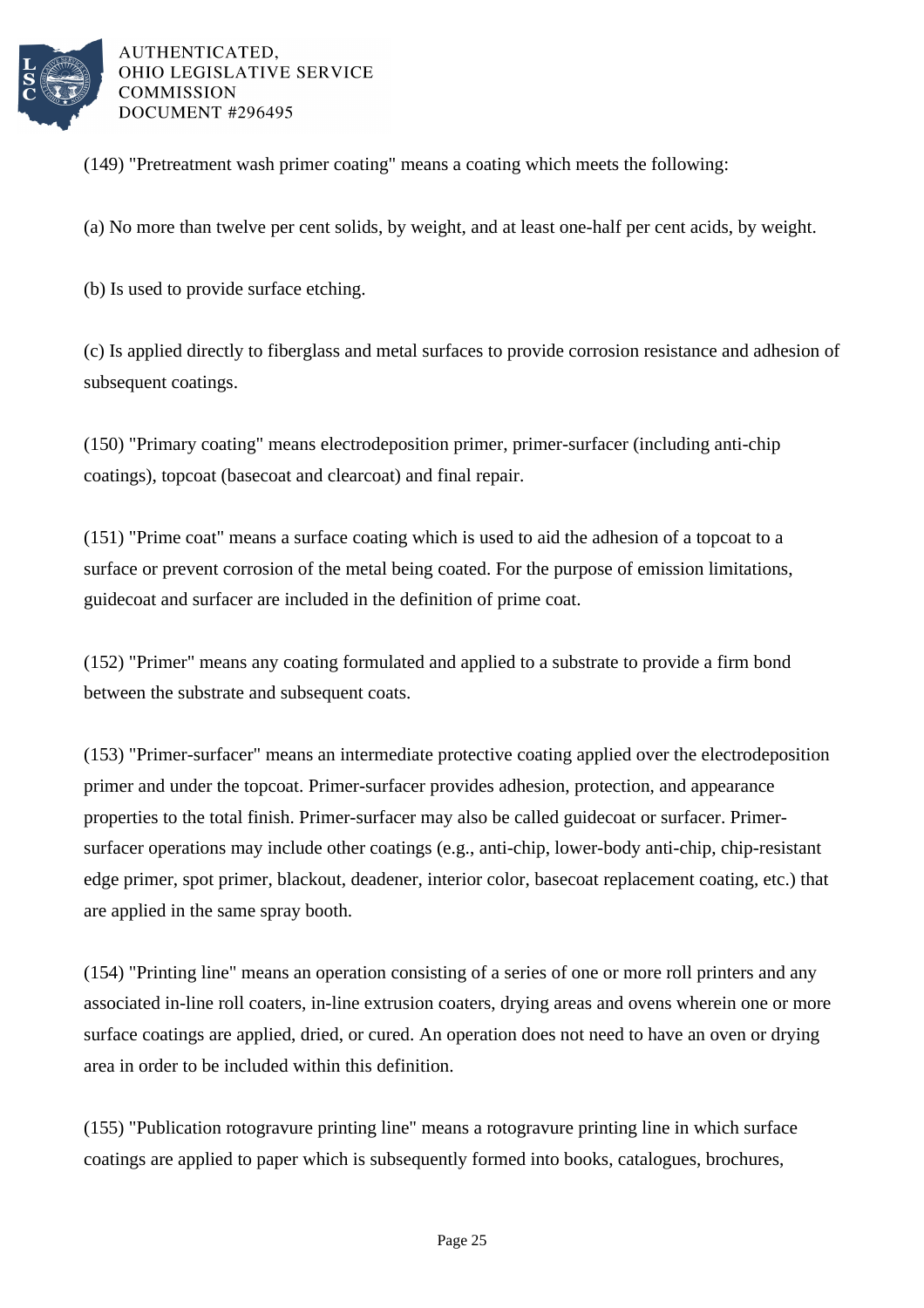

directories, newspaper supplements or other types of printed materials.

(156) "Reactive adhesive" means an adhesive system composed, in part, of volatile monomers that react during the adhesive curing reaction, and, as a result, do not evolve from the film during use. These volatile components instead become integral parts of the adhesive through chemical reaction. At least seventy per cent of the liquid components of the system, excluding water, react during the process.

(157) "Red coating" means a coating which meets all of the following criteria:

(a) Yellow limit: the hue of hostaperm scarlet.

(b) Blue limit: the hue of monastral red-violet.

(c) Lightness limit for metallics: thirty-five per cent aluminum flake.

(d) Lightness limit for solids: fifty per cent titanium dioxide white.

(e) Solid reds: hue angle of negative eleven to positive thirty-eight degrees and maximum lightness of twenty-three to forty-five units.

(f) Metallic reds: hue angle of negative sixteen to positive thirty-five degrees and maximum lightness of twenty-eight to forty-five units.

These criteria are based on Cielab color space, 0/45 geometry. For spherical geometry, specular included, the upper limit is forty-nine units. The maximum lightness varies as the hue moves from violet to orange. This is a natural consequence of the strength of the colorants, and real colors show this effect.

(158) "Repair coating" means a coating used to re-coat portions of a previously coated product which has sustained mechanical damage to the coating following normal painting operations.

(159) "Resist coating" means a coating that is applied to a plastic part before metallic plating to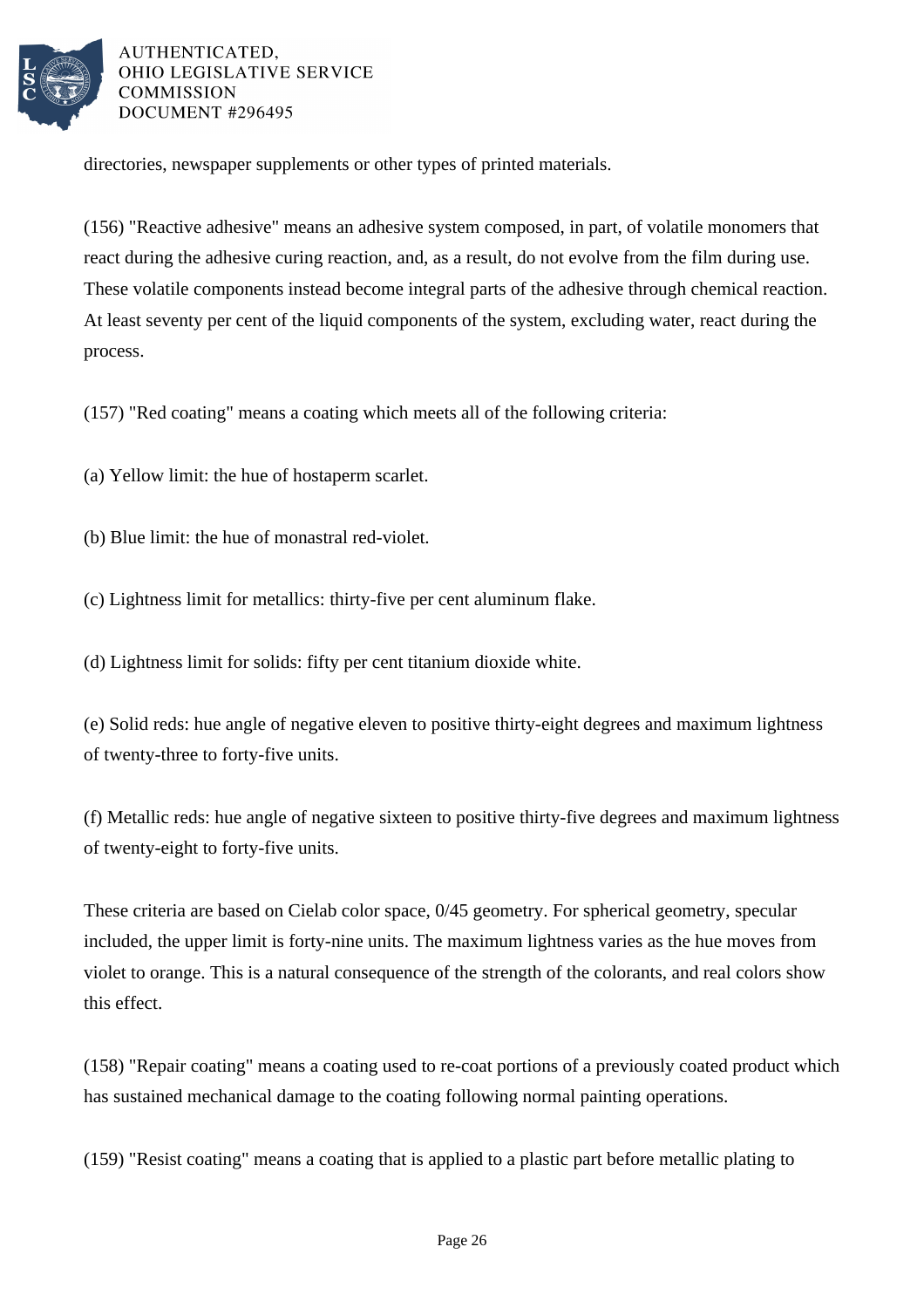

prevent deposits of metal on portions of the plastic part.

(160) "Roll coat" means a coating method using a machine that applies coating to a substrate by continuously transferring coating through a pair or set of oppositely rotating rollers.

(161) "Roll coater" means an apparatus in which a uniform layer of coating material is applied by means of a roll or rolls across the entire width of a moving substrate, which is fed from an unwinding roll.

(162) "Roll printer" means an apparatus in which a surface coating is applied by means of a roll or rolls with only partial coverage across the width of a moving substrate, which is fed from an unwinding roll. The partial coverage results in the formation of words, designs or pictures on the substrate.

(163) "Rotogravure printing line" means a printing line in which each roll printer uses a roll with recessed areas for applying an image to the substrate.

(164) "Safety-indicating coating" means a coating which changes physical characteristics, such as color, to indicate unsafe conditions.

(165) "Shock-free coating" means a coating applied to electrical components to protect the user from electric shock. The coating has characteristics of being of low capacitance and high resistance, and having resistance to breaking down under high voltage.

(166) "Silicone-release coating" means any coating which contains silicone resin and is intended to prevent food from sticking to metal surfaces such as baking pans.

(167) "Single coat" means a single film of coating applied directly to the substrate omitting the primer application.

(168) "Side-seam" means the welded, cemented, or soldered seam of a three-piece can.

(169) "Soft coat" means any coating that provides a soft tactile feel similar to leather and a rich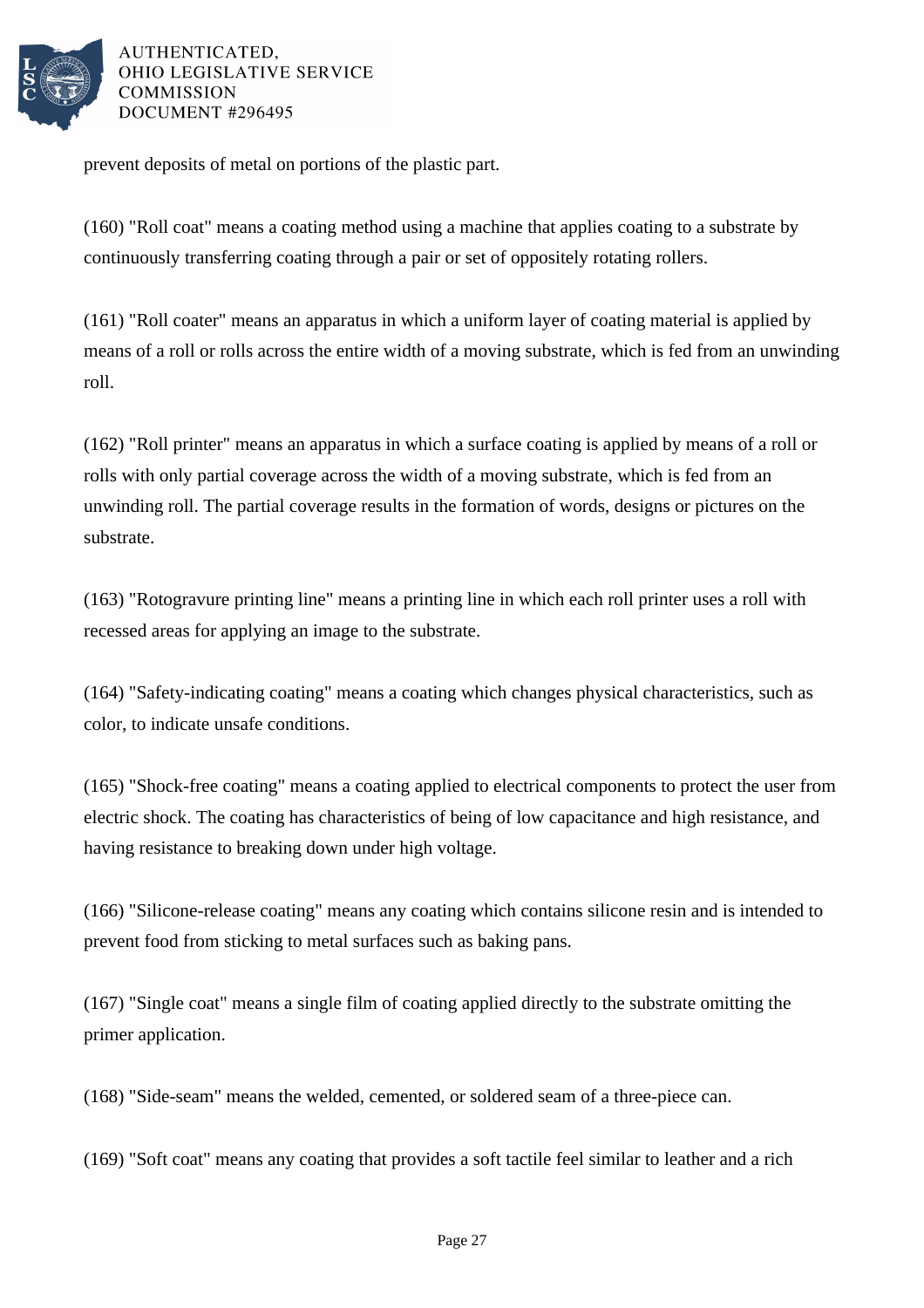

leather like appearance when applied to plastic interior automotive parts and exterior business machine parts.

(170) "Solar-absorbent coating" means a coating which has as its prime purpose the absorption of solar radiation.

(171) "Solid-film lubricant" means a very thin coating consisting of a binder system containing as its chief pigment material one or more of molybdenum disulfide, graphite, polytetrafluoroethylene (PTFE) or other solids that act as a dry lubricant between faying surfaces.

(172) "Solids turnover ratio" means the ratio of total volume of coating solids that is added to the EDP system in a calendar month divided by the total volume design capacity of the EDP system.

(173) "Sound-proofing material" means a surface coating applied for the primary purpose of reducing the transmission of noise into or through the coated object.

(174) "Steel pail or drum" means any single walled shipping container which has a capacity of one gallon or greater and which is cylindrically constructed of steel of twenty-nine gauge or heavier.

(175) "Stencil coating" means the following:

(a) For the surface coating of miscellaneous metal and plastic parts, an ink or a pigmented coating which is rolled or brushed onto a template or stamp in order to add identifying letters, symbols or numbers.

(b) For the surface coating of automotive/transportation and business machine plastic parts, a coating that is applied over a stencil to a plastic part at a thickness of one mil or less of coating solids. Stencil coats are most frequently letters, numbers, or decorative designs.

(176) "Surfacer" means a surface coating applied to the body of an automobile or light-duty truck between the electrodeposition prime coat and the topcoat.

(177) "Texture coat" or "texture coating" means a coating applied to a plastic part which, when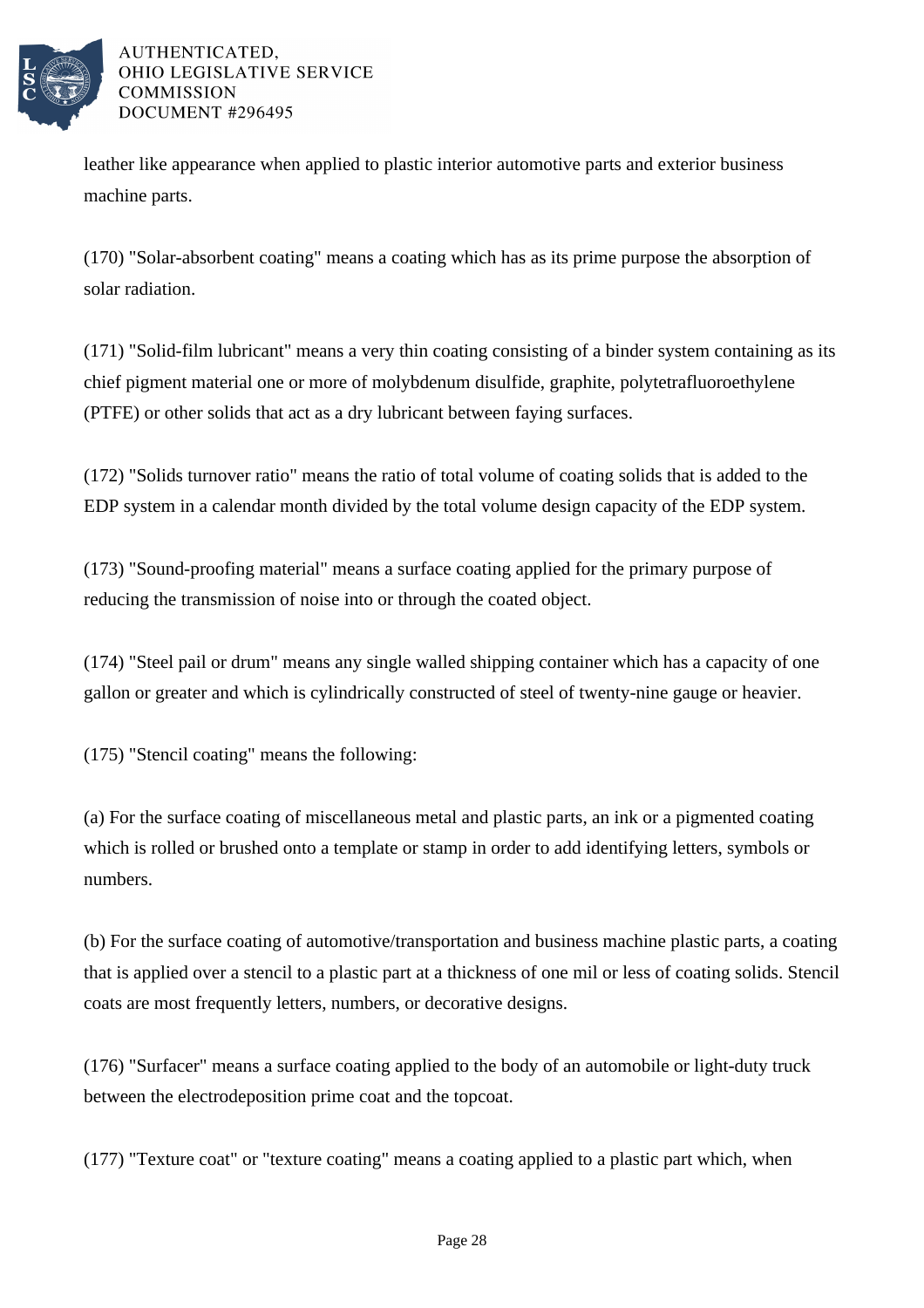

finished, consists of discrete raised spots of coating.

(178) "Topcoat" means the following:

(a) One or more surface coatings, excluding final repair, which are applied after the prime coat for desired aesthetic effects.

(b) For an automobile or light-duty truck assembly facility and a heavier vehicle assembly facility, the final coating system applied to provide the final color or a protective finish. The topcoat may be a monocoat color or basecoat/clearcoat system. In-line repair and two-tone are part of topcoat. Topcoat operations may include other coatings (e.g., blackout, interior color, etc.) that are applied in the same spray booths.

(c) For a pleasure craft, the final coating applied to the interior or exterior of the craft.

(179) "Touch-up coating" means a coating used to cover minor coating imperfections appearing after the main coating operation.

(180) "Transfer efficiency" means the percentage of total coating solids employed by a coating applicator which adheres to the object being coated.

(181) "Translucent coating" means a coating which contains binders and pigment, and is formulated to form a colored, but not opaque, film.

(182) "Two-component coating" means a coating requiring the addition of a separate reactive resin, commonly known as a catalyst, before application to form an acceptable dry film.

(183) "Vacuum metallizing" means a process whereby metal is vaporized and deposited on a substrate in a vacuum chamber.

(184) "Vacuum metallizing coating" means the following:

(a) For the surface coating of miscellaneous metal and plastic parts, the undercoat applied to the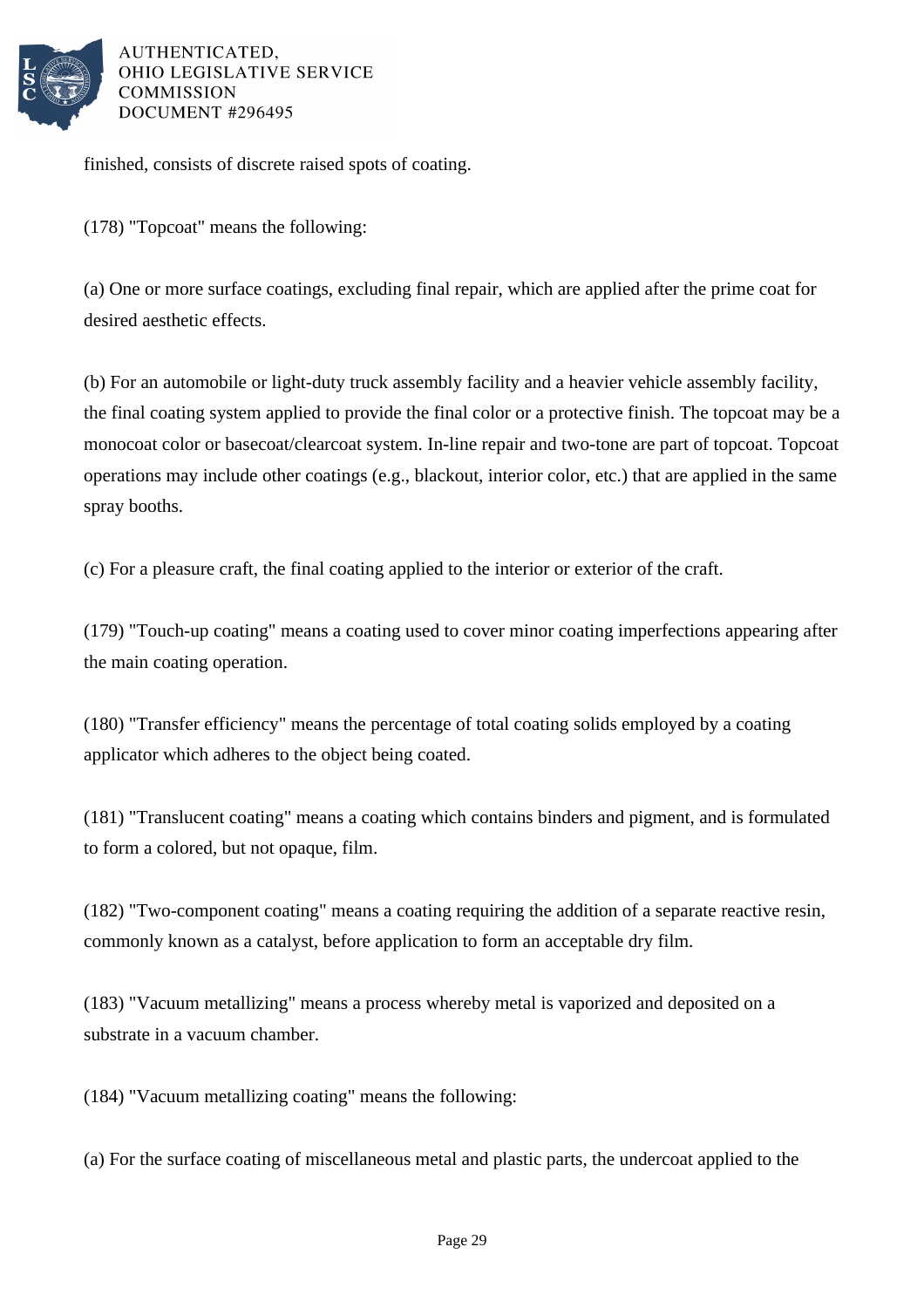

substrate on which the metal is deposited or the overcoat applied directly to the metal film. Vacuum metallizing/physical vapor deposition (PVD) is the process whereby metal is vaporized and deposited on a substrate in a vacuum chamber.

(b) For the surface coating of automotive/transportation and business machine plastic parts, a topcoat or basecoat that is used in the vacuum metallizing process.

(185) "Varnish coating" means an oil-based surface coating applied directly over ink on a printed substrate for the purpose of enhancing or protecting the printed surface.

(186) "Vinyl coating" means a coating or ink, not including organisol or plastisol coatings, applied to the surface of vinyl coated fabric, vinyl sheets, or other vinyl products by means of a knife coater, roll coater, or roll printer.

(187) "Zinc rich primer coating" means any coating which contains primarily zinc pigment on a weight basis, which is applied as a prime coat to a metal part or product prior to assembly, and which is dried at ambient or in-plant temperature.

(E) As used in paragraphs (L), (M), (T) and (Z) of rule 3745-21-09 of the Administrative Code (pertaining to storage tanks and to petroleum refinery equipment) and in rules 3745-21-04, 3745-21- 10 and 3745-21-21 of the Administrative Code:

(1) "Component" means any piece of equipment which has the potential to leak organic compounds into the atmosphere. Such equipment includes, but is not limited to, pump seals, compressor seals, seal oil degassing vents, pipeline valves, pressure relief devices, process drains and open ended pipes.

(2) "Condensate" means any organic compound separated from natural gas which condenses due to changes in the temperature or pressure and remains liquid at standard conditions.

(3) "Crude oil" means a naturally occurring mixture which consists of hydrocarbons or sulfur, nitrogen or oxygen derivatives of hydrocarbons and which is a liquid at standard conditions.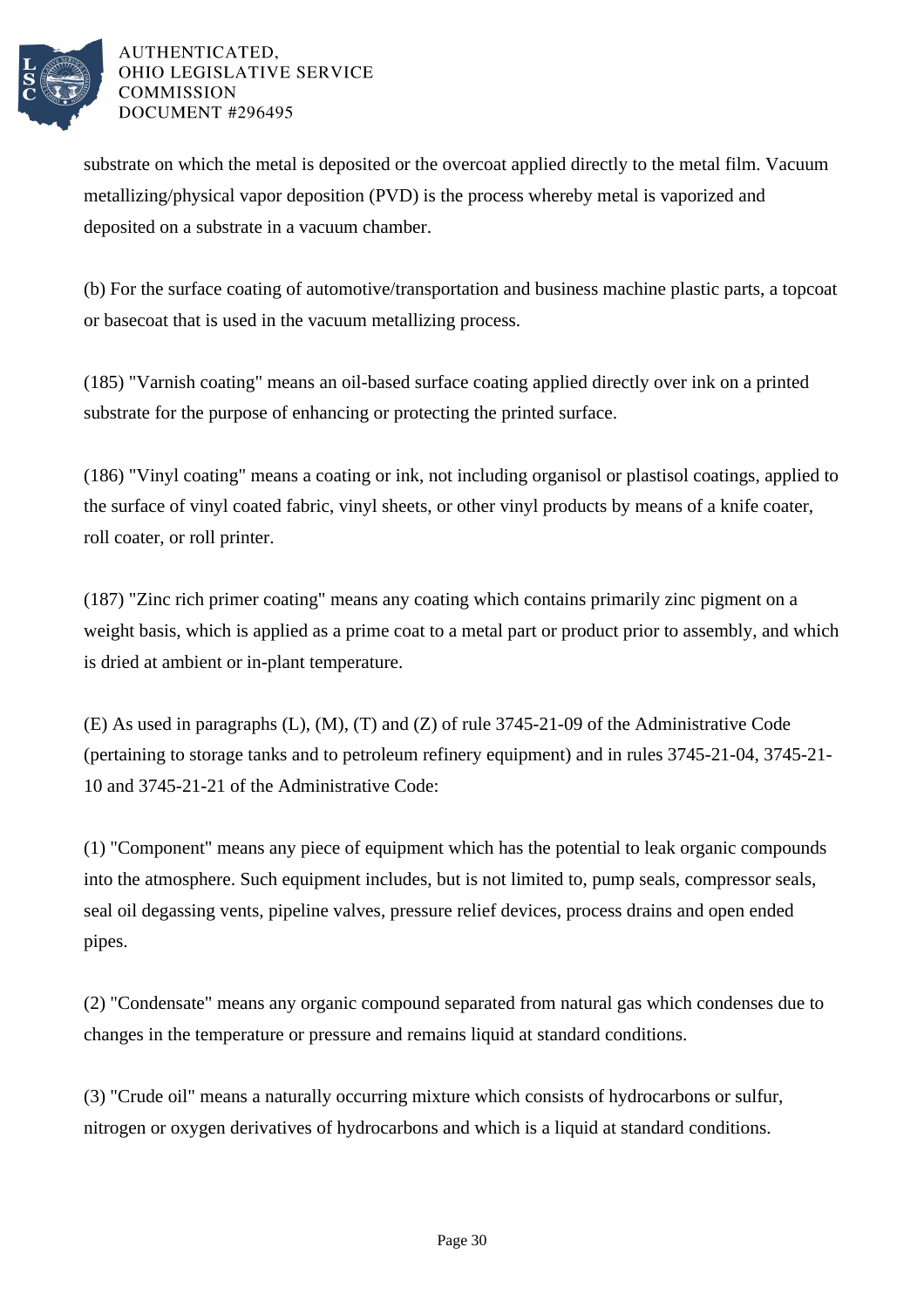

(4) "Custody transfer" means the transfer of produced crude oil or condensate, after processing or treating in the producing operations, from storage tanks or automatic transfer facilities to pipelines or any other forms of transportation.

(5) "External floating roof tank" means an open top storage vessel with a cover, consisting of a double deck or pontoon single deck, which rests upon and is supported by the contained liquid and which is equipped with a closure seal or seals to close the space between the roof edge and tank wall.

(6) "Firebox" means the chamber or compartment of a boiler or furnace in which materials are burned, but does not mean the combustion chamber of an incinerator.

(7) "Fixed roof tank" means a steel cylindrical shell with a permanently affixed roof.

(8) "Flexible wiper primary seal" means a continuous sealing device mounted on the floating roof and equipped with an elastomeric blade which contacts the tank wall. It uses its own stiffness or other mechanical means to maintain contact with the tank wall.

(9) "Gas service" means equipment which processes, transfers or contains an organic compound or mixture of organic compounds in the gaseous phase.

(10) "Internal floating roof" means a cover or roof in a fixed roof tank which rests upon and is supported by the petroleum liquid being contained and is equipped with a closure seal or seals to close the space between the roof edge and tank shell.

(11) "Liquid-mounted primary seal" means a seal constructed of an elastomeric coated fabric envelope and mounted onto the floating roof in such a manner that it touches the surface of the stored liquid.

(12) "Liquid service" means equipment which processes, transfers or contains an organic compound or mixture of organic compounds in the liquid phase.

(13) "Maximum true vapor pressure" means the equilibrium partial pressure exerted by the stored VOL, at the temperature equal to the highest calendar-month average of the VOL storage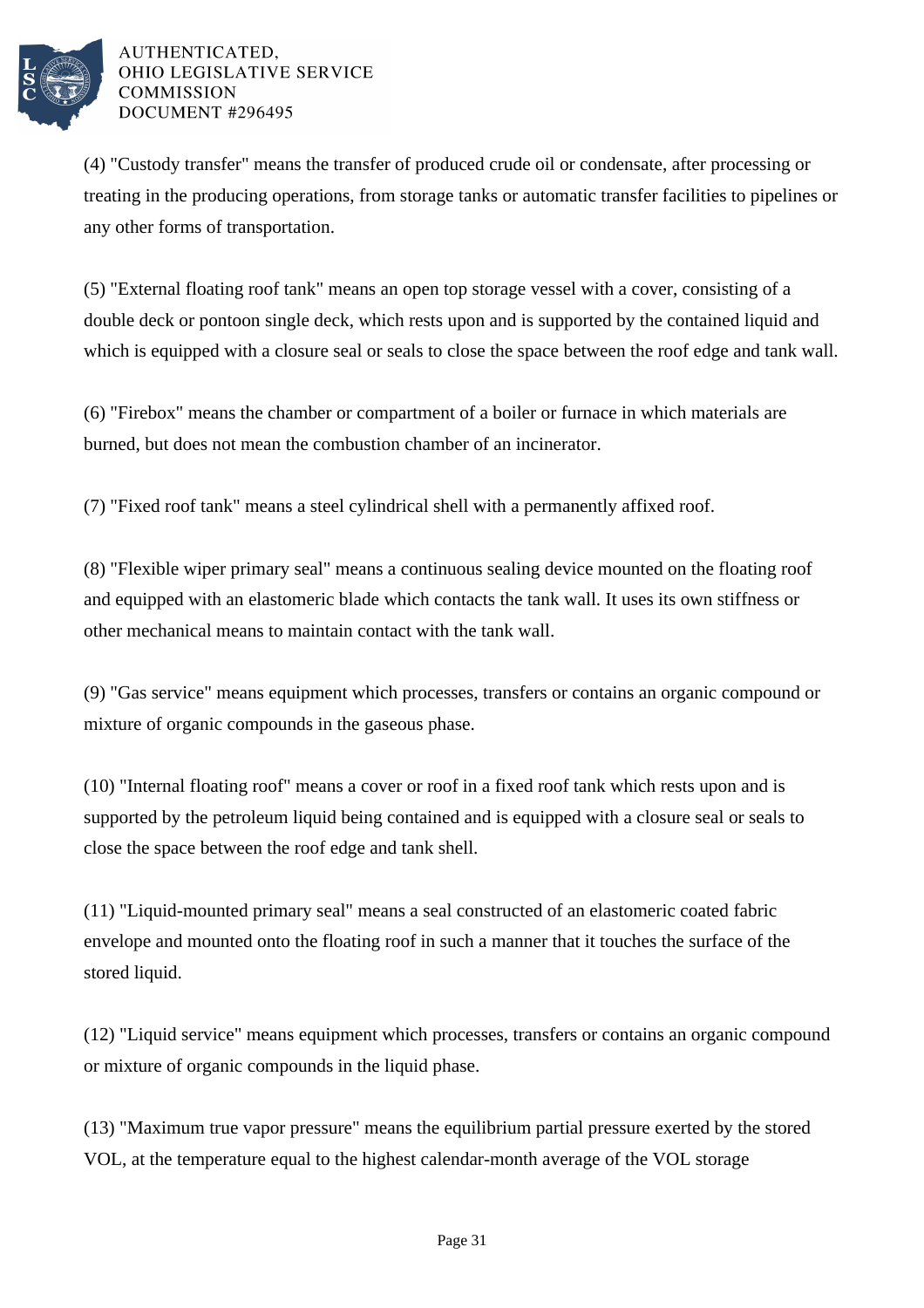

temperature for VOL's stored above or below the ambient temperature or at the local maximum monthly average temperature as reported by the national weather service for VOL's stored at the ambient temperature, as determined by one of the following:

(a) In accordance with methods described in API MPMS Chapter 19.2 "Evaporative loss from external floating-roof tanks."

(b) As obtained from standard reference texts.

(c) By ASTM D2879.

(d) Any other method approved by the Ohio EPA.

(14) "Mechanical shoe primary seal" means a seal constructed of metal sheets (shoes) which are joined together to form a ring, springs or levers which attach the shoes to the floating roof and hold the shoes against the tank wall, and a coated fabric which is suspended from the shoes to the floating roof.

(15) "Petroleum liquids" means crude oil, condensate, and any finished or intermediate products manufactured or extracted in a petroleum refinery.

(16) "Petroleum refinery" means any facility engaged in producing gasoline, kerosene, distillate fuel oils, residual fuel oils, lubricants, or other products through distillation of crude oil, or through redistillation, cracking, extraction, or reforming of unfinished crude oil derivatives.

(17) "Process unit turnaround" means a work practice or operational procedure that stops production from a refinery unit or part of a refinery unit. An unscheduled work practice or operational procedure that stops production from a refinery unit or part of a refinery unit for less than twenty-four hours is not a process unit turnaround. The use of spare equipment and technically feasible bypassing of equipment without stopping production are not process unit turnarounds.

(18) "Refinery fuel gas" means any gas which is generated by a petroleum refinery process unit and which is combusted, including any gaseous mixture of natural gas and fuel gas.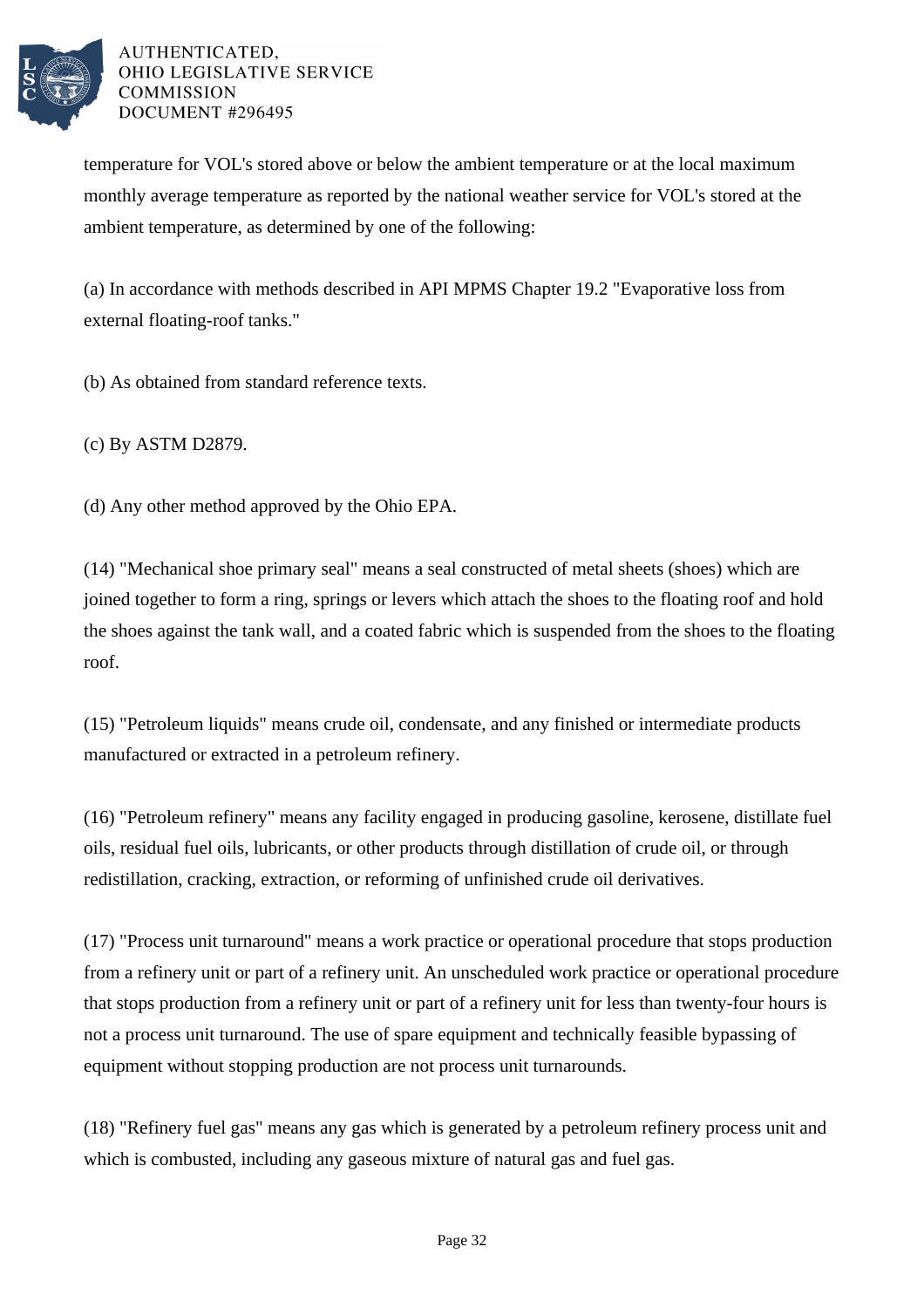

(19) "Refinery unit" means equipment assembled to produce intermediate or final products from crude oil, unfinished crude oil derivatives, or other intermediates. A refinery unit can operate independently if supplied with sufficient feed or raw materials and sufficient storage facilities for the product.

(20) "Rim-mounted secondary seal" means a continuous sealing device located over the primary seal, mounted on the floating roof and extended to the tank wall. This device is not a weather shield.

(21) "Shoe-mounted secondary seal" means a continuous sealing device extending from the top of the shoe (see the definition of mechanical shoe primary seal) to the tank wall.

(22) "True vapor pressure" means the equilibrium partial pressure exerted by a petroleum liquid as determined in accordance with methods described in API MPMS Chapter 19.2 "Evaporative loss from external floating-roof tanks."

(23) "Vacuum producing system" means any reciprocating, rotary, or centrifugal blower or compressor, or any jet ejector or device that takes suction from a pressure below atmospheric and discharges against atmospheric pressure.

(24) "Valves not externally regulated" means valves that have no external controls, such as in-line valves.

(25) "Vapor-mounted primary seal" means a seal constructed of an elastomeric coated fabric envelope and mounted onto the floating roof in such a manner that it does not touch the surface of the stored liquid.

(26) "Volatile organic liquid" or "VOL" means any organic liquid which can emit VOCs as defined in this rule.

(27) "Wastewater separator" means a device in which oil- contaminated water is skimmed to remove the floating oil prior to the discharge or further treatment of the water.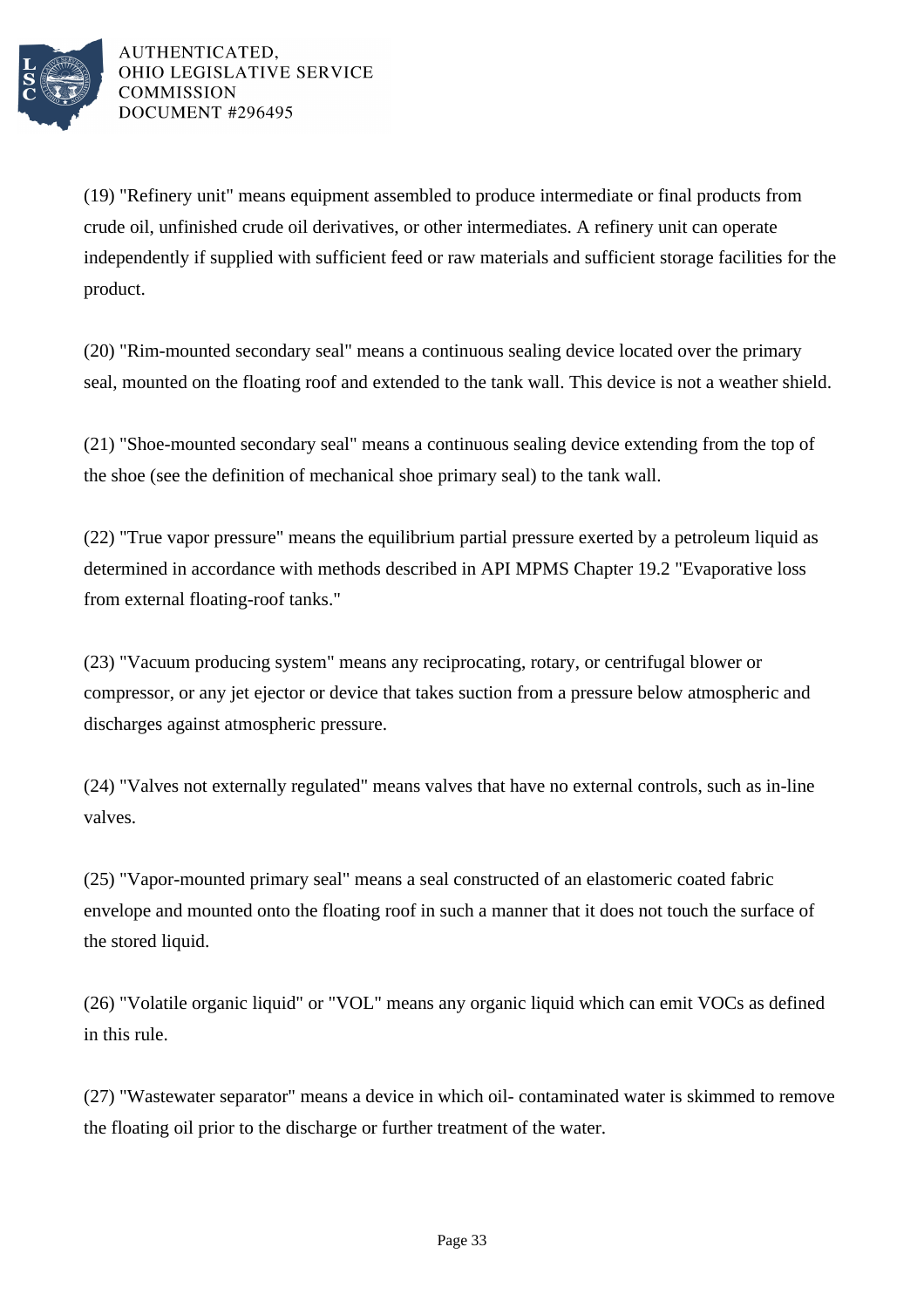

(28) "Weather shield" means a device which is attached to a floating roof to protect the fabric of a liquid-mounted or vapor-mounted primary seal from weather and debris, thereby generally providing a longer primary seal life. The device is usually of leaf-type construction and has numerous radial joints to allow for roof movement or irregularities in the tank wall.

(F) As used in paragraph (N) of rule 3745-21-09 of the Administrative Code (pertaining to the use of cutback asphalts and emulsified asphalts in road construction and maintenance) and in rule 3745-21- 04 of the Administrative Code:

(1) "Asphalt" means a dark brown to black cement-like material (solid, semisolid, or liquid in consistency) in which the predominating constituents are bitumens which occur in nature as such or which are obtained as residue in refining petroleum.

(2) "Asphalt paving mixture" means a mixture of mineral aggregate and cutback asphalt, emulsified asphalt, or other asphaltic material.

(3) "Cutback asphalt" means a mixture of asphalt and petroleum solvents (distillates), produced by blending those materials or by distilling petroleum.

(4) "Dense-graded mix" means an asphalt paving mixture in which the air voids are less than ten per cent when compacted, as determined by ASTM D3203.

(5) "Emulsified asphalt" means an emulsion of water and asphalt which may also contain emulsifying agents, special additives, and petroleum solvents (distillates).

(6) "Maintenance mix" means an asphalt paving mixture for patching holes, depressions, and distressed areas in existing pavements.

(7) "Open-graded mix" means an asphalt paving mixture in which the air voids are equal to or greater than ten per cent when compacted, as determined by ASTM D3203.

(8) "Prime coat" means an application of low-viscosity cutback asphalt or emulsified asphalt to an absorptive surface, designed to penetrate, bond and stabilize the existing surface and to promote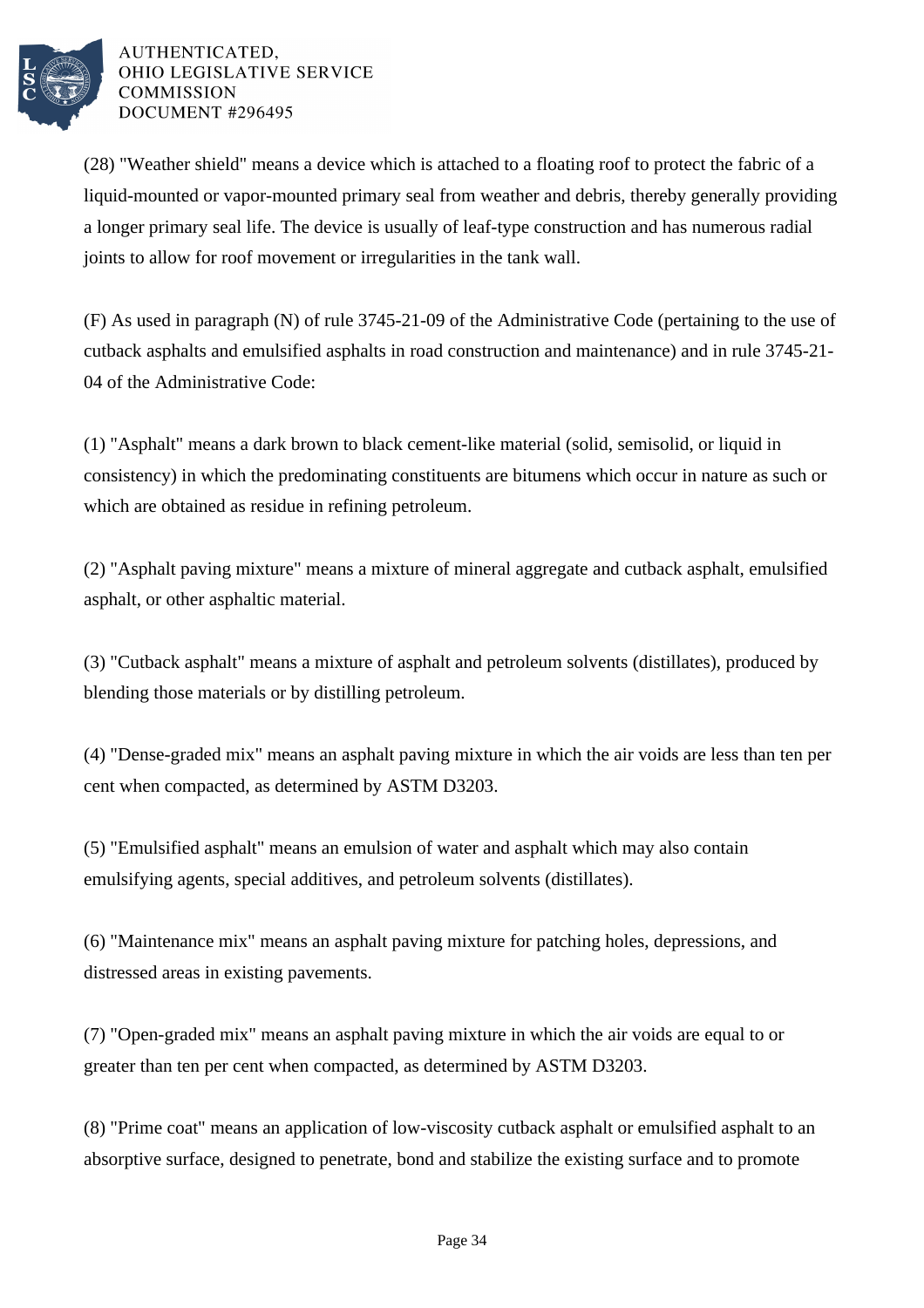

adhesion between it and the construction course that follows.

(G) As used in paragraph (O) of rule 3745-21-09 of the Administrative Code (pertaining to solvent metal cleaning) and in rules 3745-21-04 and 3745-21-10 of the Administrative Code:

(1) "Cold cleaner" means a batch-operated device that employs a solvent for cleaning and removing soils from metal surfaces by spraying, brushing, flushing, agitation or immersion while maintaining the solvent below its boiling point. Wipe cleaning is not included in this definition.

(2) "Conveyorized degreaser" means a continuous-operated device for cleaning and removing soils from metal surfaces by the use of either non-vaporized or vaporized solvents.

(3) "Electronic component" means all portions of an electronic assembly, including, but not limited to, circuit board assemblies, printed wire assemblies, printed circuit boards, soldered joints, ground wires, bus bars, and associated electronic component manufacturing equipment such as screens and filters.

(4) "Freeboard height" means the following:

(a) For a cold cleaner, the distance from the solvent surface to the top edge of the degreaser tank.

(b) For an open top vapor degreaser, the distance from the top of the vapor zone to the top of the degreaser tank.

(5) "Freeboard ratio" means the freeboard height divided by the width of the degreaser air/solvent area. The same units of measurement should be used for all dimensions.

(6) "Open top vapor degreaser" means a batch-operated device for cleaning and removing soils from metal surfaces by condensing hot solvent vapor on the colder metal parts.

(7) "Solvent" means any VOC which is liquid at standard conditions and which is used as a cleaning agent.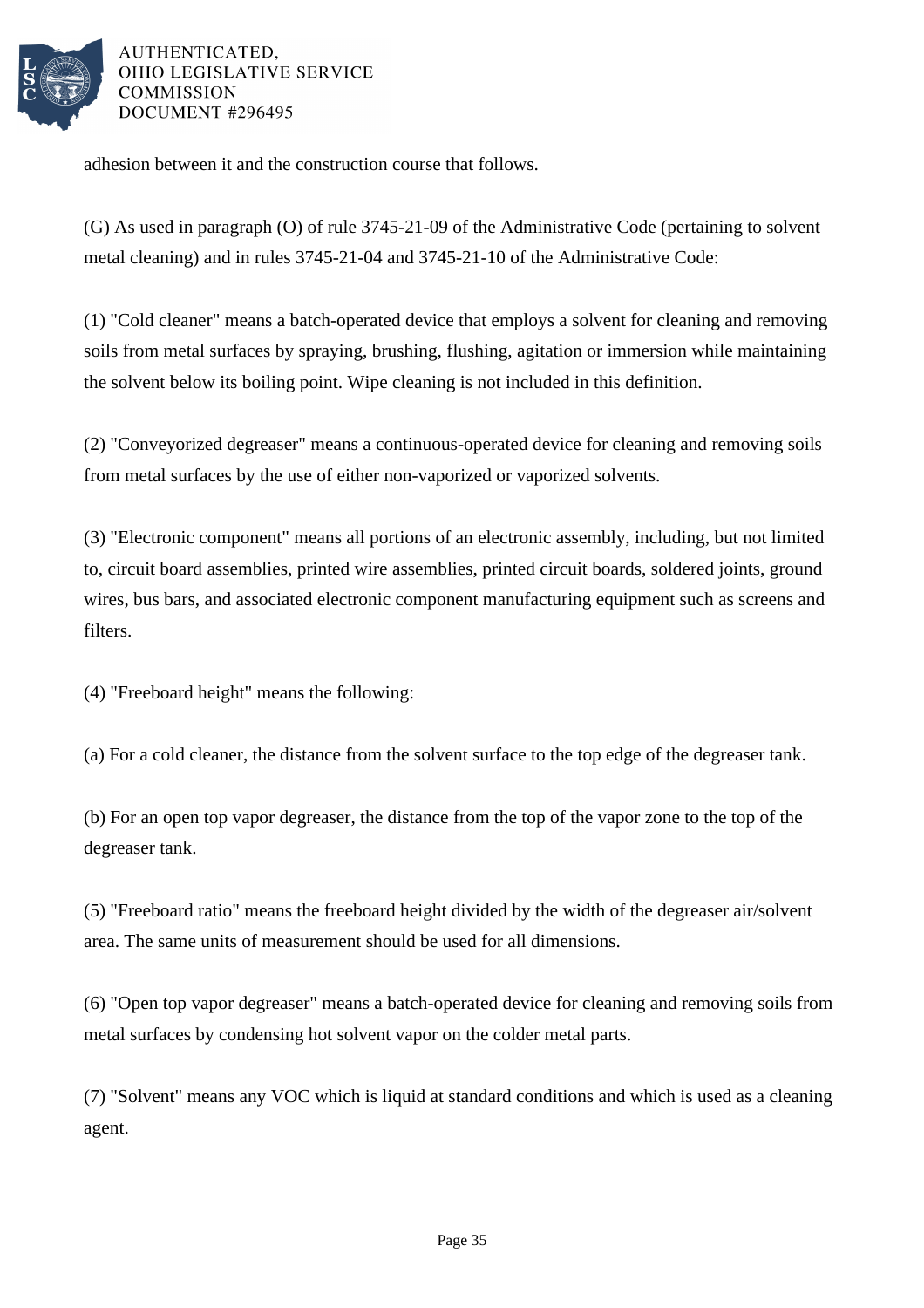

(8) "Solvent metal cleaning" means a process that employs a solvent for cleaning and removing soils from metal surfaces.

(H) As used in paragraphs (P) to (R), (V), (GG), and (DDD) of rule 3745-21-09 of the Administrative Code (pertaining to bulk gasoline plants, bulk gasoline terminals, gasoline dispensing facilities, and gasoline tank trucks) and in rules 3745-21-04 and 3745-21-10 of the Administrative Code:

(1) "Bottom filling" means the filling of a delivery vessel through an opening that is flush with the bottom of the delivery vessel's compartment.

(2) "Bulk gasoline plant" means a gasoline storage and distribution facility which receives gasoline primarily via delivery vessel, stores the gasoline in one or more stationary tanks, and subsequently dispenses the gasoline via delivery vessel.

(3) "Bulk gasoline terminal" means a gasoline storage and distribution facility which meets the following:

(a) Receives gasoline primarily via pipeline, ship, or barge.

(b) Stores the gasoline in one or more stationary tanks.

(c) Subsequently dispenses the gasoline primarily via delivery vessel.

(4) "CARB certification" and "CARB certified" means the following:

(a) Subject to executive orders, approval letters, equipment advisories, and equivalent test procedures issued by California air resources board for phase I and phase II vapor control systems, parts, components, and test procedures used at gasoline dispensing facilities as follows:

(i) Issued on or before March 31, 2001 under pre-enhanced vapor recovery (pre-EVR) standards and certification procedures and issued after March 31, 2001 as a correction or revision, not related to enhanced vapor recovery (EVR) standards, of phase I and phase II vapor control systems, parts,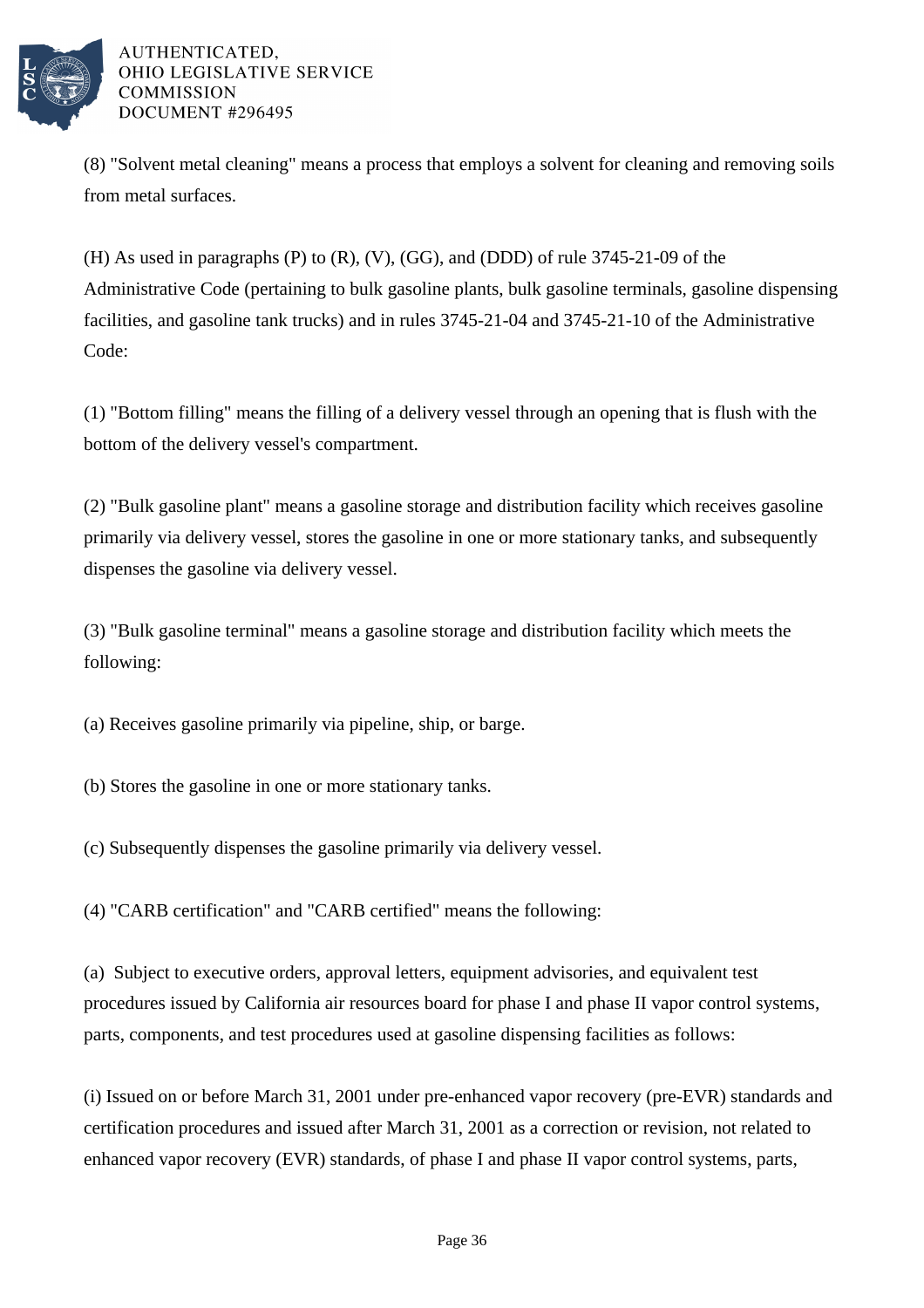

components, and test procedures previously approved under pre-EVR standards, however, gasoline dispensing facilities in Ohio are not subject to any provision or statement that specifies an expiration or decertification due to EVR standards and certification procedures; or

(ii) Issued after March 31, 2001 under EVR standards and certification procedures for parts and components to be used in conjunction with pre-EVR systems, however, gasoline dispensing facilities in Ohio are not subject to any provision or statement that specifies an expiration or decertification due to EVR standards and certification procedures.

Additionally, where an owner or operator of a gasoline dispensing facility elects to use phase I or phase II vapor control systems, parts, components, or test procedures subject to executive orders, approval letters, equipment advisories, and equivalent test procedures issued by California air resources board under EVR standards and certification procedures, "CARB certification" and "CARB certified" also means such executive orders, approval letters, equipment advisories, and equivalent test procedures issued by California air resources board under EVR standards and certification procedures. (Executive orders that begin with "G" generally refer to pre-EVR systems, but may include provisions or statements on expiration or decertification due to EVR standards. Executive orders that begin with "VR" generally refer to EVR systems.)

(b) Subject to executive orders, approval letters, equipment advisories, and equivalent test procedures issued by California air resource board that become effective for portable fuel containers and spouts on or after July 1, 2007.

(5) "E85" means a fuel blend nominally consisting of eighty five per cent ethanol and fifteen per cent gasoline that meets the requirements of ASTM D5798 for fuel ethanol.

(6) "Delivery vessel" means a tank truck, a tank equipped trailer, a railroad tank car, or other mobile source, except ship or barge, equipped with a storage tank used for the transport of gasoline from a source of supply to stationary tanks at a gasoline dispensing facility or bulk gasoline plant.

(7) "External floating roof" means a storage vessel cover in an open top tank consisting of a double deck or pontoon single deck which rests upon and is supported by the petroleum liquid being contained and is equipped with a closure seal or seals to close the space between the roof edge and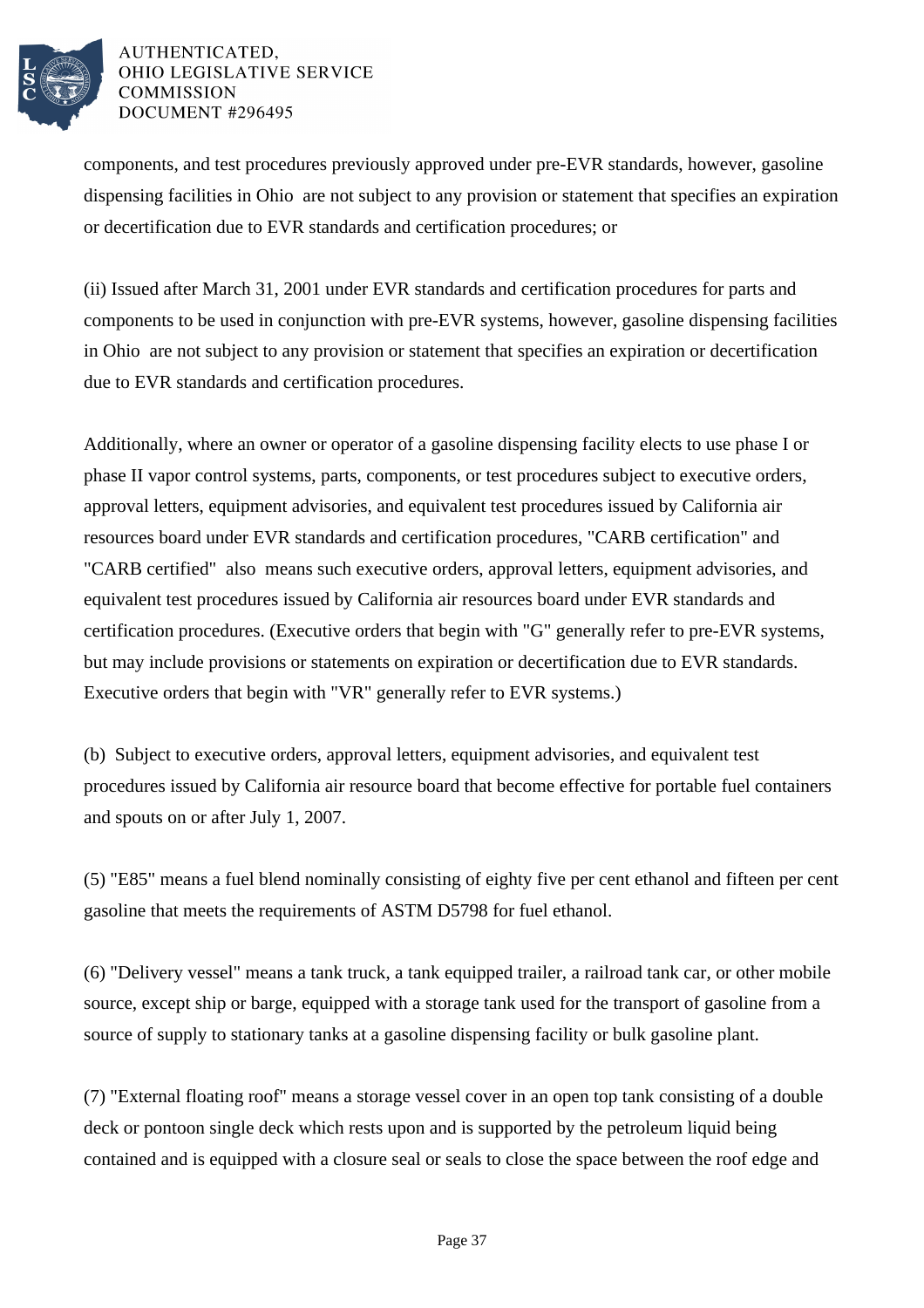

tank shell.

(8) "Gasoline" means any petroleum distillate which is used as a motor fuel and has a Reid vapor pressure of 4.0 pounds or greater.

(9) "Gasoline dispensing facility" means any site where gasoline is dispensed to motor vehicle gasoline tanks from stationary storage tanks.

(10) "Gasoline dispensing pump" means an individual unit at a gasoline dispensing facility with a dispensing nozzle where a specific grade of gasoline is dispensed to motor vehicle gasoline tanks.

(11) "Gasoline tank truck" means any truck or trailer equipped with a storage tank which is used for the transport of gasoline to a stationary storage tank at a gasoline dispensing facility, bulk gasoline plant or bulk gasoline terminal.

(12) "Independent small business marketer" means any owner of a gasoline dispensing facility engaged in the marketing of gasoline who would be required to pay for procurement and installation of a vapor control system pursuant to paragraph (DDD) of rule 3745-21-09 of the Administrative Code, except as any of the following:

(a) The owner is a refiner.

(b) The owner controls, is controlled by, or is under common control with a refiner.

(c) The owner is otherwise directly or indirectly affiliated (as determined under the regulations of the USEPA) with a refiner or with a person who controls, is controlled by, or is under a common control with a refiner (unless the sole affiliation referred to herein is by means of a supply contract or an agreement or contract to use as a trademark, trade name, service mark, or other identifying symbol or name owned by such refiner or any such person).

(d) The owner receives less than fifty per cent of the owner's annual income from refining or marketing of gasoline.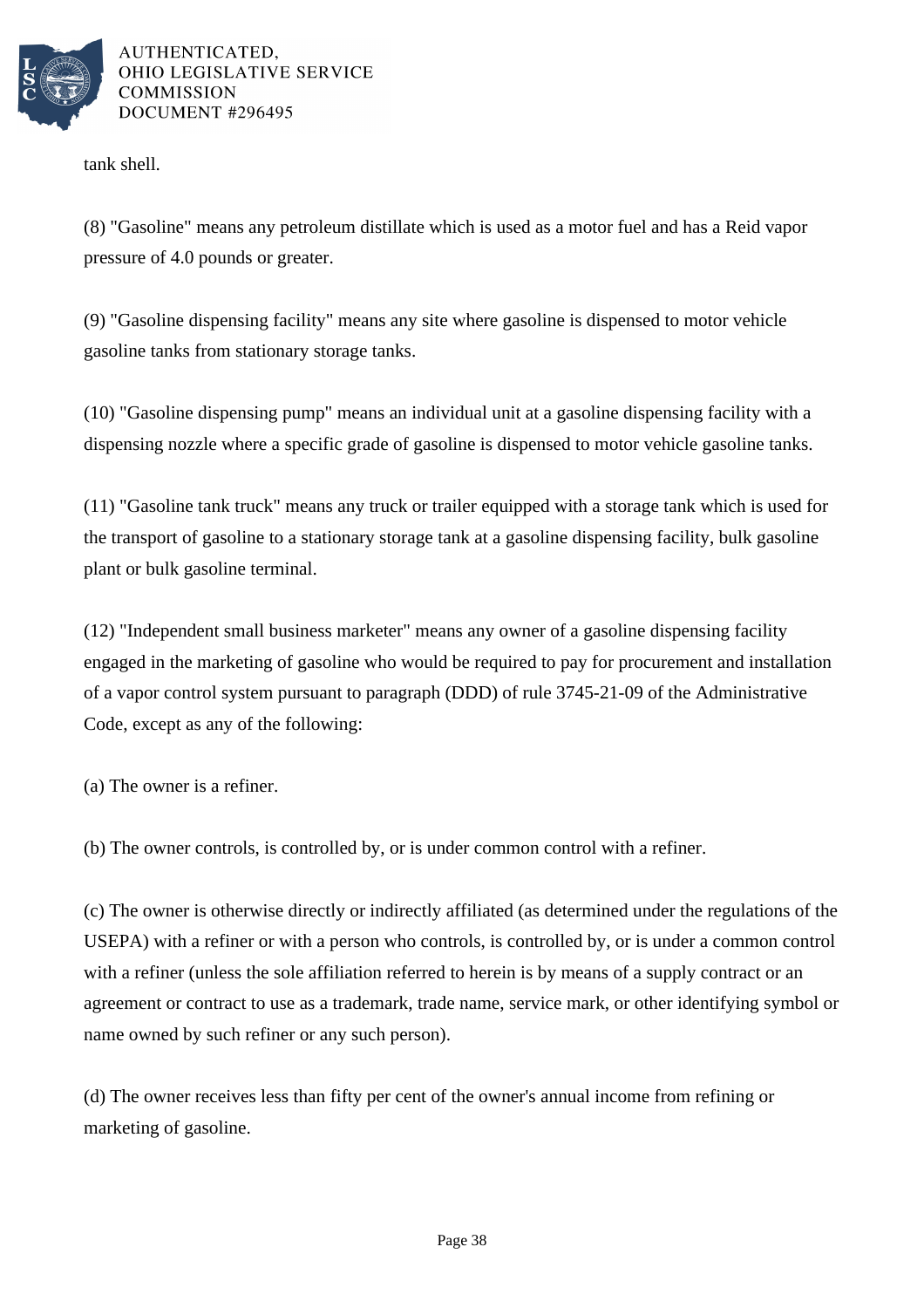

For purposes of this definition, "refiner" means any refiner whose total refinery capacity (including the refinery capacity of any person who controls, is controlled by, or is under common control with, such refiner) exceeds sixty-five thousand barrels per day, and the term "control" of a corporation means ownership of more than fifty per cent of the corporation's stock.

(13) "Internal floating roof" means a cover or roof in a fixed roof tank which rests upon and is supported by the petroleum liquid being contained and is equipped with a closure seal or seals to close the space between the roof edge and tank shell.

(14) "Low permeation hoses" means hoses that meet UL 330.

(15) "Reid vapor pressure" means the absolute vapor pressure of volatile crude oil and volatile nonviscous petroleum liquids except liquefied petroleum gases as determined by ASTM D6897.

(16) "Submerged fill pipe" means any fill pipe the discharge opening of which is entirely submerged when the liquid level is six inches above the bottom of the tank, or when applied to a tank which is loaded from the side, means any fill pipe the discharge opening of which is entirely submerged when the liquid level is eighteen inches above the bottom of the tank.

(17) "Top submerged filling" means the filling of a delivery vessel by means of a fill pipe which descends through an open hatch on the top of the delivery vessel to within six inches of the bottom of the delivery vessel's compartment.

(18) "Topping off" means attempting to pump additional gasoline into a motor vehicle fuel tank after the dispensing nozzle has shut off automatically because the tank is full.

(19) "Ullage" means the maximum storage tank capacity, in gallons, minus the gallons of gasoline present in the tank.

(20) "Vapor balance system" means a combination of pipes or hoses which create a closed system between the vapor spaces of an unloading tank and a receiving tank such that vapors displaced from the receiving tank are transferred to the tank being unloaded.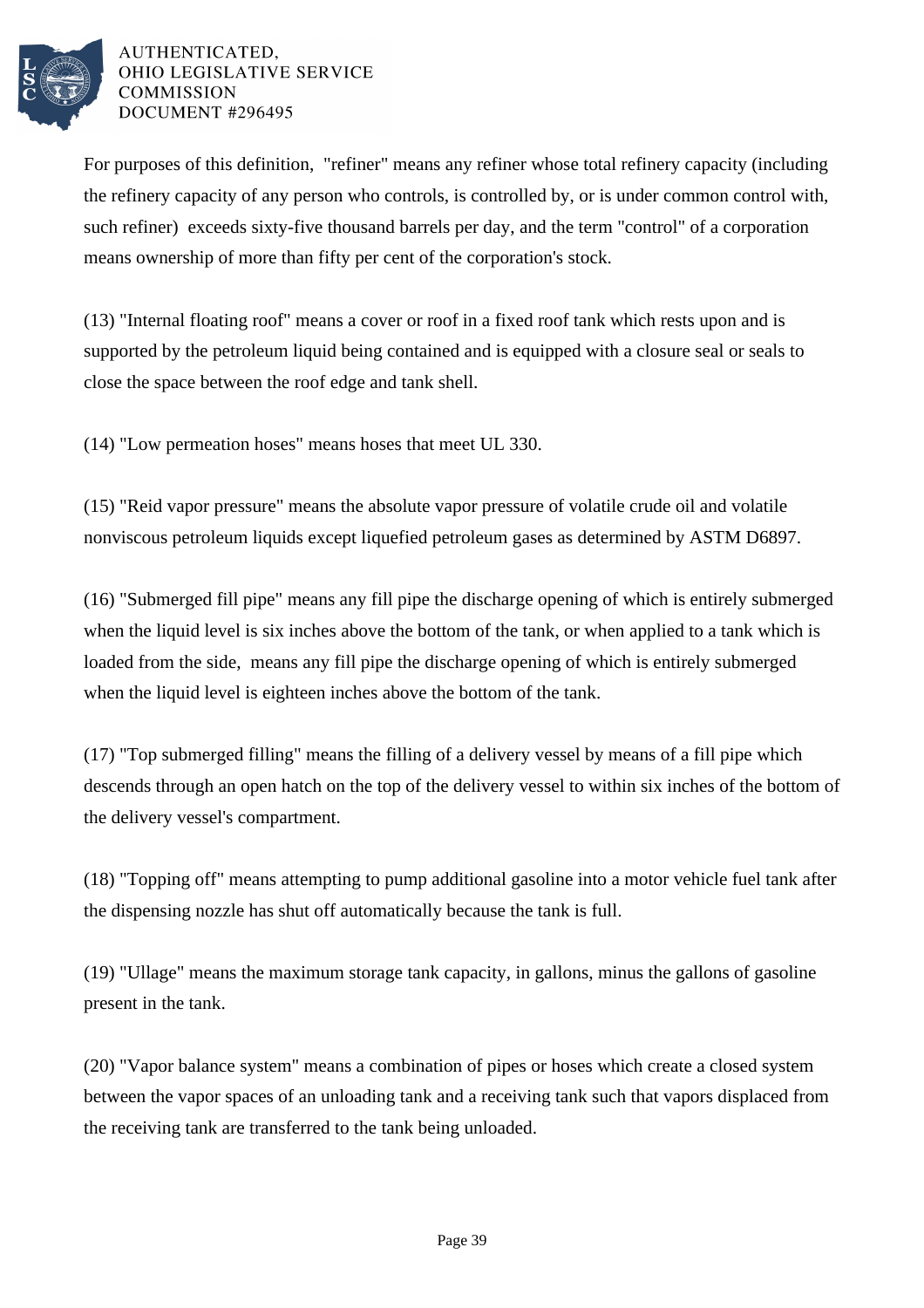

(21) "Vapor collection system" means a vapor transport system which forces vapors from a delivery vessel or storage tank into a vapor control system.

(22) "Vapor control system" means control equipment designed to recover or incinerate organic compounds received from the vapor collection system.

(23) "Vapor tight" means free of any vapor leaks to the extent possible based upon good engineering design and practice.

(I) As used in paragraph (W) of rule 3745-21-09 of the Administrative Code (pertaining to synthesized pharmaceutical manufacturing facilities) and in rule 3745-21-04 of the Administrative Code:

(1) "Production equipment exhaust system" means a device for collecting and directing out of the work area any fugitive emissions of organic compounds from openings on reactors, centrifuges and other vessels for the purpose of protecting workers from excessive exposure to such emissions.

(2) "Surface condenser" means a device which cools a gas stream to a temperature at which vapors are removed by means of condensation, where the coolant does not directly contact the condensed vapors.

(3) "Synthesized pharmaceutical manufacturing facility" means a facility in which drugs are produced by means of chemical synthesis.

(J) As used in paragraph (X) of rule 3745-21-09 of the Administrative Code (pertaining to rubber tire manufacturing facilities) and in rules 3745-21-04 and 3745-21-10 of the Administrative Code:

(1) "Bead dipping" means the dipping of an assembled tire bead into a solvent based cement.

(2) "Capture system" means any device or combination of devices designed to contain, collect, and route VOC vapors released from an operation at a rubber tire manufacturing facility.

(3) "Control system" means any device or combination of devices designed to recover or incinerate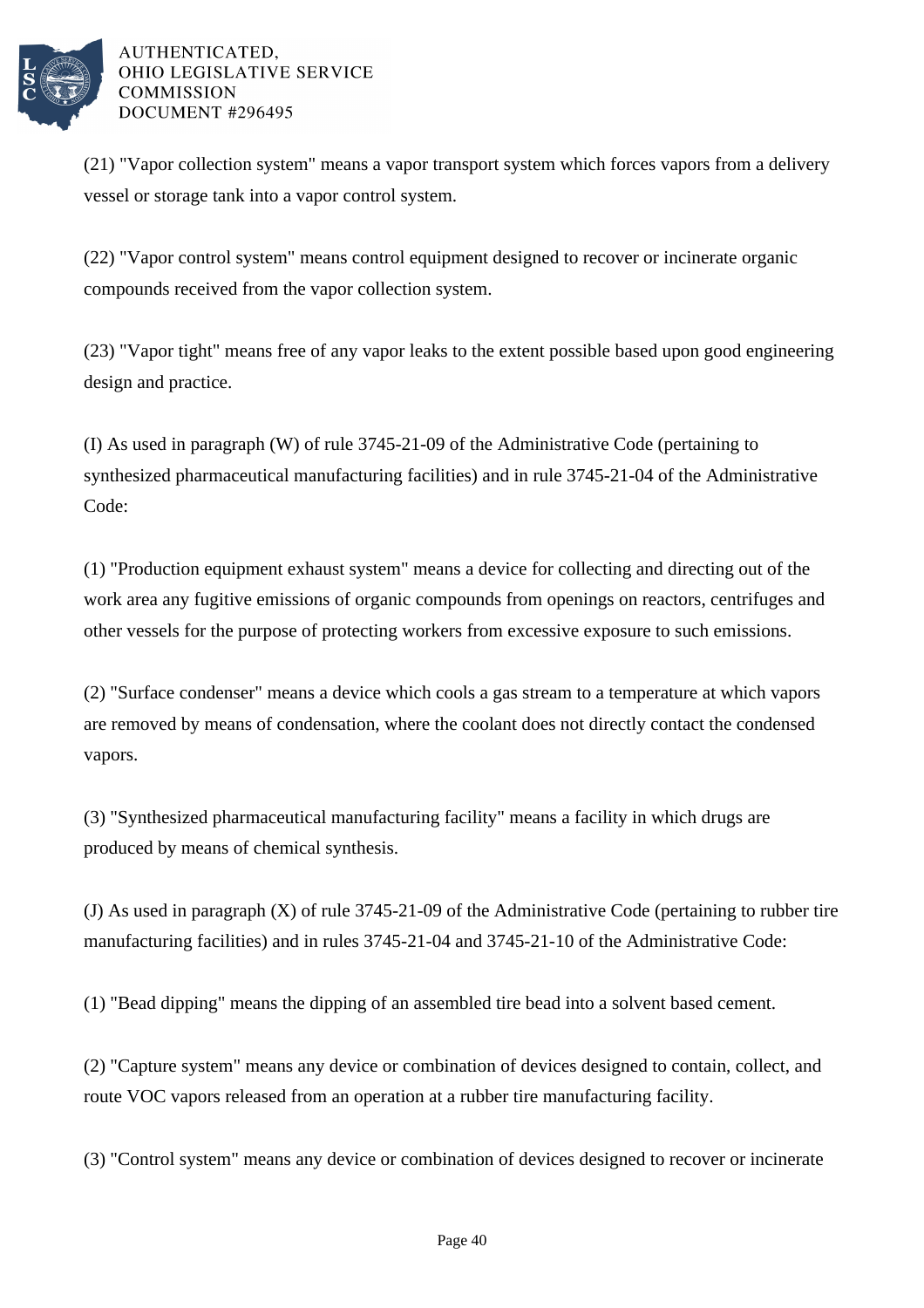

VOC vapors received from a capture system.

(4) "Green tires" means assembled tires before molding and curing have occurred.

(5) "Green tire spraying" means the spraying of green tires, both inside and outside, with release compounds which help remove air from the tire during molding and prevent the tire from sticking to the mold after curing.

(6) "Recapped tread stock" means vulcanized or unvulcanized rubber which is used for recapping tire carcasses and which is delivered to a recapping facility with a cement coating on one side.

(7) "Rubber tire manufacturing facility" means a facility in which rubber tires or recapped tread stock are manufactured on a mass production basis.

(8) "Tread end cementing" means the application of a solvent based cement to the tire tread ends.

(9) "Undertread cementing" means the application of a solvent based cement to the underside of a tire tread.

(K) As used in paragraphs (AA) and (BB) of rule 3745-21-09 of the Administrative Code (pertaining to dry cleaning facilities) and in rules 3745-21-04 and 3745-21-10 of the Administrative Code:

(1) "Cartridge filter" means a discrete filter unit containing one or more disposable cartridges that contain both filter paper and activated carbon which trap and remove contaminants from the cleaning solvent.

(2) "Dry cleaning facility" means a facility engaged in the cleaning of articles of fabric in an essentially nonaqueous cleaning solvent by means of one or more washes in solvent, extraction of excess solvent by spinning, and drying by tumbling in an air stream. The facility includes, but is not limited to, washers, dryers, filtration and purification systems, waste disposal systems, holding tanks, pumps, and attendant piping and ductwork.

(3) "Dryer" means a machine used to remove cleaning solvent from articles, after washing and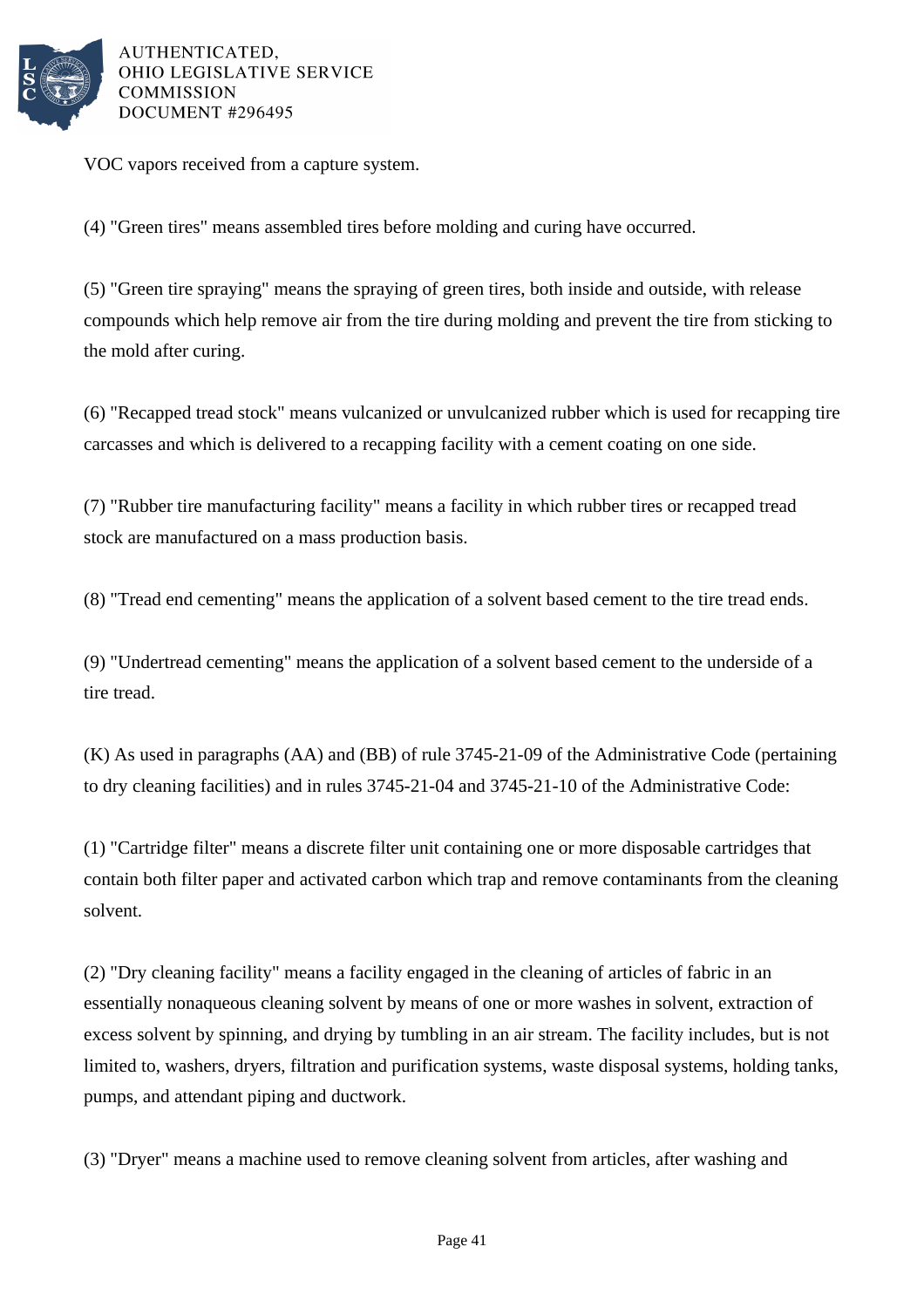

removing of excess cleaning solvent.

(4) "Manufacturer's rated capacity" means the capacity per load that is typically found on the manufacturer's name plate located on the equipment or in the manufacturer's equipment specifications.

(5) "Perchloroethylene dry cleaning facility" means a dry cleaning facility that uses perchloroethylene as the cleaning solvent.

(6) "Petroleum dry cleaning facility" means a dry cleaning facility that uses petroleum solvent as the cleaning solvent.

(7) "Petroleum solvent" means a material that is produced by petroleum distillation, that is composed mainly of hydrocarbons having a range of eight to twelve carbon atoms per molecule, and that exists as a liquid under standard conditions.

(8) "Solvent filter" means a discrete filter unit containing a porous medium that traps and removes contaminants from the cleaning solvent.

(9) "Solvent recovery dryer" means a class of dryers that employ a condenser to condense and recover solvent vapors evaporated in a closed-loop stream of heated air.

(L) As used in paragraph (CC) of rule 3745-21-09 of the Administrative Code (pertaining to continuous, polystyrene resin manufacturing process) and in rule 3745-21-04 of the Administrative Code:

(1) "Continuous, polystyrene resin manufacturing process" means a process unit in which polystyrene resin is produced by the continuous polymerization or co-polymerization of styrene monomer.

(2) "Material recovery section" means the section of the continuous, polystyrene resin manufacturing process that includes the vacuum devolatizer and its associated condenser and vacuum system, and the styrene recovery distillation column and its associated condenser and vacuum system.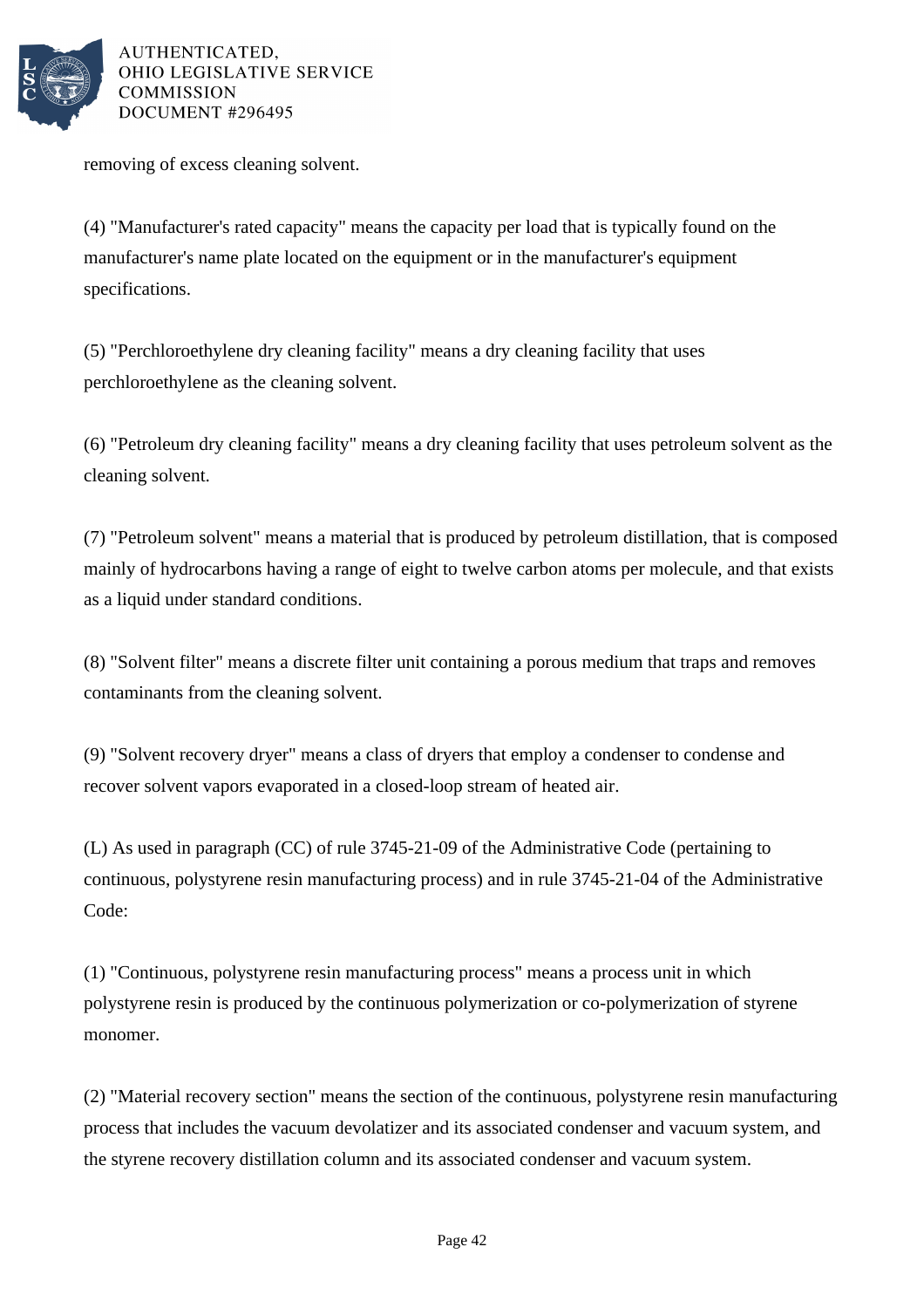

(3) "Styrene recovery distillation column" means a distillation column used to separate and recover styrene monomer from the vacuum devolatizer stream containing unreacted styrene monomer and byproducts.

(4) "Vacuum devolatizer" means a device in which the products from a polystyrene reactor are separated into a stream containing unreacted styrene monomer and byproducts and a stream containing molten polystyrene.

(M) As used in paragraph (DD) of rule 3745-21-09 of the Administrative Code (pertaining to leaks from process units that produce organic chemicals) and in rules 3745-21-04 and 3745-21-10 of the Administrative Code:

(1) "Btu/scf" means British thermal unit per standard cubic feet.

(2) "Closed vent system" means a system that is not open to the atmosphere and that is composed of piping, connections, and if necessary, flow inducting devices that transport gas or vapor from a piece or pieces of equipment to control equipment.

(3) "Connector" means a flanged, screwed, welded, or other joined fitting used to connect two pipelines or a pipeline and a piece of process equipment.

(4) "Distance piece" means an open or enclosed casing through which the piston rod travels, separating the compressor cylinder from the crankcase.

(5) "Double block and bleed system" means two block valves connected in series with a bleed valve or line that can vent the line between the two block valves.

(6) "Equipment" means a pump, compressor, pressure relief device, sampling connection system, openended valve or line, valve, flange, connector, closed vent system, and any other device or system within a process unit.

(7) "First attempt at repair" means to take rapid action for the purpose of stopping or reducing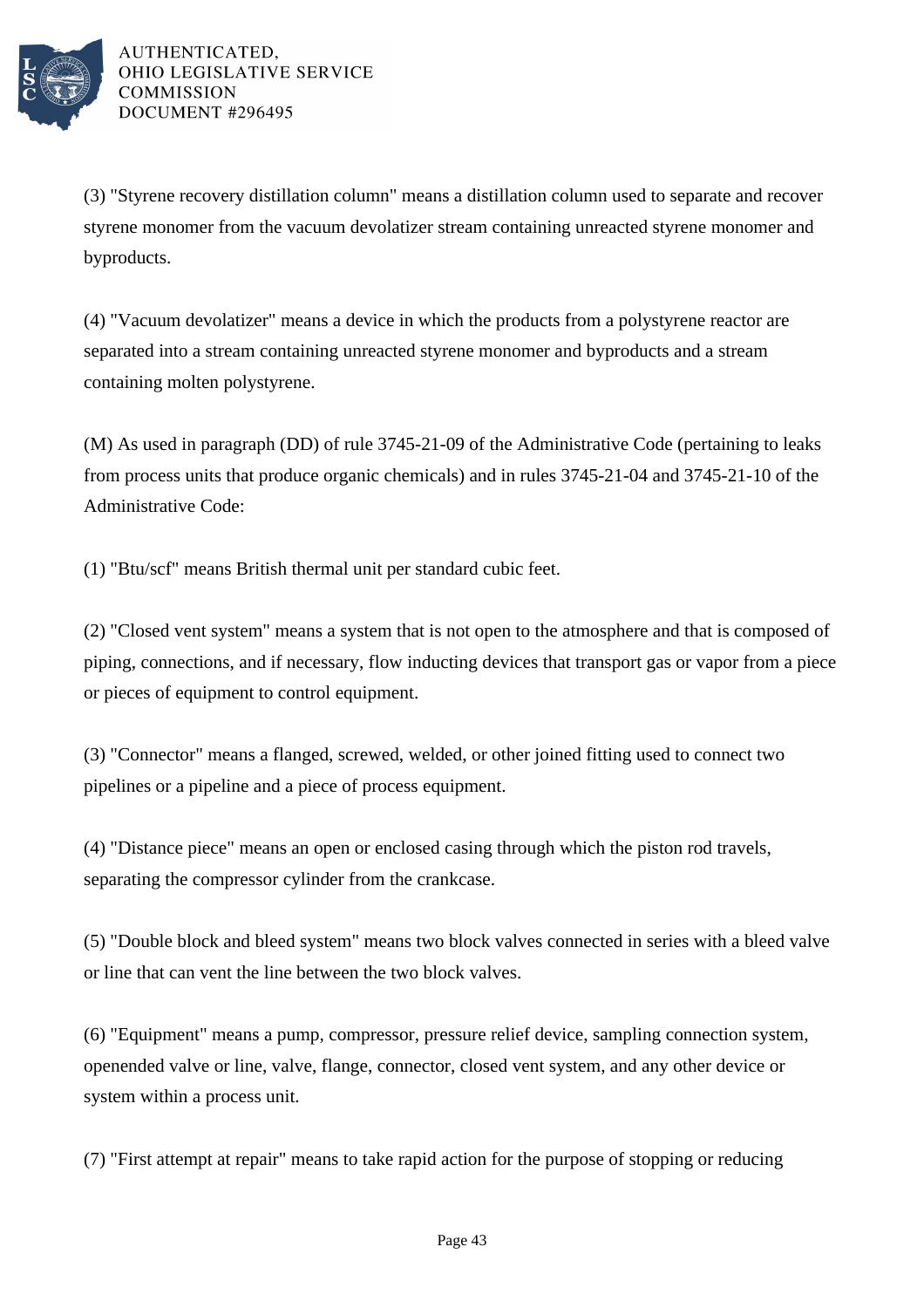

leakage from equipment.

(8) [Reserved.]

(9) "In gas/vapor service" means that the piece of equipment contains or contacts process fluid that is in the gaseous state at the operating conditions.

(10) "In heavy liquid service" means that the piece of equipment is not in gas/vapor service or in light liquid service.

(11) "In light liquid service" means that the piece of equipment contains or contacts process fluid that meets the conditions specified in paragraph (O) of rule 3745-21-10 of the Administrative Code.

(12) "Insitu sampling system" means a nonextractive sampler or an in-line sampler.

(13) "In vacuum service" means that the piece of equipment is operating at an internal pressure that is at least 0.7 pound per square inch below ambient pressure.

(14) "In VOC service" means that the piece of equipment contains or contacts a process fluid that is at least ten per cent VOC by weight.

(15) "Liquids dripping" means any visible leakage from the seal including spraying, misting, clouding, and ice formation.

(16) "Open-ended valve or line" means any valve having one side of the valve seat in contact with the process fluid and one side open to the atmosphere, either directly or through open piping, but excluding any pressure relief valve.

(17) "Ppmv" means parts per million by volume.

(18) "Pressure release" means the emission of materials resulting from system pressure being greater than set pressure of the pressure relief device.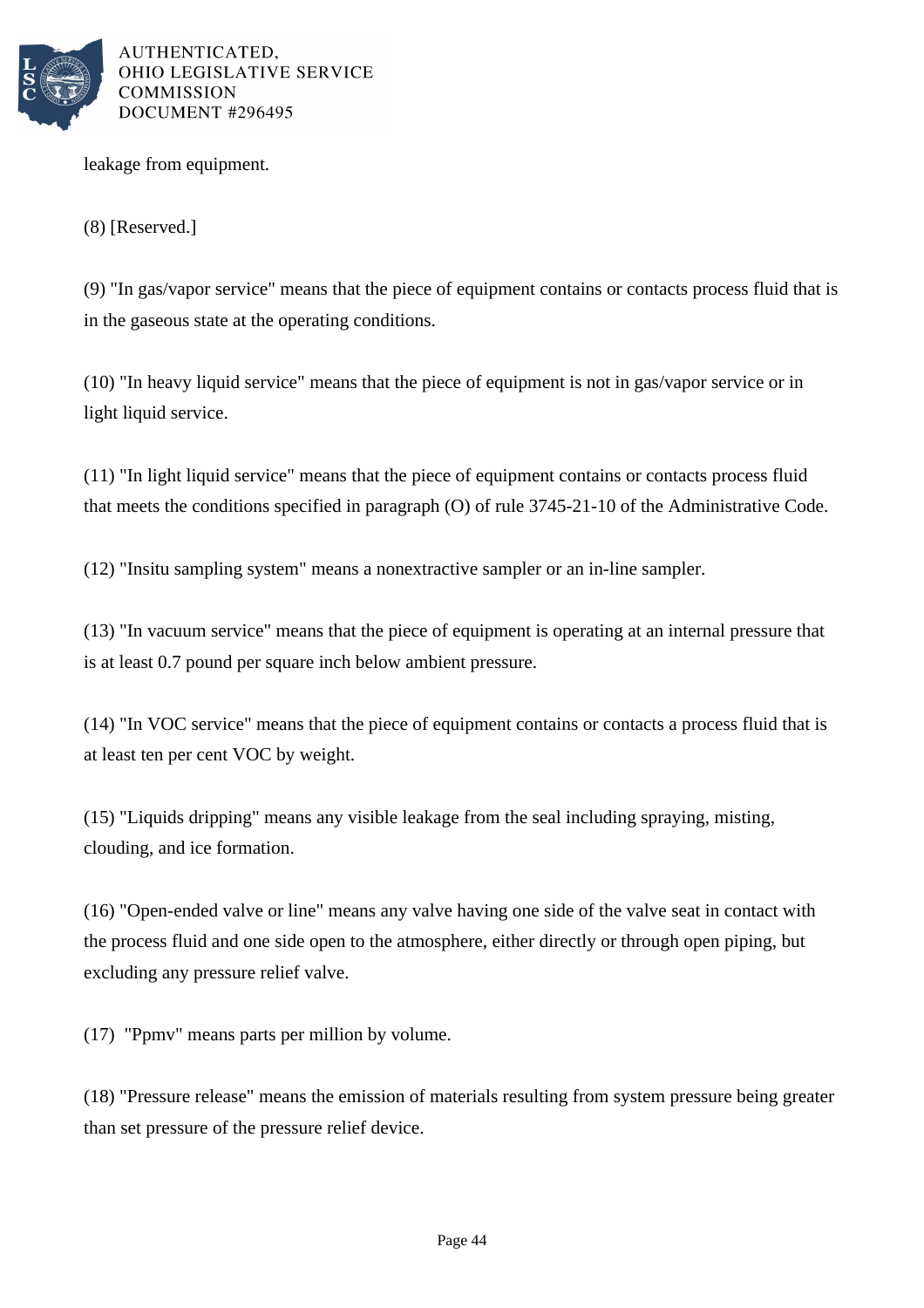

(19) "Pressure relief device" means a pressure relief valve or a rupture disk.

(20) "Pressure relief valve" means any valve designed to open when the process pressure exceeds a set pressure, allowing the release of vapors or liquids until the process pressure is reduced to the normal operating level.

(21) "Process unit" means equipment assembled to produce, as intermediate or final products, one or more organic chemicals. A process unit can operate independently if supplied with sufficient feed or raw materials and sufficient storage facilities for the product.

(22) "Process unit shutdown" means a work practice or operational procedure that stops production for a process unit or part of a process unit. An unscheduled work practice or operational procedure that stops production from a process unit or part of a process unit for less than twenty-four hours is not a process unit shutdown. The use of spare equipment and technically feasible bypassing of equipment without stopping production are not process unit shutdowns.

(23) "Repaired" means that leaking equipment are successfully adjusted, or otherwise altered, in order to eliminate the leak.

(24) "Rupture disk" means a disk made of a material that ruptures when the process pressure exceeds a set pressure, allowing the release of vapors or liquids until the process pressure is reduced to ambient pressure.

(25) "Sensor" means a device that measures a physical quantity or the change in a physical quantity such as temperature, flow rate, "pH," or liquid level.

(N) As used in paragraph (EE) of rule 3745-21-09 of the Administrative Code (pertaining to air oxidation processes that produce organic chemicals) and in rule 3745-21-04 of the Administrative Code:

(1) "Air oxidation process" means a unit operation or process wherein organic chemicals are produced by reacting one or more compounds with oxygen which is supplied as air or air enriched with oxygen.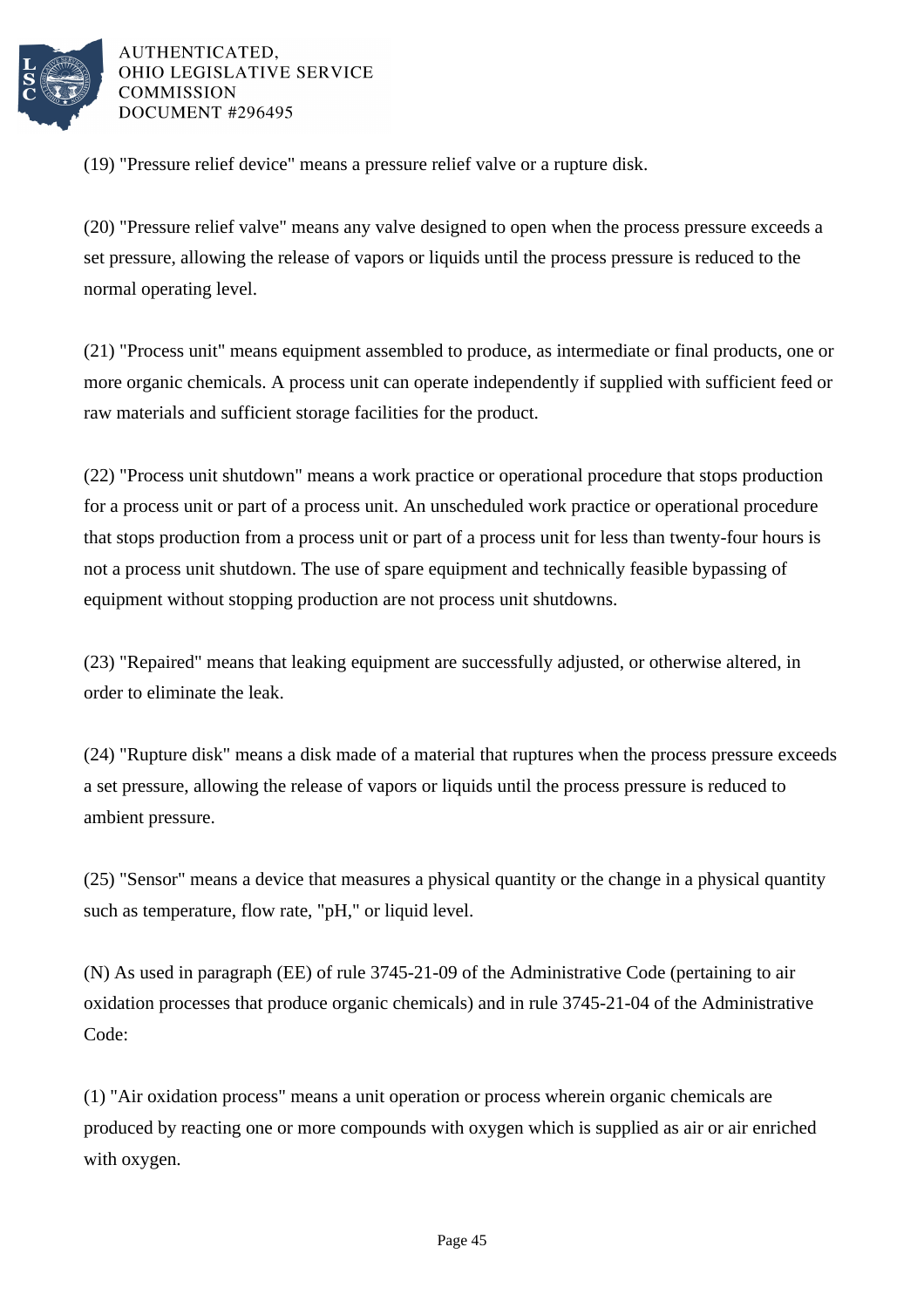

(2) "Process vent stream" means any gas stream within the air oxidation process that vents to the ambient air.

(O) [Reserved.]

(P) As used in paragraph (LL) of rule 3745-21-09 of the Administrative Code (pertaining to "The Lubrizol Corporation," facility ID 0243000024):

(1) "Air-bearing vent stream" means a process vent stream that contains a mixture of air and organic vapors.

(2) "Reactor process" means reactor vessel equipment and associated material recovery equipment that are assembled to produce an organic chemical.

(3) "Reactor process vent stream" means any gas stream within the reactor process that is vented to the ambient air, an enclosed combustion device, or a flare.

(4) "Wastewater separator" means a device in which contaminated water is skimmed to remove the floating organic materials prior to the discharge or further treatment of the water.

(Q) As used in paragraph (MM) of rule 3745-21-09 of the Administrative Code (pertaining to "PPG Industries, Inc.," facility ID 1318000101):

(1) "Control system" means any device or combination of devices designed to recover or incinerate VOC vapors received from a capture system.

(2) "Grinding mill" means a device used to grind or disperse pigment throughout a paint.

(3) "Paint manufacturing facility" means a facility engaged in the production of paints and includes, but is not limited to, mixing tanks, paint transfer equipment, grinding mills, equipment cleaning stations, and process tanks for paint tinting and thinning.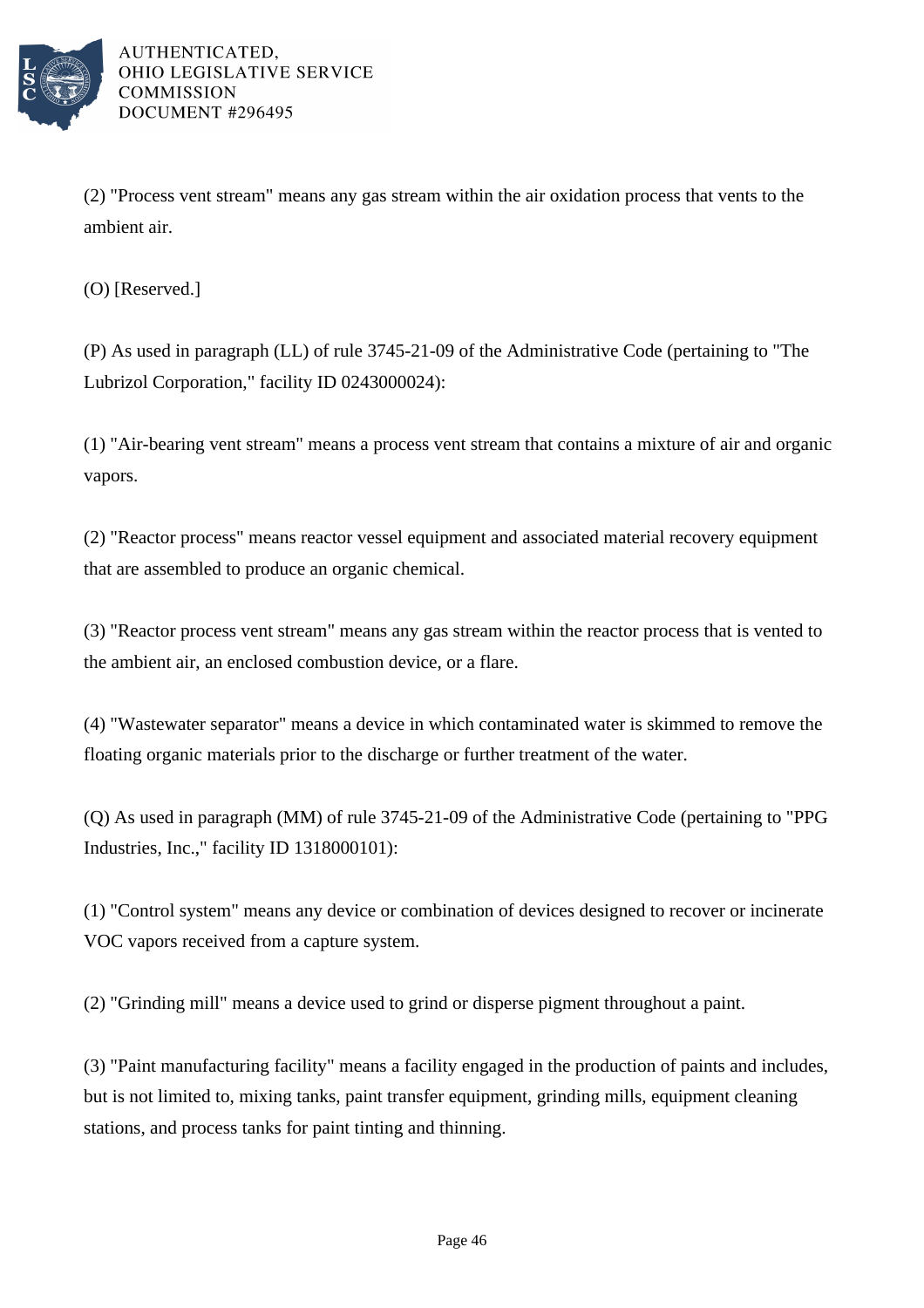

(R) As used in paragraph (NN) of rule 3745-21-09 of the Administrative Code (pertaining to "Von Roll Isola USA, Inc., facility ID 1318002663):

(1) "Mica coating or laminating line" means a series of one or more coating applicators and any associated flash-off areas, drying areas, and ovens wherein an adhesive coating or binder is applied to mica.

(2) "Oven" means a chamber within which heat is used for one or more of the following purposes: dry, bake, cure or polymerize an adhesive coating or binder.

(S) As used in paragraph (OO) of rule 3745-21-09 of the Administrative Code (pertaining to "AK Steel Corporation," facility ID 1409010006):

(1) "Aluminum coating operation" means an operation wherein a layer of aluminum is applied to the surface of metal coil by immersion into a bath of molten aluminum.

(2) "Anti-galling material" means a coating material applied directly to metal coil for the purpose of protecting the surface of the coil from damage during shipment.

(3) "Metal coil treatment operation" means any operation where coating materials are applied directly to metal coil for the purpose of lubrication, rust prevention, or galling prevention.

(4) "Rolling oil" means a coating material which is applied directly to metal coil, for the purpose of lubrication, prior to processing at any temper mill.

(5) "Rust preventive oil" means a coating material which is applied directly to metal coil after processing at any temper mill or shear.

(T) As used in paragraph (YY) of rule 3745-21-09 of the Administrative Code (pertaining to "PMC Specialties Group," facility ID 1431390137), paragraph (ZZ) of rule 3745-21-09 of the Administrative Code (pertaining to "Firestone Polymers," facility ID 1677010000), and paragraph (BBB) of rule 3745-21-09 of the Administrative Code (pertaining to "Emerald Performance Materials LLC," facility ID 1677010029):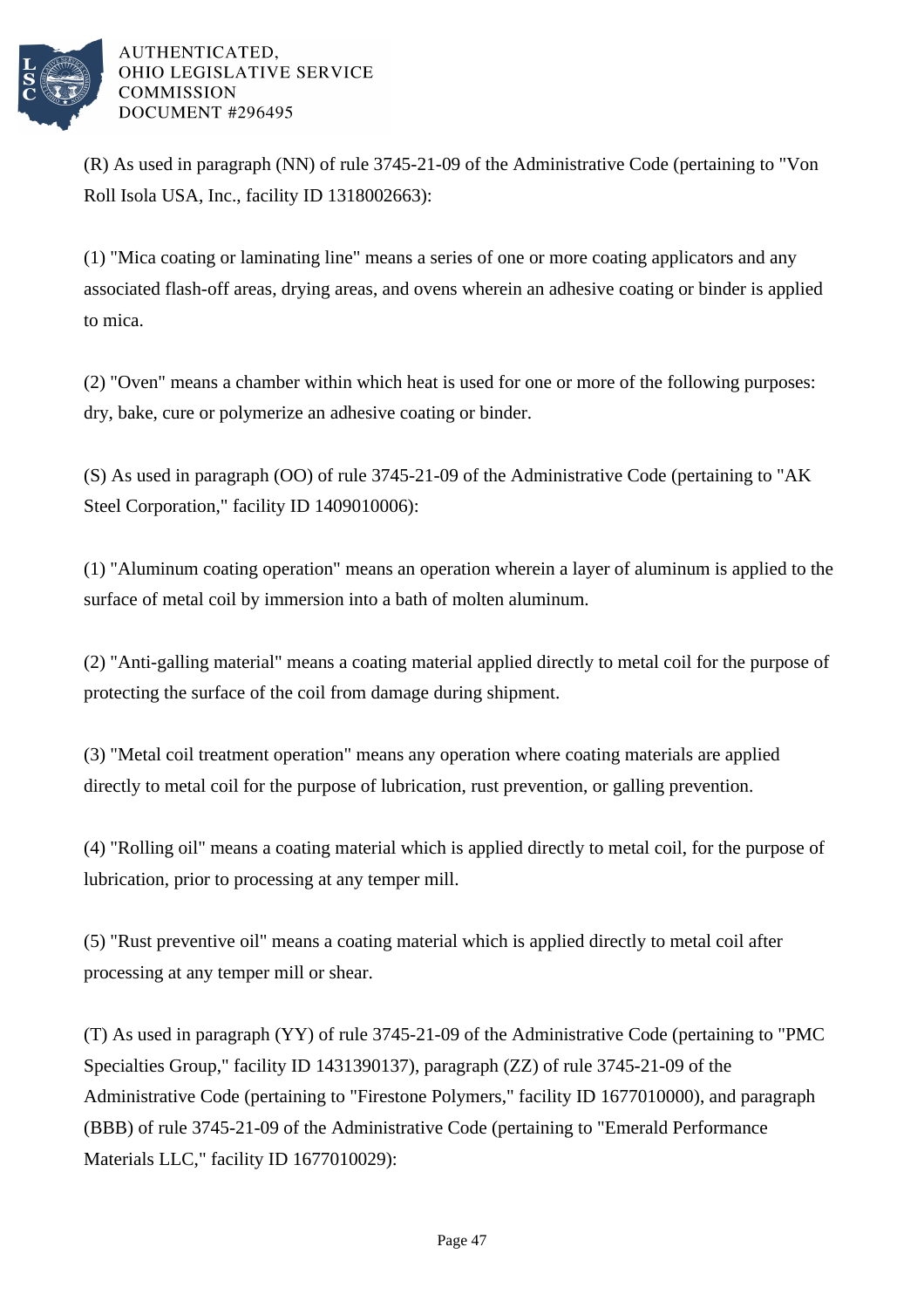

(1) "Air-bearing vent stream" means a process vent stream that contains a mixture of air and organic vapors.

(2) "Reactor process" means reactor vessel equipment and associated material recovery equipment that are employed to produce an organic chemical.

(3) "Reactor process vent stream" means any gas stream within the reactor process that is vented to control equipment or to the ambient air.

(U) As used in rule 3745-21-12 of the Administrative Code:

Except as otherwise provided in this paragraph, the definitions in rule 3745-15-01 of the Administrative Code and paragraph (B) of rule 3745-21-01 of the Administrative Code apply to rule 3745-21-12 of the Administrative Code (pertaining to control of volatile organic compound emissions from commercial bakery oven facilities).

(1) "Baker's per cent" means, for a given ingredient, the weight of that ingredient per one hundred pounds of flour, expressed as a percentage.

(2) "Bakery oven" means an oven which bakes yeast-leavened products.

(3) "Commercial bakery oven facility'' means an establishment that is primarily engaged in the manufacture, for sale at wholesale or retail, of fresh or frozen bread, bread-type rolls, or dry bakery products, including biscuits, crackers, or cookies, in which the products are made using yeast leavening.

(4) "Purge stack" means a bakery oven stack used only for exhausting residual gases from the bakery oven during burner ignition.

(5) "Spike yeast'' means any yeast added to the dough beyond the initial yeast added to the dough.

(6) "Spiking time'' means the elapsed time between the addition of the spike yeast to the dough and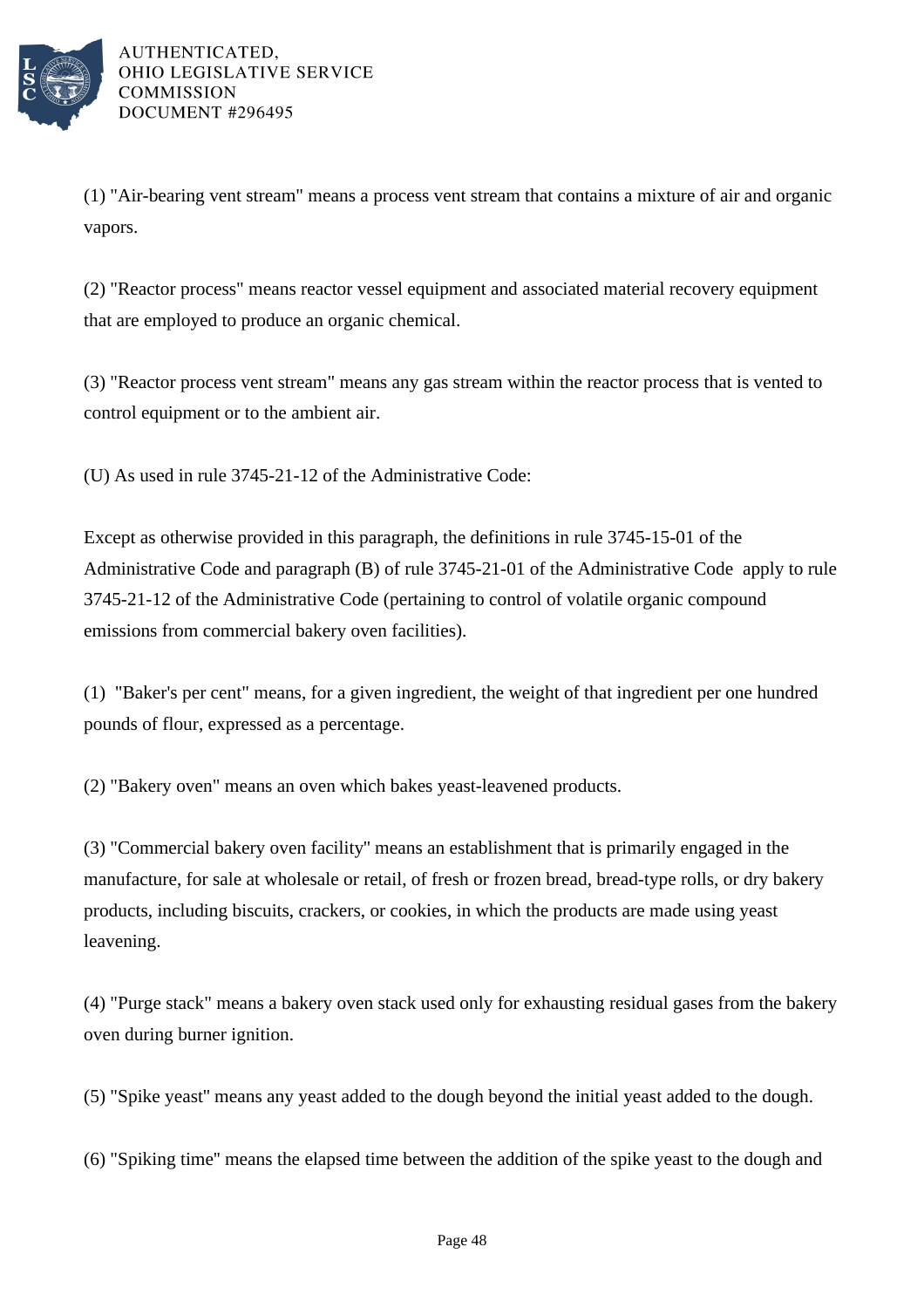

the placement of the dough into the oven.

(7) "Subject to this rule" means the commercial bakery oven facility has met the applicability criteria of paragraph (A)(1) of rule 3745-21-12 of the Administrative Code and is subject to paragraphs (D) to (I) of rule 3745-21-12 of the Administrative Code.

(8) "Total uncontrolled potential to emit" means the capability at maximum capacity of a commercial bakery oven facility to emit VOC under the commercial bakery oven facility's physical and operational design, excluding air pollution control equipment. Any physical or operational limitation on the capacity of the commercial bakery oven facility to emit VOC, including restrictions on the hours of operation or on the type or amount of material processed, but not including restrictions pertaining to air pollution control equipment, are treated as part of the physical and operational design if the limitation or the effect the limitation would have on VOC emissions is federally enforceable.

(9) "Uncontrolled bakery oven" means a bakery oven in which the oven's VOC emissions are not vented to a VOC emission control device.

(10) "Yeast action time'' means the elapsed time between the initial addition of the yeast and the placement of the dough into the oven.

(V) As used in rule 3745-21-13 of the Administrative Code:

Except as otherwise provided in this paragraph, the definitions in rule 3745-15-01 of the Administrative Code and paragraph (B) of this rule apply to rule 3745-21-13 of the Administrative Code (pertaining to control of volatile organic compound emissions from reactors and distillation units employed in SOCMI chemical production).

(1) "Batch operation" means a noncontinuous operation in which a discrete quantity or batch of feed is charged into a unit operation within a process unit and distilled or reacted at one time. Batch operation includes noncontinuous operations in which the equipment is fed intermittently or discontinuously. Addition of raw material and withdrawal of product do not occur simultaneously in a batch operation. After each batch operation, the equipment is generally emptied before a fresh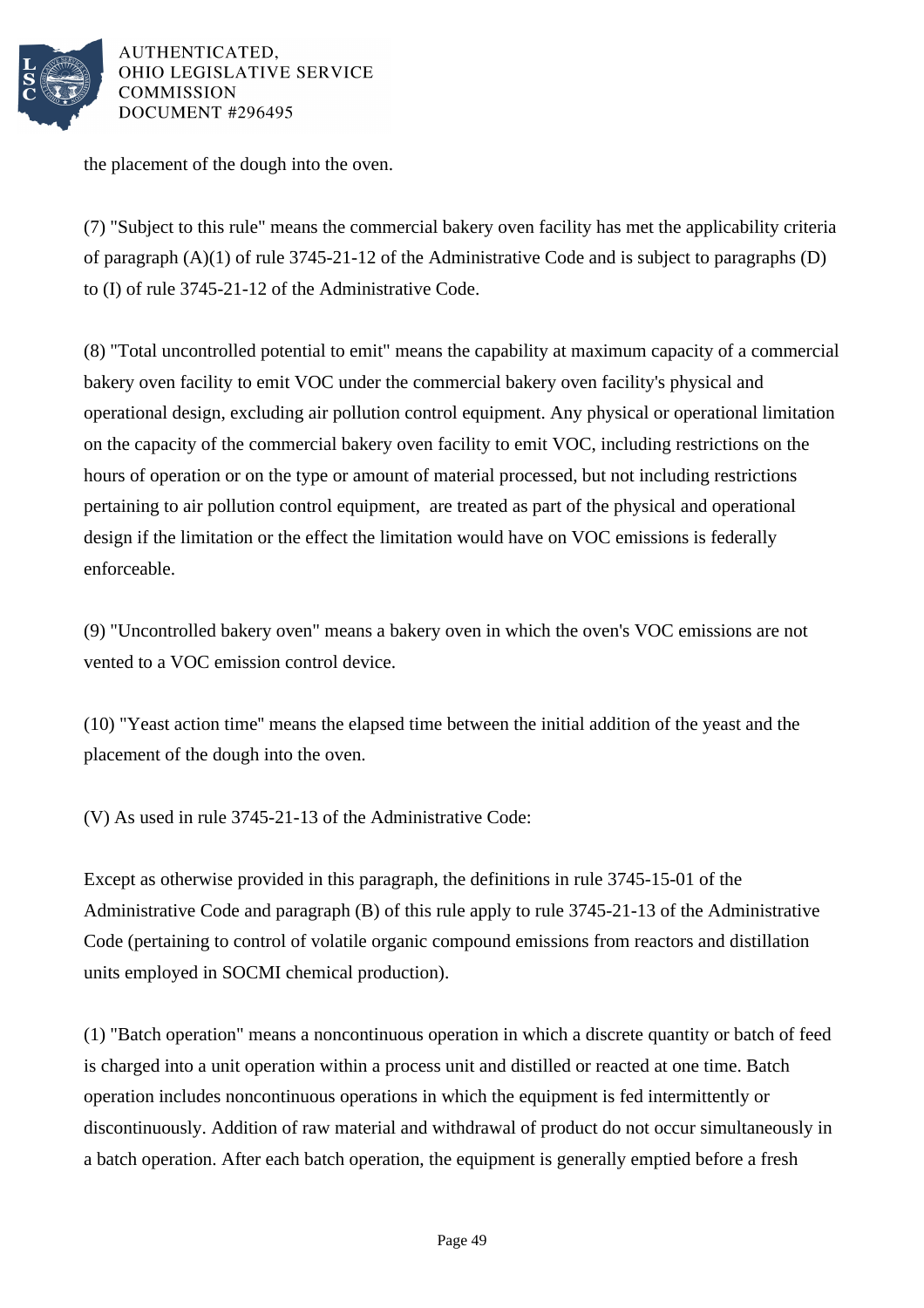

batch is started.

(2) "Boiler" means any enclosed combustion device that extracts useful energy in the form of steam and is not an incinerator or a process heater.

(3) "Btu" means British thermal unit.

(4) "Car-seal" means a seal that is placed on a device that is used to change the position of a valve (e.g., from opened to closed) in such a way that the position of the valve cannot be changed without breaking the seal.

(5) "Combustion device" means an individual unit of equipment, such as an incinerator, flare, boiler, or process heater, used for combustion of a vent stream discharged from the process vent.

(6) "Compliance test" means the collection of data resulting from the execution of a test method used to demonstrate compliance with an emission limit or control requirement based on the average of three runs.

(7) "Continuous record" means documentation, either in hard copy or computer readable form, of data values measured at least once every fifteen minutes and recorded as any of the following:

(a) Each measured value.

(b) Block average values for fifteen-minute or shorter periods calculated from all measured data values during each period or at least one measured data value per minute if measured more frequently than once per minute.

(c) Values under an alternative recordkeeping that is implemented in accordance with paragraph (H)(8) of rule 3745-21-13 of the Administrative Code.

(8) "Continuous recorder" means a data recording device that either records an instantaneous data value at least once every fifteen minutes or records fifteen-minute or more frequent block average values.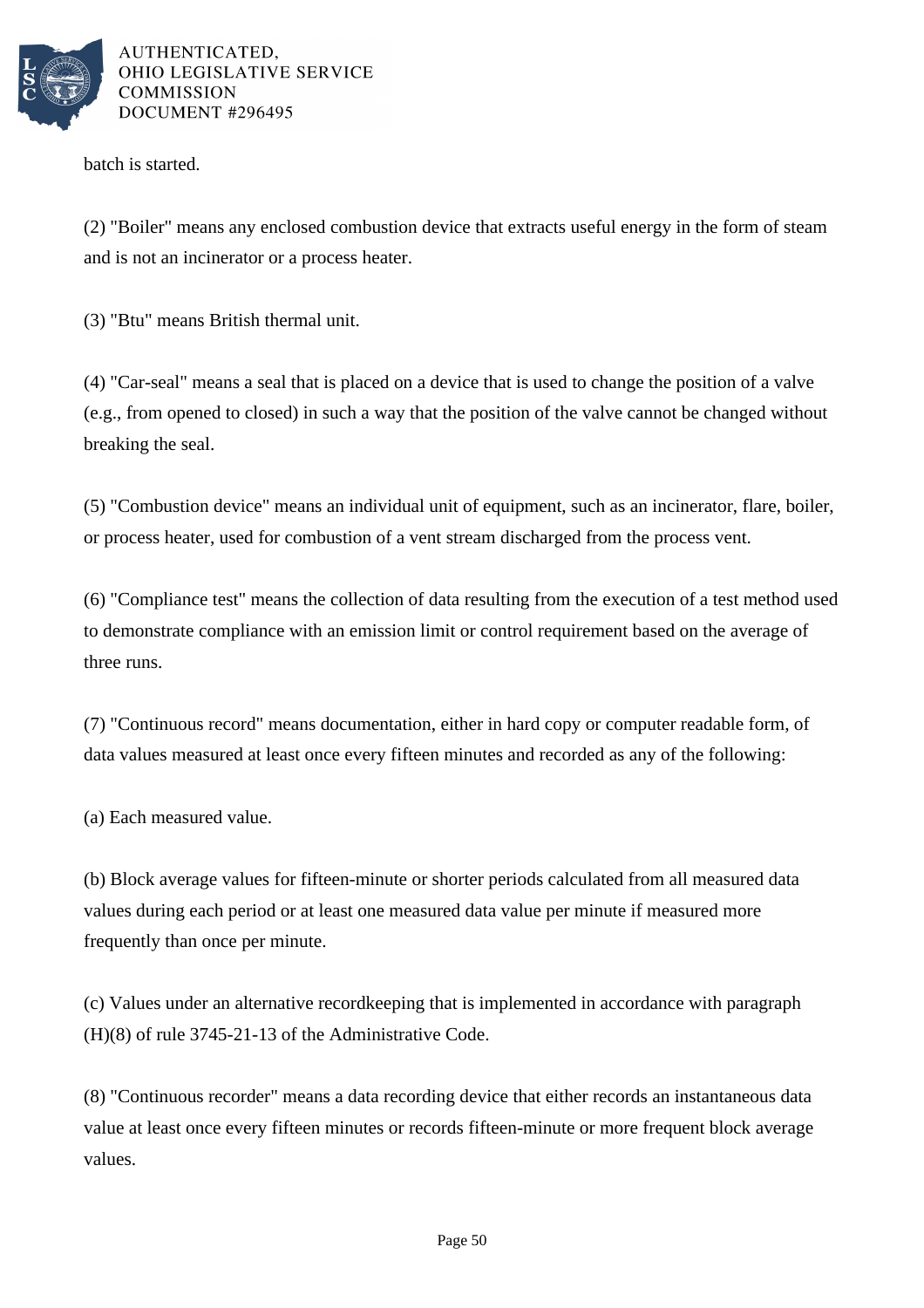

(9) "Control device" means any combustion device or recapture device. A recovery device is not considered a control device.

(10) "Distillation operation" means an operation separating one or more feed stream into two or more exit streams, each exit stream having component concentrations different from those in the feed stream. The separation is achieved by the redistribution of the components between the liquid and vapor-phase as they approach equilibrium within the distillation unit.

(11) "Distillation unit" means a device or vessel in which distillation operations occur, including all associated internals (such as trays or packing) and accessories (such as reboiler, condenser, vacuum pump, steam jet, etc.), plus any associated recovery system.

(12) "Engineering assessment" means best estimate of a vent stream parameter (e.g., flow rate, VOC concentration, VOC emission rate, net heating value, etc.) that includes, but is not limited to, the following:

(a) Previous test results provided the tests are representative of current operating practices at the process unit.

(b) Bench-scale or pilot-scale test data representative of the process under representative operating conditions.

(c) Maximum flow rate, VOC emission rate limit, VOC concentration limit, or net heating value limit specified or implied within a permit applicable to the process vent.

(d) Design analysis based on accepted chemical engineering principles, measurable process parameters, or physical or chemical laws or properties. Examples of analytical methods include, but are not limited to the following:

(i) Use of material balances based on process stoichiometry to estimate maximum VOC concentrations.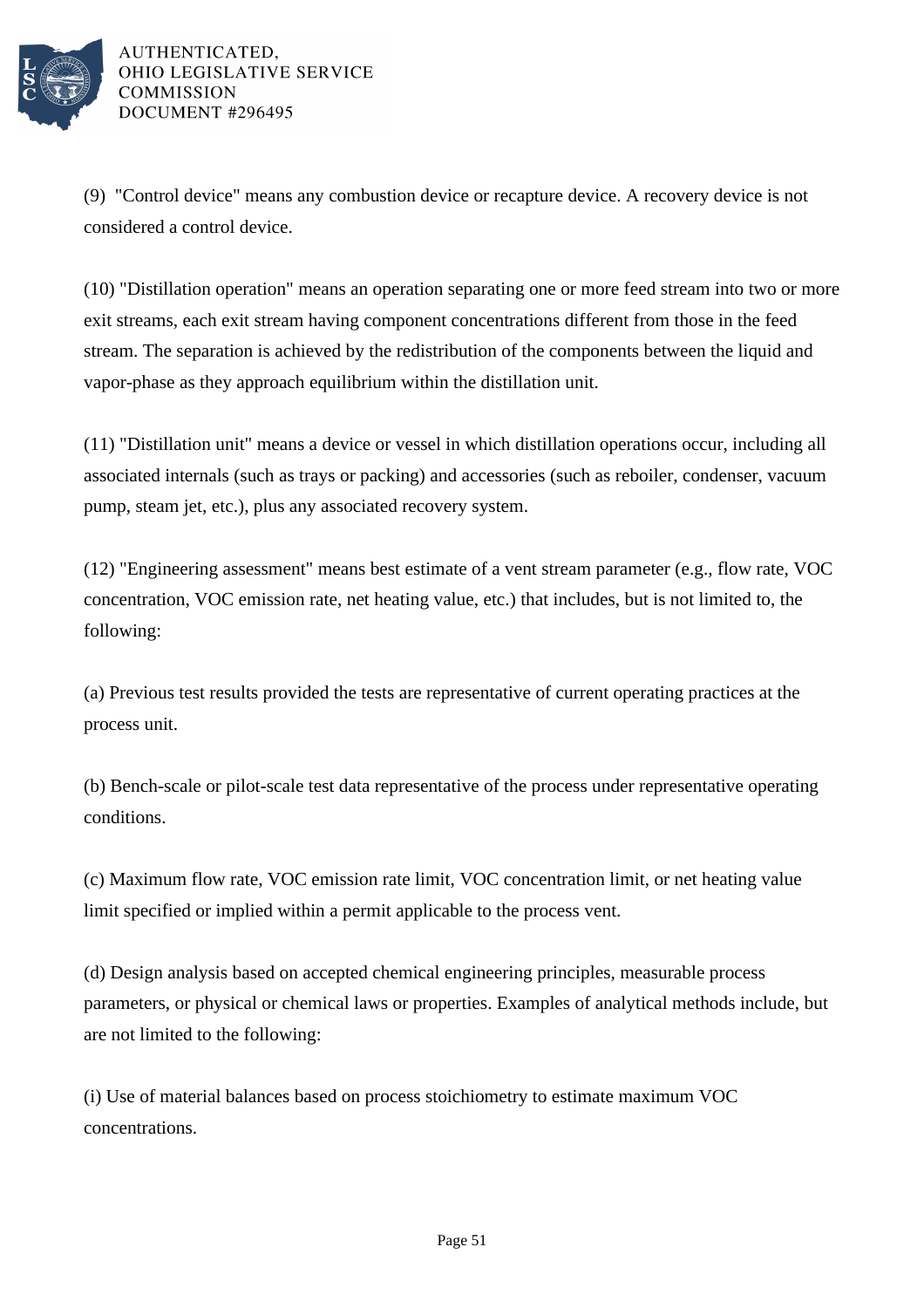

(ii) Estimation of maximum flow rate based on physical equipment design such as pump or blower capacities.

(iii) Estimation of VOC concentrations based on saturation conditions.

(iv) Estimation of maximum expected net heating value based on the vent stream concentration of each organic compound or, alternatively, as if all organic compounds in the vent stream were the organic compound with the highest heating value.

(13) "Flame zone" means the portion of the combustion chamber in a boiler or process heater occupied by the flame envelope.

(14) "Flow indicator" means a device that indicates whether gas flow is present in a vent stream.

(15) "Fuel gas system" means the off-site and on-site piping and flow and pressure control system that gathers gaseous streams generated by on-site operations, may blend them with other sources of gas, and transports the gaseous stream for use as fuel gas in combustion devices or in-process combustion equipment such as furnaces and gas turbines either singly or in combination.

(16) "Group 1 process vent" means a process vent for which a control device is required due to the TRE index value being less than or equal to 1.0. Also, monitoring of the control device is required, except when the control device is a boiler or process heater specified under paragraph  $(F)(1)(b)$  or  $(F)(1)(c)$  of rule 3745-21-13 of the Administrative Code.

(17) "Group 2A process vent" means a process vent from a recovery system for which monitoring of the recovery system is required due to the TRE index value being less than or equal to 4.0, but a control device is not required due to the TRE index value being greater than 1.0.

(18) "Group 2B process vent" means a process vent for which a control device and monitoring are not required due to any of the following:

(a) The VOC concentration is less than five hundred ppmv.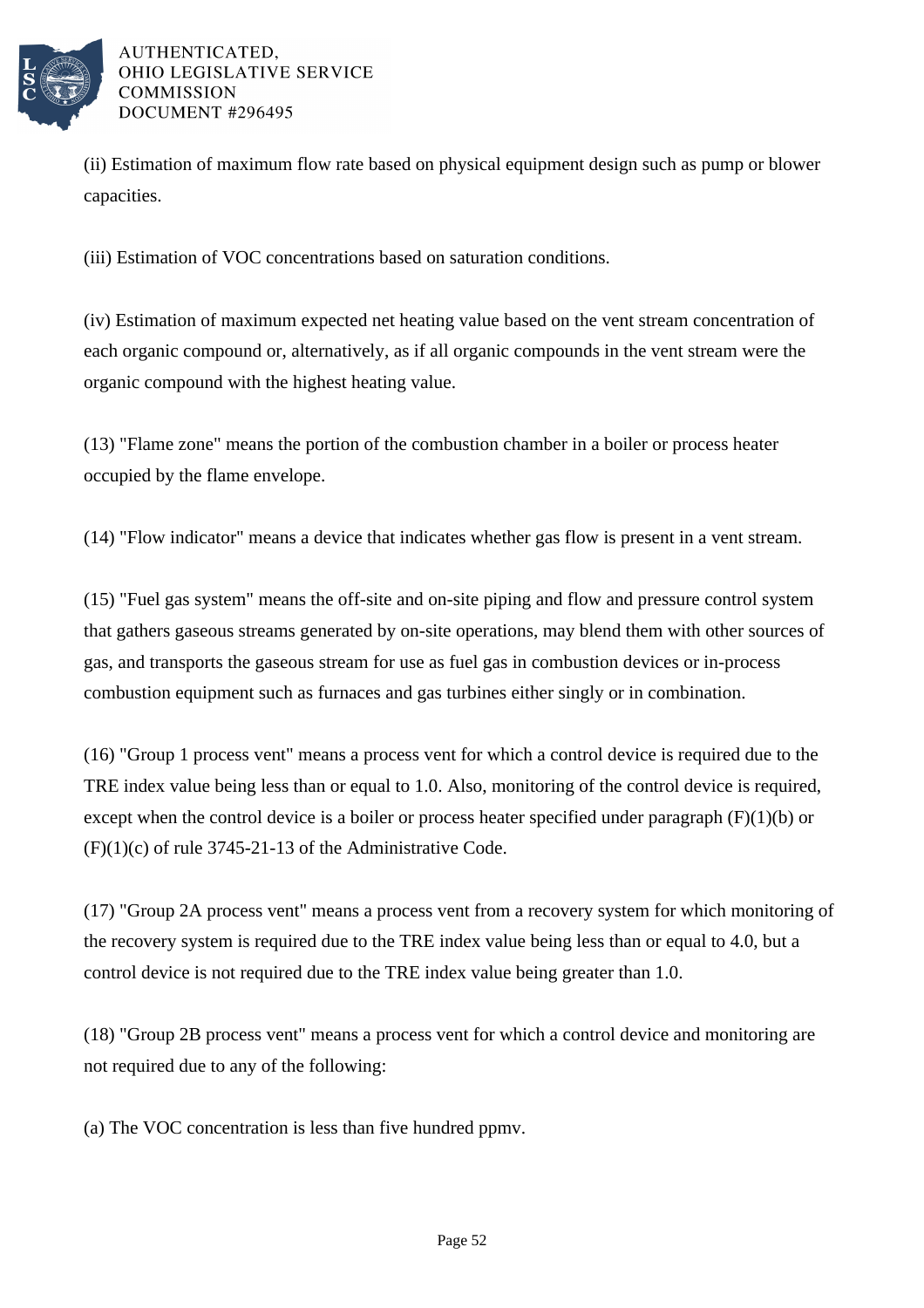

(b) The flow rate is less than 0.30 scfm.

(c) The TRE index value is greater than 1.0 for a vent stream not from a recovery system.

(d) The TRE index value is greater than 4.0 for a vent stream from a recovery system.

(19) "Halogenated vent stream" means a vent stream determined to have a mass emission rate of halogen atoms contained in organic compounds equal to or greater than 0.99 pound per hour.

(20) "Halogens and hydrogen halides" means hydrogen chloride (HCl), chlorine (Cl<sub>2</sub>), hydrogen bromide (HBr), bromine (Br<sub>2</sub>), and hydrogen fluoride (HF).

(21) "Incinerator" means an enclosed combustion device that is used for destroying organic compounds. Auxiliary fuel may be used to heat waste gas to combustion temperatures. Any energy recovery section present is not physically formed into one manufactured or assembled unit with the combustion section; rather, the energy recovery section is a separate section following the combustion section and the two are joined by ducts or connections carrying flue gas. The above energy recovery section limitation does not apply to an energy recovery section used solely to preheat the incoming vent stream or combustion air.

(22) "Monitoring device" means the total equipment used to measure and record (if applicable) process parameters.

(23) "Nonhalogenated vent stream" means a vent stream that is not a halogenated vent stream.

(24) "Organic monitoring device" means a device used to indicate the concentration level of organic compounds based on a detection principle such as infrared, photoionization, or thermal conductivity.

(25) "Permit" means a permit issued by the director pursuant to Chapter 3745-31 or 3745-77 of the Administrative Code.

(26) "Ppmv" means parts per million by volume.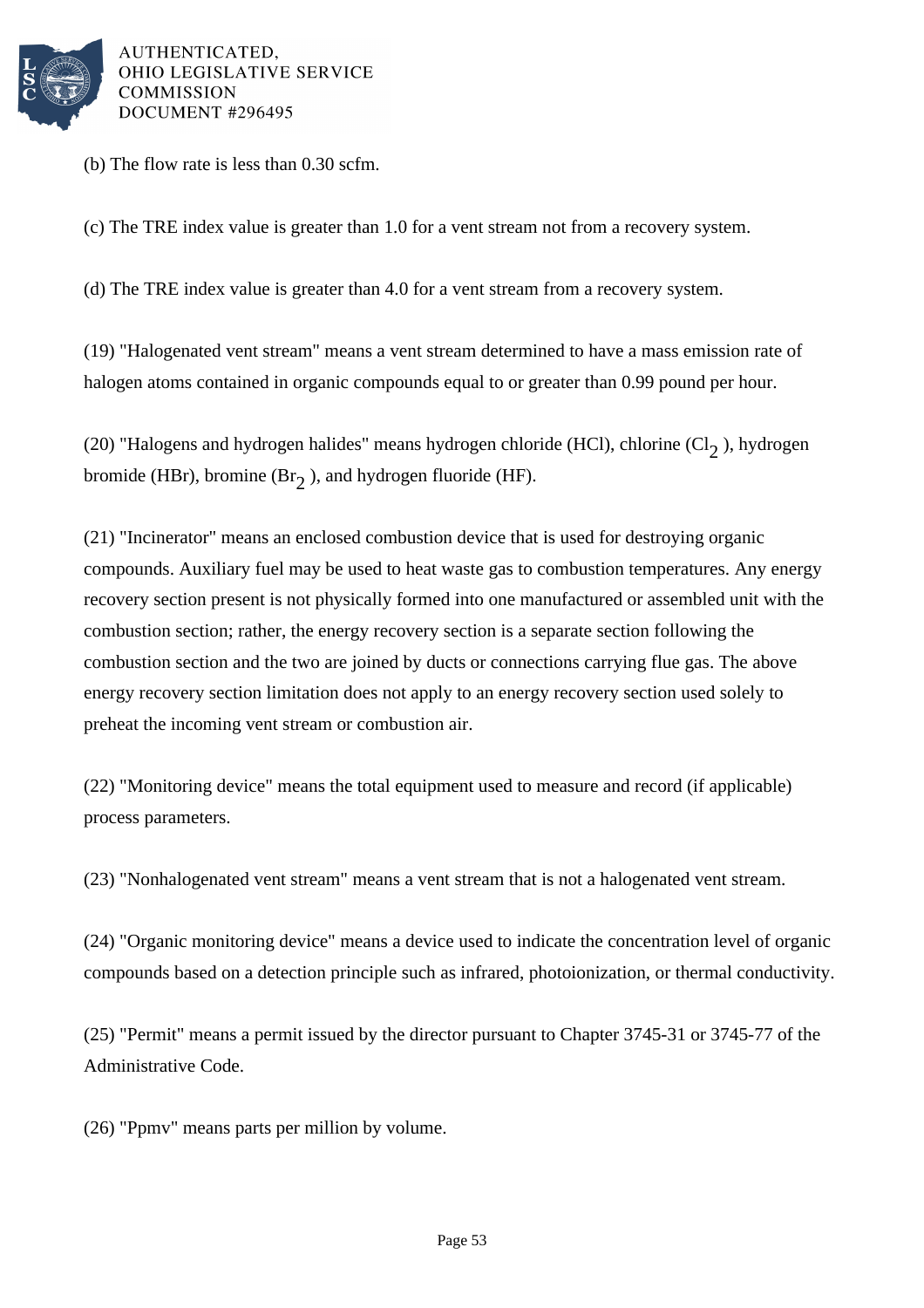

(27) "Primary fuel" mean the fuel that provides the principal heat input to the device. To be considered primary, the fuel must be able to sustain operation without the addition of other fuels.

(28) "Process heater" means a device that transfers heat liberated by burning fuel to fluids contained in tubes, including all fluids except water that is heated to produce steam.

(29) "Process unit" means equipment assembled and connected by pipes or ducts to produce, as a product (by-product, co-product, intermediate, or final product), one or more SOCMI chemicals. A process unit can operate independently if supplied with sufficient feed or raw materials and sufficient product storage facilities.

(30) "Process vent" means the point of discharge to the atmosphere (or the point of entry into a control device, if any) of a gas stream from a distillation unit or reactor. Gas streams excluded from this definition are the following:

(a) A relief valve discharge.

(b) A leak from any device or equipment within a reactor or distillation unit (e.g., a leak from a pump, compressor, relief valve, or sampling system).

(c) A gas stream going to a fuel gas system.

(d) A gas stream exiting a control device used to comply with rule 3745-21-13 of the Administrative Code.

(e) A gas stream transferred to other processes (on-site or off-site) for reaction or other use in another process (i.e., for chemical value as a product, isolated intermediate, by-product, or co-product, or for heat value).

(f) A gas stream transferred for fuel value (i.e., net positive heating value), use, reuse, or for sale for fuel value, use, or reuse.

(g) A gas stream exiting an analyzer.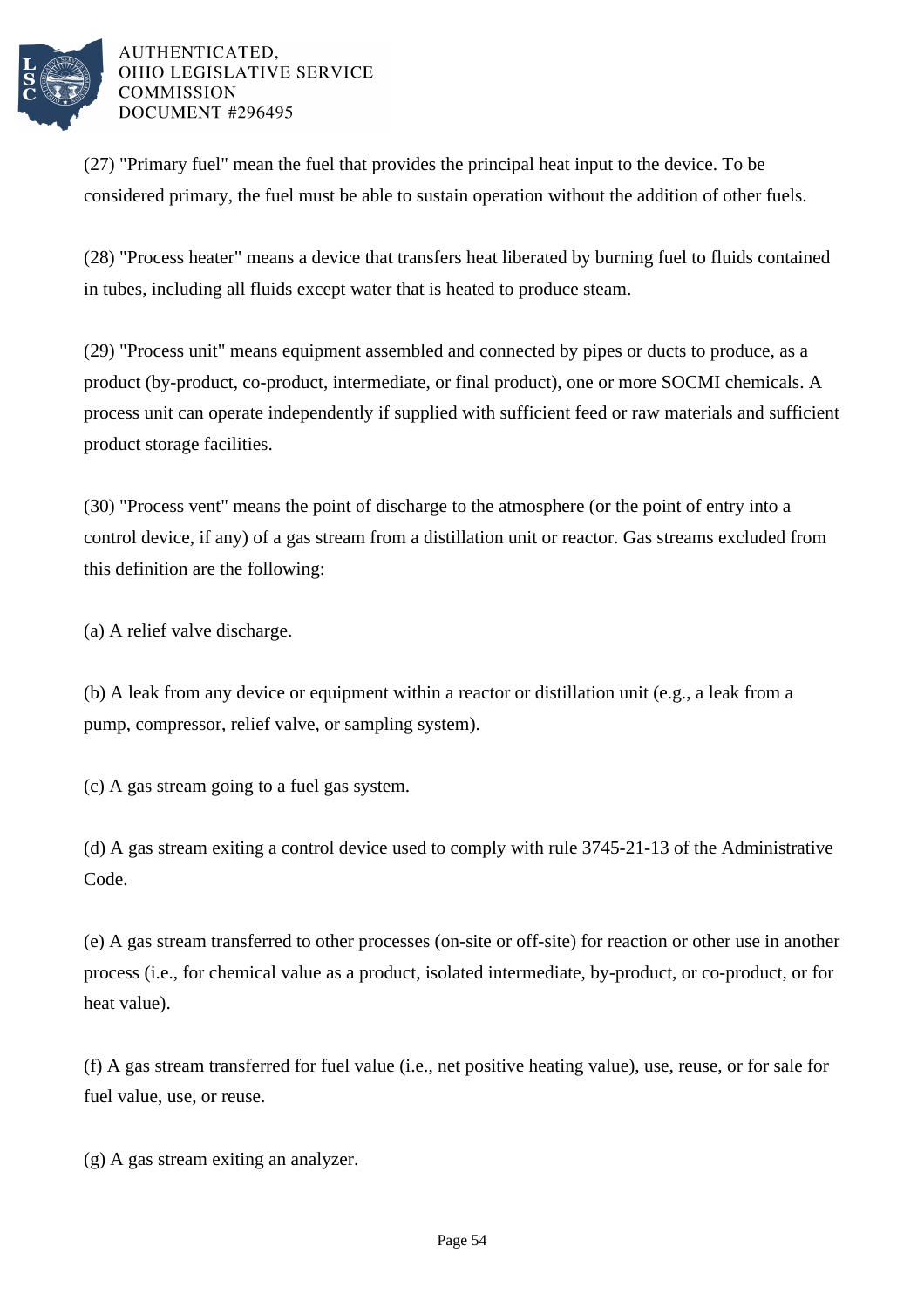

(31) "Product" means any SOCMI chemical which is produced for sale as a final product as that chemical, or for use in the production of other chemicals or compounds. By-products, co-products, and intermediates are considered to be products.

(32) "Reactor" means a device or vessel in which reactor processes occur, including the product separator, any associated vacuum pump or steam jet, and any associated recovery system.

(33) "Reactor process" means a process in which one or more chemicals, or reactants other than air, are combined or decomposed in such a way that their molecular structures are altered and one or more new organic compounds are formed.

(34) "Recapture device" means an individual unit of equipment capable of and used for recovering chemicals from a gas stream, but not normally or primarily for use, reuse, or sale. For example, a recapture device may recover chemicals primarily for disposal or for air pollution control. Recapture devices include, but are not limited to, absorbers, carbon adsorbers, and condensers.

(35) "Recovery device" means an individual unit of equipment, such as an absorber, carbon adsorber, or condenser, capable of and used for the purpose of recovering chemicals from a gas stream for fuel value (i.e., net positive heating value), use, reuse, or for sale for fuel value, use, or reuse.

(36) "Recovery system" means an individual recovery device or series of such devices applied to the same vent stream.

(37) "Relief valve" means a valve used only to release an unplanned, nonroutine discharge. A relief valve discharge results from an operator error, a malfunction such as a power failure or equipment failure, or other unexpected cause that requires immediate venting of gas from process equipment in order to avoid safety hazards or equipment damage.

(38) "Run" means the net period of time during which an emission sample is collected or a test method is conducted.

(39) "Scfm" means standard cubic feet per minute.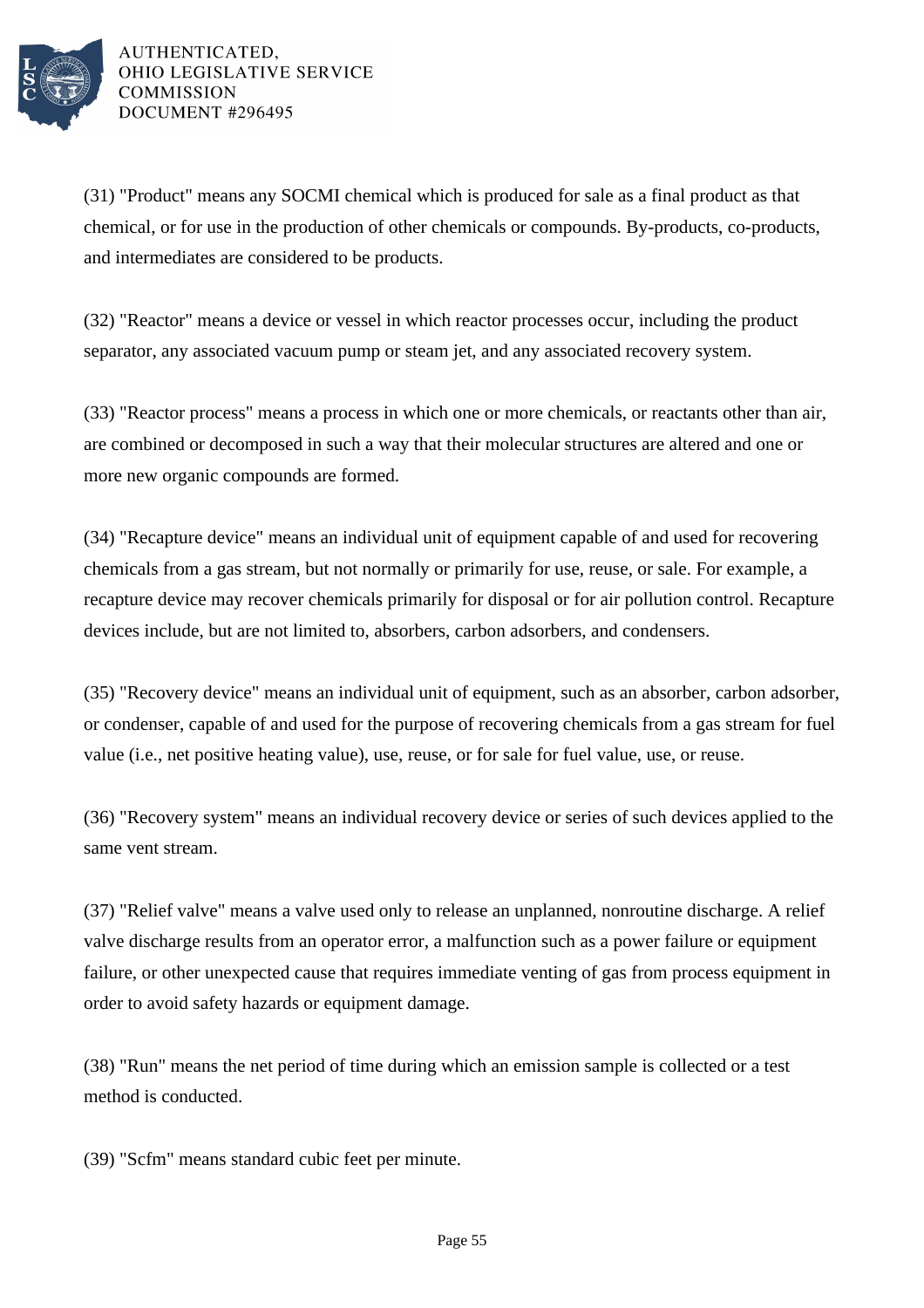

(40) "Sensor" means a device that measures a physical quantity or the change in a physical quantity, such as temperature, pressure, flow rate, pH, or liquid level.

(41) "Shutdown" means for purposes including, but not limited to, periodic maintenance, replacement of equipment, or repair, the cessation of operation of a reactor, distillation unit, or equipment required or used to comply with rule 3745-21-13 of the Administrative Code.

(42) "SOCMI chemical" means a chemical listed in control of volatile organic compound emissions from reactor processes and distillation operations processes in the synthetic organic chemical manufacturing industry, appendix A, list of synthetic organic chemical manufacturing industry chemicals, Table A-1, list of synthetic organic chemical manufacturing industry chemicals, in the column titled reactor and distillation, EPA-450/4-91-031.

(43) "Specific gravity monitoring device" means a unit of equipment used to monitor specific gravity and having a minimum accuracy of plus or minus 0.02 specific gravity units.

(44) "Start-up" means the setting into operation of a reactor, distillation unit, or equipment required or used to comply with this rule. Start-up includes initial start-up, operation solely for testing equipment, and transitional conditions due to changes in product.

(45) "Steam jet ejector" means a steam nozzle that discharges a high-velocity jet across a suction chamber that is connected to the equipment to be evacuated.

(46) "Subject to this rule" means the reactor or distillation unit has met the applicability criteria of paragraph (A)(1) of rule 3745-21-13 of the Administrative Code.

(47) "Temperature monitoring device" means a unit of equipment used to monitor temperature and having a minimum accuracy of plus or minus one per cent of the temperature being monitored expressed in degrees Celsius or plus or minus 0.5 degree Celsius, whichever is greater.

(48) "Total organic compounds" or "TOC" means those compounds measured according to the procedures of USEPA method 18.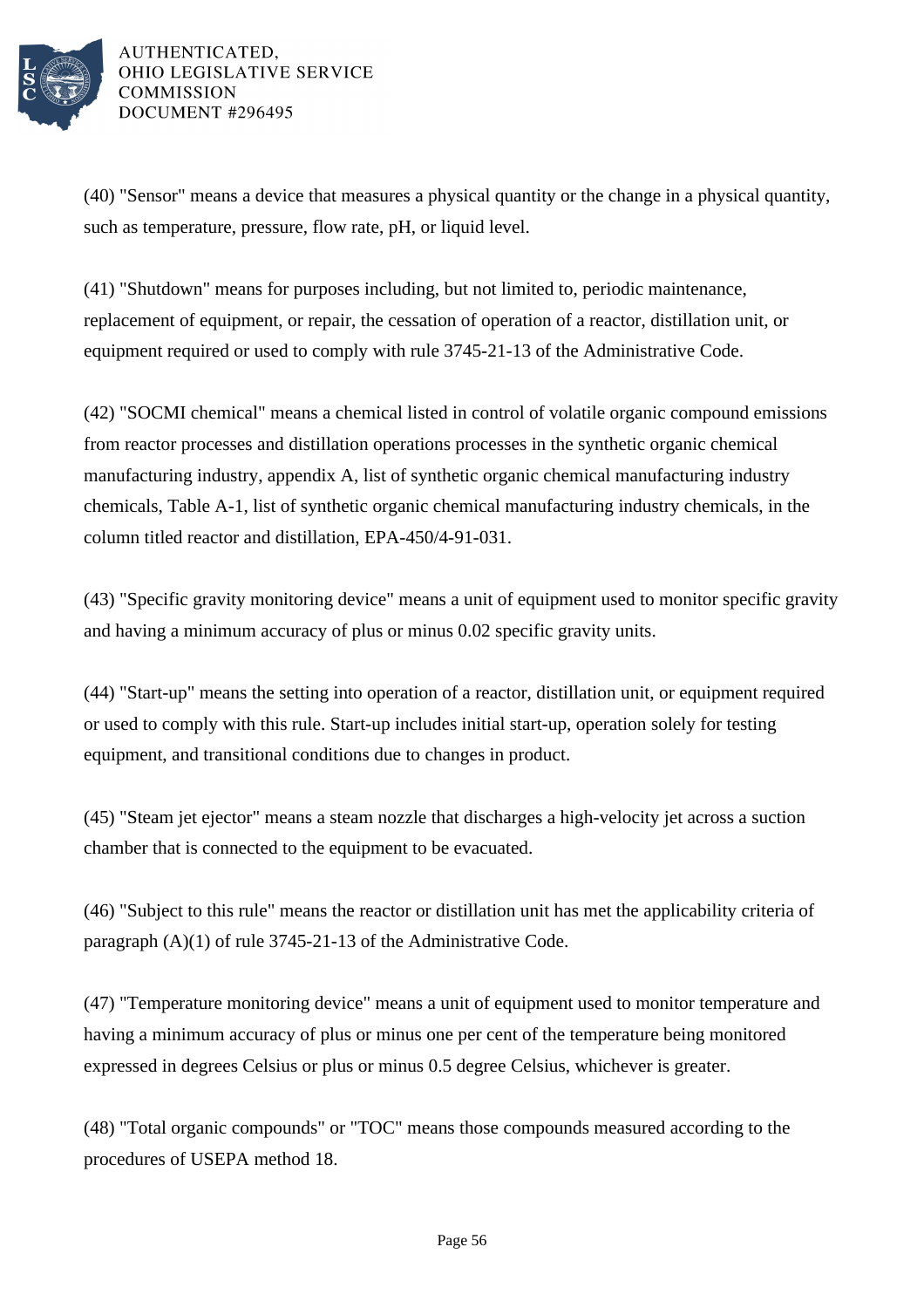

(49) "Total resource effectiveness index value" or "TRE index value" means a measure of the supplemental total resource requirement per unit reduction of VOC associated with a vent stream, based on vent stream flow rate, emission rate of VOC, net heating value, and corrosion properties (whether or not the vent stream contains halogenated compounds) as determined using the equation in paragraph (E)(8)(a) of rule 3745-21-13 of the Administrative Code. The TRE index is a decision tool used to determine if the annual cost of controlling a given gas stream is reasonable when considering the emissions reduction achieved.

(50) "TRE determination test" means the collection of data resulting from the execution of test methods used to demonstrate process vent flow rate and concentration, that are used to determine the process vent flow rate, net heating value, emission rates of TOC, VOC, and halogen atoms, each based on the average of three runs, for the determination of the TRE index value of a process vent.

(51) "Vent stream" means the gas stream flowing through the process vent.

(52) "Visible emission" means the observation of an emission of opacity or optical density above the threshold of vision.

(W) As used in rule 3745-21-14 of the Administrative Code:

Except as otherwise provided in this paragraph, the definitions in rule 3745-15-01 of the Administrative Code and paragraph (B) of this rule apply to rule 3745-21-14 of the Administrative Code (pertaining to control of volatile organic compound emissions from process vents in batch operations).

(1) "Aggregate" means the summation of all process vents containing VOC within a process.

(2) "Batch operation" means a noncontinuous operation in which a discrete quantity or batch of feed is charged into a unit operation within a batch process train and processed at one time. Batch operation includes noncontinuous operations in which the equipment is fed intermittently or discontinuously. Addition of raw material and withdrawal of product do not occur simultaneously in a batch operation. After each batch operation, the equipment is generally emptied before a fresh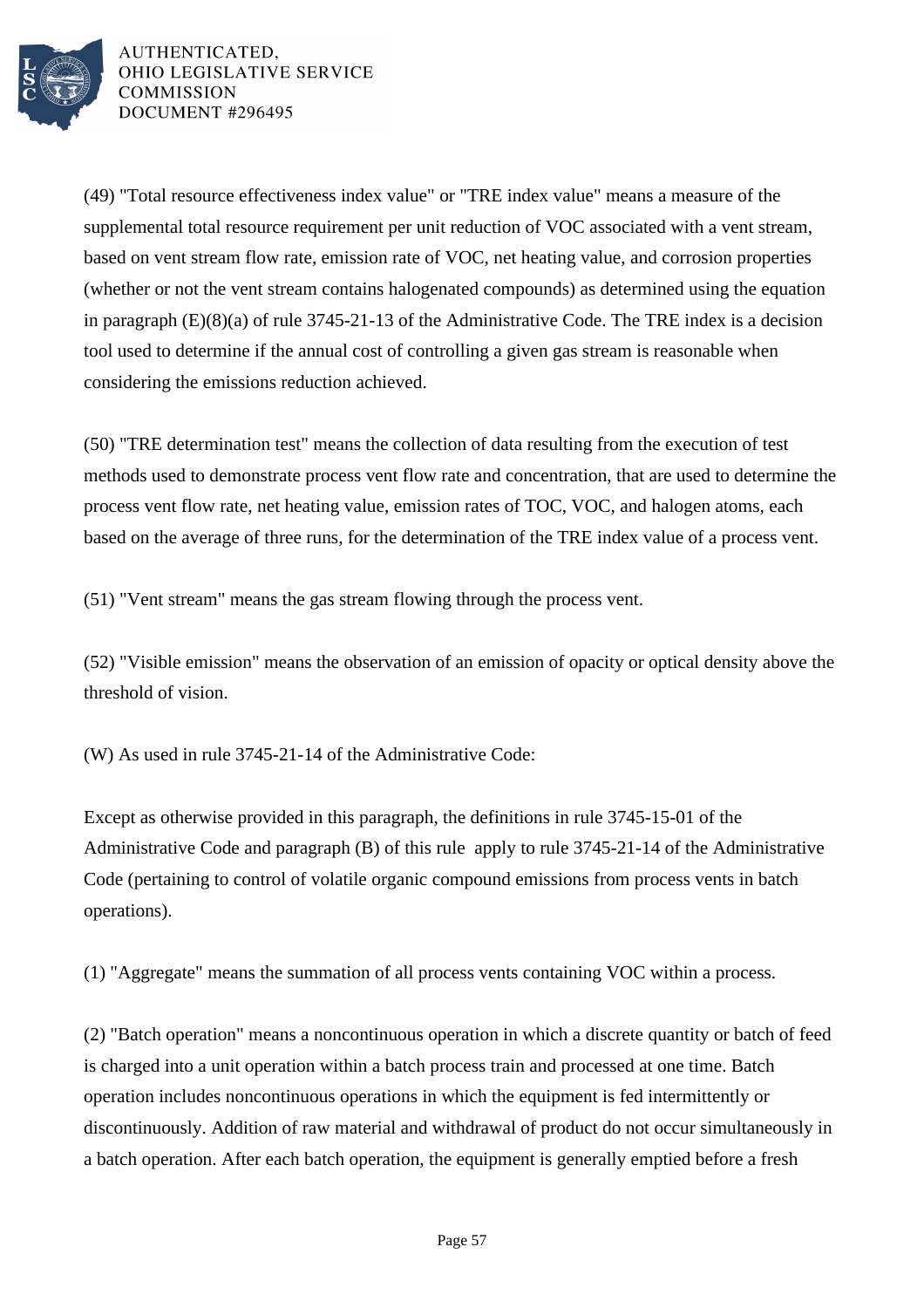

batch is started.

(3) "Batch cycle" means a manufacturing event of an intermediate or product from start to finish in a batch process train.

(4) "Batch process train" means the collection of equipment (e.g., reactors, filters, dryers, distillation columns, extractors, crystallizers, blend tanks, neutralizer tanks, digesters, surge tanks and product separators) configured to produce a specific product or intermediate by a batch operation. A batch process train terminates at the point of storage or product handling of the product or intermediate being produced in the batch process train. Irrespective of the product being produced, a batch process train which is independent of other processes is considered a single batch process train for purposes of this definition.

(5) "Boiler" means any enclosed combustion device that extracts useful energy in the form of steam.

(6) "Continuous recorder" means a data recording device that either records an instantaneous data value at least once every fifteen minutes or records fifteen-minute or more frequent block average values.

(7) "Control device" means any device or combination of devices designed to recover or destroy VOC vapors received from the process vents. A recovery device which is a required part of the process, for example, but not limited to, condensers operating under reflux conditions, is not a control device.

(8) "Emission event" means a discrete period of venting that is associated with a unit operation, for example, a displacement of vapor resulting from the charging of a unit operation with VOC resulting in a discrete emission event lasting the duration of the charge and having an average flow rate equal to the rate of the charge. The expulsion of expanded unit operation vapor space when the vessel is heated is also an emission event. Both of these examples of emission events and others may occur in the same unit operation during the course of the batch cycle. If the flow rate measurement for any discrete period of venting is zero, then such event is not an emission event for purposes of rule 3745- 21-14 of the Administrative Code.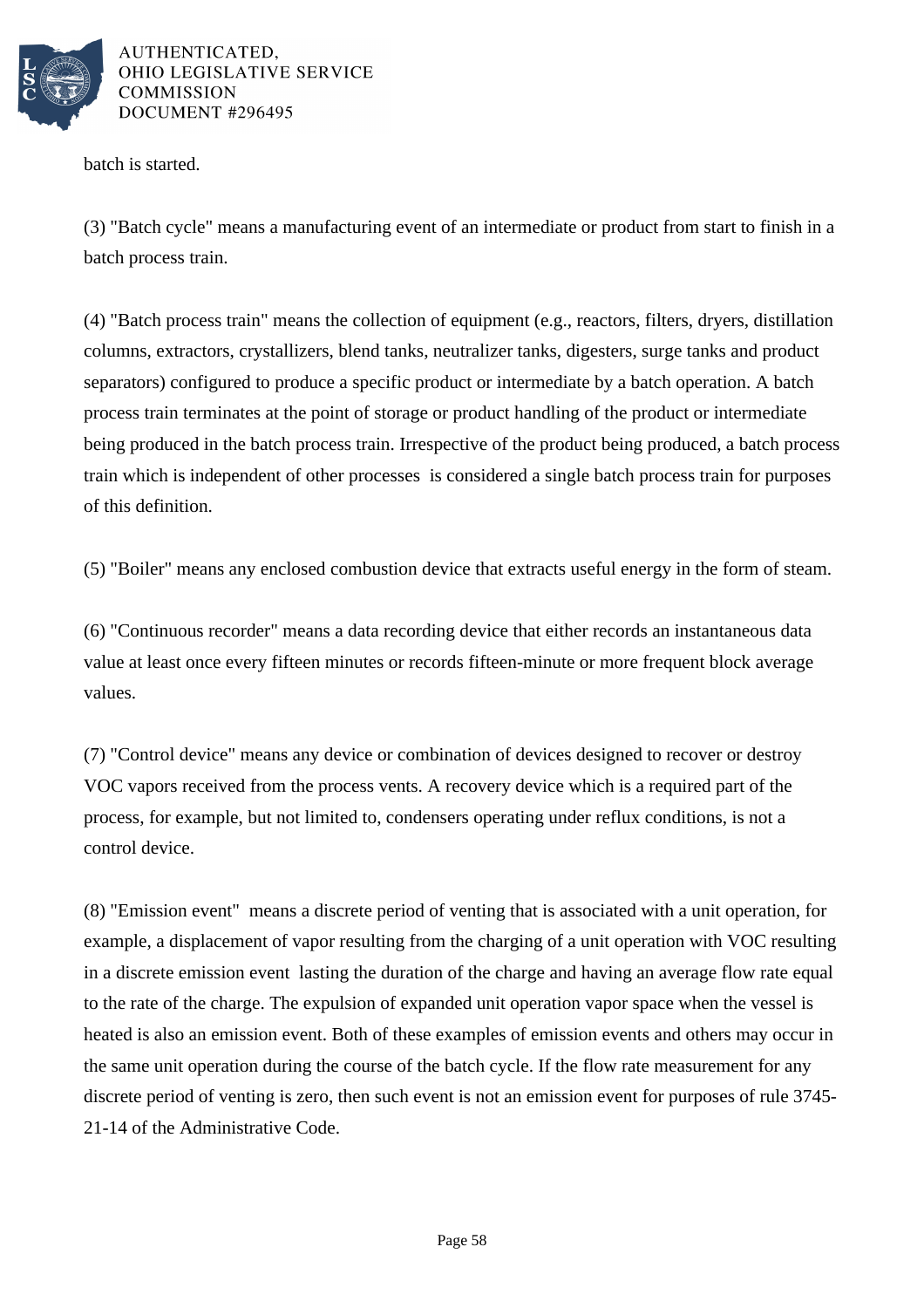

(9) "Flame zone" means the portion of the combustion chamber in a boiler occupied by the flame envelope.

(10) "Incinerator" means any enclosed combustion device that is used for destroying organic compounds. Auxiliary fuel may be used to heat waste gas to combustion temperatures. Any energy recovery section present is not physically formed into one section; rather, the energy recovery system is a separate section following the combustion section and the two are joined by ducting or connections that carry fuel gas.

(11) "MmHg" means millimeters of mercury.

(12) "Permit" means a permit issued by the director pursuant to Chapter 3745-31 or 3745-77 of the Administrative Code.

(13) "Ppmv" means parts per million by volume.

(14) "Process vent" means a vent gas stream that is discharged from a unit operation or multiple unit operations within the same batch process train that are manifolded together into a common header. A process vent begins at the inlet to the control device prior to mixing with vent gas streams from other process trains or unrelated operations, or in the absence of a control device, at the point of discharge to the atmosphere. Not included in this definition are exhaust streams from exhaust hood and building ventilation fans which are used to provide ventilation for workers and not to collect and discharge emissions from specific unit operations. Process vents exclude relief valve discharges, leaks from equipment, vents from storage tanks, vents from transfer or loading operations, and vents from wastewater.

(15) "Recovery device" means an individual unit of equipment, such as an absorber, carbon adsorber, or condenser, capable of and used for the purpose of recovering chemicals for use, reuse, or sale.

(16) "Recovery system" means an individual recovery device or series of such devices applied to the same vent stream.

(17) "Standard industrial classification code" or "SIC code" means a series of four-digit codes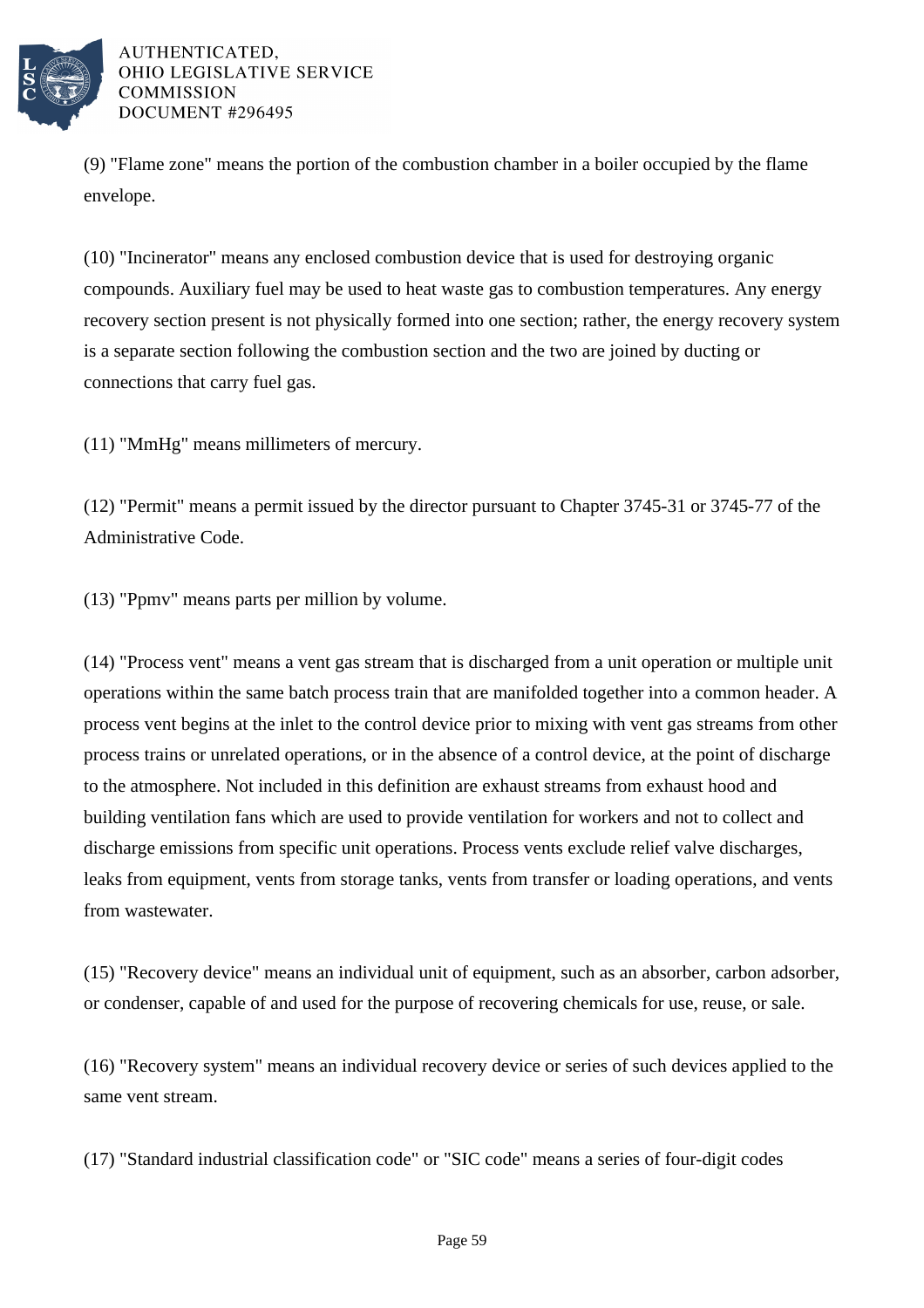

devised by the office of management and budget (OMB) of the federal government to classify establishments according to the type of economic activity in which they are engaged.

(18) "Scfm" means standard cubic feet per minute.

(19) "Subject to this rule" means either the facility or the batch process train has met the applicability criteria of paragraph (A)(1) of rule 3745-21-14 of the Administrative Code.

(20) "Unit operation" means one or more pieces of process equipment used to make a single change to the physical or chemical characteristics of one or more process streams. Equipment used for these purposes includes, but is not limited to, reactors, filters, dryers, distillation columns, extractors, crystallizers, blend tanks, neutralizer tanks, digesters, surge tanks, and product separators.

(X) As used in rule 3745-21-15 of the Administrative Code:

Except as otherwise provided in this paragraph, the definitions in rule 3745-15-01 of the Administrative Code and paragraph (B) of this rule apply to rule 3745-21-15 of the Administrative Code (pertaining to control of volatile organic compound emissions from wood furniture manufacturing operations).

(1) "Adhesive" means any chemical substance that is applied for the purpose of bonding two surfaces together other than by mechanical means but does not include products used on humans and animals, adhesive tape, contact paper, or any other product with an adhesive incorporated onto or in an inert substrate .

(2) "Aerosol adhesive" means an adhesive that is dispensed from a pressurized container as a suspension of fine solid or liquid particles in gas.

(3) "As applied" means the VOC and solids content of the coating that is actually used for coating the substrate. This includes the contribution of materials used for in-house dilution of the coating.

(4) "Basecoat" means a coat of colored material, usually opaque, that is applied before graining inks, glazing coats, or other opaque finishing materials, and is usually topcoated for protection.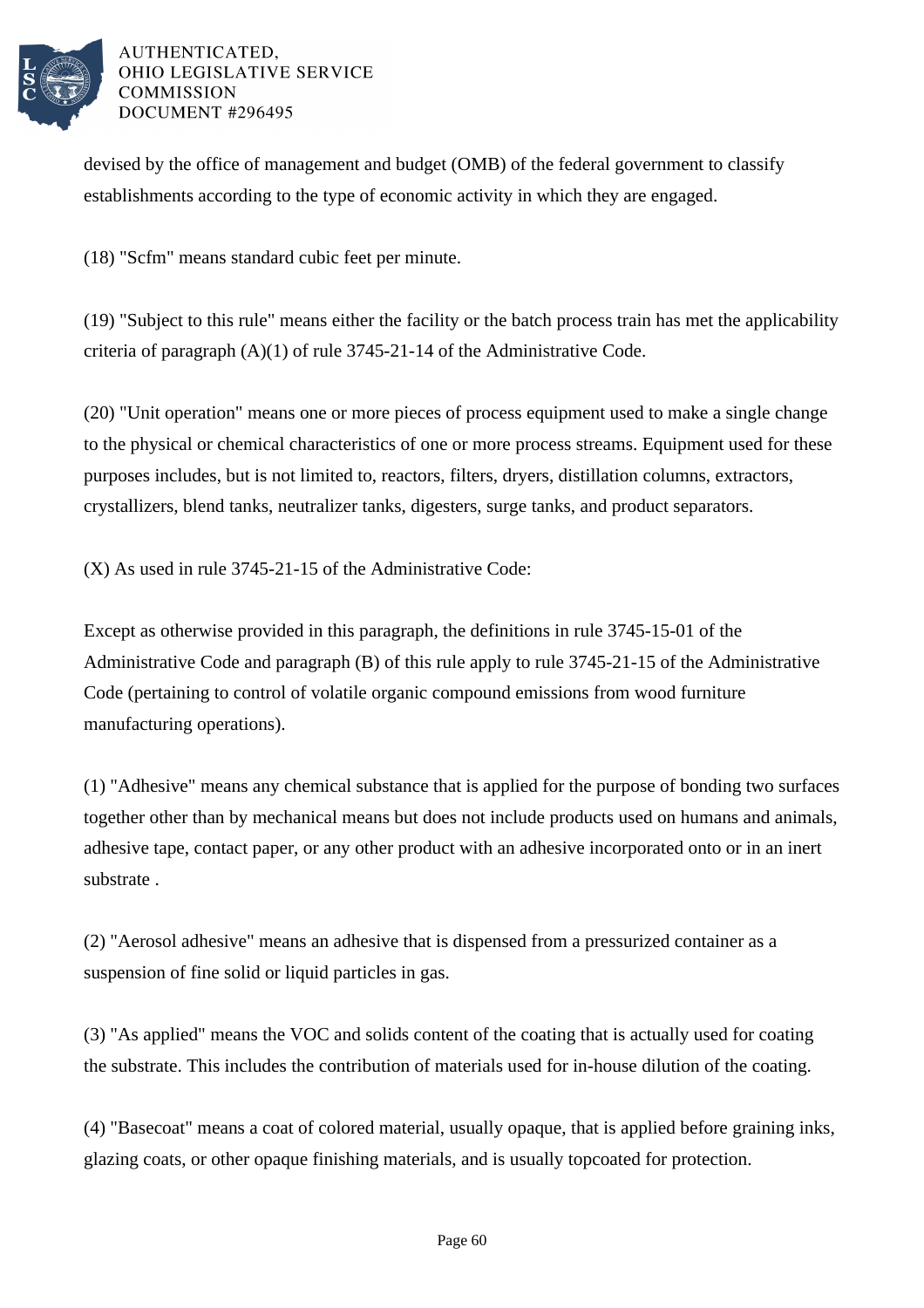

(5) "Capture device" means a hood, enclosed room, floor sweep, or other means of collecting solvent emissions or other pollutants into a duct so that the pollutant can be directed to a control device such as an incinerator or carbon adsorber.

(6) "Capture efficiency" means the fraction of all organic vapors generated by a process that are directed to a control device.

(7) "Capture system" means one or more capture devices intended to collect emissions generated by a finishing operation in the use of finishing materials, both at the point of application and at subsequent points where emissions from the finishing materials occur, such as flashoff, drying, or curing. Multiple capture devices that collect emissions generated by a finishing operation are considered a single capture system.

(8) "Car-seal" means a seal that is placed on a device that is used to change the position of a valve (e.g., from opened to closed) in such a way that the position of the valve cannot be changed without breaking the seal.

(9) "Certified product data sheet" or "CPDS" means documentation furnished by a coating supplier or an outside laboratory that provides the VOC content in percent by weight, the solids content in per cent by weight, other contents that may be of interest in per cent by weight, and the density of a coating (finishing material or strippable stray booth material) or solvent, based on formulation data or measurement methods. For data based on a measurement method, the measurement method should be identified within the CPDS. The purpose of the CPDS is to assist the facility in demonstrating compliance with the emission limitations presented in paragraphs (D) and (E) of rule 3745-21-15 of the Administrative Code. Therefore, the VOC content should represent the maximum VOC emission potential of the coating or solvent. A CPDS includes, but is not limited to, technical data sheets, material specification sheets, material safety data sheets, and laboratory test reports pertaining to a coating or solvent.

(10) "Cleaning operations" means operations in which organic solvent is used to remove coating materials from equipment used in wood furniture manufacturing operations.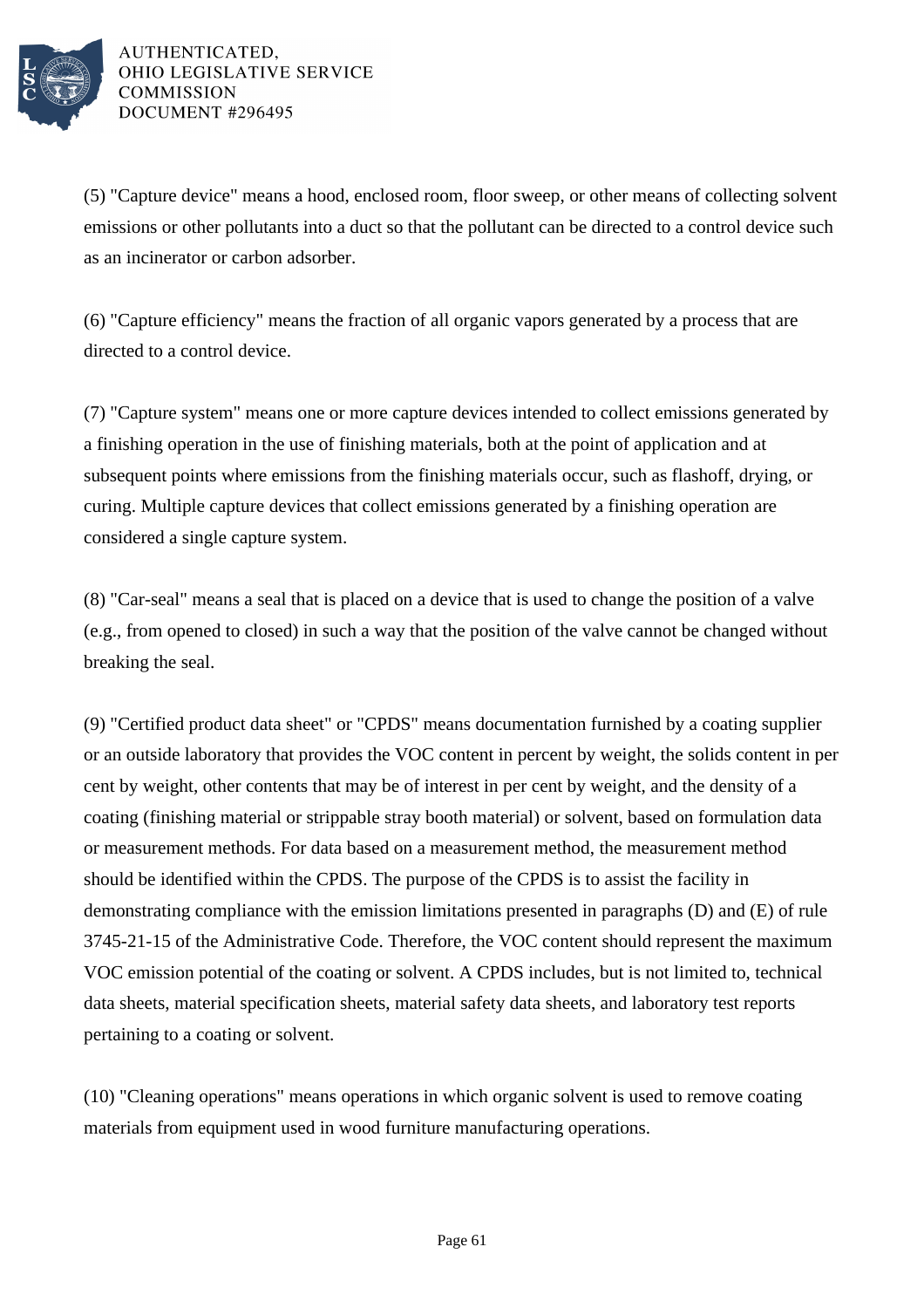

(11) "Coating" means a protective, decorative, or functional film applied in a thin layer to a surface. Such materials include, but are not limited to, paints, topcoats, varnishes, sealers, stains, washcoats, basecoats, enamels, inks, and temporary protective coatings. Aerosol spray paints used for touch-up and repair are not considered coatings under rule 3745-21-15 of the Administrative Code.

(12) "Coating operation" means those activities in which a coating is applied to a substrate and is subsequently air-dried, cured in an oven, or cured by radiation.

(13) "Compliant coating" means a finishing material or strippable spray booth material that meets the VOC content limits specified in paragraphs (D) and (E) of rule 3745-21-15 of the Administrative Code.

(14) "Continuous coater" means a finishing system that continuously applies finishing materials onto furniture parts moving along a conveyor. Finishing materials that are not transferred to the part are recycled to a reservoir. Several types of application methods can be used with a continuous coater including spraying, curtain coating, roll coating, dip coating, and flow coating.

(15) "Continuous compliance" means that the affected source is meeting the emission limitations and other requirements of the rule at all times and is fulfilling all monitoring and recordkeeping provisions of the rule in order to demonstrate compliance.

(16) "Continuous recorder" means a data recording device that either records an instantaneous data value at least once every fifteen minutes or records fifteen-minute or more frequent block average values.

(17) "Control device" means any equipment that reduces the quantity of an air pollutant that is emitted to the air. The device may destroy or secure the pollutant for subsequent recovery and includes, but is not limited to, thermal oxidizers, catalytic oxidizers, regenerative carbon adsorbers, and concentrators.

(18) "Control device efficiency" means the ratio of the pollutant released by a control device and the pollutant introduced to the control device.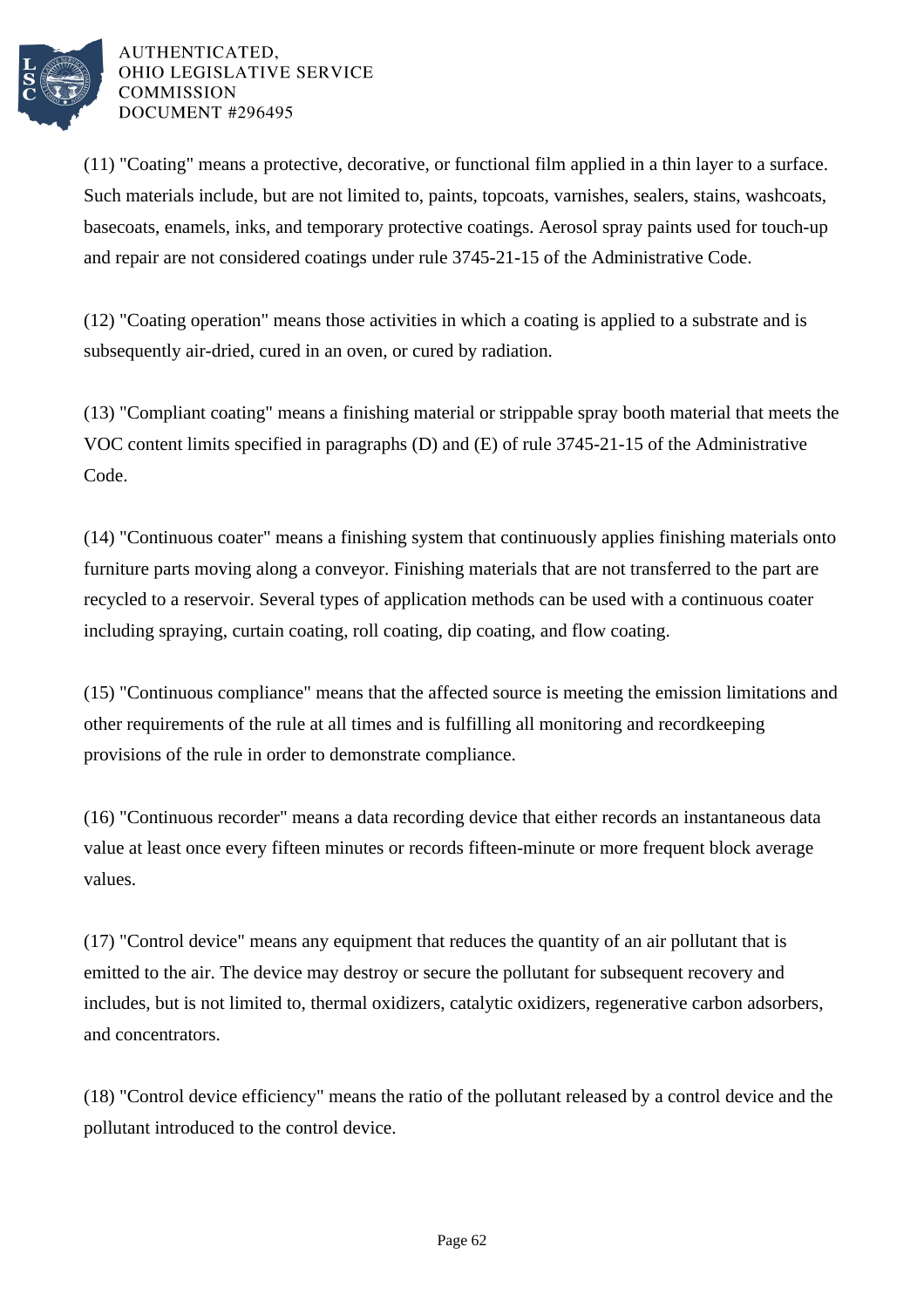

(19) "Conventional air spray" means a spray coating method in which the coating is atomized by mixing it with compressed air and applied at an air pressure greater than ten pounds per square inch (gauge) at the point of atomization. Airless and air assisted airless spray technologies are not conventional air spray because the coating is not atomized by mixing it with compressed air. Electrostatic spray technology is also not considered conventional air spray because an electrostatic charge is employed to attract the coating to the workpiece.

(20) [Reserved.]

(21) "Dip coater" means a finishing operation that applies finishing materials by means of dip coating onto furniture parts.

(22) "Emission" means the release or discharge, whether directly or indirectly, of VOC into the ambient air.

(23) "Enamel" means a coat of colored material, usually opaque, that is applied as a protective topcoat over a basecoat, primer, or previously applied enamel coat. In some cases, another finishing material may be applied as a topcoat over the enamel. Under rule 3745-21-15 of the Administrative Code, an enamel is a topcoat.

(24) "Finishing material" means a coating used in the wood furniture manufacturing industry. Such materials include, but are not limited to, stains, basecoats, washcoats, enamels, sealers, and topcoats except that adhesives and nonpermanent final finish materials are not included under rule 3745-21- 15 of the Administrative Code.

(25) "Finishing operation" means those operations in which a finishing material is applied to a substrate and is subsequently air-dried, cured in an oven, or cured by radiation.

(26) "Flow indicator" means a device that indicates whether gas flow is present in a vent stream.

(27) "Gluing operation" means those operations in which adhesives are used to join components, for example, to apply a laminate to a wood substrate or foam to fabric.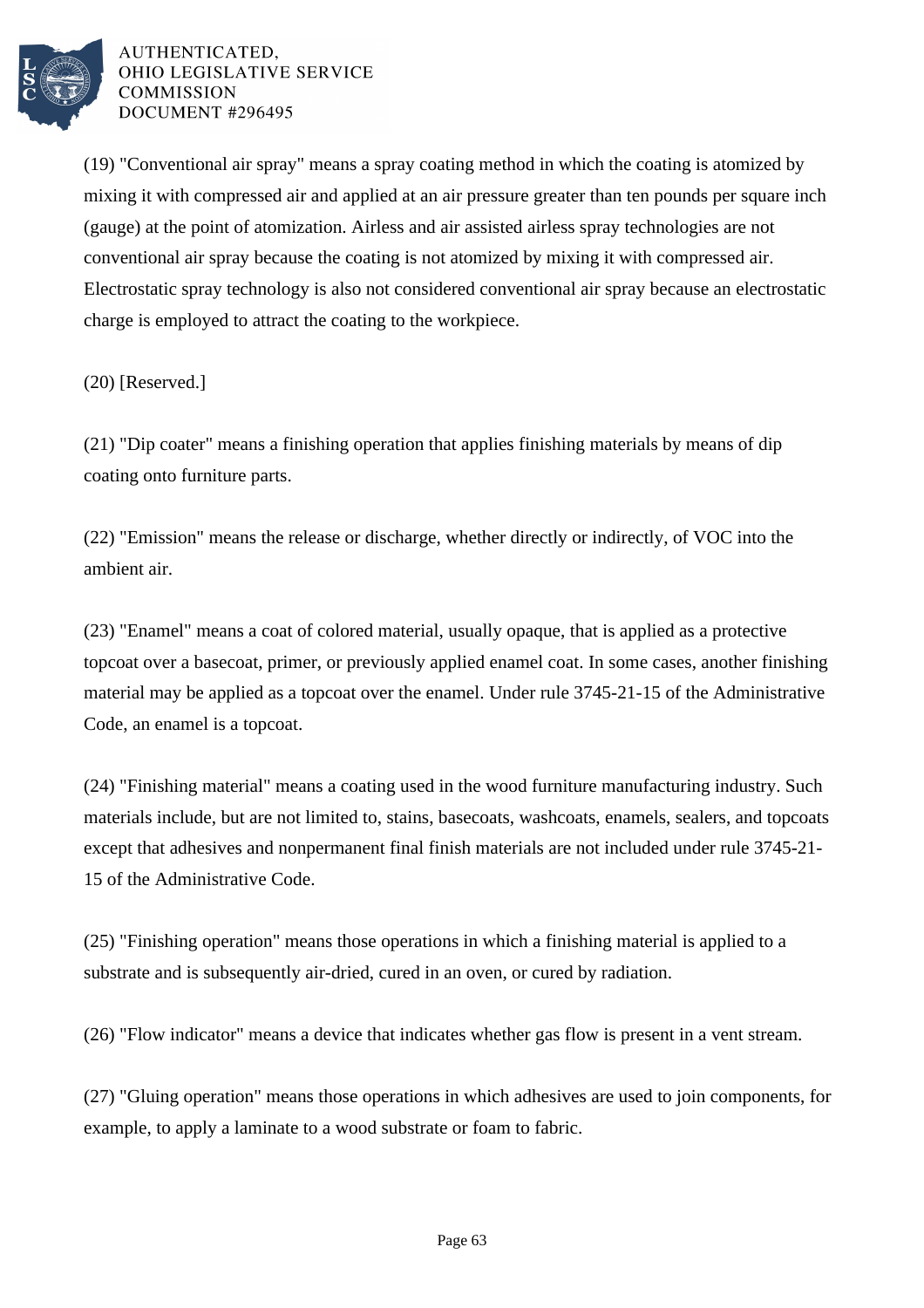

(28) "Monitoring device" means the total equipment used to measure and record (if applicable) process parameters.

(29) "Natural draft opening" means any opening in a room, building, or total enclosure that remains open during operation of the finishing operation and that is not connected to a duct in which a fan is installed. The rate and direction of the natural draft across such an opening is a consequence of the difference in pressures on either side of the wall or barrier containing the opening.

(30) "Noncompliant coating" means a finishing material or strippable spray booth material that has a VOC content greater than the VOC content limit specified in paragraphs (D) and (E) of rule 3745- 21-15 of the Administrative Code.

(31) "Nonpermanent final finish material" means a material such as a wax, polish, nonoxidizing oil, or similar substance that must be periodically reapplied to a surface over its lifetime to maintain or restore the reapplied material's intended effect.

(32) "Operating parameter value" means a minimum or maximum value established for a control device, capture system, or process parameter that, if achieved by itself or in combination with one or more other operating parameter values, determines that an owner or operator has complied with an applicable emission limit.

(33) "Organic monitoring device" means a device used to indicate the concentration level of organic compounds based on a detection principle such as infrared, photoionization, or thermal conductivity.

(34) "Overall control efficiency" means the efficiency of a VOC emission control system, calculated as the product of the capture system and control device efficiencies, expressed as a percentage.

(35) "Permanent total enclosure" or "PTE" means a permanently installed enclosure that meets the criteria for a PTE in accordance with USEPA method 204 specified within paragraph  $(C)(3)(c)$  of rule 3745-21-10 of the Administrative Code, and that directs all the exhaust gases from the enclosure to a control device.

(36) "Permit" means a permit issued by the director pursuant to Chapter 3745-31 or 3745-77 of the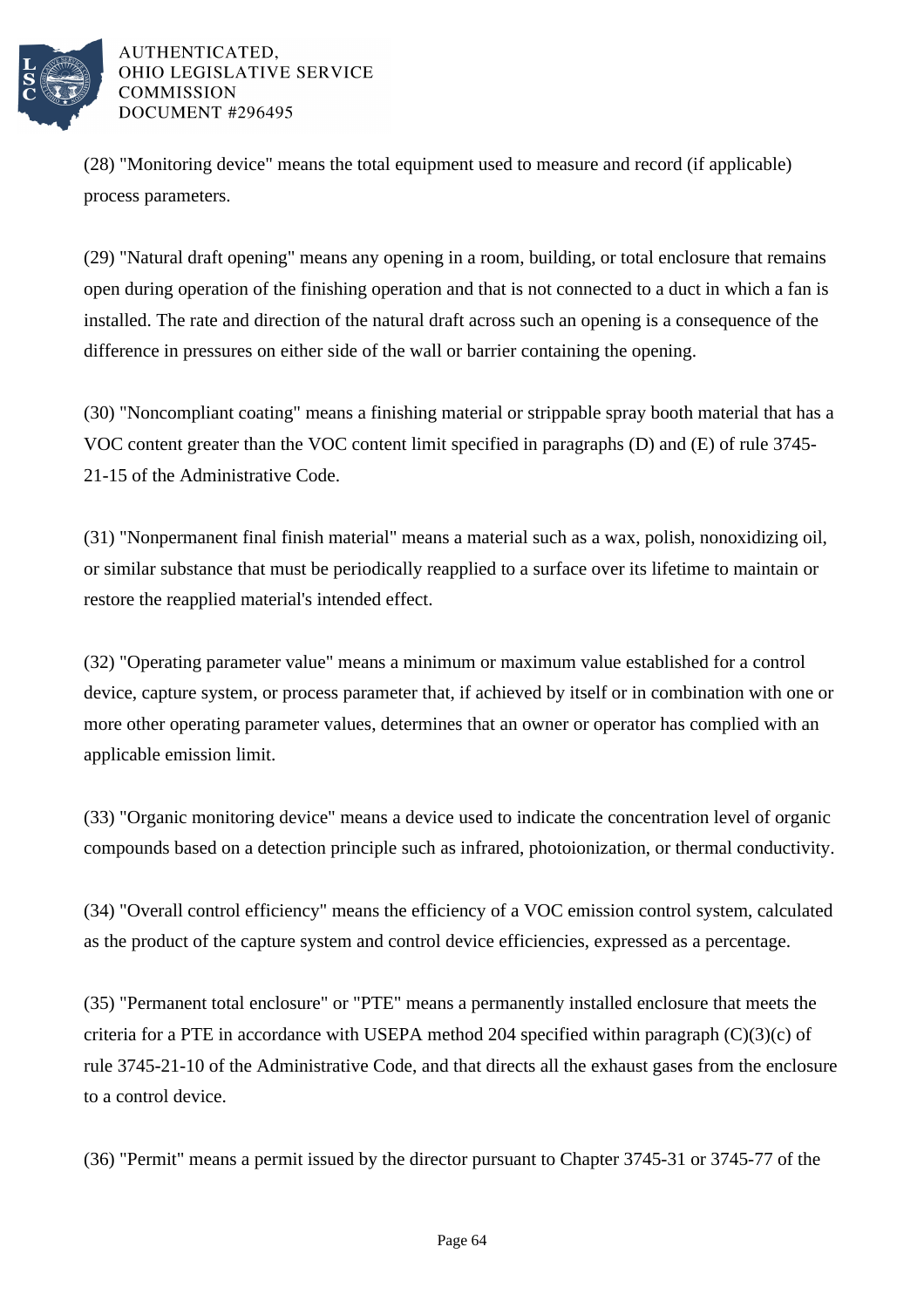

Administrative Code.

(37) "Responsible official" has the same meaning as in rule 3745-77-01 of the Administrative Code.

(38) "Sealer" means a finishing material used to seal the pores of a wood substrate before additional coats of finishing material are applied. Special purpose finishing materials that are used in some finishing systems to optimize aesthetics are not sealers.

(39) "Solids" means the nonvolatile portion of the coating that makes up the dry film.

(40) "Solvent" means a liquid used in a coating to dissolve or disperse constituents or to adjust viscosity. A solvent evaporates during drying and does not become a part of the dried film.

(41) "Stain" means any color coat having a solids content by weight of no more than 8.0 per cent that is applied in single or multiple coats directly to the substrate. A stain includes, but is not limited to, nongrain raising stains, equalizer stains, prestains, sap stains, body stains, no-wipe stains, penetrating stains, and toners.

(42) "Strippable spray booth material" means a coating that meets the following:

(a) Is applied to a spray booth wall to provide a protective film to receive over spray during finishing operations.

(b) Is subsequently peeled off and disposed.

(c) Reduces or eliminates the need to use VOC solvents to clean spray booth walls due to achieving paragraphs  $(X)(42)(a)$  and  $(X)(42)(b)$  of this rule.

(43) "Subject to this rule" means the facility has met the applicability criteria of paragraph (A) of rule 3745-21-15 of the Administrative Code.

(44) "Substrate" means the surface onto which a coating is applied (or into which a coating is impregnated).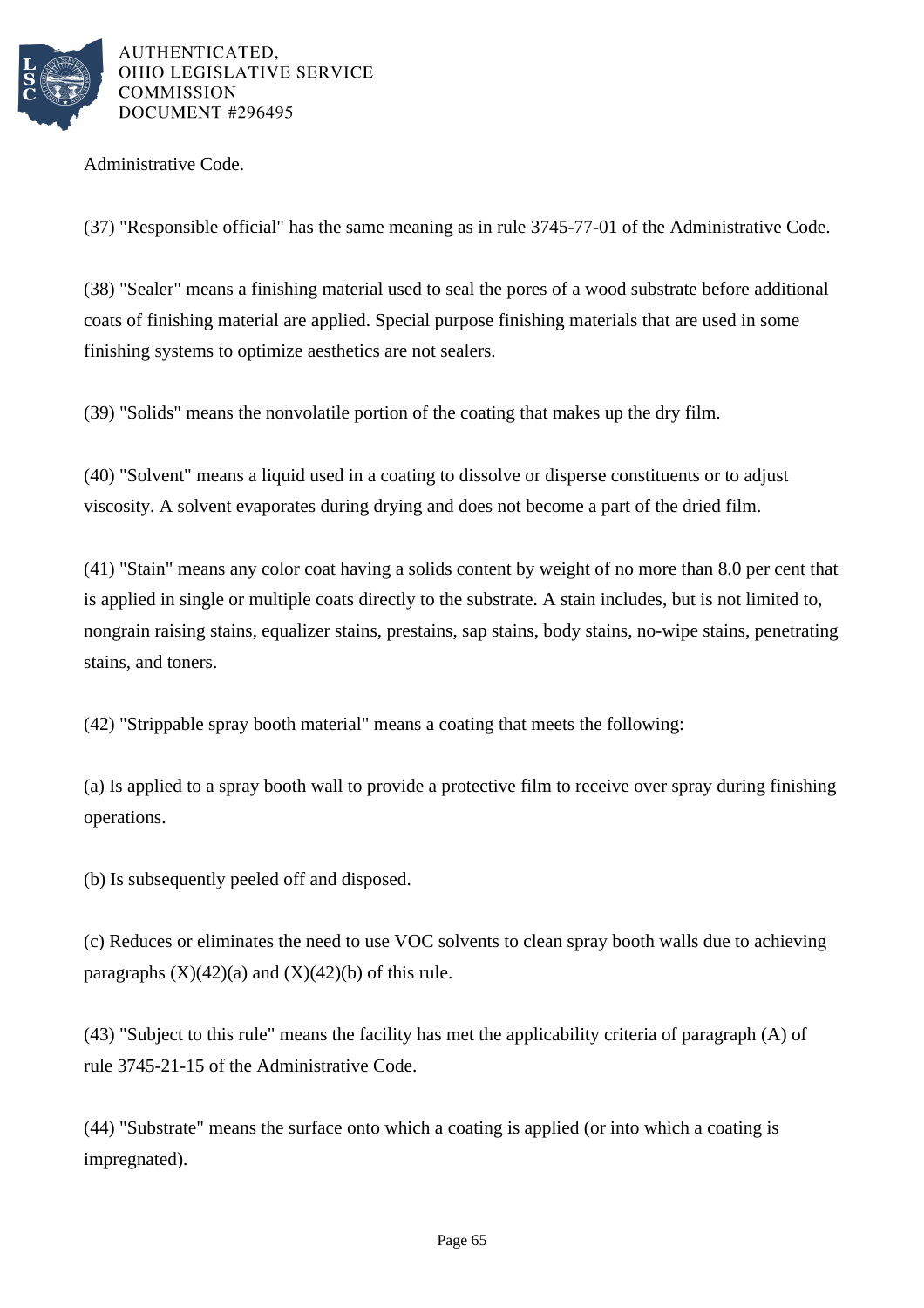

(45) "Temperature monitoring device" means a unit of equipment used to monitor temperature and having a minimum accuracy of plus or minus one per cent of the temperature being monitored expressed in degrees Celsius or plus or minus 0.5 degree Celsius, whichever is greater.

(46) "Thinner" means a volatile liquid that is used to dilute coatings (to reduce viscosity, color strength, and solids, or to modify drying conditions).

(47) "Topcoat" means the last film-building finishing material that is applied in a finishing system. Nonpermanent final finishes are not topcoats.

(48) "Touchup and repair" means the application of finishing materials to cover minor finishing imperfections.

(49) "VOC emission control system" means the combination of capture and control devices used to reduce VOC emissions to the atmosphere.

(50) "VOC solvent" means a VOC liquid used for dissolving or dispersing constituents in a coating, adjusting the viscosity of a coating, or cleaning equipment. When used in a coating, the VOC solvent evaporates during drying and does not become a part of the dried film.

(51) "Washcoat" means a transparent special purpose finishing material having a solids content by weight of 12.0 per cent by weight or less. Washcoats are applied over initial stains to protect, to control color, and to stiffen the wood fibers in order to aid sanding.

(52) "Washoff operations" means those operations in which VOC solvent is used to remove coating from wood furniture or a wood furniture component.

(53) "Wood furniture" means any product made of wood, a wood product such as rattan or wicker, or an engineered wood product such as particleboard that is manufactured under any of the following standard industrial classification (SIC) codes: 2434, 2511, 2512, 2517, 2519, 2521, 2531, 2541, 2599, or 5712.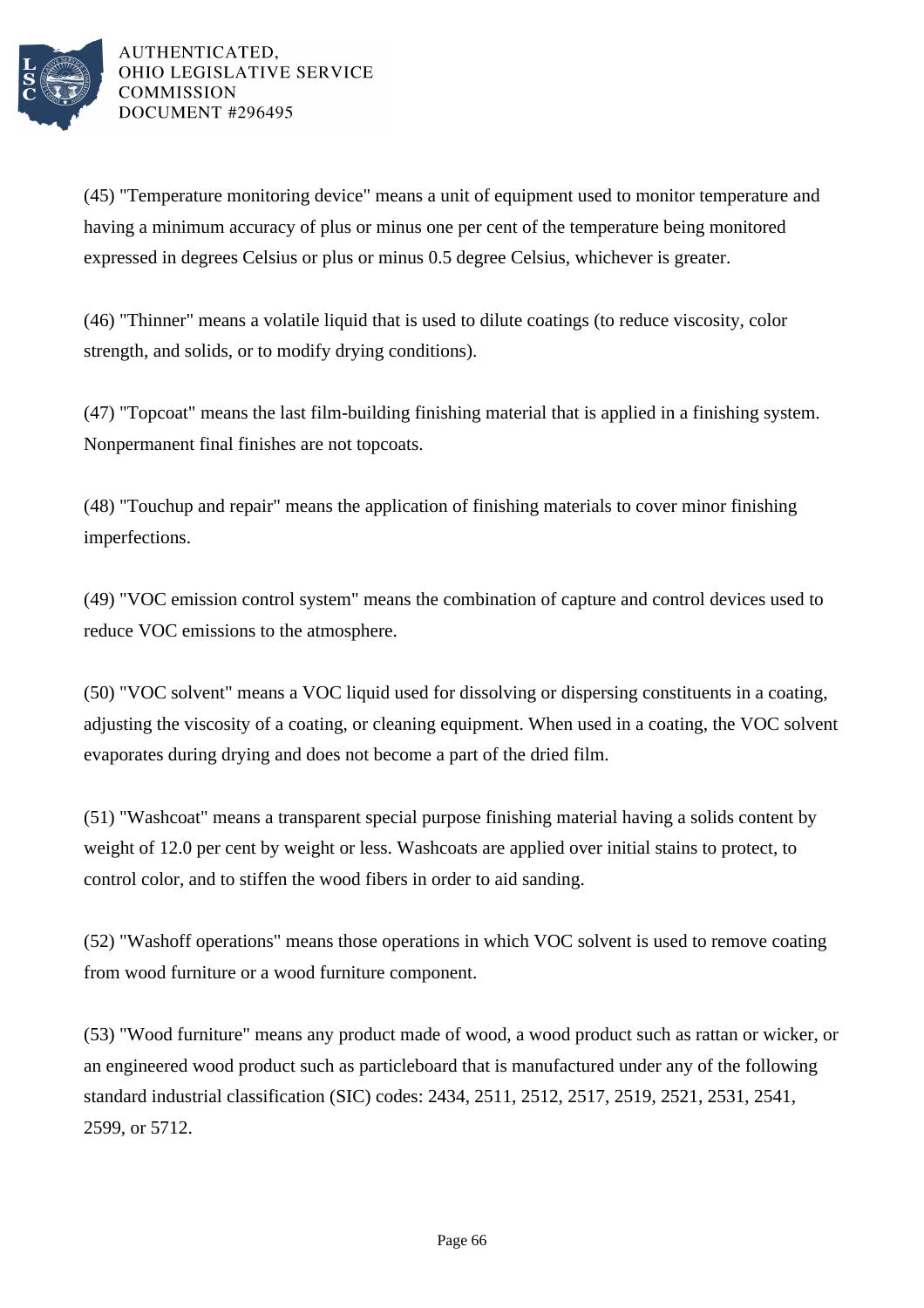

(54) "Wood furniture component" means any part that is used in the manufacture of wood furniture. Examples include, but are not limited to, drawer sides, cabinet doors, seat cushions, and laminated tops. However, foam seat cushions manufactured and fabricated at a facility that does not engage in any other wood furniture or wood furniture component manufacturing operation are excluded from this definition.

(55) "Wood furniture manufacturing operations" means the finishing, gluing, cleaning, and washoff operations associated with the production of wood furniture or wood furniture components.

(Y) As used in rule 3745-21-16 of the Administrative Code:

Except as otherwise provided in this paragraph, the definitions in rule 3745-15-01 of the Administrative Code and paragraph (B) of this rule apply to rule 3745-21-16 of the Administrative Code (pertaining to control of volatile organic compound emissions from industrial wastewater).

(1) "Affected industrial category" means any of the following industrial categories:

(a) Organic chemicals, plastics, and synthetic fibers manufacturing industry under standard industrial classification (SIC) codes 2821, 2823, 2824, 2865, and 2869.

(b) Pesticides manufacturing industry under SIC code 2879.

(c) Pharmaceutical manufacturing industry under SIC codes 2833, 2834, and 2836.

(d) Hazardous waste treatment, storage, and disposal facilities industry under SIC codes 4952, 4953, and 4959.

(2) "Affected residual" means a residual that is removed from an affected VOC wastewater stream.

(3) "Affected VOC" means VOC with a Henry's Law Constant greater than or equal to  $1.8x10^{-6}$ atmosphere-cubic meter/mole (atm-m<sup>3</sup>/mole) (0.1 y/x) at twenty-five degrees Celsius.

(4) "Affected VOC wastewater stream" means a process wastewater stream from a process unit at an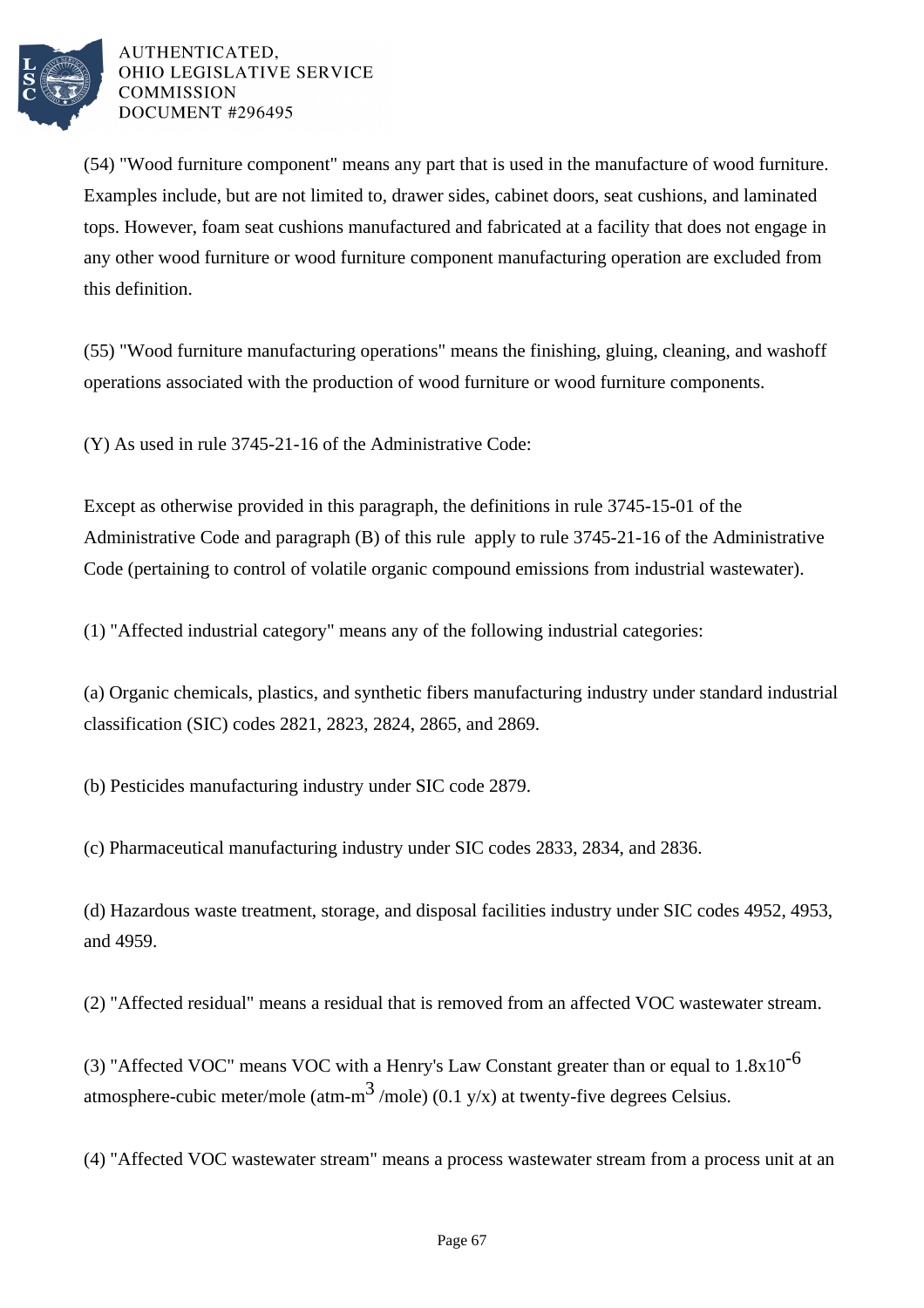

affected industrial category with either an annual average concentration of affected VOC greater than or equal to ten thousand parts per million by weight (ppmw) or an annual average concentration of affected VOC greater than or equal to one thousand ppmw and an annual average flow rate greater than or equal to 10.0 liters per minute (2.64 gallons per minute), as determined in accordance with paragraph (I) of rule 3745-21-16 of the Administrative Code (relating to "Determination of wastewater characteristics"). The following are excluded from this definition:

- (a) Maintenance wastewaters.
- (b) Stormwater from segregated sewers.
- (c) Water from fire-fighting and deluge systems, including testing of such systems.
- (d) Spills.
- (e) Water from safety showers.
- (f) Samples of a size not greater than reasonably necessary for the method of analysis that is used.
- (g) Equipment leaks.
- (h) Wastewater drips from procedures such as disconnecting hoses after cleaning lines.
- (i) Noncontact cooling water.

(5) "Annual average concentration" means the flow-weighted annual average concentration, as determined according to the procedures specified 40 CFR 60.782(b).

(6) "Annual average flow rate" means the annual average flow rate, as determined according to the procedures specified in paragraph (I) of rule 3745-21-16 of the Administrative Code.

(7) "Closed biological treatment process" means a tank or surface impoundment where biological treatment occurs and VOC emissions from the treatment process are routed either to a control device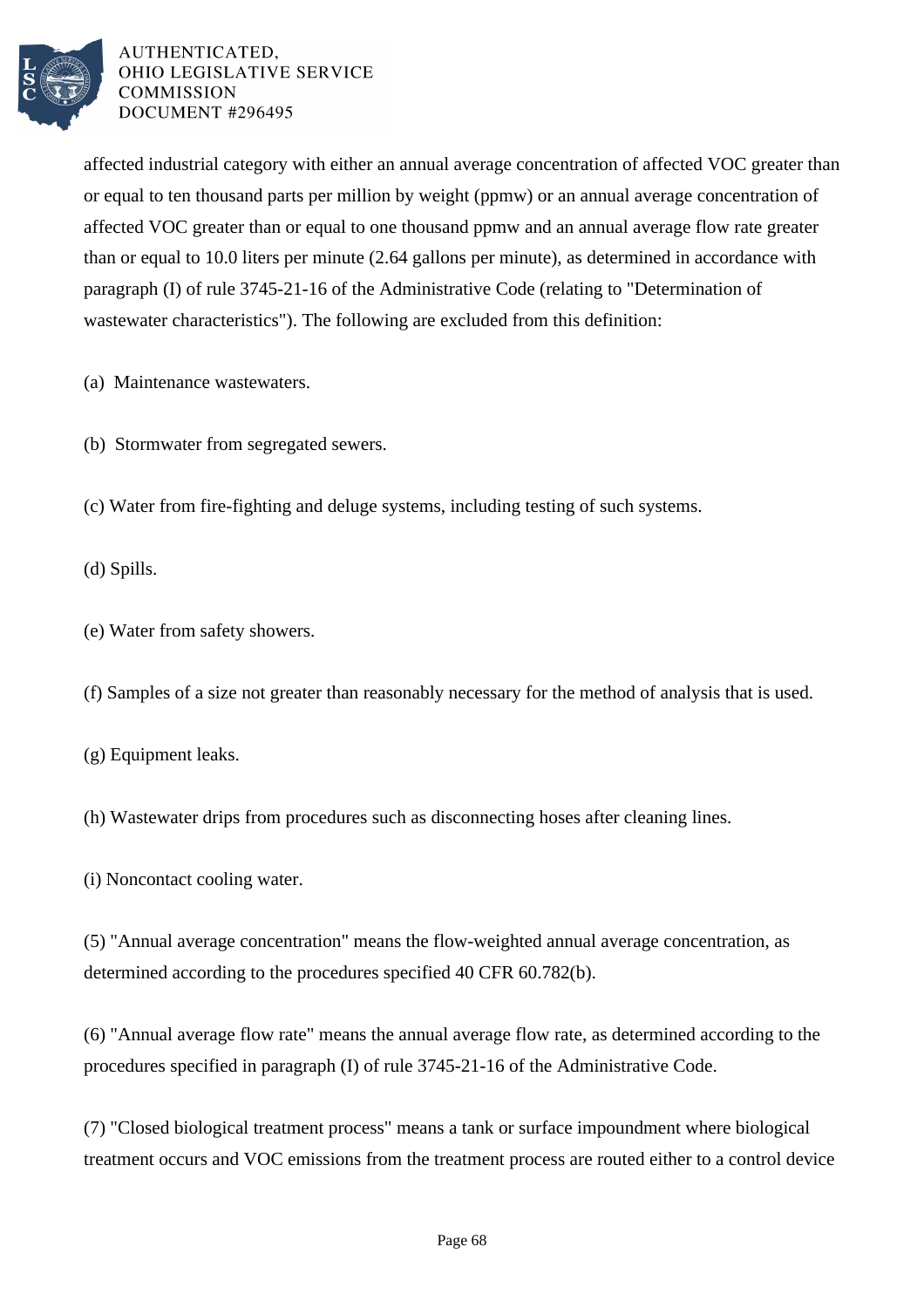

by means of a closed vent system or to a fuel gas system by means of hard-piping. The tank or surface impoundment has a fixed roof, as defined in this rule, or a floating flexible membrane cover that meets the requirements specified in paragraph (I) of rule 3745-21-16 of the Administrative Code.

(8) "Closed-vent system" means a system that is not open to the atmosphere and is composed of hard-piping, ductwork, connections, and, if necessary, flow inducing devices that transport gas or vapor from an emission point to a control device.

(9) "Combustion device" means an individual unit of equipment, such as a flare, incinerator, process heater, or boiler, used for the combustion of volatile organic compound emissions.

(10) "Continuous seal" means a seal that forms a continuous closure that completely covers the space between the wall of the storage vessel and the edge of the floating roof. A continuous seal may be a vapor-mounted, liquid-mounted, or metallic shoe seal. A continuous seal may be constructed of fastened segments so as to form a continuous seal.

(11) "Continuously monitor and record" means to measure data values of a parameter at least once every fifteen minutes and to record either each measured data value or block average values for a fifteen-minute or shorter time period. A block average value is the average of all measured data values during the time period; or if data values are measured more frequently than once per minute, the average of measured data values taken at least once per minute during the time period.

(12) "Control device means" any combustion device, recovery device for vapor vents, or recapture device. Such equipment includes, but is not limited to, absorbers, carbon adsorbers, condensers, incinerators, flares, boilers, and process heaters. For a steam stripper, a primary condenser is not considered a control device.

(13) "Cover" means a device or system which is placed on or over a waste management unit containing wastewater or residuals so that the entire surface area is enclosed to minimize air VOC emissions. A cover may have openings necessary for operation, inspection, and maintenance of the waste management unit such as access hatches, sampling ports, and gauge wells provided that each opening is closed when not in use. Examples of covers include a fixed roof installed on a wastewater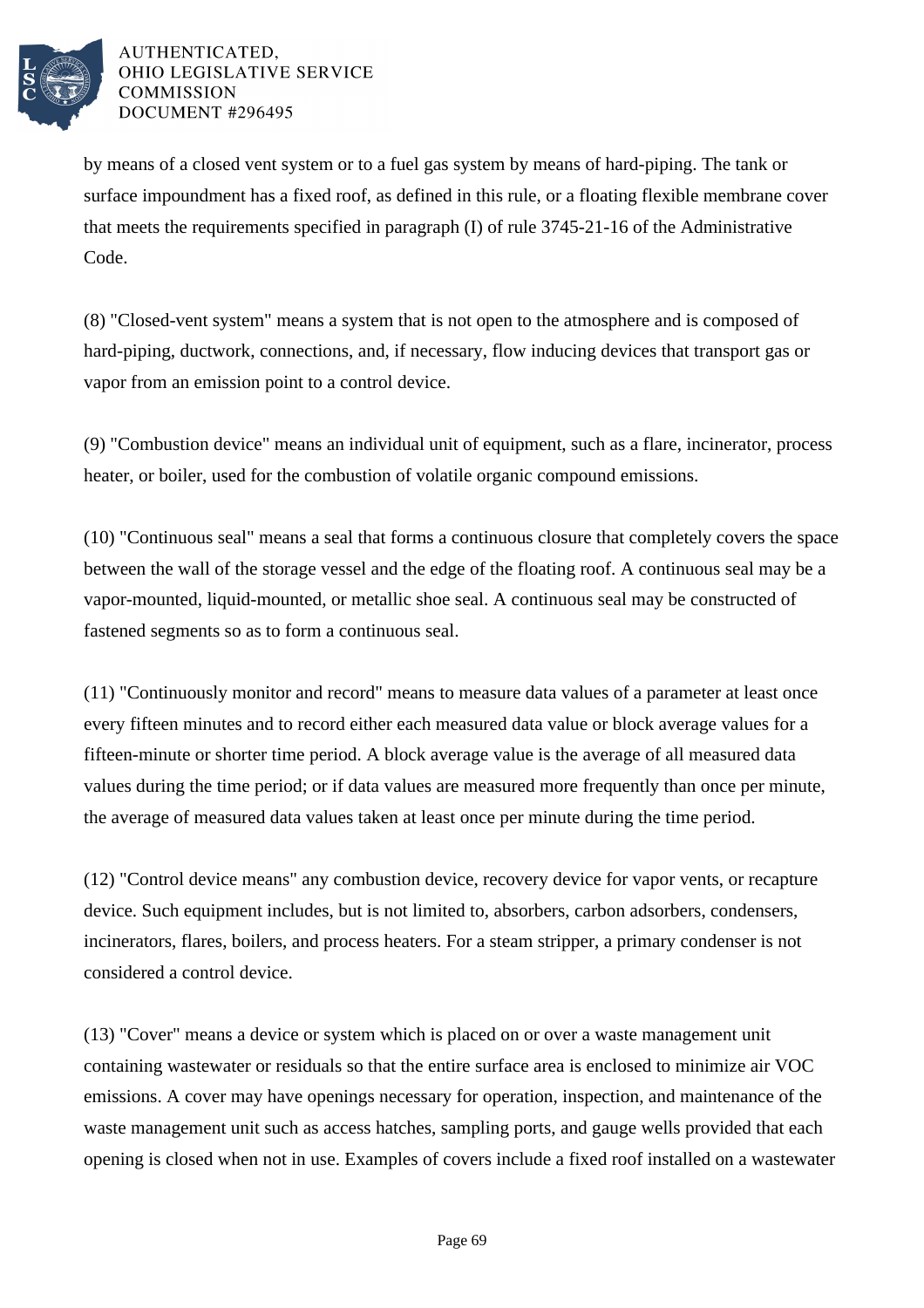

tank, a lid installed on a container, and an air-supported enclosure installed over a waste management unit.

(14) "Ductwork" means a conveyance system such as those commonly used for heating and ventilation systems. Ductwork is often made of sheet metal and often has sections connected by screws or crimping. Hard-piping is not ductwork.

(15) "Enhanced biological treatment process" means an aerated, thoroughly mixed treatment unit that contains biomass suspended in water followed by a clarifier that removes biomass from the treated water and recycles recovered biomass to the aeration unit. The mixed liquor volatile suspended solids (biomass) is greater than one kilogram per cubic meter throughout each aeration unit. The biomass is suspended and aerated in the water of the aeration unit by either submerged air flow or mechanical agitation. A thoroughly mixed treatment unit is a unit that is designed and operated to approach or achieve uniform biomass distribution and organic compound concentration throughout the aeration unit by quickly dispersing the recycled biomass and the wastewater entering the unit.

(16) "External floating roof" means a pontoon-type or double-deck-type cover that rests on the liquid surface in a storage vessel or waste management unit with no fixed roof.

(17) "Fixed roof" means a cover that is mounted on a waste management unit or storage vessel in a stationary manner and that does not move with fluctuations in liquid level.

(18) "Floating roof" means a cover consisting of a double deck, pontoon single deck, internal floating cover or covered floating roof, which rests upon and is supported by the liquid being contained, and is equipped with a closure seal or seals to close the space between the roof edge and waste management unit.

(19) "Fbio" means site-specific fraction of VOC biodegraded, unitless.

(20) "Fe" means fraction emitted value, unitless.

(21) "Fm" means compound-specific fraction measured factor, unitless.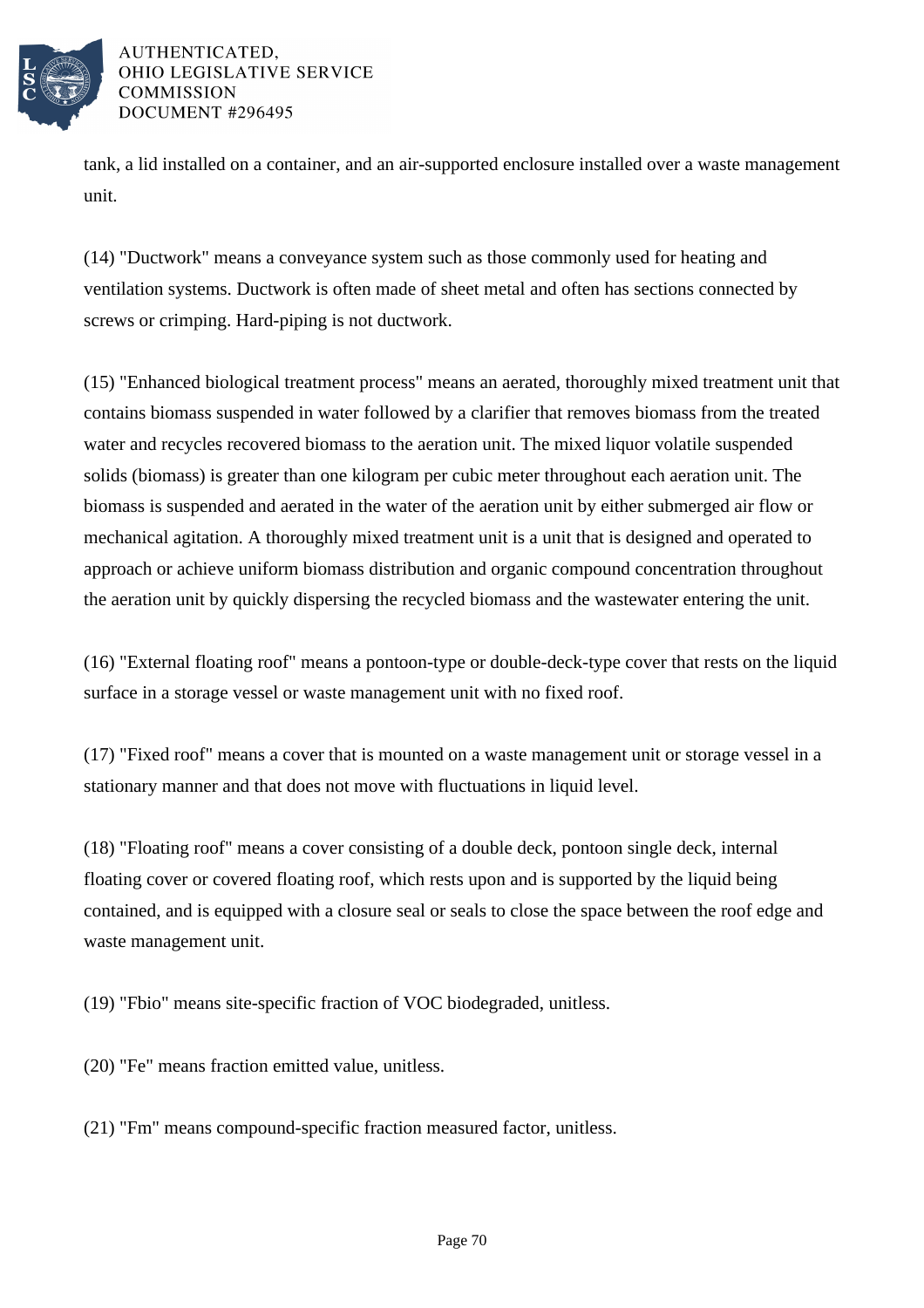

(22) "Fr" means fraction removed value for VOC, unitless.

(23) "Fuel gas system" means the off-site and on-site piping and control system that gathers gaseous stream generated by on-site operations, may blend them with other sources of gas, and transports the gaseous stream for use as fuel gas in combustion devices or in in-process combustion equipment such as furnaces and gas turbines, either singly or in combination.

(24) "Hard-piping" means pipe or tubing that is manufactured and properly installed using good engineering judgment and standards, such as ANSI B31-3.

(25) "Incinerator" means an enclosed combustion device that is used for destroying organic compounds. Auxiliary fuel may be used to heat waste gas to combustion temperatures. Any energy recovery section present is not physically formed into one manufactured or assembled unit with the combustion section; rather, the energy recovery section is a separate section following the combustion section and the two are joined by ducts or connections carrying flue gas. The above energy recovery section limitation does not apply to an energy recovery section used solely to preheat the incoming vent stream or combustion air.

(26) "Individual drain system" means the stationary system used to convey wastewater streams or residuals to a waste management unit or to discharge or disposal. The term includes hard-piping, all process drains and junction boxes, together with their associated sewer lines and other junction boxes, manholes, sumps, and lift stations, conveying wastewater streams or residuals. A segregated storm water sewer system, which is a drain and collection system designed and operated for the sole purpose of collecting rainfall-runoff at a facility, and which is segregated from all other individual drain systems, is excluded from this definition.

(27) "Internal floating roof" means a cover that rests or floats on the liquid surface (but not necessarily in complete contact with the liquid surface) inside a waste management unit that has a fixed roof.

(28) "Junction box" means a manhole or a lift station, or access point to a wastewater sewer line.

(29) "Liquid-mounted seal" means a foam or liquid-filled seal mounted in contact with the liquid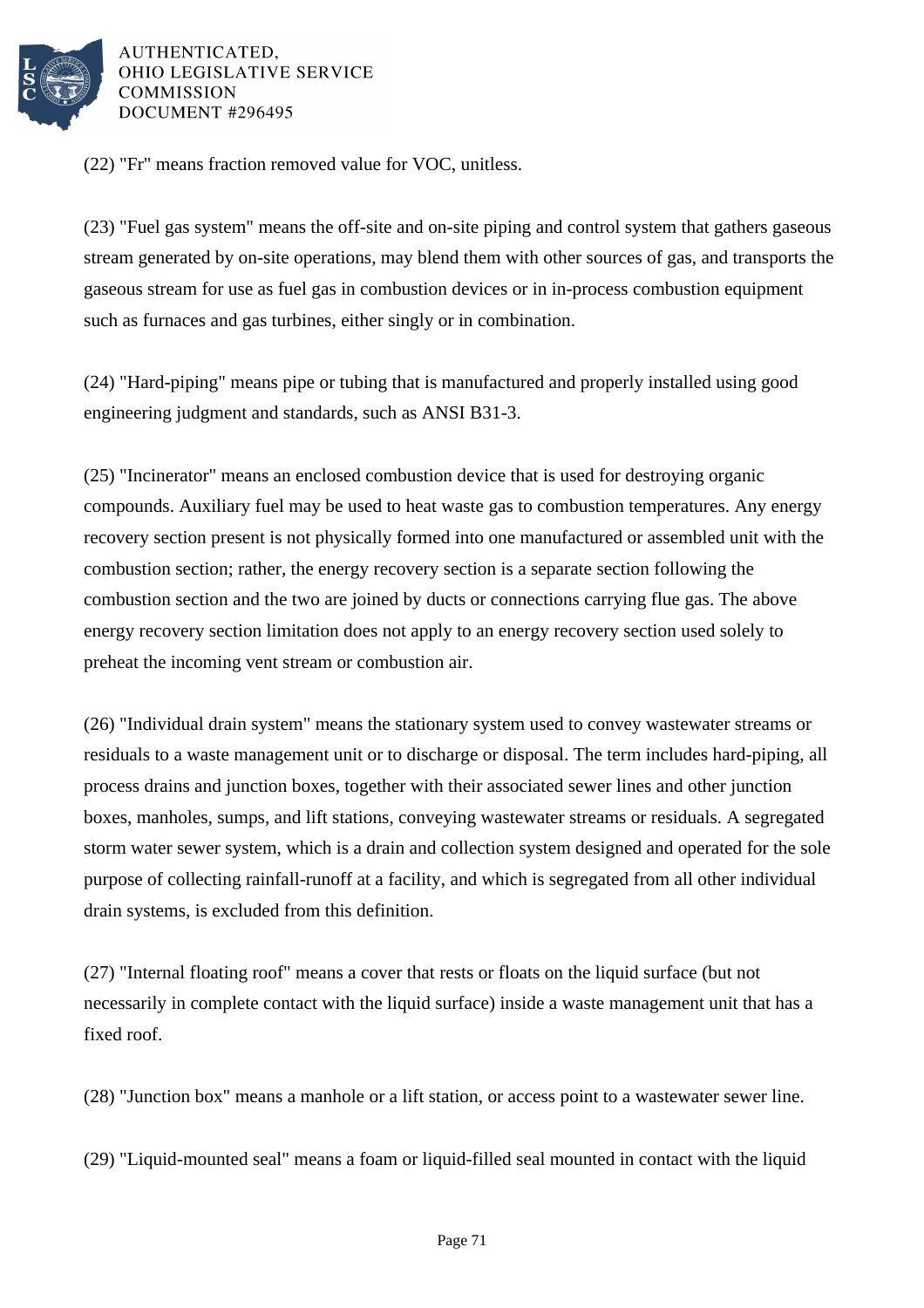

between the wall of the storage vessel or waste management unit and the floating roof. The seal is mounted continuously around the circumference of the vessel or unit.

(30) "Maintenance wastewater" means wastewater generated by the draining of process fluid from components in the process unit into an individual drain system prior to or during maintenance activities. Maintenance wastewater can be generated during planned and unplanned shutdowns and during periods not associated with a shutdown. Any generation of wastewater that is routine or is generated by designed manufacturing processes is not maintenance wastewater. Examples of activities that can generate maintenance wastewaters include descaling heat exchanger tubing bundles, cleaning of distillation column traps, draining of low legs and high point bleeds, draining of pumps into an individual drain system and draining of portions of the process unit for repair.

(31) "Maximum true vapor pressure" means the equilibrium partial pressure exerted by the organics in the stored or transferred liquid at the temperature equal to the highest calendar-month average of the liquid storage or transfer temperature for liquids stored or transferred above or below the ambient temperature or at the local maximum monthly average temperature as reported by the national weather service for liquids stored or transferred at the ambient temperature, as determined by any of the following:

(a) In accordance with methods described in API MPMS Chapter 19.2 "Evaporative loss from external floating-roof tanks."

(b) As obtained from standard reference texts.

- (c) As determined by ASTM D2879.
- (d) Any other method approved by the director.

(32) "Mechanical shoe seal" means metal sheets that are held vertically against the wall of the storage vessel by springs, weighted levers, or other mechanisms and connected to the floating roof by braces or other means. A flexible coated fabric (envelope) spans the annular space between the metal sheet and the floating roof.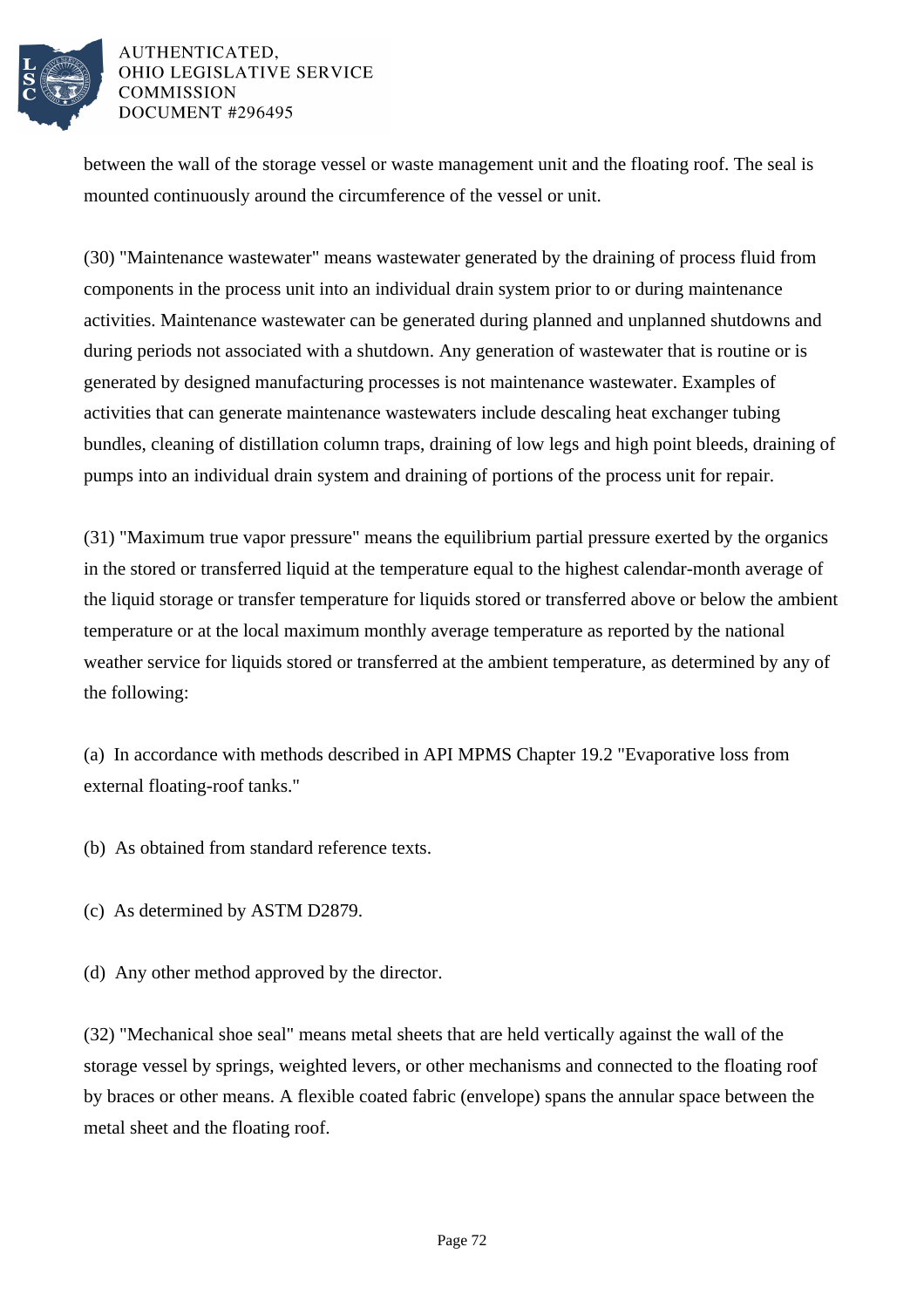

(33) "Oil-water separator" or "organic-water separator" means a waste management unit, used to separate oil or organics from water. An oil-water or organic-water separator consists of not only the separation unit but also the forebay and other separator basins, skimmers, weirs, grit chambers, sludge hoppers, and bar screens that are located directly after the individual drain system and prior to additional treatment units such as an air flotation unit, clarifier, or biological treatment unit. Examples of an oil-water or organic-water separator include, but are not limited to, an American Petroleum Institute separator, parallel-plate interceptor, and corrugated-plate interceptor with the associated ancillary equipment.

(34) "Open biological treatment process" means a biological treatment process that is not a closed biological treatment process as defined in this rule.

(35) "Plant" means the same as facility.

(36) "Point of generation" means the location where process wastewater exits a process unit.

(37) "Point of determination" means each point where process wastewater exits a process unit.

(38) "Pressure relief valve" means a valve used only to release an unplanned, non-routine discharge. A relief valve discharge can result from an operator error, a malfunction such as a power failure or equipment failure, or other unexpected cause that requires immediate venting of gas from process equipment in order to avoid safety hazards or equipment damage.

(39) "Process drain" means any opening (including a covered or controlled opening) that is installed or used to receive or convey wastewater into the wastewater system.

(40) "Process unit" means the smallest set of process equipment that can operate independently and includes all operations necessary to achieve the process objective.

(41) "Process wastewater" means wastewater which, during manufacturing or processing, comes into direct contact with or results from the production or use of any raw material, intermediate product, finished product, by-product, or waste product. Examples are product tank drawdown or feed tank drawdown; water formed during a chemical reaction or used as a reactant; water used to wash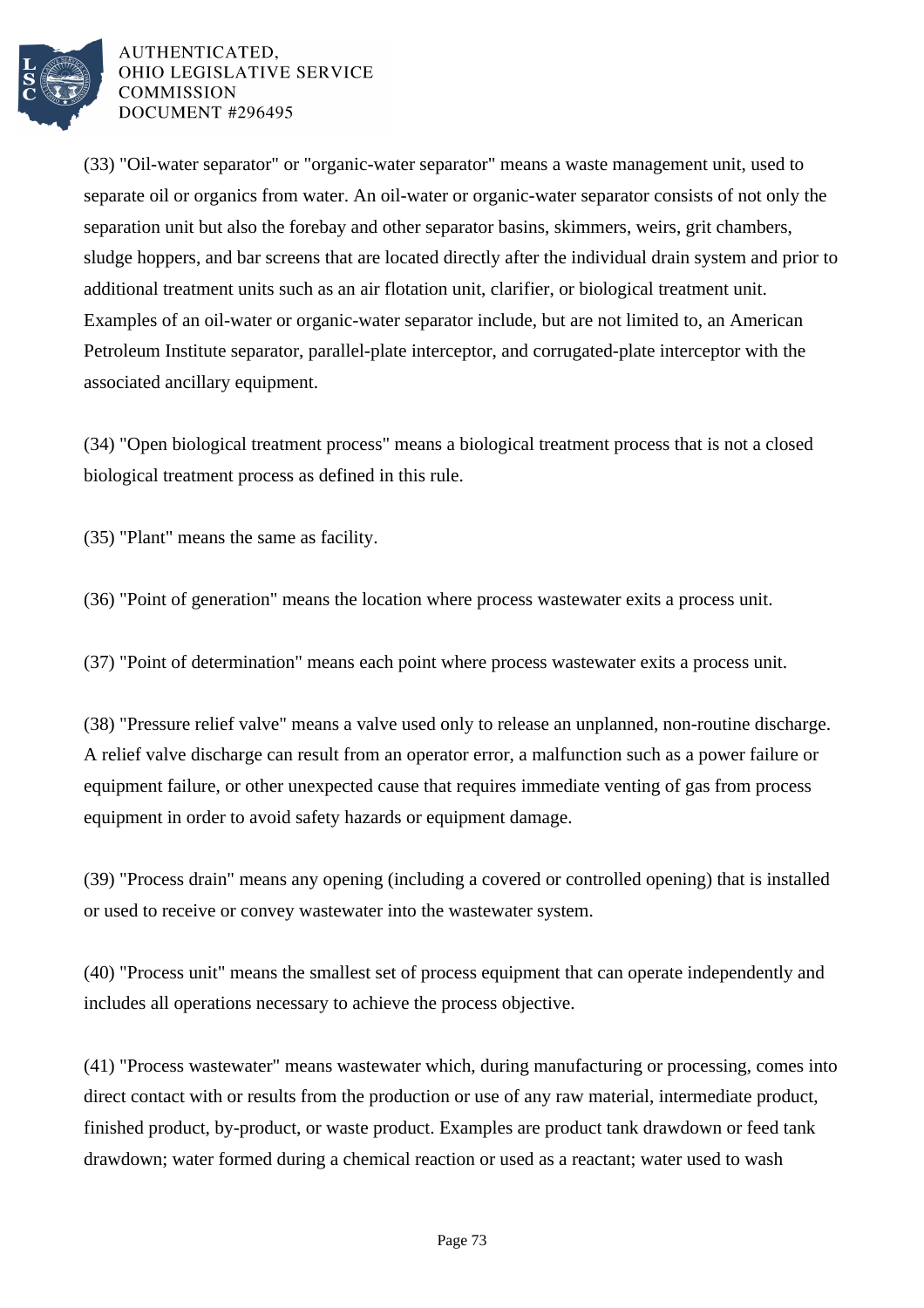

impurities from organic products or reactants; water used to cool or quench organic vapor streams through direct contact; and condensed steam from jet ejector systems pulling vacuum on vessels containing organics.

(42) "RCRA" means the Resource Conservation and Recovery Act.

(43) "Recapture device" means an individual unit of equipment capable of and used for the purpose of recovering chemicals, but not normally for use, reuse, or sale. For example, a recapture device may recover chemicals primarily for disposal. Recapture devices include, but are not limited to, absorbers, carbon adsorbers, and condensers.

(44) "Recovery device" means an individual unit of equipment capable of and normally used for the purpose of recovering chemicals for fuel value (i.e., net positive heating value), use, reuse or for sale for fuel value, use, or reuse. Examples of equipment that may be recovery devices include absorbers, carbon adsorbers, condensers, oil-water separators or organic-water separators, or organic removal devices such as decanters, strippers, or thin-film evaporation units. For purposes of the monitoring, recordkeeping, and reporting requirements of this subpart, recapture devices are considered recovery devices.

(45) "Residual" means any liquid or solid material containing VOC that is removed from a wastewater stream by a waste management unit or treatment process that does not destroy organic compounds (nondestructive unit). Examples of residuals from nondestructive wastewater management units are: the organic layer and bottom residue removed by a decanter or organic-water separator and the overheads from a steam stripper or air stripper. Examples of materials which are not residuals are: silt; mud; leaves; bottoms from a steam stripper or air stripper; and sludges, ash, or other materials removed from wastewater being treated by destructive devices such as biological treatment units and incinerators.

(46) "Sewer line" means a lateral, trunk line, branch line, or other conduit including, but not limited to, grates and trenches, used to convey wastewater streams or residuals to a downstream waste management unit.

(47) "Single-seal system" means a floating roof having one continuous seal that completely covers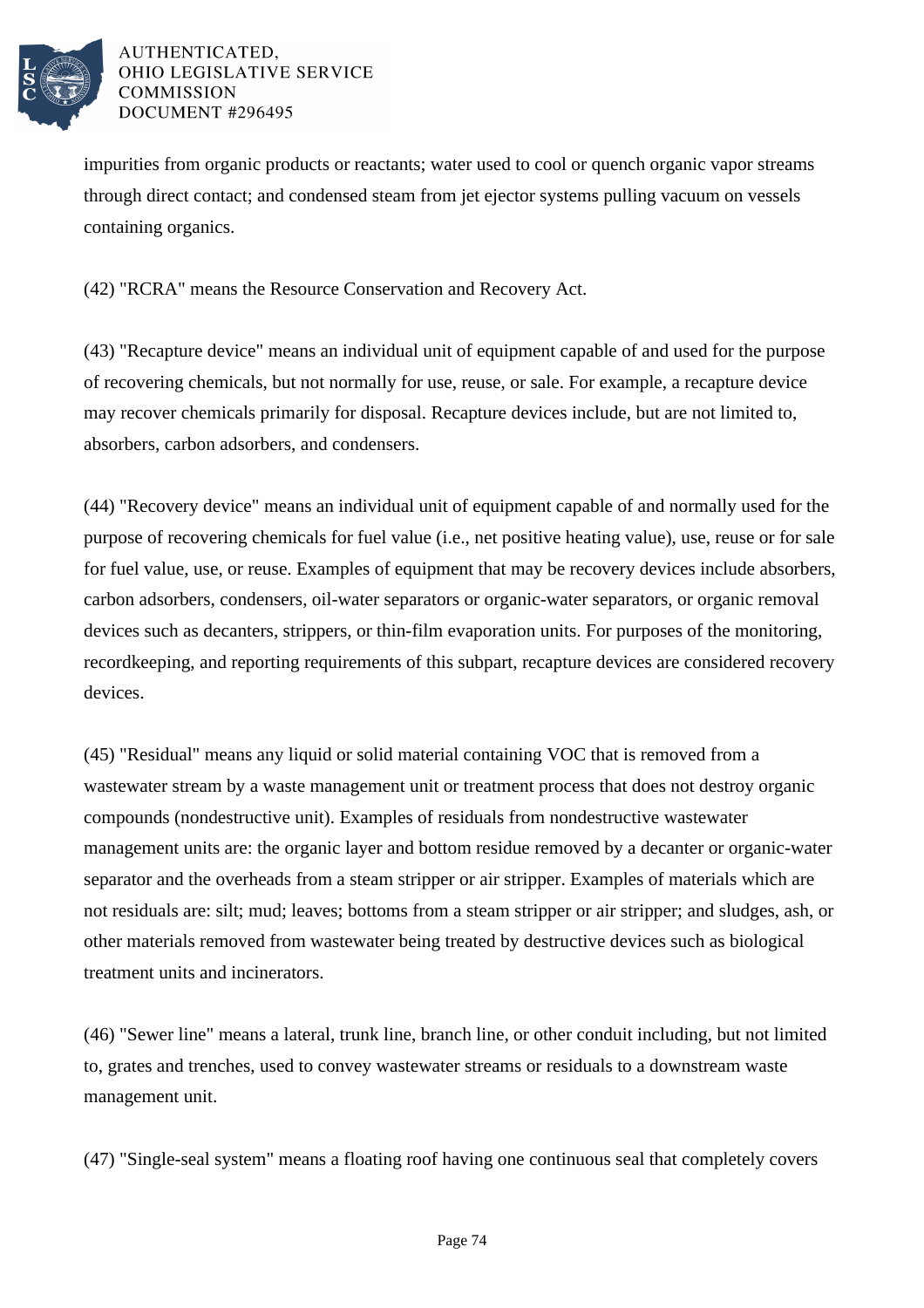

the space between the wall of the storage vessel and the edge of the floating roof. This seal may be a vapor-mounted, liquid-mounted, or metallic shoe seal.

(48) "Steam jet ejector" means a steam nozzle which discharges a high-velocity jet across a suction chamber that is connected to the equipment to be evacuated.

(49) "Steam stripper" means a column (including associated stripper feed tanks, condensers, or heat exchangers) used to remove compounds from wastewater.

(50) "Surface impoundment" means a waste management unit which is a natural topographic depression, manmade excavation, or diked area formed primarily of earthen materials (although it may be lined with manmade materials), which is designed to hold an accumulation of liquid wastes or waste containing free liquids. A surface impoundment is used for the purpose of treating, storing, or disposing of wastewater or residuals, and is not an injection well. Examples of surface impoundments are equalization, settling, and aeration pits, ponds, and lagoons.

(51) "Tank drawdown" means any material or mixture of materials discharged from a product tank, feed tank, or intermediate tank for the purpose of removing water or other contaminants from the tank.

(52) "Temperature monitoring device" means a unit of equipment used to monitor temperature and having a minimum accuracy of (a) plus or minus one per cent of the temperature being monitored expressed in degrees Celsius or (b) plus or minus 0.5 degree Celsius, whichever number is greater (i.e., has the highest absolute value).

(53) "Treatment process" means a specific technique that removes or destroys the organics in a wastewater or residual stream such as a steam stripping unit (steam stripper), thin-film evaporation unit, waste incinerator, biological treatment unit, or any other process applied to wastewater streams or residuals to comply with paragraph (D)(8) or (E) of rule 3745-21-16 of the Administrative Code. Most treatment processes are conducted in tanks. Treatment processes are a subset of waste management units.

(54) "Vapor-mounted seal" means a continuous seal that completely covers the annular space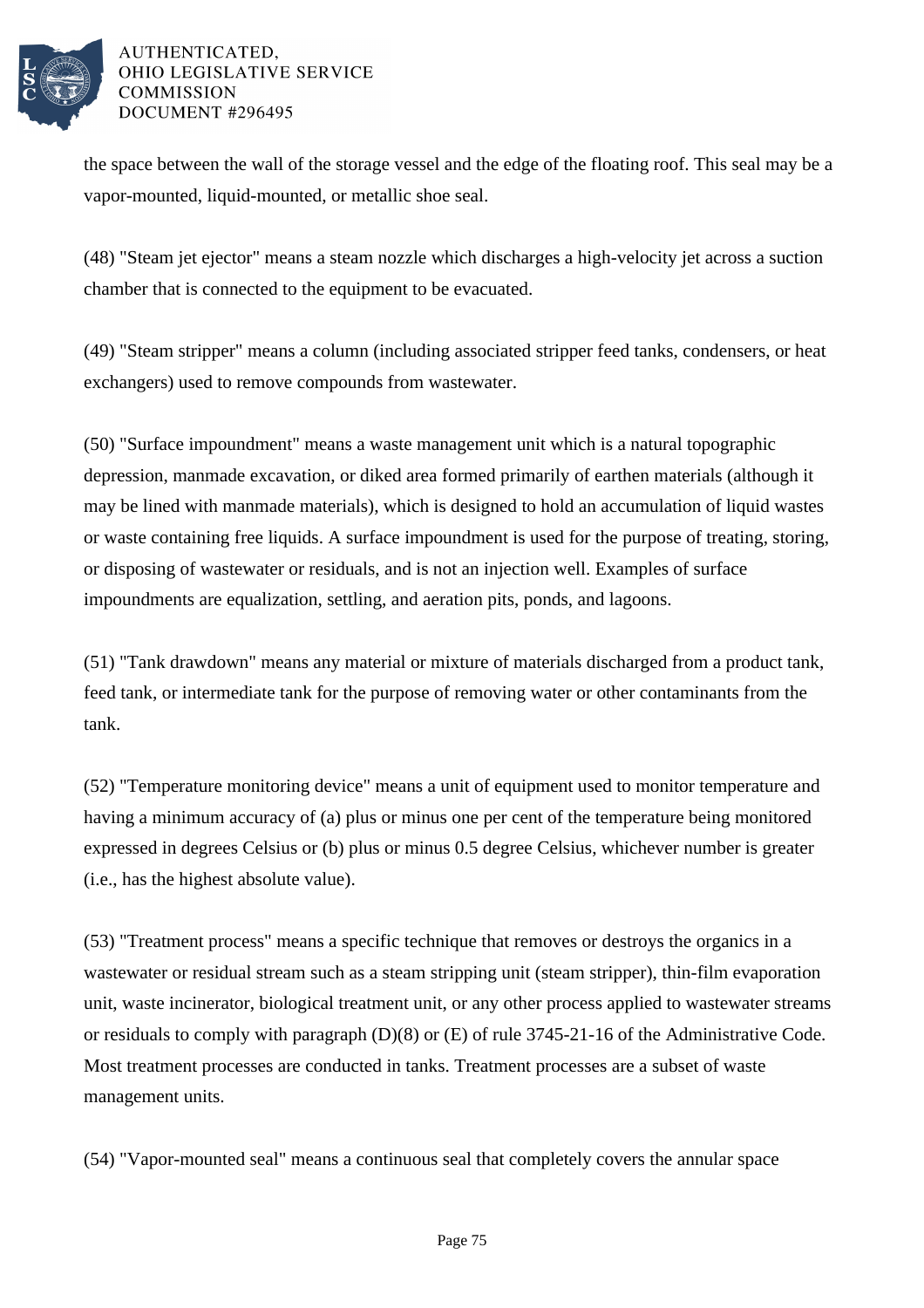

between the wall of the storage vessel or waste management unit and the edge of the floating roof and is mounted such that there is a vapor space between the stored liquid and the bottom of the seal.

(55) "Waste management unit" means the equipment, structure, or device used to convey, store, treat, or dispose of wastewater streams or residuals. Examples of waste management units include: wastewater tanks, surface impoundments, individual drain systems, and biological wastewater treatment units. Examples of equipment that may be waste management units include containers, air flotation units, oil-water separators or organic-water separators, or organic removal devices such as decanters, strippers, or thin-film evaporation units. If such equipment is used for recovery then the equipment is part of a process unit and is not a waste management unit.

(56) "Wastewater stream" means a stream that contains process wastewater.

(57) "Wastewater tank" means a stationary waste management unit that is designed to contain an accumulation of wastewater or residuals and is constructed primarily of non-earthen materials (e.g., wood, concrete, steel, plastic) which provide structural support. Wastewater tanks used for flow equalization are included in this definition.

(58) "Water seal controls" means a seal pot, p-leg trap, or other type of trap filled with water (e.g., flooded sewers that maintain water levels adequate to prevent air flow through the system) that creates a water barrier between the water level of the seal and the atmosphere. The water level of the seal must be maintained in the vertical leg of a drain in order to be considered a water seal.

(59) "Wet weather retention basin" means an impoundment or tank that is used to store rainfall runoff that would exceed the capacity of the wastewater treatment system until the runoff can be returned to the wastewater treatment system or, if the water meets the applicable discharge limits, discharged without treatment. The wet weather retention basins may also be used to store wastewater during periods when the wastewater treatment system is shut down for maintenance or emergencies.

(Z) As used in rule 3745-21-17 of the Administrative Code:

Except as otherwise provided in this paragraph, the definitions in rule 3745-15-01 of the Administrative Code and paragraph (B) of this rule apply to rule 3745-21-17 of the Administrative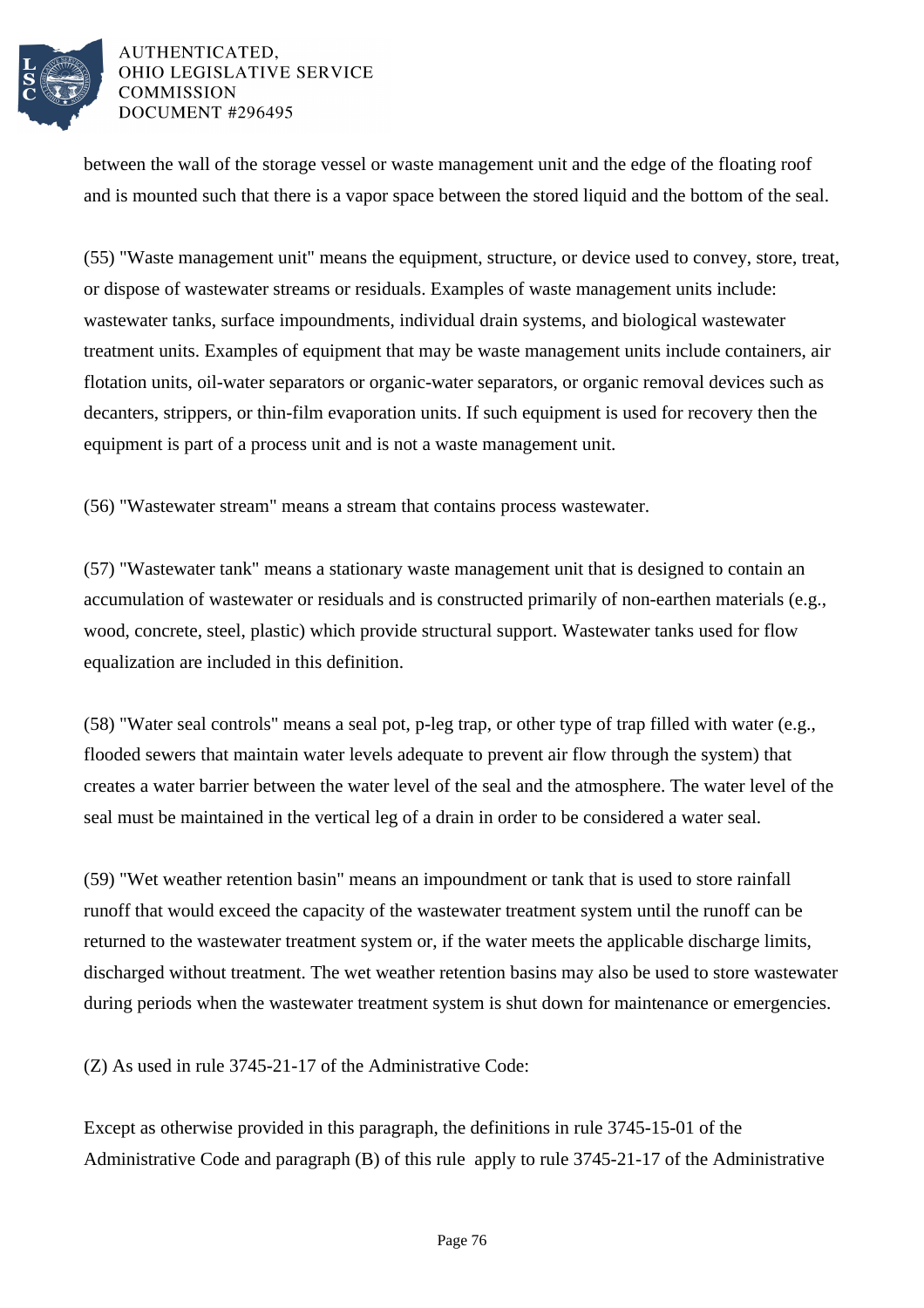

Code (pertaining to portable fuel containers).

(1) "Fuel" means all gasoline, gasoline-alcohol mixtures or blends, diesel, kerosene or petroleum derivatives, having a true vapor pressure within the range of 1.5 to eleven pounds per square in absolute (psia) (10.3 to 75.6) for use in internal combustion engines or aircraft.

(2) "Manufacturer" means any person who imports, manufactures, assembles, packages, repackages, or re-labels a portable fuel container or spout or both portable fuel container and spout.

(3) "Nominal capacity" means the volume indicated by the manufacturer that represents the maximum recommended filling level.

(4) "Outboard engine" means a spark-ignition marine engine that, when properly mounted on a marine water-craft in the position to operate, houses the engine and drive unit external to the hull of the marine water-craft.

(5) "Person" means any individual, public or private corporation, political subdivision, government agency, department or bureau of the State, municipality, industry, co-partnership, association, firm, estate or any legal entity whatsoever.

(6) "Portable fuel container" means any container or vessel with a nominal capacity of ten gallons or less intended for reuse that is designed, or used, sold, advertised or offered for sale primarily for receiving, transporting, storing, and dispensing fuel or kerosene. Portable fuel containers do not include containers permanently embossed, or affixed with a permanent durable label with wording indicating such containers are solely intended for use with non-fuel or non-kerosene products.

(7) "Spout" means any device that can be firmly attached to a portable fuel container for conducting pouring or fueling through which the contents of a portable fuel container can be dispensed.

(8) "Target fuel tank" means any receptacle that receives fuel from a portable fuel container.

(AA) As used in rule 3745-21-19 of the Administrative Code: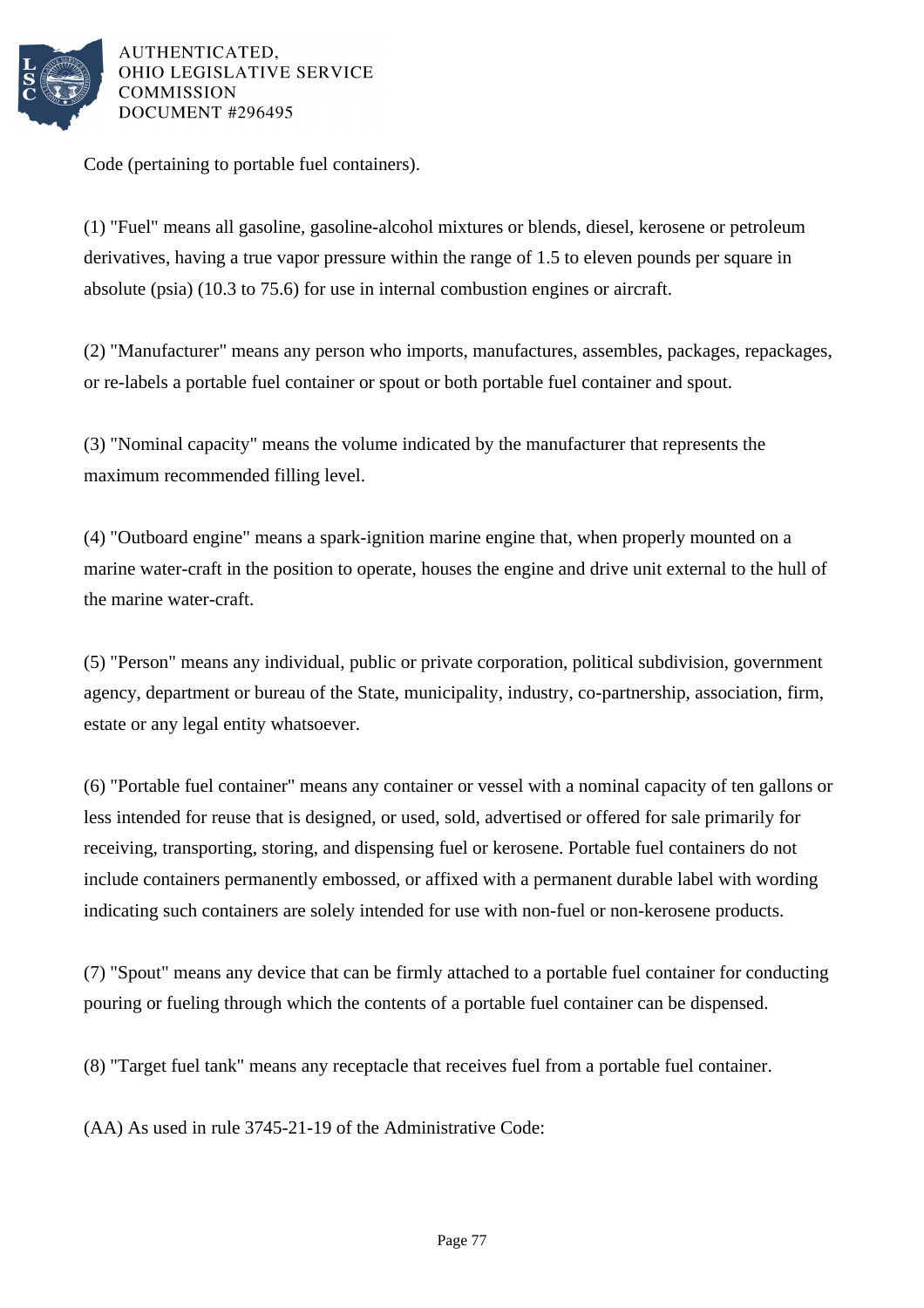

(1) "Ablative coating" means a coating that chars when exposed to open flame or extreme temperatures, as would occur during the failure of an engine casing or during aerodynamic heating. The ablative char surface serves as an insulative barrier, protecting adjacent components from the heat or open flame.

(2) "Adhesion promoter" means a very thin coating applied to a substrate to promote wetting and form a chemical bond with the subsequently applied material.

(3) "Adhesive bonding primer" means a primer applied in a thin film to aerospace components for the purpose of corrosion inhibition and increased adhesive bond strength by attachment. There are two categories of adhesive bonding primers: primers with a design cure at two hundred fifty degrees Fahrenheit or below and primers with a design cure above two hundred fifty degrees Fahrenheit.

(4) "Adhesive primer" means a coating that conforms to one of the following:

(a) Inhibits corrosion and serves as a primer applied to bare metal surfaces or prior to adhesive application.

(b) Is applied to surfaces that can be expected to contain fuel, however, fuel tank coatings are excluded from this definition.

(5) "Aerosol coating" means a coating expelled from a handheld, pressurized, non-refillable container in a finely divided spray when a valve on the container is depressed.

(6) "Aerospace manufacturing or rework facility" means any facility that produces, reworks, or repairs in any amount any commercial, civil, or military aerospace vehicle or component.

(7) "Aerospace vehicle or component" means any fabricated part, processed part, assembly of parts, or completed unit, with the exception of electronic components, of any aircraft including but not limited to airplanes, helicopters, missiles, rockets, and space vehicles.

(8) "Aircraft fluid systems" means those systems that handle hydraulic fluids, fuel, cooling fluids, or oils.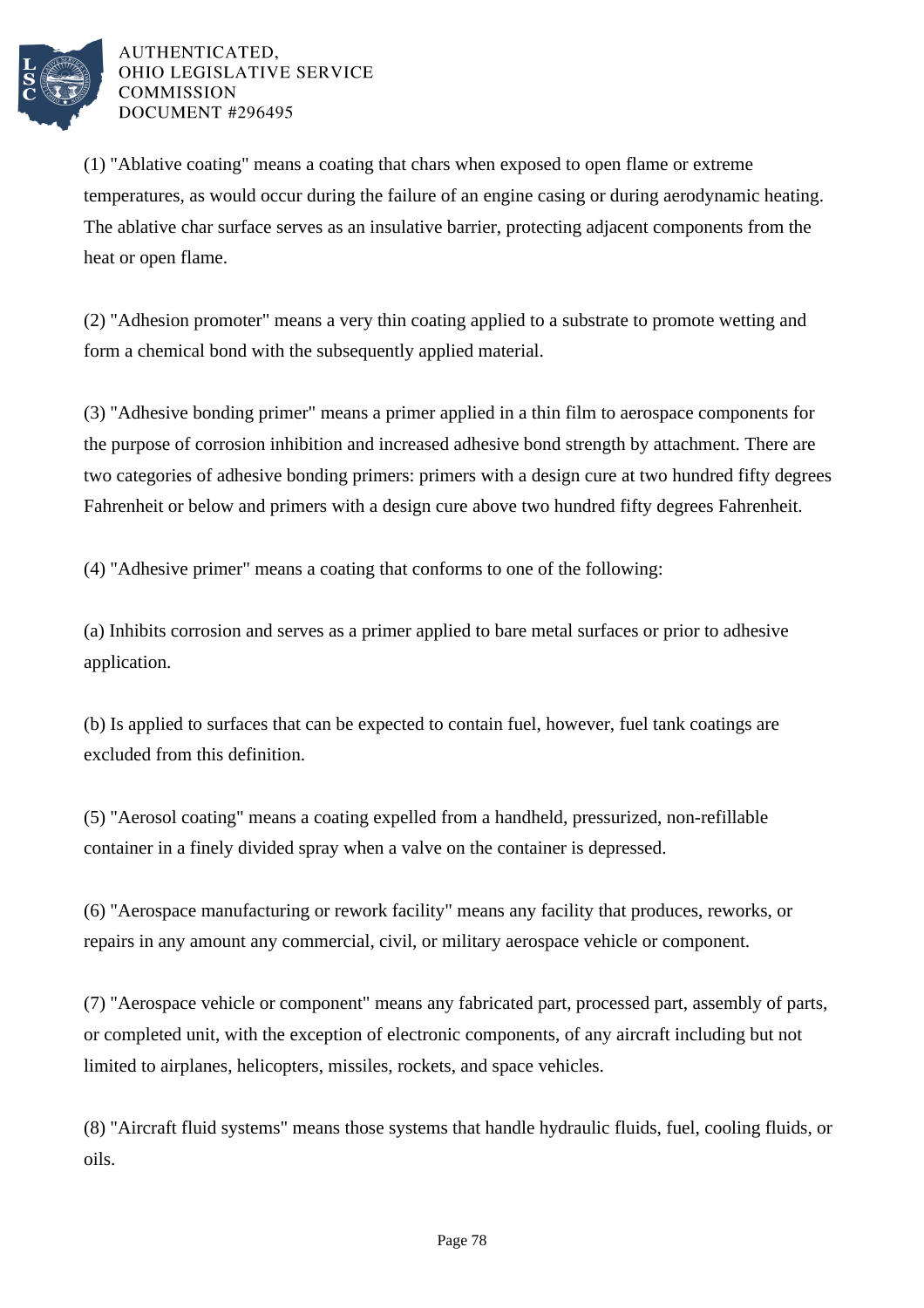

(9) "Aircraft transparency" means the aircraft windshield, canopy, passenger windows, lenses and other components which are constructed of transparent materials.

(10) "Antichafe coating" means a coating applied to areas of moving aerospace components that may rub during normal operations or installation.

(11) "Antique aerospace vehicle or component" means an aircraft or component thereof that was built at least thirty years ago. An antique aerospace vehicle would not routinely be in commercial or military service in the capacity for which the vehicle was designed.

(12) "Aqueous cleaning solvent" means a solvent in which water is at least eighty per cent of the solvent as applied. Detergents, surfactants, and bioenzyme mixtures and nutrients may be combined with the water along with a variety of additives, such as organic solvents (e.g., high boiling point alcohols), builders, saponifiers, inhibitors, emulsifiers, pH buffers, and antifoaming agents. Aqueous solutions must have a flash point greater than ninety-three degrees Celsius (two hundred degrees Fahrenheit) (as reported by the manufacturer), and the solution must be miscible with water.

(13) "Bearing coating" means a coating applied to an antifriction bearing, a bearing housing, or the area adjacent to such a bearing in order to facilitate bearing function or to protect base material from excessive wear but is not classified as a bearing coating if the material can also be classified as a dry lubricative material or a solid film lubricant.

(14) "Bonding maskant" means a temporary coating used to protect selected areas of aerospace parts from strong acid or alkaline solutions during processing for bonding.

(15) "Caulking and smoothing compounds" means semi-solid materials which are applied by hand application methods and are used to aerodynamically smooth exterior vehicle surfaces or fill cavities such as bolt hole accesses, but does not include materials that may also be classified as a sealant.

(16) "Chemical agent-resistant coating" or "CARC" means an exterior topcoat designed to withstand exposure to chemical warfare agents or the decontaminants used on these agents.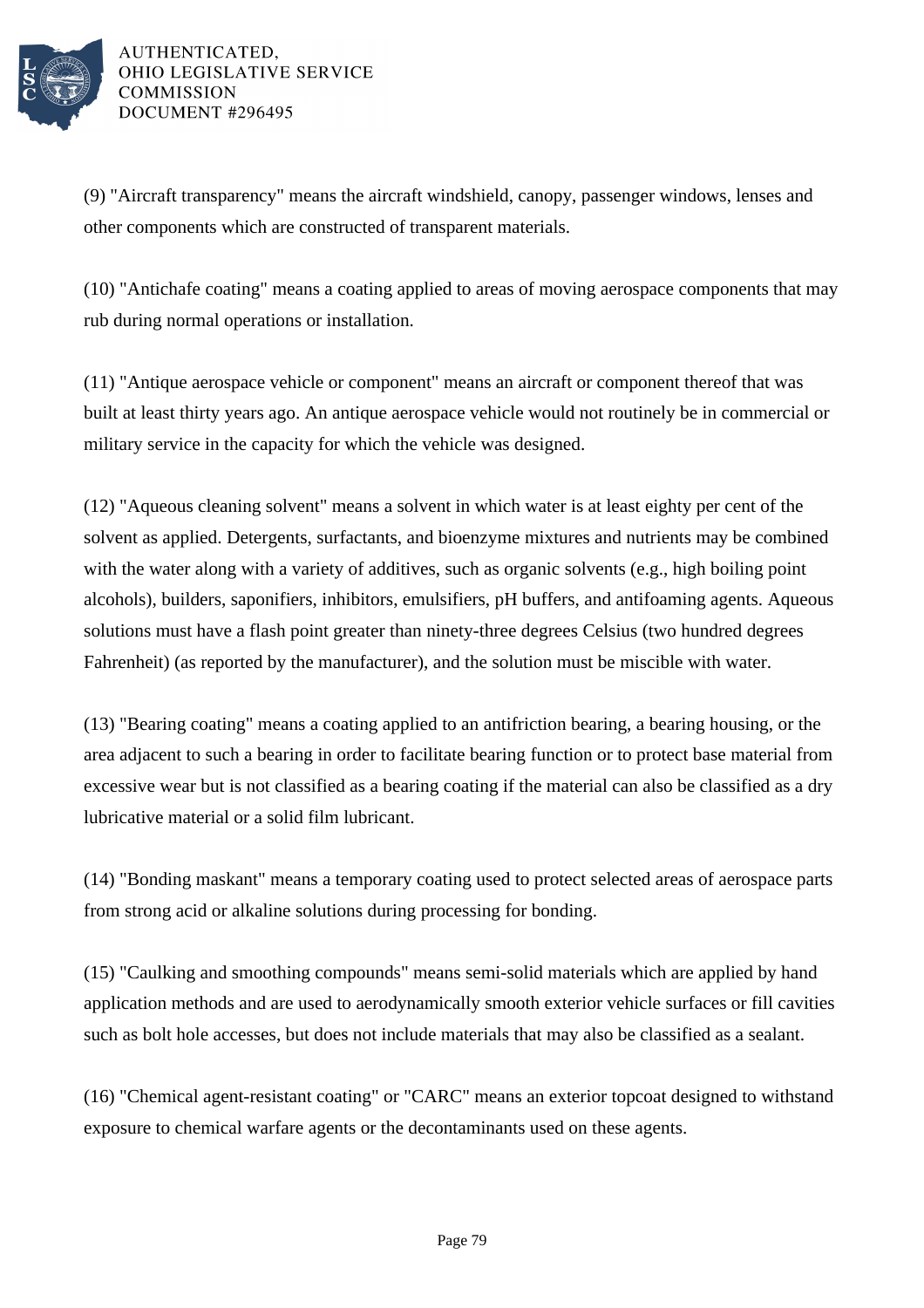

(17) "Chemical milling maskant" means a coating that is applied directly to aluminum components to protect surface areas when chemical milling the component with a Type I or Type II etchant. Type I chemical milling maskants are used with a Type I etchant and Type II chemical milling maskants are used with a Type II etchant. This definition does not include bonding maskants, critical use, line sealer maskants, and seal coat maskants. Additionally, maskants that must be used with a combination of Type I or II etchants and any of the above types of maskants (i.e., bonding, critical use and line sealer, and seal coat) are also exempt from this subpart. (See also Type I and Type II etchant definitions.)

(18) "Cleaning operation" means collectively spray gun, hand wipe, and flush cleaning operations.

(19) "Cleaning solvent" means a liquid material used for hand wipe, spray gun, or flush cleaning. This definition does not include solutions that contain VOC at concentrations less than 0.1 per cent by weight for carcinogens and less than 1.0 per cent by weight for non-carcinogens, as determined from manufacturer's representations.

(20) "Clear coating" means a transparent coating usually applied over a colored opaque coating, metallic substrate, or placard to give improved gloss and protection to the color coat. A clearcoat refers to any transparent coating without regard to substrate.

(21) "Coating" means a material that is applied to the surface of an aerospace vehicle or component to form a decorative or functional solid film, or the solid film itself.

(22) "Coating line" means an operation consisting of a series of one or more coating applicators and any associated flash-off areas, drying areas and ovens wherein a coating is applied, dried, or cured. The coating line does not have to include an oven, or flash-off area, or drying area in order to be included within this definition.

(23) "Coating operation" means the use of a spray booth, tank, or other enclosure or any area, such as a hangar, for the application of a single type of coating (e.g., primer). The use of the same spray booth, tank, or other enclosure or area for the application of another type of coating (e.g., topcoat) constitutes a separate coating operation for which compliance determinations are performed separately.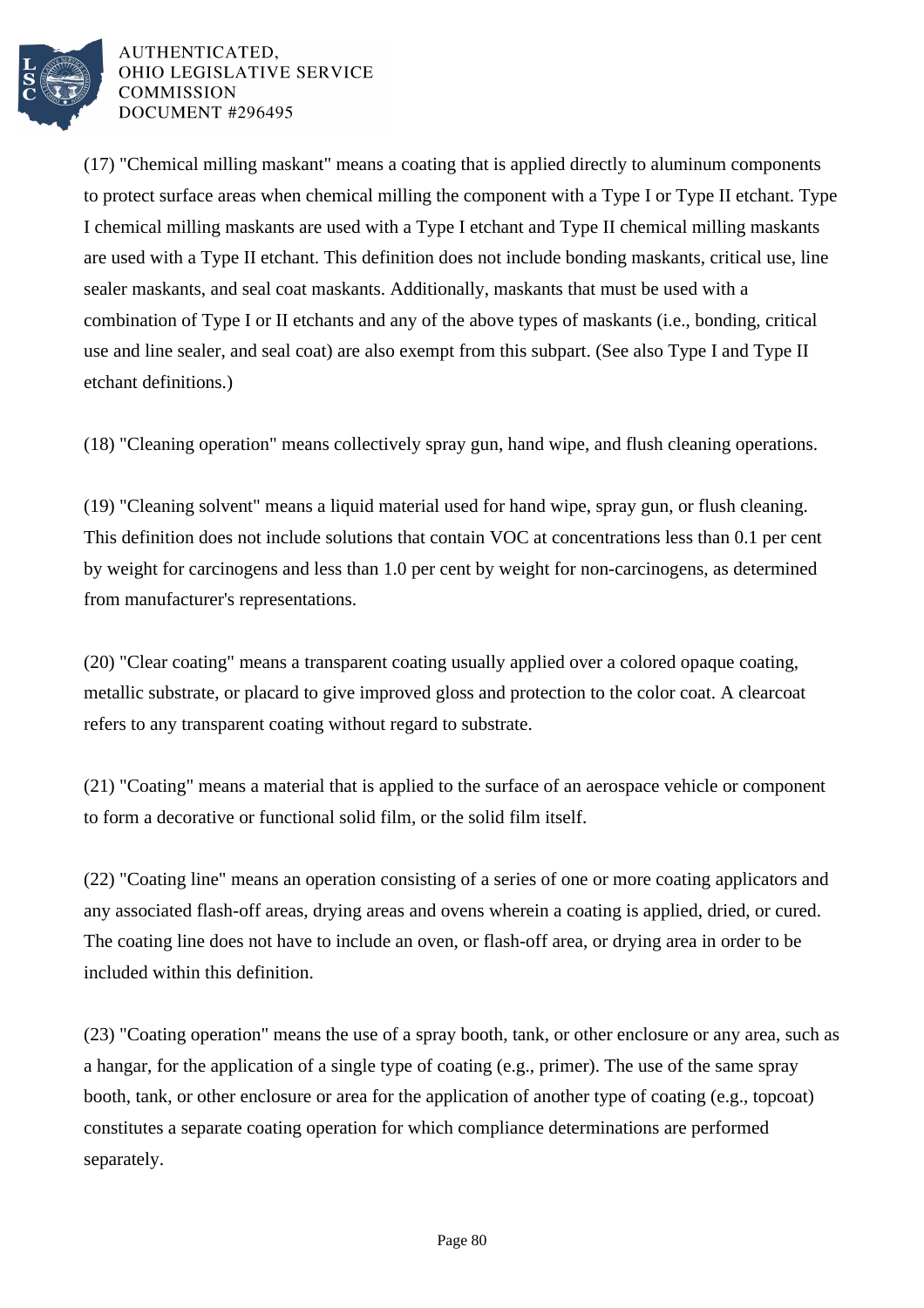

(24) "Commercial exterior aerodynamic structure primer" means a primer used on aerodynamic components and structures that protrude from the fuselage, such as wings and attached components, control surfaces, horizontal stabilizers, vertical fins, wing-to-body fairs, antennae, and landing gear and doors, for the purpose of extended corrosion protection and enhanced adhesion.

(25) "Commercial interior adhesive" means materials used in the bonding of passenger cabin interior components. These components must meet the FAA fire worthiness requirements.

(26) "Compatible epoxy primer" means a primer that is compatible with the filled elastomeric coating and is epoxy based. This compatible substrate primer is an epoxy-polyamide primer used to promote adhesion of elastomeric coatings such as impact-resistant coatings.

(27) "Compatible substrate primer" means a primer that is either a compatible epoxy primer or an adhesive primer.

(28) "Confined space" means a space that conforms to the following:

(a) Is large enough and so configured that an employee can bodily enter and perform assigned work.

(b) Has limited or restricted means for entry or exit (for example, fuel tanks, fuel vessels, and other spaces that have limited means of entry).

(c) Is not suitable for continuous employee occupancy.

(29) "Corrosion prevention compound" means a coating that provides corrosion protection by displacing water and penetrating mating surfaces, forming a protective barrier between the metal surface and moisture. Coatings containing oils or waxes are excluded from this definition.

(30) "Critical use and line sealer maskant" means a temporary coating, not covered under other maskant categories, used to protect selected areas of aerospace parts from strong acid or alkaline solutions such as those used in anodizing, plating, chemical milling and processing of magnesium, titanium, or high strength steel, high precision aluminum chemical milling of deep cuts, and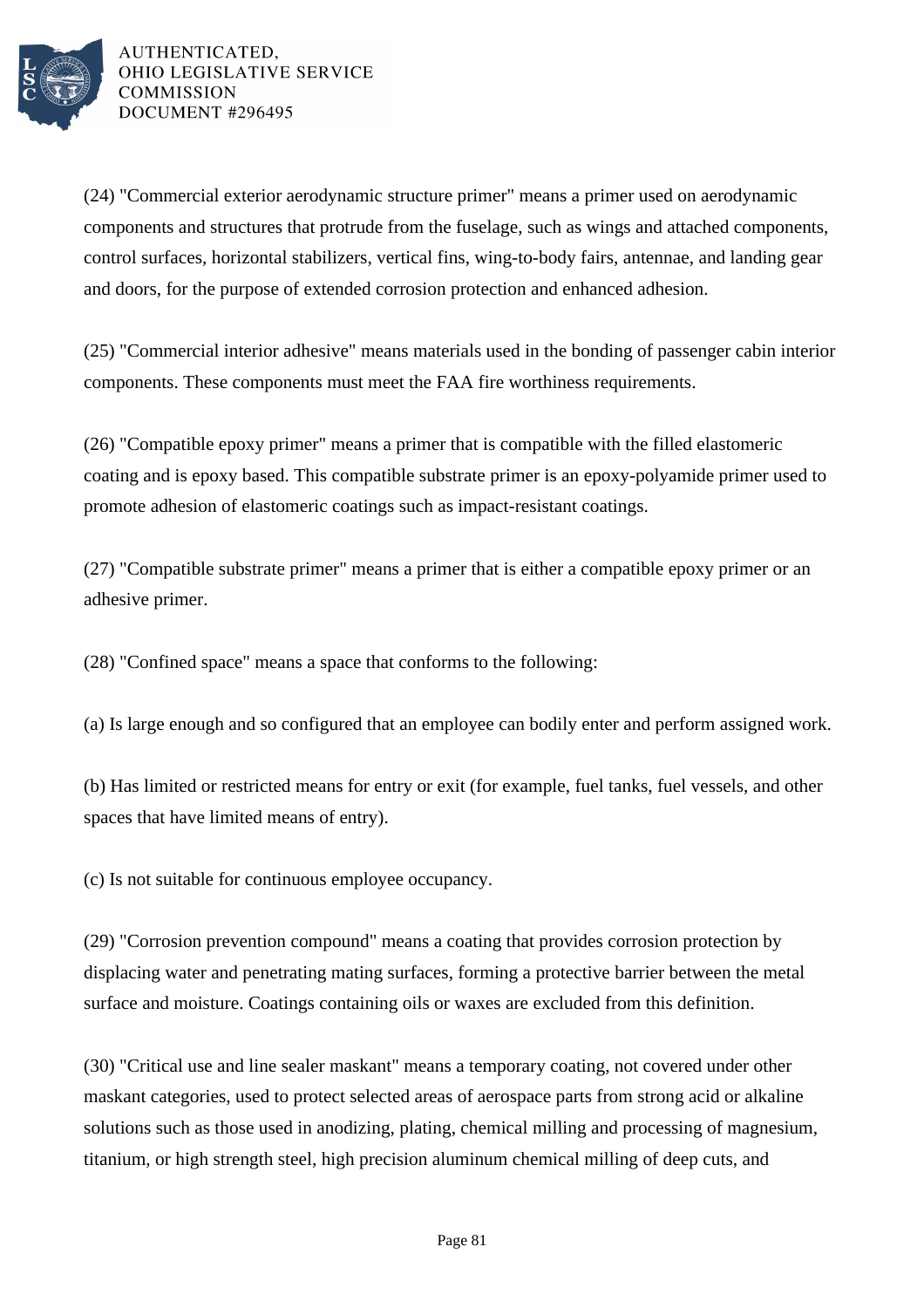

aluminum chemical milling of complex shapes. Materials used for repairs or to bridge gaps left by scribing operations (i.e., line sealer) are also included in this category.

(31) "Cryogenic flexible primer" means a primer designed to provide corrosion resistance, flexibility, and adhesion of subsequent coating systems when exposed to loads up to and surpassing the yield point of the substrate at cryogenic temperatures (minus two hundred seventy-five degrees Fahrenheit and below).

(32) "Cryoprotective coating" means a coating that insulates cryogenic or subcooled surfaces to limit propellant boil-off, maintain structural integrity of metallic structures during ascent or re-entry, and prevent ice formation.

(33) "Cyanoacrylate adhesive" means a fast-setting, single component adhesive that cures at room temperature. Cyanoacrylate adhesive is also known by the tradename "super glue."

(34) "DOD" means the United States department of defense, including military departments and defense agencies, acting through either the secretary of defense or the designee of the secretary.

(35) "Dry lubricative material" means a coating consisting of lauric acid, cetyl alcohol, waxes, or other non-cross linked or resin-bound materials which act as a dry lubricant.

(36) "Electric or radiation-effect coating" means a coating or coating system engineered to interact, through absorption or reflection, with specific regions of the electromagnetic energy spectrum, such as the ultraviolet, visible, infrared, or microwave regions. Uses include, but are not limited to, lightning strike protection, electromagnetic pulse protection, and radar avoidance. Coatings that have been designated "classified" by the department of defense are exempt.

(37) "Electrostatic discharge and electromagnetic interference coating" or "EMI coating" means a coating applied to space vehicles, missiles, aircraft radomes, and helicopter blades to disperse static energy or reduce electromagnetic interference.

(38) "Electrostatic spray" means a method of applying a spray coating in which an electrical charge is applied to the coating and the substrate is grounded. The coating is attracted to the substrate by the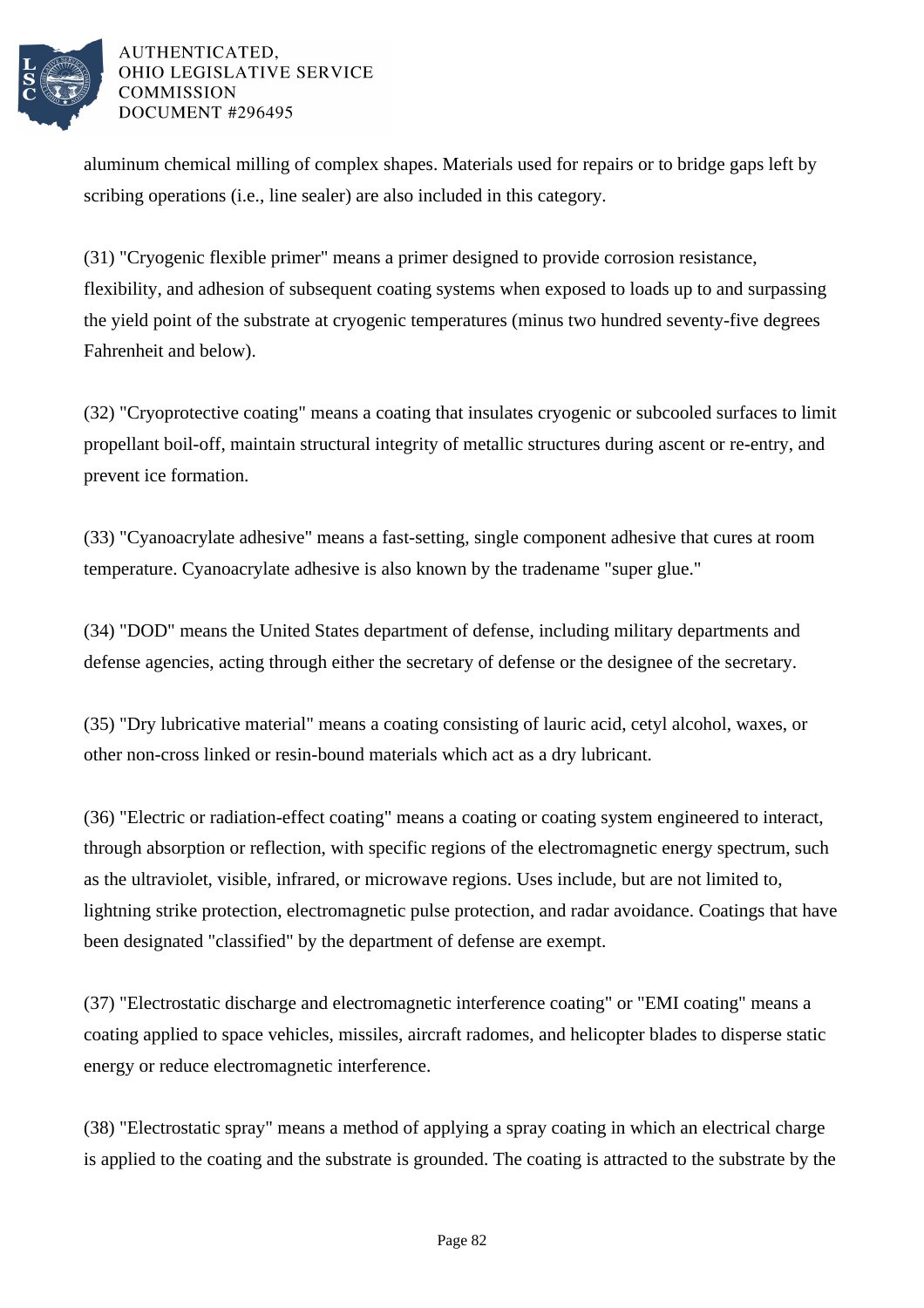

electrostatic potential between the coating and the substrate.

(39) "Elevated temperature Skydrol-resistant commercial primer" means a primer applied primarily to commercial aircraft (or commercial aircraft adapted for military use) that must withstand immersion in phosphate-ester hydraulic fluid (Skydrol 500b or equivalent) at the elevated temperature of one hundred fifty degrees Fahrenheit for one thousand hours.

(40) "Epoxy polyamide topcoat" means a coating used where harder films are required or in some areas where engraving is accomplished in camouflage colors.

(41) "Exterior primer" means the first layer and any subsequent layers of identically formulated coating applied to the exterior surface of an aerospace vehicle or component where the component is used on the exterior of the aerospace vehicle. Exterior primers are typically used for corrosion prevention, protection from the environment, functional fluid resistance, and adhesion of subsequent exterior topcoats. Coatings that are defined as specialty coatings are not included under this definition.

(42) "FAA" means the federal aviation administration, department of transportation, United States.

(43) "Fire-resistant (interior) coating" means the following:

(a) For civilian aircraft, a coating used on passenger cabin interior parts that are subject to the FAA fireworthiness requirements;

(b) For military aircraft, a coating used on parts that are subject to the flammability requirements of MIL-STD-1330C(SH) and MIL-A-87721.

(c) For space applications, a coating used on parts that are subject to the flammability requirements of SE-R-0006 and SSP 30233F.

(44) "Flexible primer" means a primer that meets flexibility requirements such as those needed for adhesive bond primed fastener heads or on surfaces expected to contain fuel. The flexible coating is required because it provides a compatible, flexible substrate over bonded sheet rubber and rubber-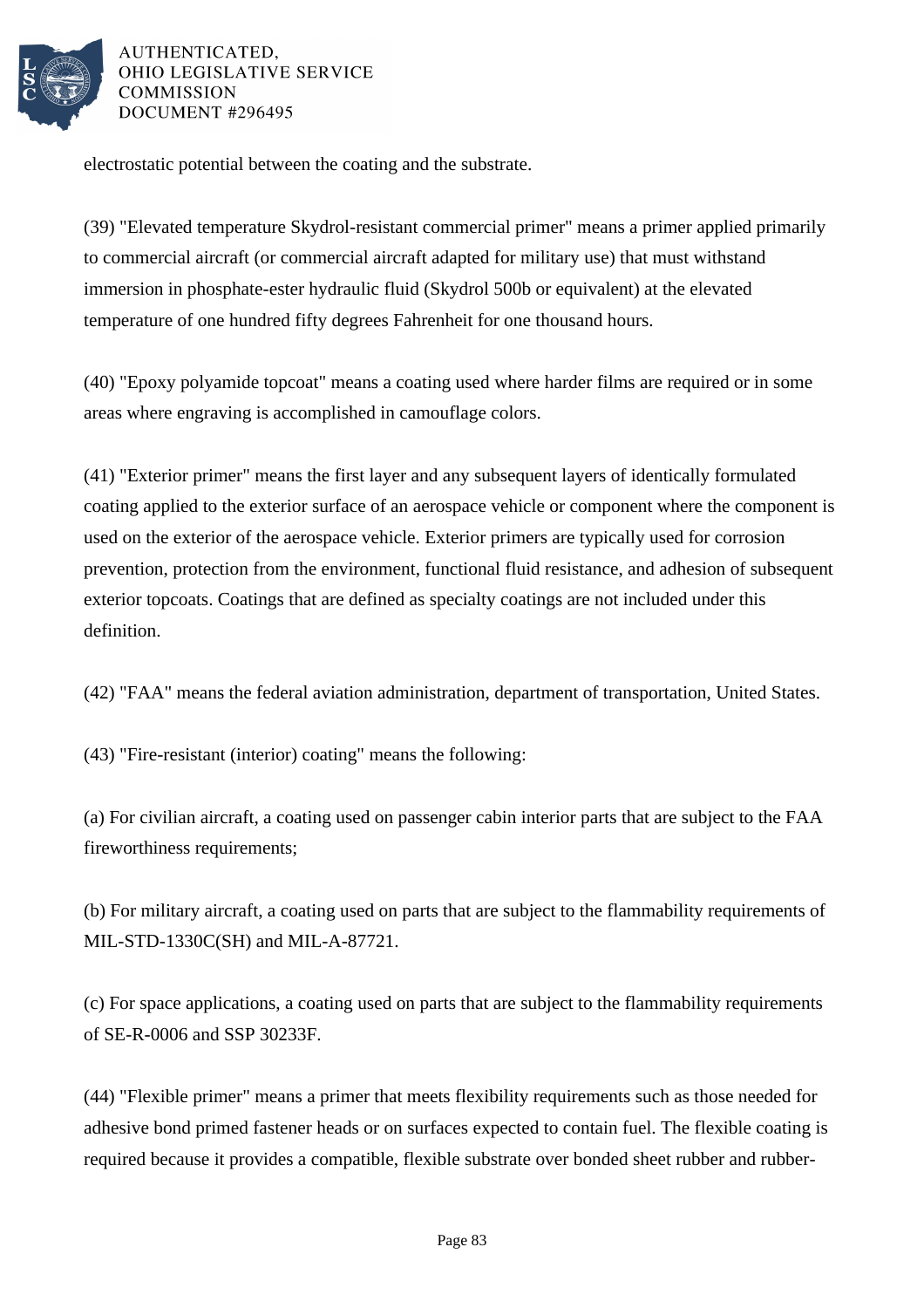

type coatings as well as a flexible bridge between the fasteners, skin, and skin-to-skin joints on outer aircraft skins. This flexible bridge allows more topcoat flexibility around fasteners and decreases the chance of the topcoat cracking around the fasteners. The result is better corrosion resistance.

(45) "Flight test coating" means a coating applied to aircraft other than missiles or single-use aircraft prior to flight testing to protect the aircraft from corrosion and to provide required marking during flight test evaluation.

(46) "Fuel tank adhesive" means an adhesive used to bond components exposed to fuel and must be compatible with fuel tank coatings.

(47) "Fuel tank coating" means a coating applied to fuel tank components for the purpose of corrosion or bacterial growth inhibition and to assure sealant adhesion in extreme environmental conditions.

(48) "General aviation" or "GA" means that segment of civil aviation that encompasses all facets of aviation except air carriers, commuters, and military. General aviation includes charter and corporate-executive transportation, instruction, rental, aerial application, aerial observation, business, pleasure, and other special uses.

(49) "General aviation rework facility" means any aerospace facility with the majority of revenues resulting from the reconstruction, repair, maintenance, repainting, conversion, or alteration of general aviation aerospace vehicles or components.

(50) "Hand wipe cleaning operation" means removing contaminants such as dirt, grease, oil, and coatings from an aerospace vehicle or component by physically rubbing the contaminant with a material such as a rag, paper, or cotton swab that has been moistened with a cleaning solvent.

(51) "High temperature coating" means a coating designed to withstand temperatures of more than three hundred fifty degrees Fahrenheit.

(52) "High volume low pressure spray equipment" or "HVLP spray equipment" means spray equipment that is used to apply coating by means of a spray gun that operates at 10.0 pounds per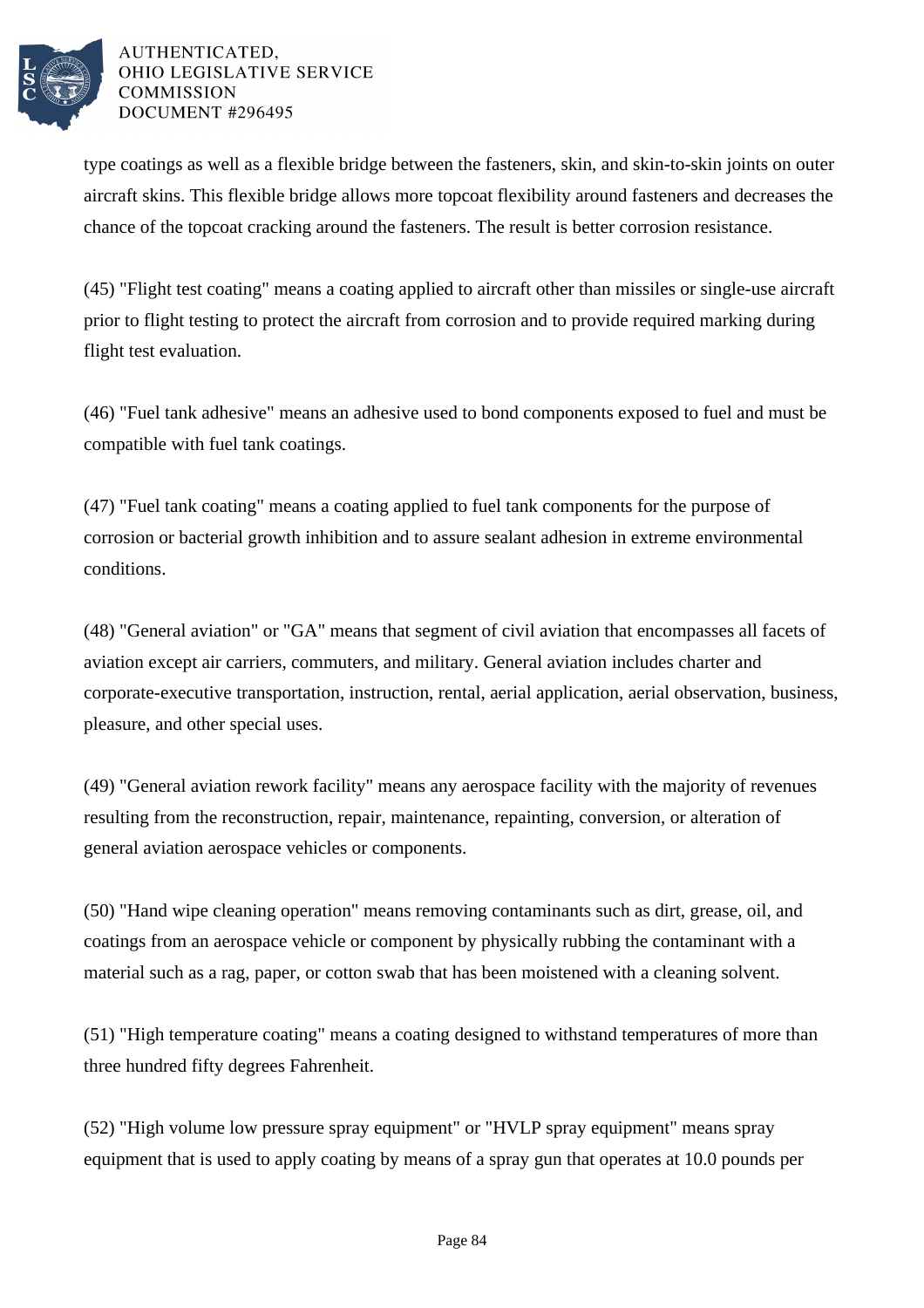

square inch gauge of atomizing air pressure or less at the air cap.

(53) "Insulation covering" means material that is applied to foam insulation to protect the insulation from mechanical or environmental damage.

(54) "Intermediate release coating" means a thin coating applied beneath topcoats to assist in removing the topcoat in depainting operations and generally to allow the use of less hazardous depainting methods.

(55) "Lacquer" means a clear or pigmented coating formulated with a nitrocellulose or synthetic resin to dry by evaporation without a chemical reaction. Lacquers are resoluble in the original solvent.

(56) "Large commercial aircraft" means an aircraft of more than one hundred ten thousand pounds, maximum certified take-off weight manufactured for non-military use.

(57) "Leak" means any visible leakage, including misting and clouding.

(58) "Limited access space" means internal surfaces or passages of an aerospace vehicle or component that cannot be reached without the aid of an airbrush or a spray gun extension for the application of coatings.

(59) "Metalized epoxy coating" means a coating that contains relatively large quantities of metallic pigmentation for appearance or added protection.

(60) "Mold release" means a coating applied to a mold surface to prevent the molded piece from sticking to the mold during removal.

(61) "Nonstructural adhesive" means an adhesive that bonds nonload bearing aerospace components in noncritical applications and is not covered in any other specialty adhesive categories.

(62) "Operating parameter value" means a minimum or maximum value established for a control equipment or process parameter that, if achieved by itself or in combination with one or more other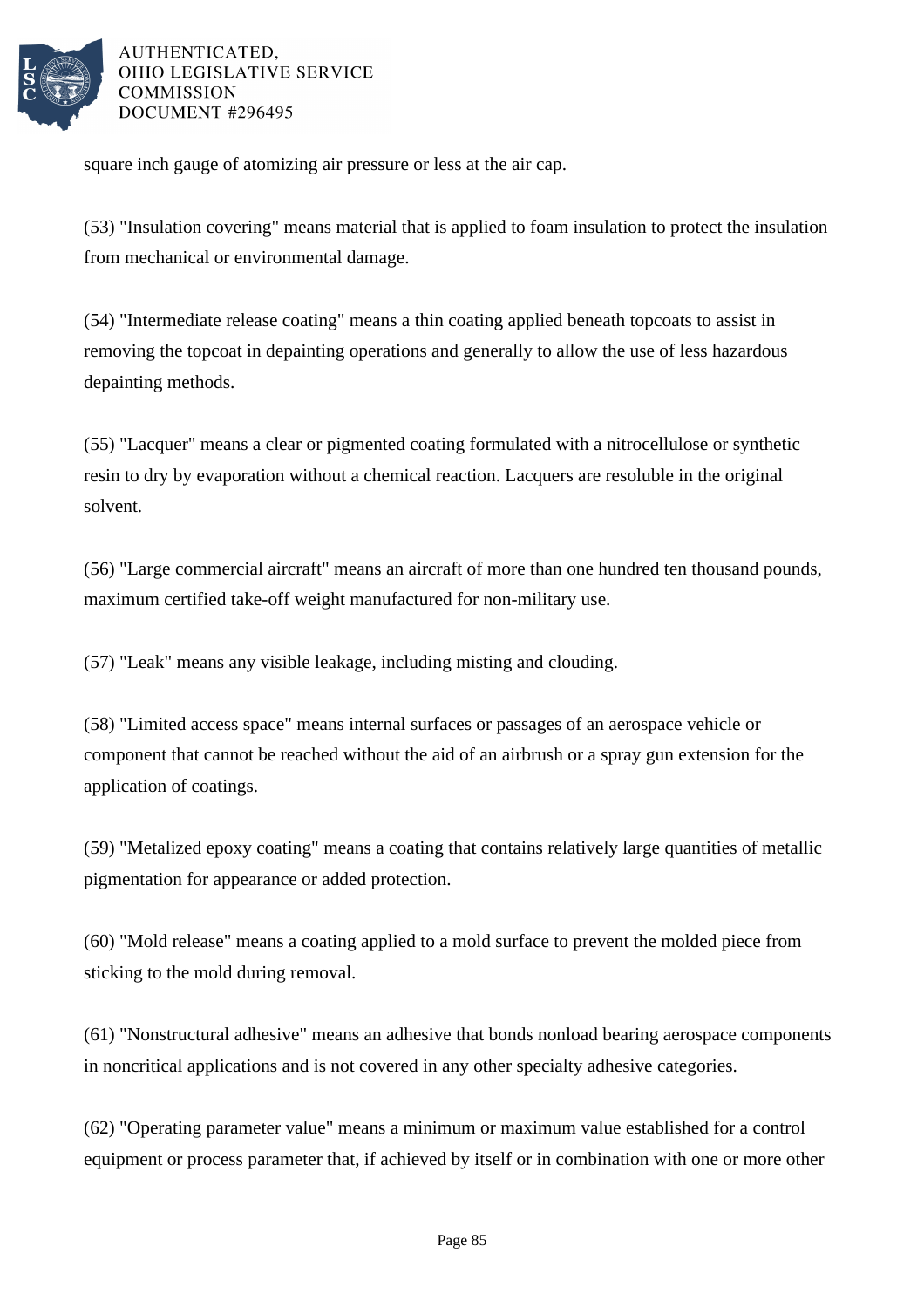

operating parameter values, determines that an owner or operator has complied with an applicable emission limitation.

(63) "Optical anti-reflection coating" means a coating with a low reflectance in the infrared and visible wavelength ranges that is used for antireflection on or near optical and laser hardware.

(64) "Part marking coating" means coatings or inks used to make identifying markings on materials, components, or assemblies. These markings may be either permanent or temporary.

(65) "Pretreatment coating" means an organic coating that contains at least 0.5 per cent acids by weight and is applied directly to metal surfaces to provide surface etching, corrosion resistance, adhesion, and ease of stripping.

(66) "Primer" means the first layer and any subsequent layers of identically formulated coating applied to the surface of an aerospace vehicle or component. Primers are typically used for corrosion prevention, protection from the environment, functional fluid resistance, and adhesion of subsequent coatings. Primers that are defined as specialty coatings are not included under this definition.

(67) "Radome" means the nonmetallic protective housing for electromagnetic transmitters and receivers (e.g., radar, electronic countermeasures, etc.).

(68) "Rain erosion-resistant coating" means a coating or coating system used to protect the leading edges of parts such as flaps, stabilizers, radomes, engine inlet nacelles, etc. against erosion caused by rain impact during flight.

(69) "Research and development operation" means an operation whose purpose is for research and development of new processes and products, that is conducted under the close supervision of technically trained personnel and is not involved in the manufacture of final or intermediate products for commercial purposes, except in a de minimis manner.

(70) "Rocket motor bonding adhesive" means an adhesive used in rocket motor bonding applications.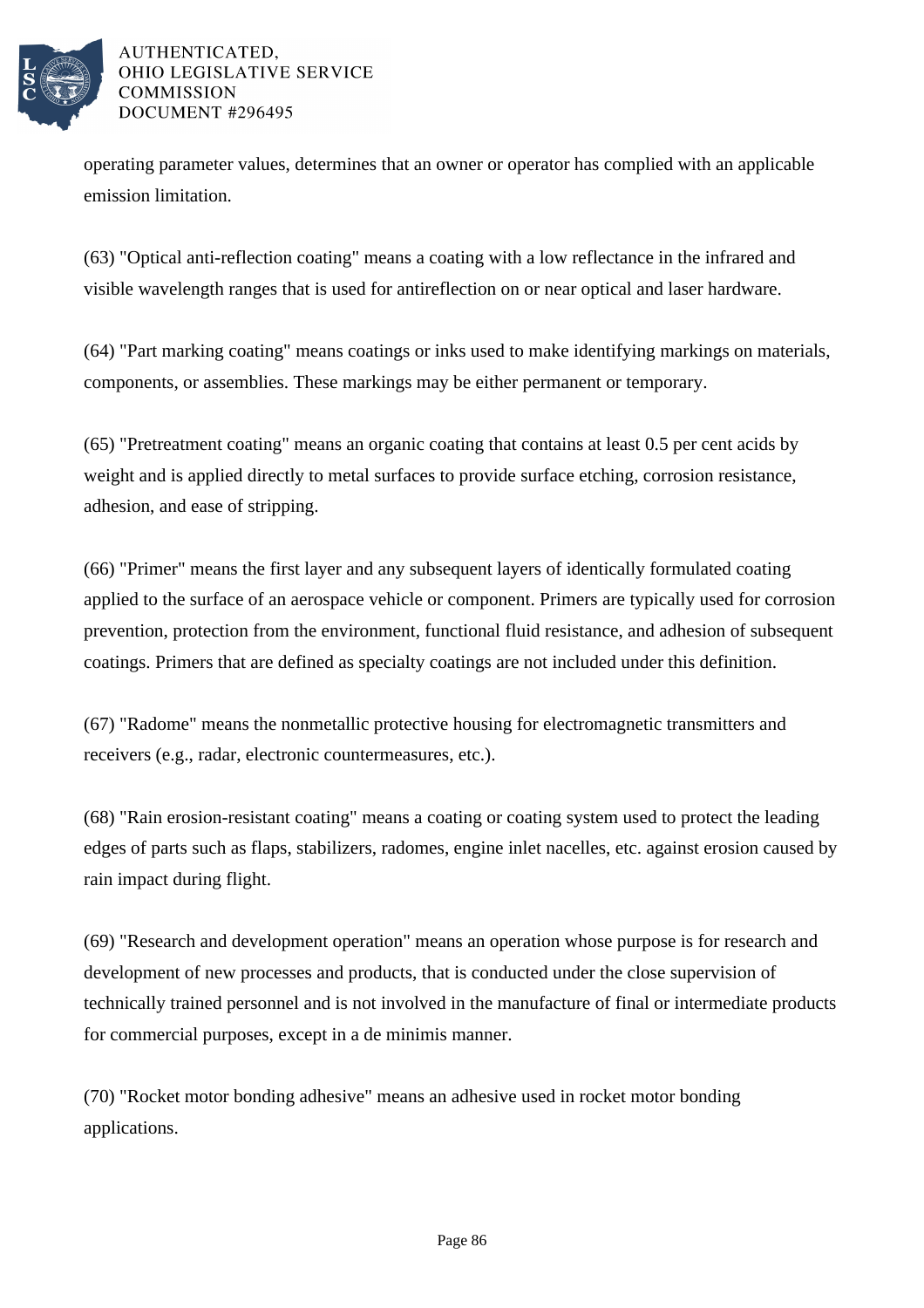

(71) "Rocket motor nozzle coating" means a catalyzed epoxy coating system used in elevated temperature applications on rocket motor nozzles.

(72) "Rubber-based adhesive" means a quick setting contact cement that provide a strong, yet flexible bond between two mating surfaces that may be of dissimilar materials.

(73) "Scale inhibitor" means a coating that is applied to the surface of a part prior to thermal processing to inhibit the formation of scale.

(74) "Screen print ink" means a inks used in screen printing processes during fabrication of decorative laminates and decals.

(75) "Seal coat maskant" means an overcoat applied over a maskant to improve abrasion and chemical resistance during production operations.

(76) "Sealant" means a material used to prevent the intrusion of water, fuel, air, or other liquids or solids from certain areas of aerospace vehicles or components. There are two categories of sealants: extrudable/rollable/brushable sealants and sprayable sealants.

(77) "Self-priming topcoat" means a topcoat that is applied directly to an uncoated aerospace vehicle or component for purposes of corrosion prevention, environmental protection, and functional fluid resistance. More than one layer of identical coating formulation may be applied to the vehicle or component.

(78) "Semiaqueous cleaning solvent" means a solution in which water is a primary ingredient (greater than sixty per cent of the solvent solution as applied must be water.)

(79) "Silicone insulation material" means an insulating material applied to exterior metal surfaces for protection from high temperatures caused by atmospheric friction or engine exhaust. These materials differ from ablative coatings in that the materials are not "sacrificial."

(80) "Solids" means the nonvolatile portion of the coating that after drying makes up the dry film.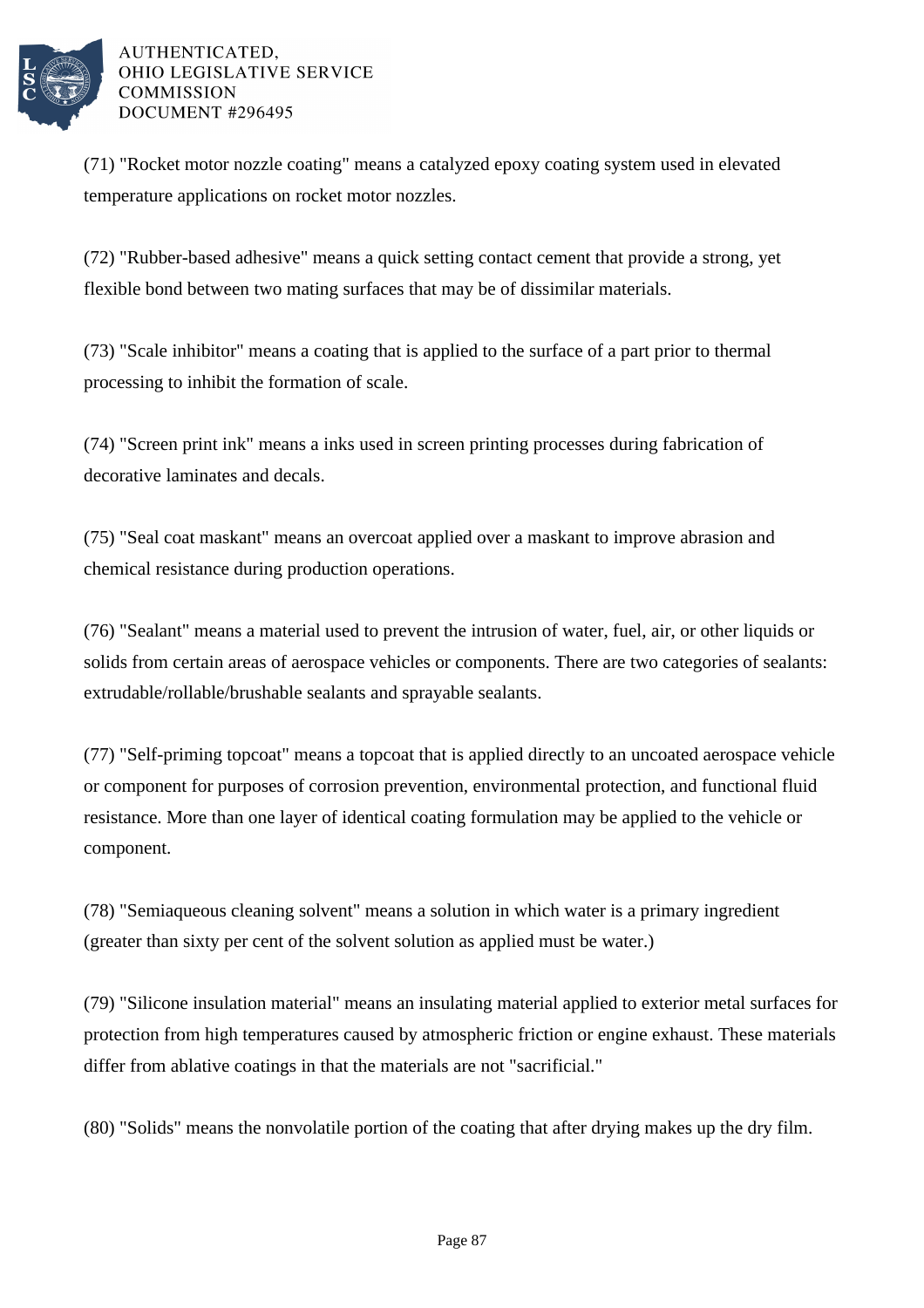

(81) "Solid film lubricant" means a very thin coating consisting of a binder system containing a chief pigment material containing one or more of the following: molybdenum, graphite, polytetrafluoroethylene, or other solids that act as a dry lubricant between faying surfaces.

(82) "Space vehicle" means a man-made device, either manned or unmanned, designed for operation beyond earth's atmosphere. This definition includes integral equipment such as models, mock-ups, prototypes, molds, jigs, tooling, hardware jackets, and test coupons. Also included is auxiliary equipment associated with test, transport, and storage, which through contamination can compromise the space vehicle performance.

(83) "Specialty coating" means a coating that, even though the coating meets the definition of a primer, topcoat, or self-priming topcoat, has additional performance criteria beyond those of primers, topcoats, and self-priming topcoats for specific applications. These performance criteria may include, but are not limited to, temperature or fire resistance, substrate compatibility, antireflection, temporary protection or marking, sealing, adhesively joining substrates, or enhanced corrosion protection. A listing of specialty coatings is found in paragraph  $(D)(1)(b)$  of rule 3745-21-19 of the Administrative Code.

(84) "Specialized function coating" means a coating that fulfills extremely specific engineering requirements that are limited in application and are characterized by low volume usage. This category excludes coatings covered in other specialty coating categories.

(85) "Spray gun" means a device that atomizes a coating or other material and projects the particulates or other material onto a substrate.

(86) "Structural autoclavable adhesive" means an adhesive used to bond load carrying aerospace components that is cured by heat and pressure in an autoclave.

(87) "Structural non-autoclavable adhesive" means an adhesive cured under ambient conditions that is used to bond load carrying aerospace components or other critical functions, such as nonstructural bonding in the proximity of engines.

(88) "Surface preparation" means the removal of contaminants from the surface of an aerospace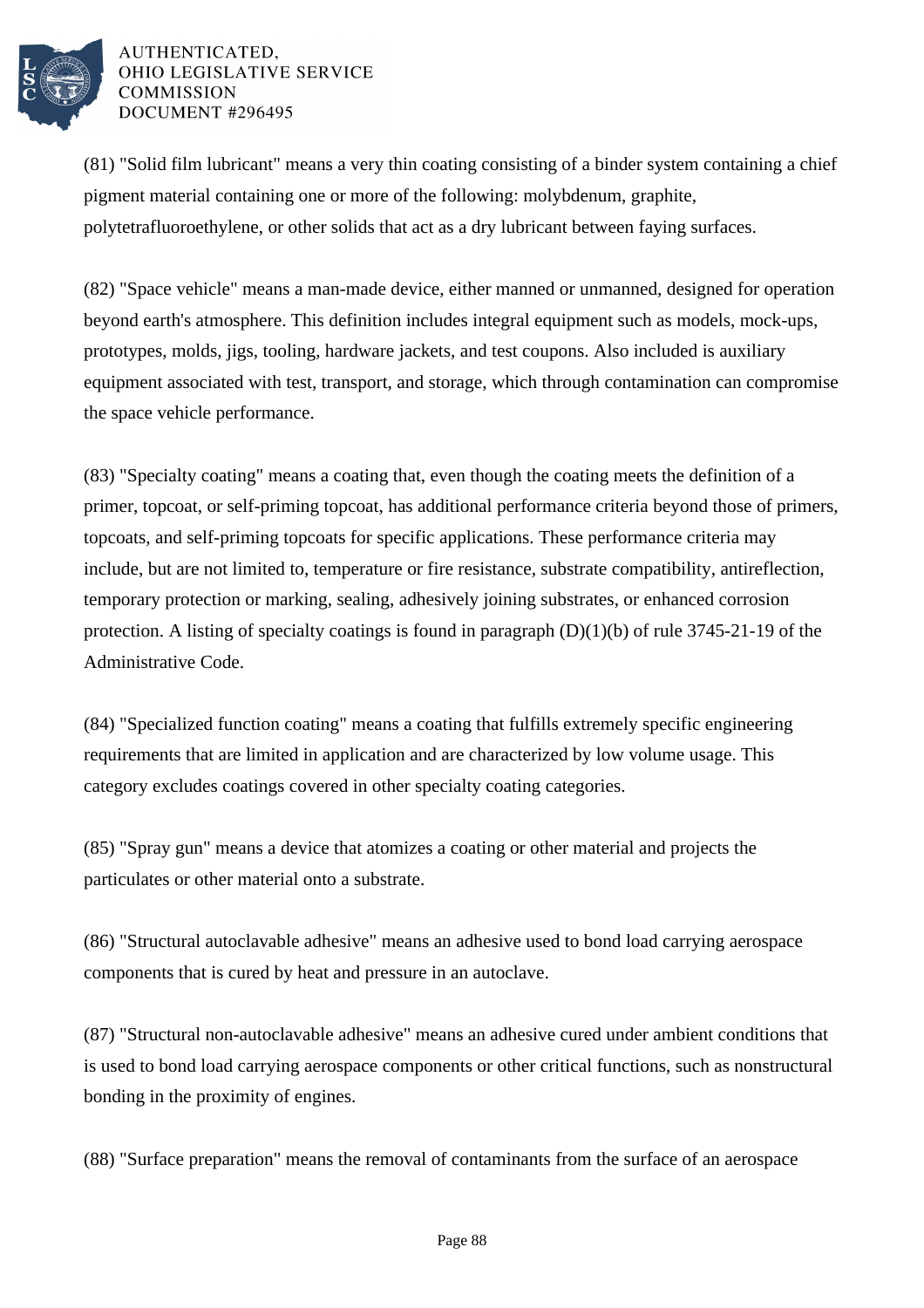

vehicle or component or the activation or reactivation of the surface in preparation for the application of a coating.

(89) "Temporary protective coating" means a coating applied to provide scratch or corrosion protection during manufacturing, storage, or transportation. Two types include peelable protective coatings and alkaline removable coatings. These materials are not intended to protect against strong acid or alkaline solutions. Coatings that provide this type of protection from chemical processing are not included in this category.

(90) "Thermal control coating" means a coatings formulated with specific thermal conductive or radiative properties to permit temperature control of the substrate.

(91) "Topcoat" means a coating that is applied over a primer on an aerospace vehicle or component for appearance, identification, camouflage, or protection. Topcoats that are defined as specialty coatings are not included under this definition.

(92) "Touchup and repair coating" means a coating used to cover minor coating imperfections appearing after the main coating operation.

(93) "Type II etchant" means a chemical milling etchant that is a strong sodium hydroxide solution containing amines.

(94) "Type I etchant" means a chemical milling etchant that contains varying amounts of dissolved sulfur and does not contain amines.

(95) "VOC composite vapor pressure" means the sum of the partial pressures of the compounds defined as VOC in this rule, as determined according to the procedures specified in paragraph (S) of rule 3745-21-10 of the Administrative Code.

(96) "Waterborne (water-reducible) coating" means a coating which contains more than five per cent water by weight as applied in its volatile fraction.

(97) "Wet fastener installation coating" means a primer or sealant applied by dipping, brushing, or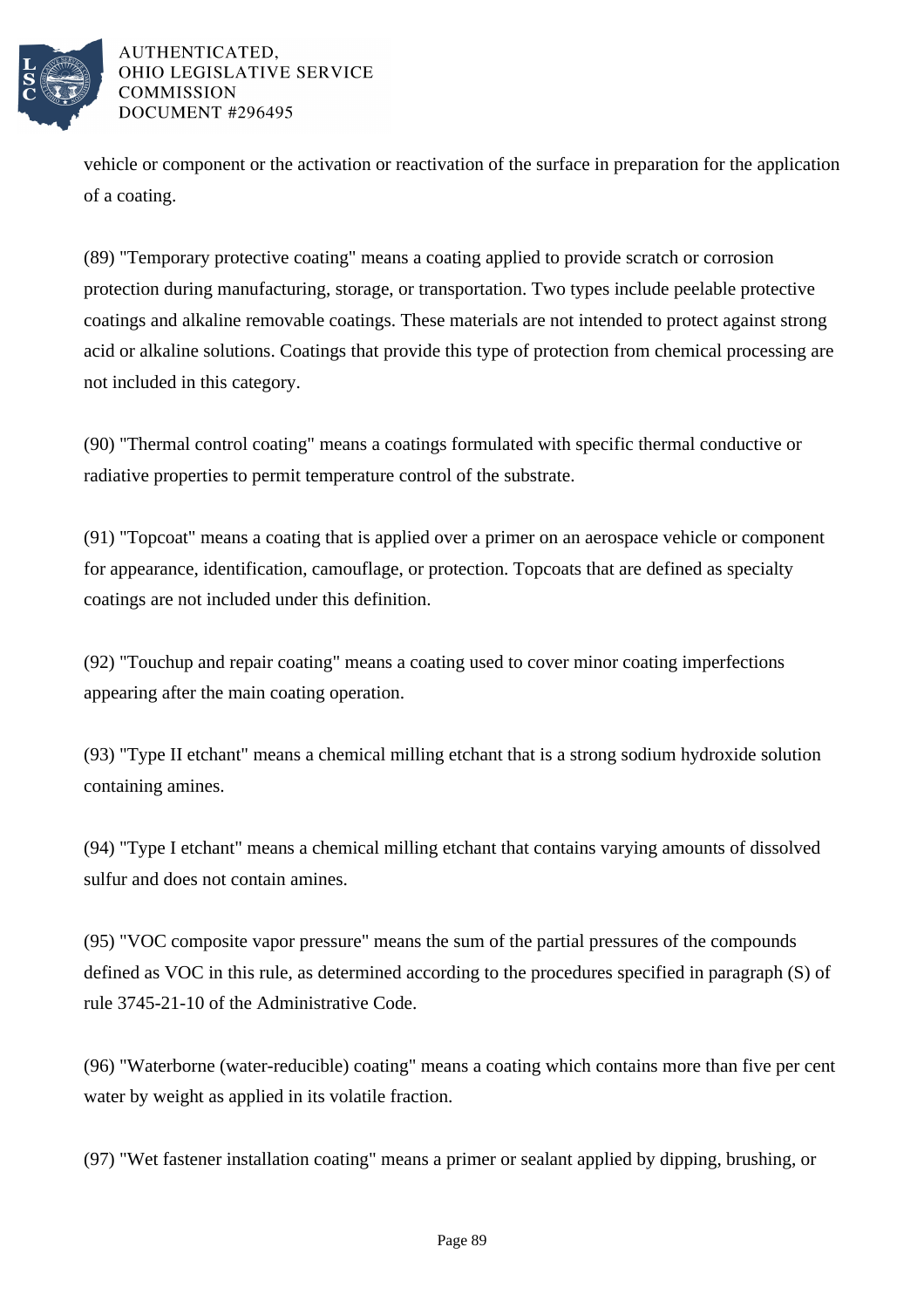

daubing to fasteners that are installed before the coating is cured.

(98) "Wing coating" means a corrosion-resistant topcoat that is resilient enough to withstand the flexing of the wings.

(BB) As used in rule 3745-21-20 of the Administrative Code:

(1) "Add-on control system" means an air pollution control device such as a carbon adsorber or incinerator that reduces pollution in an air stream by destruction or removal prior to discharge to the atmosphere.

(2) "Air flask coating" means any special composition coating applied to interior surfaces of high pressure breathing air flasks to provide corrosion resistance and that is certified safe for use with breathing air supplies.

(3) "Antenna coating" means any coating applied to equipment through which electromagnetic signals must pass for reception or transmission.

(4) "Antifoulant coating" means any coating that is applied to the underwater portion of a vessel to prevent or reduce the attachment of biological organisms and that is registered with the USEPA as a pesticide under the Federal Insecticide, Fungicide, and Rodenticide Act.

(5) "As applied" means the condition of a coating at the time of application to the substrate, including any thinning solvent.

(6) "As supplied" means the condition of a coating before any thinning, as sold and delivered by the coating manufacturer to the user.

(7) "Batch" means the product of an individual production run of a coating manufacturer's process. A batch may vary in composition from other batches of the same product.

(8) "Bitumens" mean black or brown materials that are soluble in carbon disulfide and consist mainly of hydrocarbons.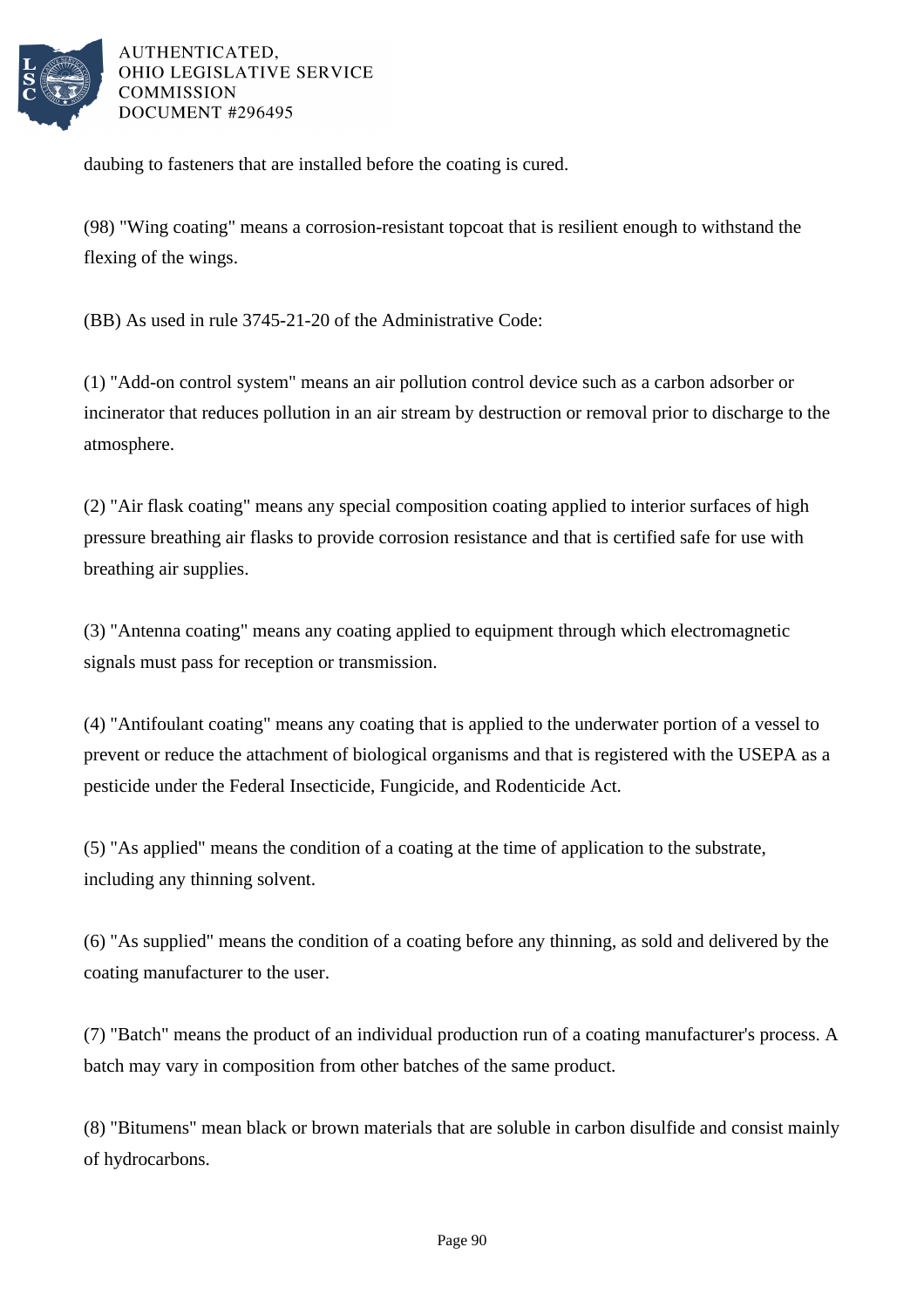

(9) "Bituminous resin coating" means any coating that incorporates bitumens as a principal component and is formulated primarily to be applied to a substrate or surface to resist ultraviolet radiation or water.

(10) "Chemical Agent Resistant Coating" or "CARC" means a military exterior coating.

(11) "Coating" means any material that can be applied as a thin layer to a substrate and which cures to form a continuous solid film.

(12) "Cold-weather time period" means any time during which the ambient temperature is below 4.5 degrees Celsius (forty degrees Fahrenheit) and coating is to be applied.

(13) "Container of coating" means the container from which the coating is applied, including but not limited to a bucket or pot.

(14) "Cure volatiles" means reaction products which are emitted during the chemical reaction which takes place in some coating films at the cure temperature. These emissions are other than those from the solvents in the coating and may, in some cases, comprise a significant portion of total VOC emissions.

(15) "Epoxy coating" means any thermoset coating formed by reaction of an epoxy resin (i.e., a resin containing a reactive epoxide with a curing agent).

(16) "General use coating" means any coating that is not a specialty coating.

(17) "Heat resistant coating" means any coating that during normal use must withstand a temperature of at least two hundred four degrees Celsius (four hundred degrees Fahrenheit).

(18) "High-gloss coating" means any coating that achieves at least eighty-five per cent reflectance on a sixty-degree meter when tested by ASTM D523.

(19) "High-temperature coating" means any coating that during normal use must withstand a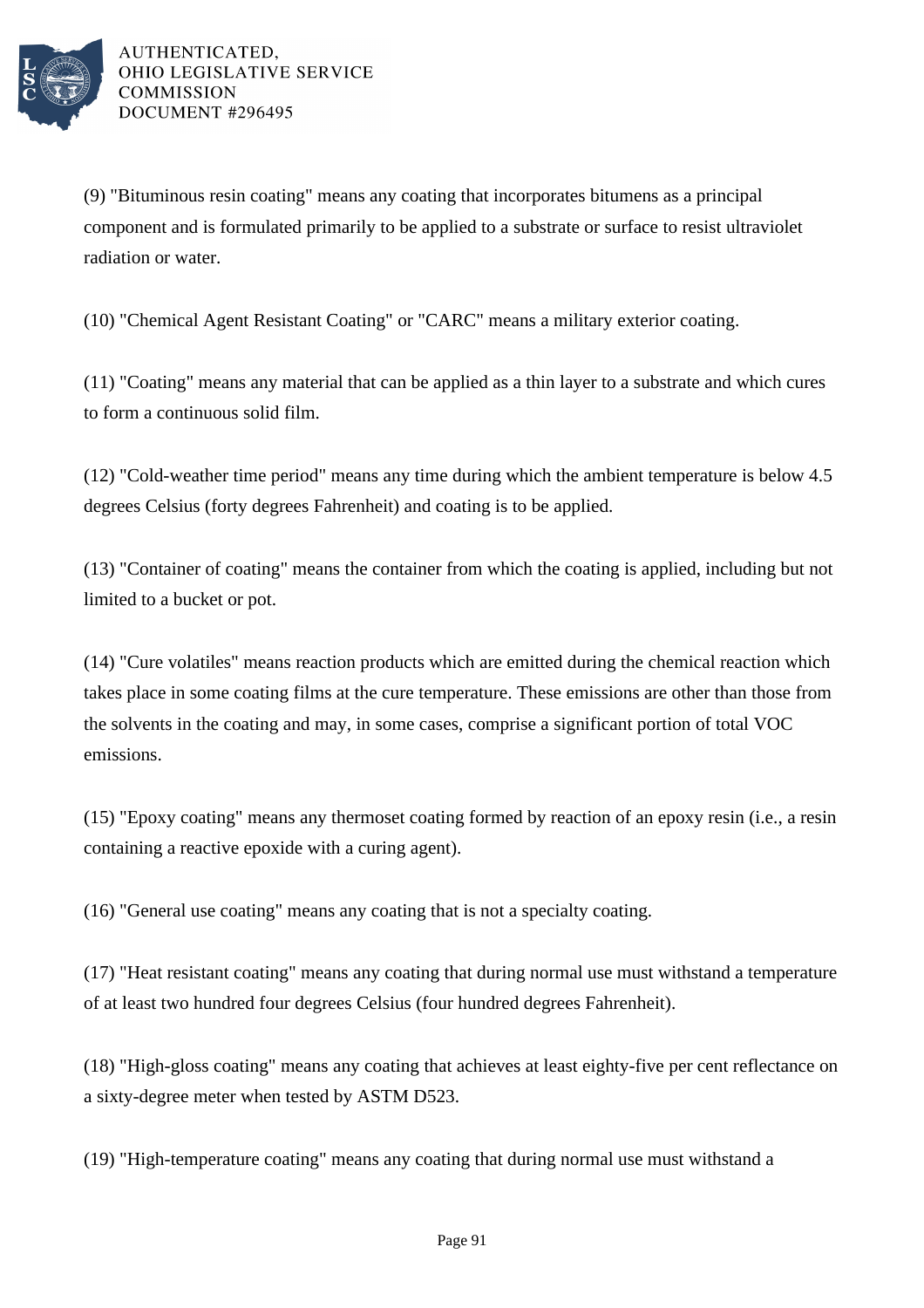

temperature of at least four hundred twenty-six degrees Celsius (eight hundred degrees Fahrenheit).

(20) "Inorganic zinc (high-build) coating" means a coating that contains eight pounds per gallon (nine hundred sixty grams per liter) or more elemental zinc incorporated into an inorganic silicate binder that is applied to steel to provide galvanic corrosion resistance.

(21) "Interior coating" means any coating used on interior surfaces aboard United States military vessels pursuant to a coating specification that requires the coating to meet specified fire retardant and low toxicity requirements, in addition to the other applicable military physical and performance requirements.

(22) "Marine coating" means any coating that is applied to ships.

(23) "Maximum allowable thinning ratio" means the maximum volume of thinner that can be added per volume of coating without violating the VOC content limits of paragraph (D)(1) of rule 3745-21- 20 of the Administrative Code.

(24) "Military exterior coating" means any exterior topcoat applied to military or USCG vessels that are subject to specific chemical, biological, and radiological washdown requirements.

(25) "Mist coating" means any low viscosity, thin film, epoxy coating applied to an inorganic zinc primer that penetrates the porous zinc primer and allows the occluded air to escape through the paint film prior to curing.

(26) "Navigational aids coating" means any coating applied to USCG buoys or other USCG waterway markers when they are recoated aboard ship at the usage site and immediately returned to the water.

(27) "Nonskid coating" means any coating applied to the horizontal surfaces of a marine vessel for the specific purpose of providing slip resistance for personnel, vehicles, or aircraft.

(28) "Nonvolatiles" means substances that do not evaporate readily. This term refers to the filmforming material of a coating.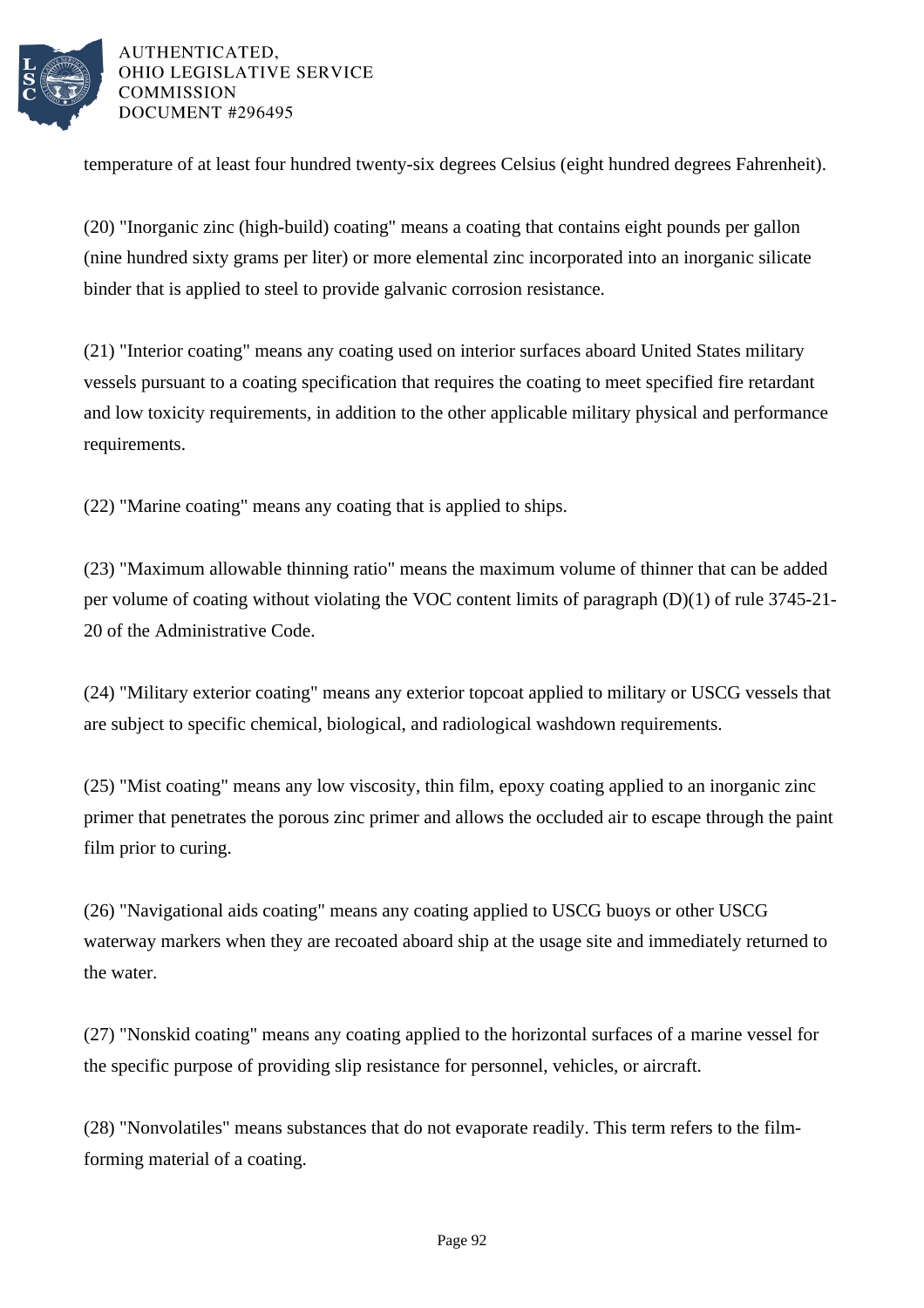

(29) "Normally closed" means a container or piping system is closed unless an operator is actively engaged in adding or removing material.

(30) "Nuclear coating" means any protective coating used to seal porous surfaces such as steel (or concrete) that otherwise would be subject to intrusion by radioactive materials. These coatings must be resistant to long-term (service life) cumulative radiation exposure (ASTM D4082), relatively easy to decontaminate (ASTM D4256), and resistant to various chemicals to which the coatings are likely to be exposed (ASTM D3912). [For nuclear coatings, see the general protective requirements outlined by the United States nuclear regulatory commission in a report entitled "Regulatory guide 1.54 - service level I, II and III protective coatings applied to nuclear plants."]

(31) "Operating parameter value" means a minimum or maximum value established for a control device or process parameter that, if achieved by itself or in combination with one or more other operating parameter values, determines that an owner or operator has complied with an applicable emission limitation.

(32) "Organic zinc coating" means any coating derived from zinc dust incorporated into an organic binder that contains more than eight pounds of elemental zinc per gallon (nine hundred sixty grams per liter) of coating, as applied, and that is used for the expressed purpose of corrosion protection.

(33) "Pleasure craft" means any marine or fresh-water vessel used by individuals for noncommercial, nonmilitary, and recreational purposes that is less than twenty meters in length including vessels rented exclusively to or chartered by individuals for such purposes.

(34) "Pretreatment wash primer" means any coating that contains a minimum of 0.5 per cent acid, by mass, and is applied only to bare metal to etch the surface and enhance adhesion of subsequent coatings.

(35) "Repair and maintenance of thermoplastic coating" means any vinyl, chlorinated rubber, or bituminous resin coating that is applied over the same type of existing coating to perform the partial recoating of any in-use commercial vessel. This definition does not include coal tar epoxy coatings, which are considered "general use" coatings.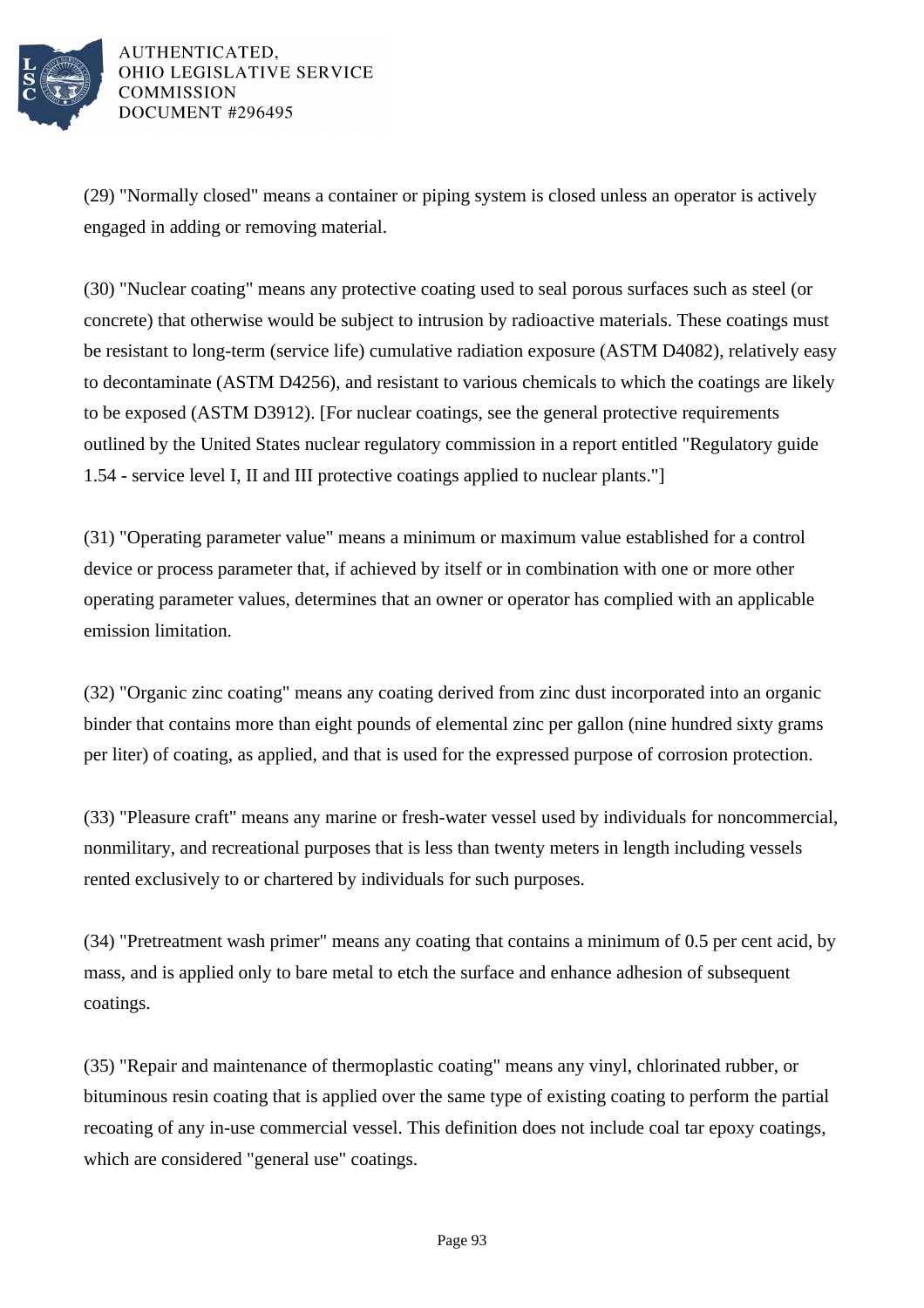

(36) "Rubber camouflage coating" means any specially formulated epoxy coating used as a camouflage topcoat for exterior submarine hulls and sonar domes.

(37) "Sealant coating for thermal spray aluminum" means any epoxy coating applied to thermal spray aluminum surfaces at a maximum thickness of one dry mil.

(38) "Ship" means any marine or fresh-water vessel used for military or commercial operations, including self-propelled vessels, those propelled by other craft (barges), and navigational aids (buoys). This definition includes, but is not limited to, all military and USCG vessels, commercial cargo and passenger (cruise) ships, ferries, barges, tankers, container ships, patrol and pilot boats, and dredges. Pleasure crafts and offshore oil and gas drilling platforms are not included in this definition.

(39) "Shipbuilding or ship repair operations" means any building, repair, repainting, converting, or alteration of ships.

(40) "Solids" means nonvolatiles.

(41) "Special marking coating" means any coating that is used for safety or identification applications, such as markings on flight decks and ships' numbers.

(42) "Tack coating" means any thin film epoxy coating applied at a maximum thickness of two dry mils to prepare an epoxy coating that has dried beyond the time limit specified by the manufacturer for the application of the next coat.

(43) "Thinner" means a liquid that is used to reduce the viscosity of a coating and that evaporates before or during the cure of a film.

(44) "Thinning ratio" means the volumetric ratio of thinner to coating, as supplied.

(45) "Thinning solvent" means thinner.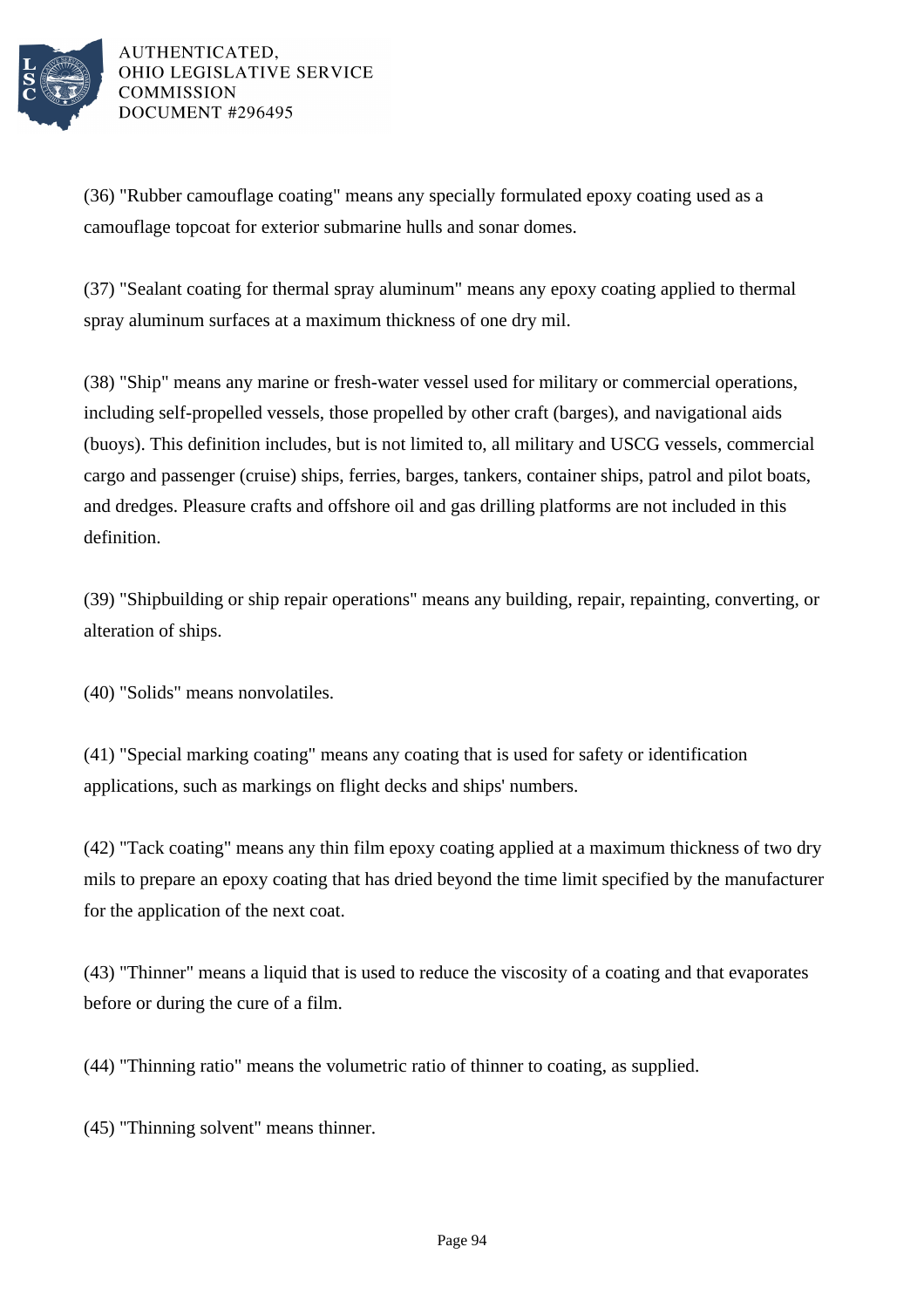

(46) "Undersea weapons systems coating" means any coating applied to any component of a weapons system intended to be launched or fired from under the sea.

(47) "USCG" means the United States coast guard.

(48) "Weld-through preconstruction primer" means a coating that provides corrosion protection for steel during inventory, is typically applied at less than one mil dry film thickness, does not require removal prior to welding, is temperature resistant (burn back from a weld is less than 1.25 centimeters (0.5 inch)), and does not normally require removal before applying film-building coatings, including inorganic zinc high-build coatings. When constructing new vessels, there may be a need to remove areas of weld-through preconstruction primer due to surface damage or contamination prior to application of film-building coatings.

(CC) [Reserved.]

(DD) As used in rule 3745-21-22 of the Administrative Code (pertaining to the control of VOC emissions from lithographic and letterpress printing operations):

(1) "Alcohol" means any of the following compounds, when used as a fountain solution additive for offset lithographic printing: ethanol, n-propanol, and isopropanol.

(2) "Alcohol substitutes" means nonalcohol additives that contain VOCs and are used in the fountain solution. Some additives are used to reduce the surface tension of water; others are added to prevent piling (ink build-up).

(3) "Automatic blanket wash system" means equipment used to clean lithographic blankets which can include, but is not limited to those utilizing a cloth and expandable bladder, brush, spray, or impregnated cloth system.

(4) "Cleaning material" means with respect to a surface coating operation or graphic arts operation, a liquid solvent or solution used to clean the operating surfaces of a printing press and its parts. For purposes of this standard, cleaning solutions include, but are not limited to blanket wash, roller wash, metering roller cleaner, plate cleaner, impression cylinder washes, rubber rejuvenators, and other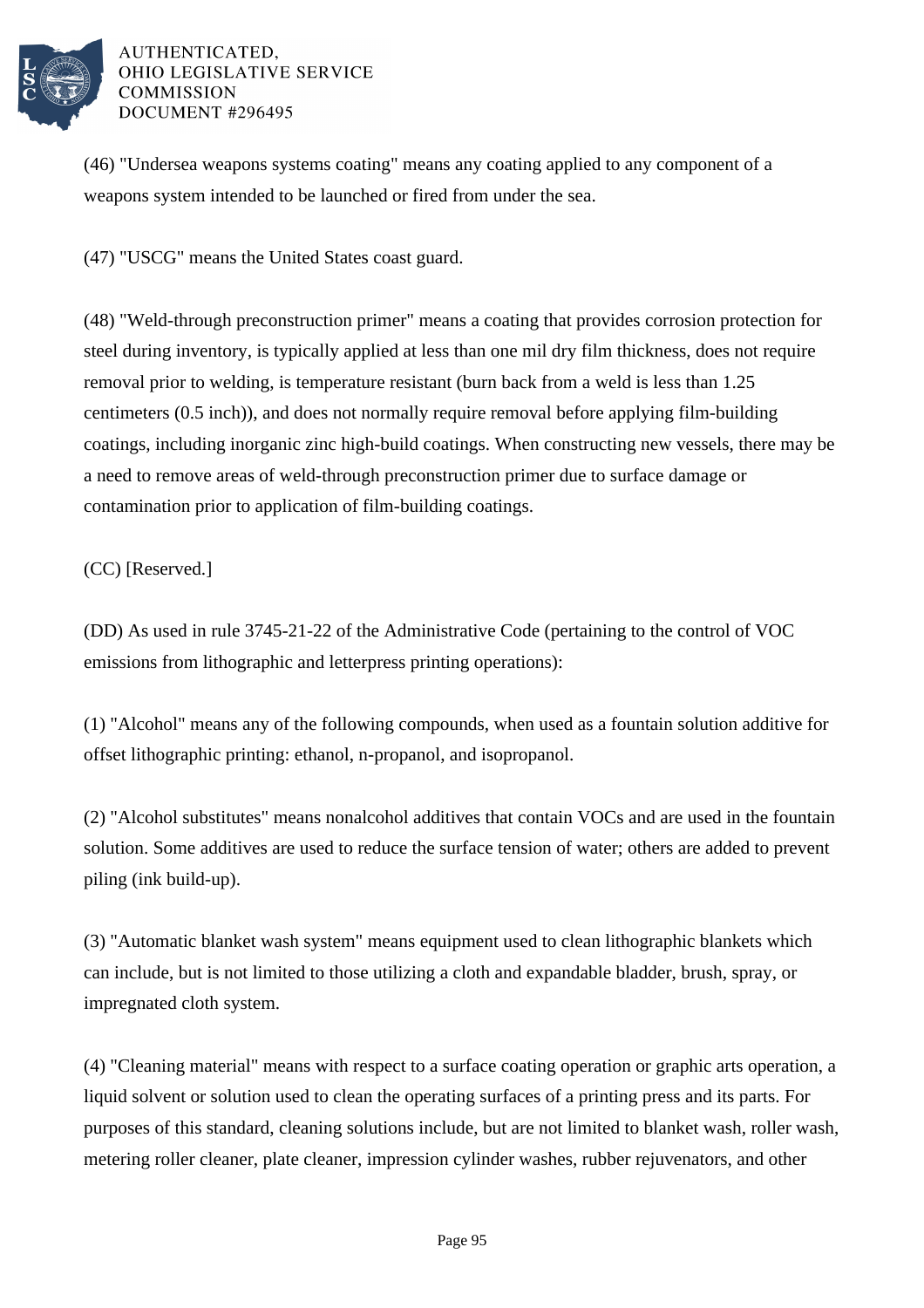

cleaners used for cleaning a press, press parts, or to remove dried ink or coating from areas around the press.

(5) "Capture system" means all equipemnt, including but not limited to hoods, ducts, fans, ovens and dryers, used to contain, collect, and route VOC vapors released from a coating line or printing line.

(6) "Control system" means any device or combination of devices designed to recover or incinerate VOC vapors received from a capture system.

(7) "Composite partial pressure" means the sum of the partial pressures of the VOC compounds in a solvent.

(8) "Dampening system" means equipment used to deliver the fountain solution to the lithographic plate.

(9) "Fountain solution" means a mixture of water and other volatile and non-volatile chemicals and additives used in lithographic printing operations that maintains the quality of the printing plate including preventing debris build up (e.g., spray power, paper fiber, coating particles, dried ink particles, and other materials), and increases viscosity and reduces the surface tension of the water so that the solution spreads easily across the printing plate surface. The fountain solution wets the nonimage area so that the ink is maintained within the image areas. Non-volatile additives include mineral salts and hydrophilic gums. Alcohol and alcohol substitutes are the most common VOC additives used to reduce the surface tension of the fountain solution.

(10) "Fountain solution batch" means a supply of fountain solution that is prepared and used without alteration until completely used or removed from the printing process. For the purposes of this rule, this term may apply to solutions prepared in either discrete batches or solutions that are continuously blended with automatic mixing units.

(11) "Fountain solution reservoir" means the collection tank that accepts fountain solution recirculated from printing units. In some cases, the tanks are equipped with cooling coils for refrigeration of the fountain solution.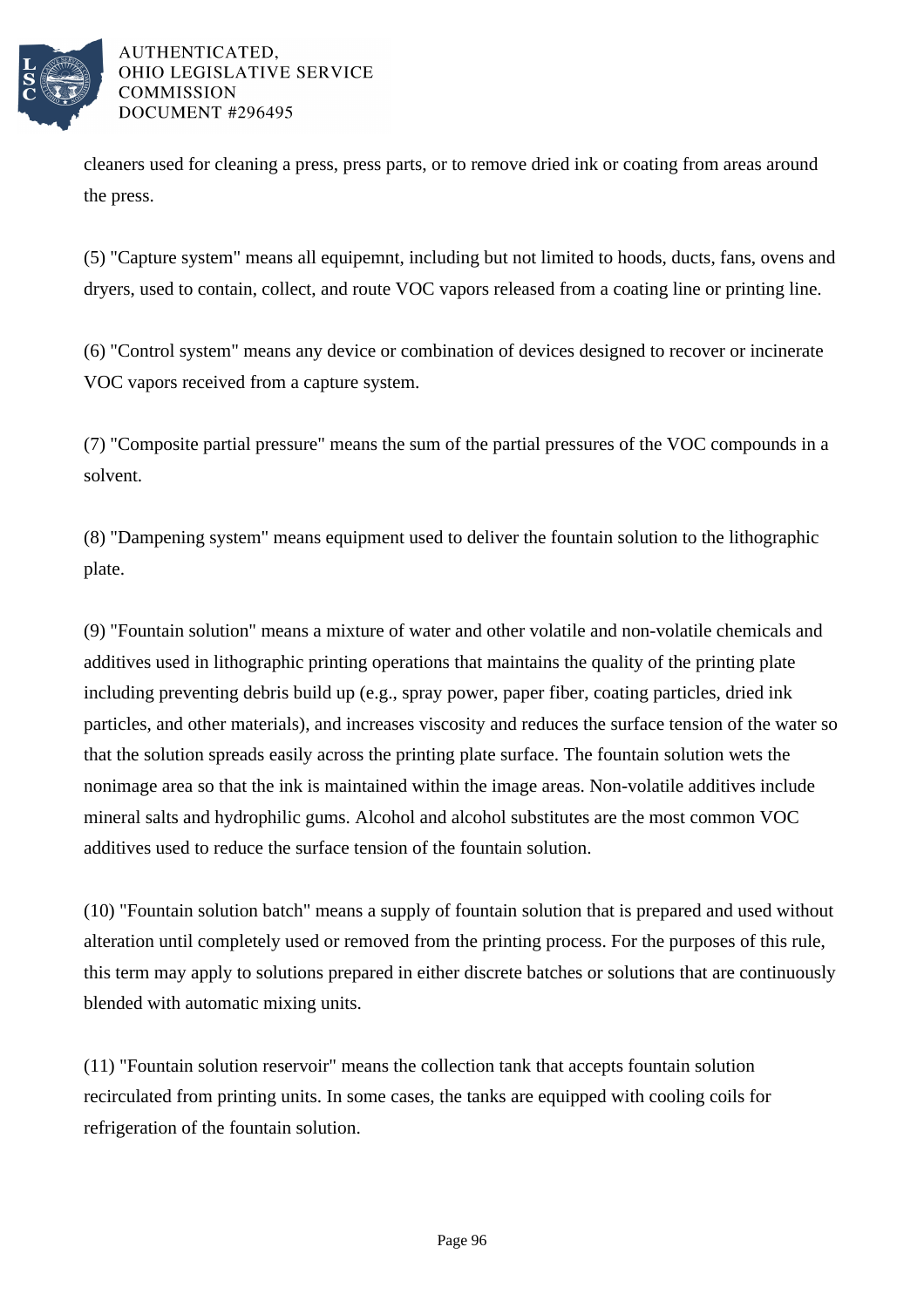

(12) "Heatset" means a lithographic printing process where the printing inks are set by the evaporation of the ink oils in a heatset dryer.

(13) "Heatset dryer" means a hot air dryer used in heatset lithography to heat the printed substrate and to promote the evaporation of ink oils.

(14) "Inking system" means a series of rollers used to meter ink onto the lithographic plate. The system can include agitators, pumps, totes, and other types of ink containers.

(15) "Lithographic printing" or "lithographic printing operation" means a planographic printing process where the image and nonimage areas are chemically differentiated; the image area is oil receptive and the nonimage area is water receptive. This method differs from other printing methods, where the image is typically printed from a raised or recessed surface. A lithographic printing operation includes, but is not limited to, a heatset web lithographic printing operation, a coldset web offset lithographic printing operation, and a sheet-fed offset lithographic printing operation.

(16) "Non-heatset lithographic printing" means a lithographic printing process where the printing inks are set by absorption or oxidation of the ink oil, not by evaporation of the ink oils in a dryer. Use of an infrared heater or printing conducted using ultraviolet-cured or electron beam-cured inks is considered non-heatset.

(17) "Offset lithography" means a printing process that transfers the ink film from the lithographic plate to an intermediary surface (blanket), which, in turn, transfers the ink film to the substrate.

(18) "Press" means a printing production assembly composed of one or more units used to produce a printed substrate including any associated coating, spray powder application, heatset web dryer, ultraviolet or electron beam curing units, or infrared heating units.

(19) "Sheet-fed lithographic printing" means a non-heatset lithographic printing process where individual sheets of substrate are fed into the press sequentially.

(20) "Unit" means the smallest complete printing component, composed of inking and dampening systems, of a printing press.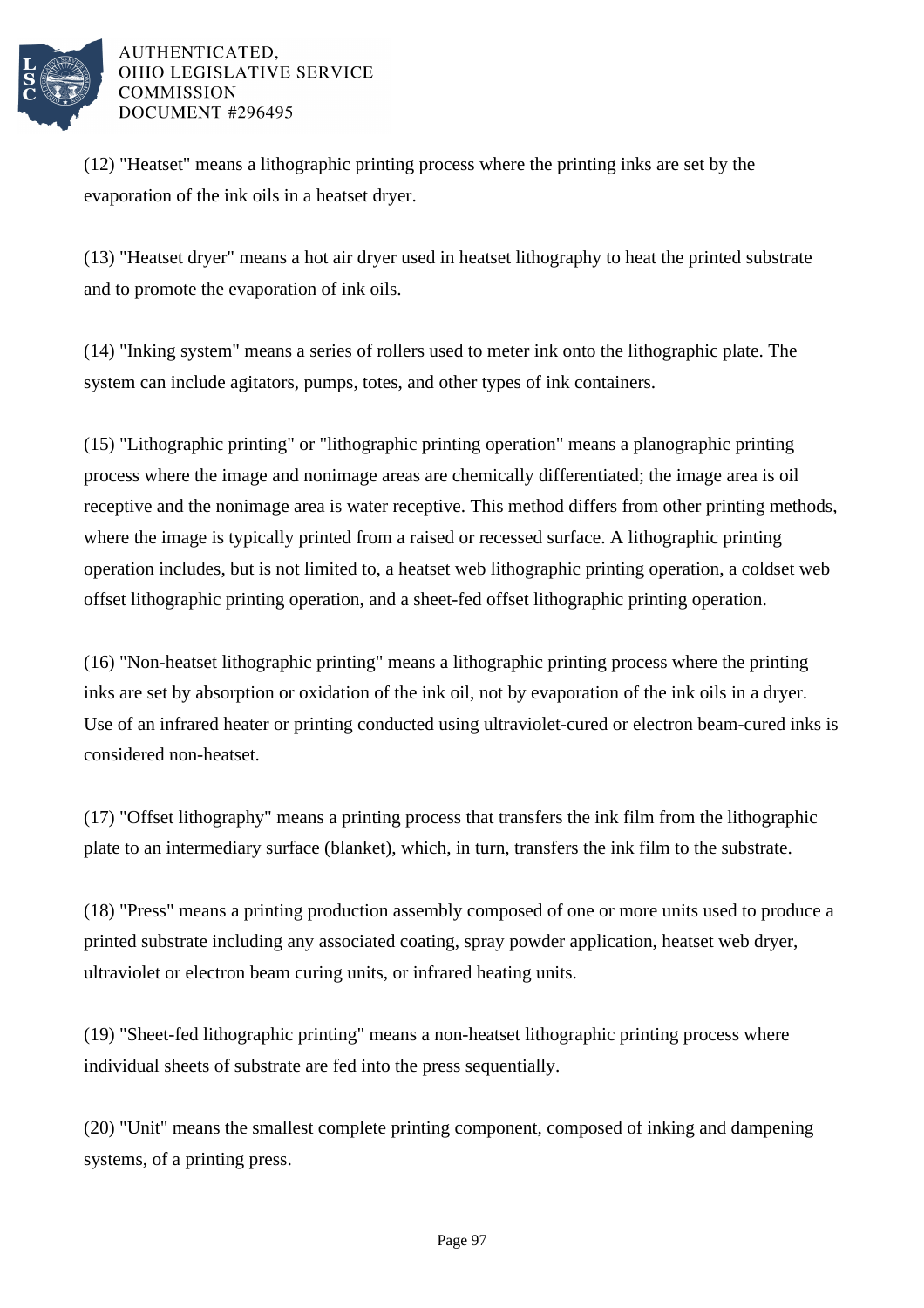

(21) "Web" means a lithographic printing process where a continuous roll of substrate is fed into a press.

(22) "Letterpress printing" means a printing method where the image area is raised relative to the non-image area and the ink is transferred to the paper directly from the image surface.

(23) "Raoults Law" means the vapor pressure of the solvent in an ideal solution is equal to the mole fraction of the solvent times the vapor pressure of the pure solvent.

(EE) As used in rule 3745-21-23 of the Administrative Code (pertaining to the control of VOC emissions from industrial cleaning solvents):

(1) "Composite partial pressure" means the sum of the partial pressures of the VOC compounds in a solvent.

(2) "Digital printing" means a print-on-demand method of printing in which an electronic output device transfers variable data, in the form of an image, from a computer to a variety of substrates. Digital printing methods include, but are not limited to, inkjet printing, electrophotographic printing, dye sublimation printing, thermal wax printing and solid ink printing.

(3) "Screen printing" means a process in which the printing ink passes through a web or a fabric to which a refined form of stencil has been applied. The stencil openings determine the form and dimensions of the imprint.

(FF) As used in rule 3745-21-24 of the Administrative Code (pertaining to the control of VOC emissions from flat wood paneling coatings):

(1) "Class 2 hardboard paneling finishes" means finishes which meet the specifications of ANSI A135.5.

(2) "Flat wood paneling" means a printed interior panel made of hardwood plywood and thin particle board, natural finish hardwood plywood, hardwood paneling, baseboard, wood flat stock, veneers,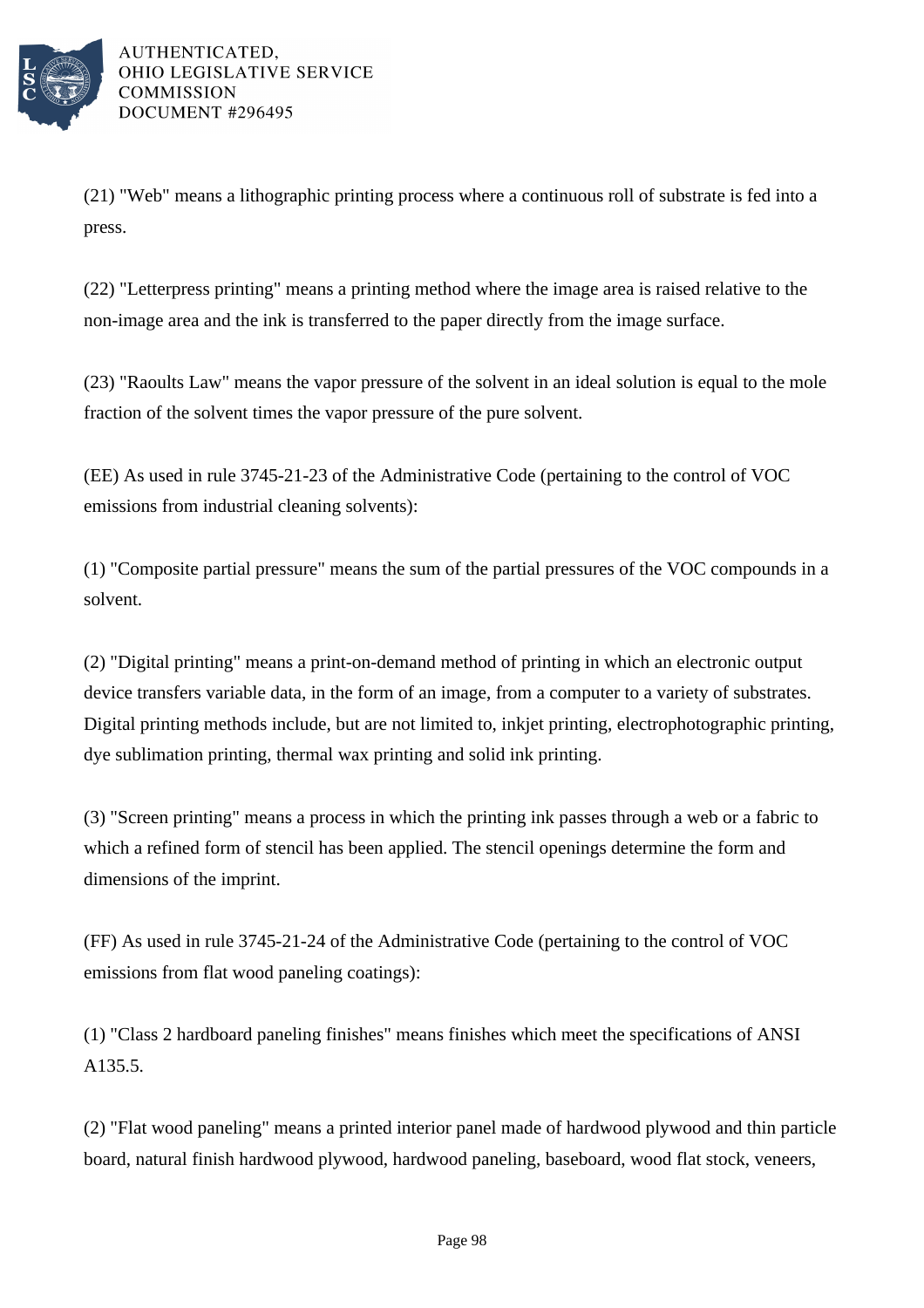

doors, door skins, wood flat product skins, tileboard and wallboard.

(3) "Hardboard" means a panel manufactured primarily from inter-felted ligno-cellulosic fibers which are consolidated under heat and pressure in a hot press.

(4) "Hardwood plywood" means a plywood whose surface layer is a veneer of hardwood.

(5) "Natural finish hardwood plywood panel" means a panel whose original grain pattern is enhanced by essentially transparent finishes frequently supplemented by fillers and toners.

(6) "Panel" means a flat piece of wood or wood product usually rectangular and used inside homes and mobile homes for wall decorations.

(7) "Printed interior panel" means a panel whose grain or natural surface is obscured by fillers and basecoats upon which a simulated grain or decorative pattern is printed.

(8) "Thin particleboard" means a manufactured board one-quarter inch or less in thickness made of individual wood particles which have been coated with a binder and formed into flat sheets by pressure.

(9) "Tileboard" means a paneling that has a colored waterproof surface coating.

(10) "Wood flat stock" means an interior panel containing wood including but not limited to redwood stocks, plywood panels, particle boards, composition hardboards, and any other panels containing solid wood or wood product.

(GG) As used in rule 3745-21-25 of the Administrative Code (pertaining to control of VOC emissions from reinforced plastic composites production operations):

(1) "Add-on control device" means an air pollution control device, such as a thermal oxidizer or carbon adsorber that reduces pollution in an air stream by destruction or removal before discharge to the atmosphere.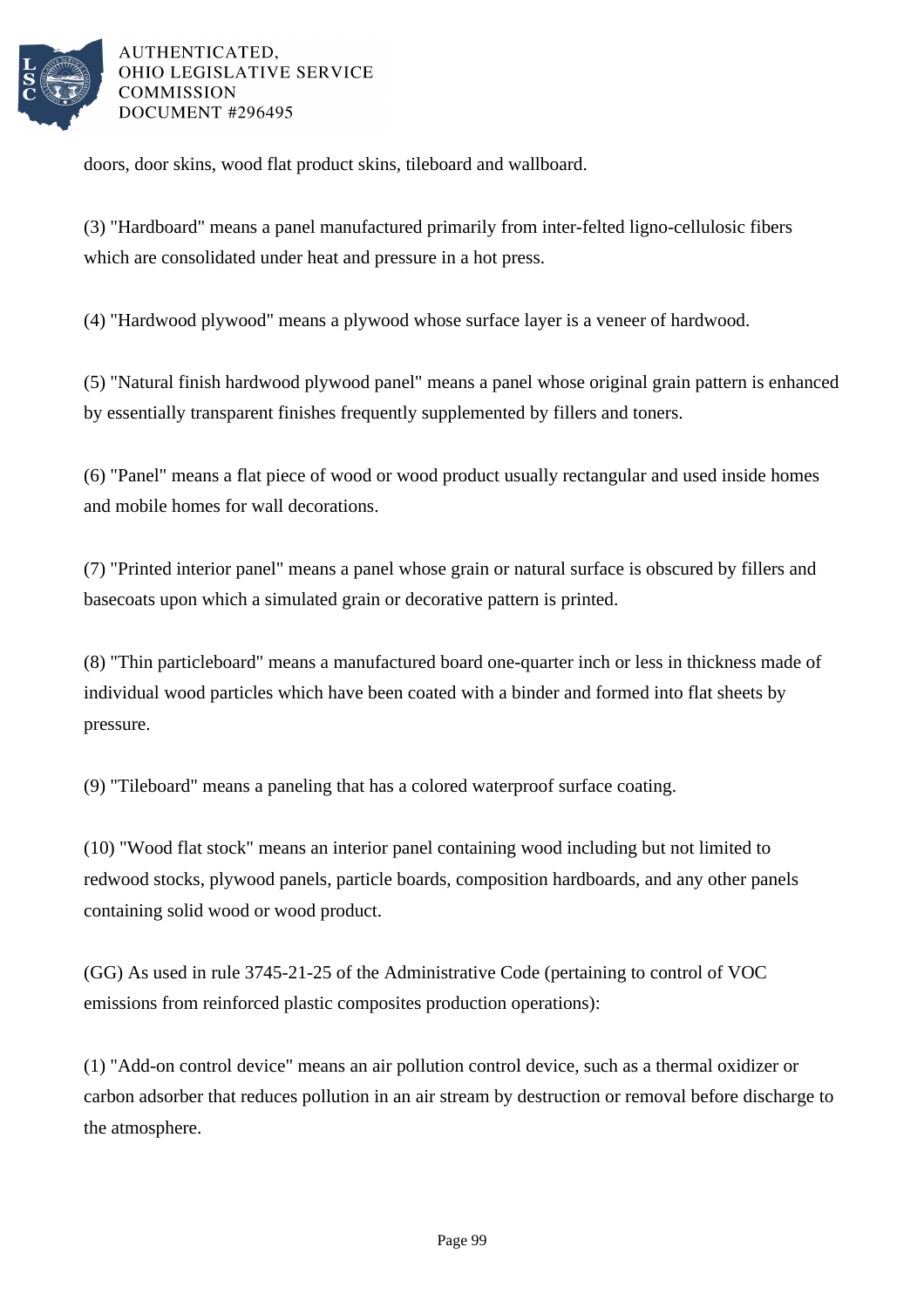

(2) "AP-42" means the USEPA document "Compilation of Air Pollutant Emissions Factors, Volume I: Stationary Point and Area Sources."

(3) "Atomized mechanical application means" application of resin or gel coat with spray equipment that separates the liquid into a fine mist. This fine mist may be created by forcing the liquid under high pressure through an elliptical orifice, bombarding a liquid stream with directed air jets, or a combination of these techniques.

(4) "Bulk molding compound" or "BMC" means a putty-like molding compound containing resins in a form that is ready to mold. In addition to resins, BMC may contain catalysts, fillers, and reinforcements. Bulk molding compound can be used in compression molding and injection molding operations to manufacture reinforced plastic composites products.

(5) "BMC manufacturing" means a process that involves the preparation of BMC.

(6) "Centrifugal casting" means a process for fabricating cylindrical composites, such as pipes, in which composite materials are positioned inside a rotating hollow mandrel and held in place by centrifugal forces until the part is sufficiently cured to maintain its physical shape.

(7) "Charge" means the amount of SMC or BMC that is placed into a compression or injection mold necessary to complete one mold cycle.

(8) "Cleaning" means removal of composite materials, such as cured and uncured resin from equipment, finished surfaces, floors, hands of employees, or any other surfaces.

(9) "Clear production gel coat" means an unpigmented, quick-setting resin used to improve the surface appearance or performance of composites. The clear production gel coat can be used to form the surface layer of any composites other than those used for molds in tooling operations.

(10) "Closed molding" means a grouping of processes for fabricating composites in a way that VOCcontaining materials are not exposed to the atmosphere except during the material loading stage (e.g., compression molding, injection molding, and resin transfer molding). Processes where the mold is covered with plastic (or equivalent material) prior to resin application, and the resin is injected into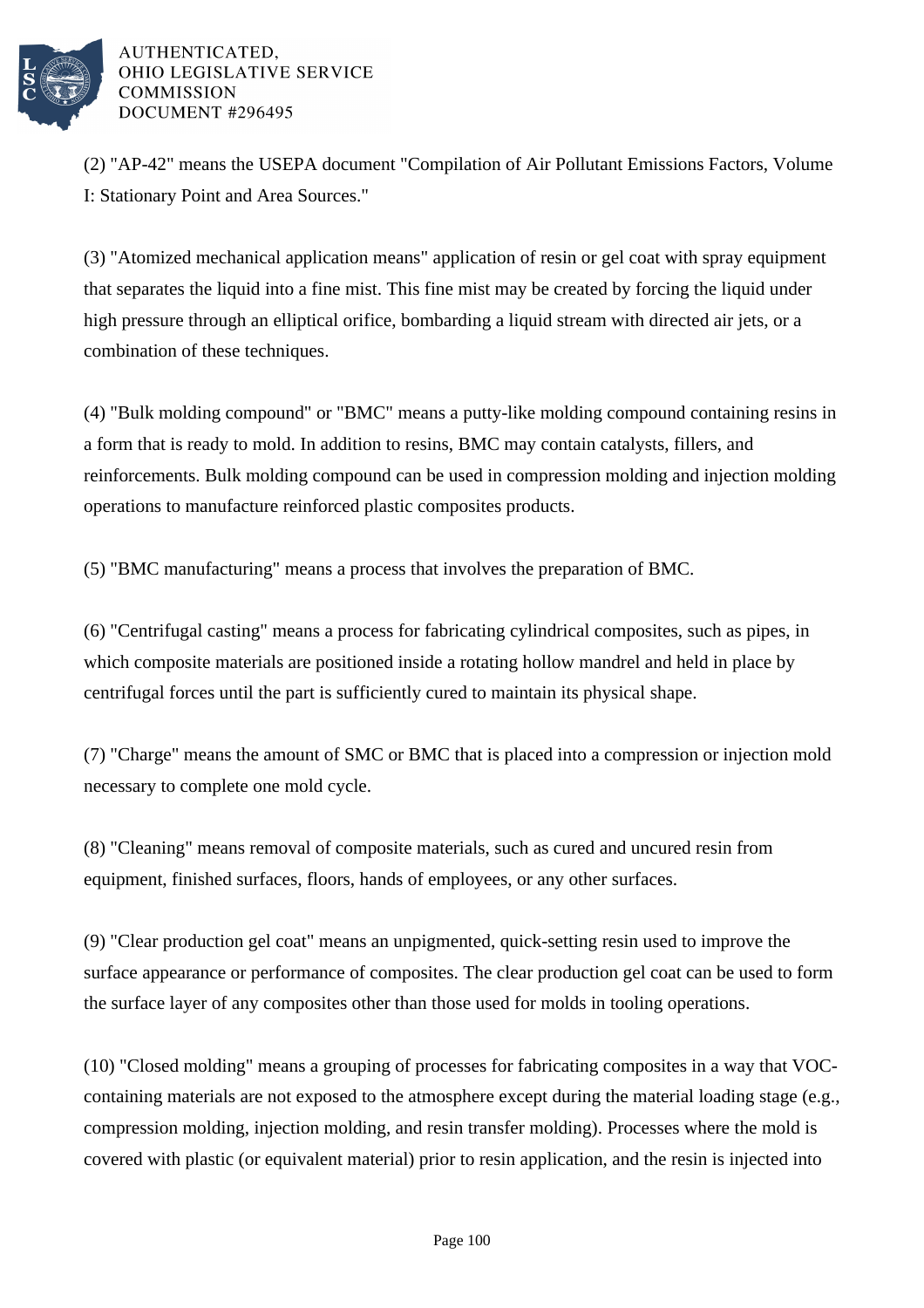

the covered mold are also considered closed molding.

(11) "Composite" means a shaped and cured part produced by using composite materials.

(12) "Composite materials" means the raw materials used to make composites. The raw materials include styrene-containing resins. Composite materials may also include gel coat, monomer, catalyst, pigment, filler, and reinforcement.

(13) "Compression molding" means a closed molding process for fabricating composites in which composite materials are placed inside matched dies that are used to cure the materials under heat and pressure without exposure to the atmosphere. The addition of mold paste or in-mold coating is considered part of the closed molding process. The composite materials used in this process are generally SMC or BMC.

(14) "Compression/injection molding" means a grouping of processes that involves the use of compression molding or injection molding.

(15) "Continuous casting" means a continuous process for fabricating composites in which composite materials are placed on an in-line conveyor belt to produce cast sheets that are cured in an oven.

(16) "Continuous lamination" means a continuous process for fabricating composites in which composite materials are typically sandwiched between plastic films, pulled through compaction rollers, and cured in an oven. This process is generally used to produce flat or corrugated products on an in-line conveyor.

(17) "Continuous lamination/casting" means a grouping of processes that involves the use of continuous lamination or continuous casting.

(18) "Controlled oven VOC emissions" means VOC emissions emitted to the atmosphere from an oven's control device.

(19) "Controlled wet-out area VOC emissions" means VOC emissions emitted to the atmosphere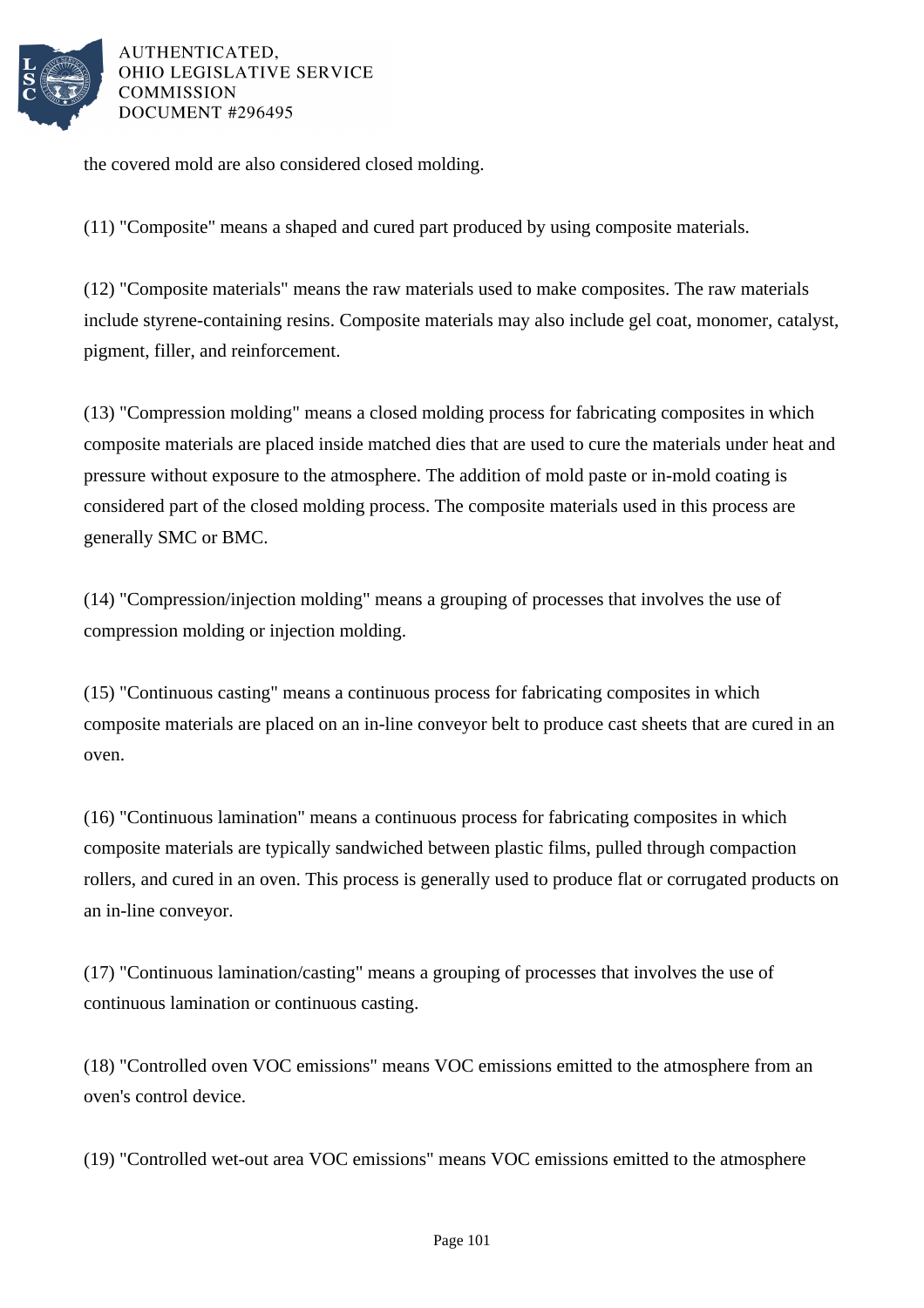

from a wet-out area's control device.

(20) "Corrosion-resistant gel coat" means a gel coat used on a product made with a corrosionresistant resin that has a corrosion-resistant end-use application.

(21) "Corrosion-resistant end-use applications" means applications where the product is manufactured specifically for an application that requires a level of chemical inertness or resistance to chemical attack above that required for typical reinforced plastic composites products. These applications include, but are not limited to, chemical processing and storage; pulp and paper production; sewer and wastewater treatment; power generation; potable water transfer and storage; food and drug processing; pollution or odor control; metals production and plating; semiconductor manufacturing; petroleum production, refining, and storage; mining; textile production; nuclear materials storage; swimming pools; and cosmetic production, as well as end-use applications that require high strength resins.

(22) "Corrosion-resistant industry standard" means any of the following standards: ANSI/ASME RTP-1; ASME BPVC-X; ASTM D5364, D3299, D4097, D2996, D2997, D3262, D3517, D3754, D3840, D4024, D4161, D3982, or D3839; ANSI/AWWA C950; UL 2215, 1316 or 1746, IAPMO/ANSI Z1000, or written customer requirements for resistance to specified chemical environments.

(23) "Corrosion-resistant product" means a product made with a corrosion-resistant resin and is manufactured to a corrosion-resistant industry standard, or a food contact industry standard, or is manufactured for corrosion-resistant end-use applications involving continuous or temporary chemical exposures.

(24) "Corrosion-resistant resin" means a resin that does either of the following:

(a) Displays substantial retention of mechanical properties when undergoing ASTM C581 coupon testing, where the resin is exposed for six months or more to one of the following materials: material with a pH equal to or greater than 12.0 or a pH less than or equal to 3.0, oxidizing or reducing agents, organic solvents, or fuels or additives as defined in 40 CFR 79.2. In the coupon testing, the exposed resin needs to demonstrate a minimum of fifty per cent retention of the relevant mechanical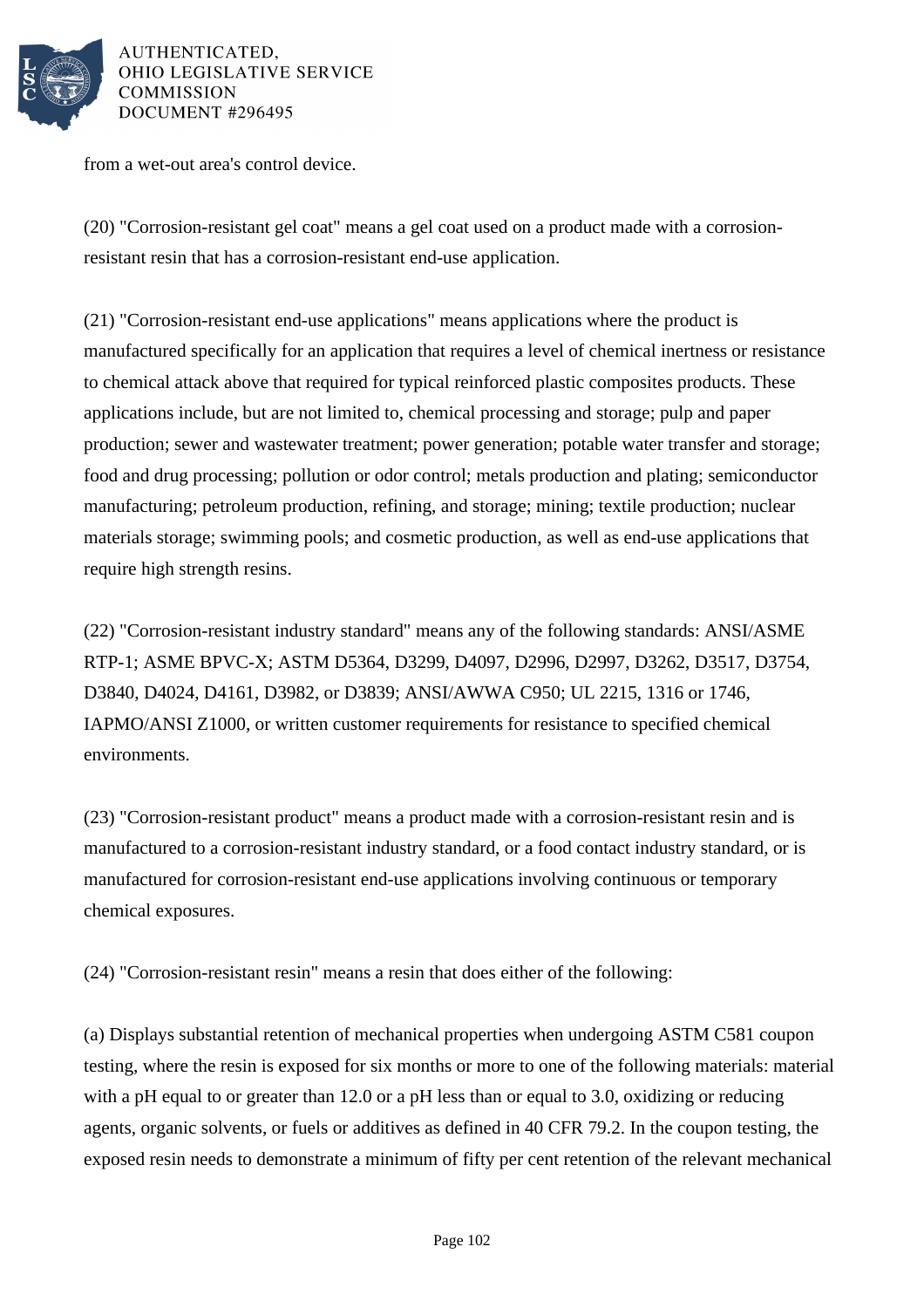

property compared to the same resin in unexposed condition. In addition, the exposed resin needs to demonstrate an increased retention of the relevant mechanical property of at least twenty percentage points when compared to a similarly exposed general-purpose resin. For example, if the generalpurpose resin retains forty-five per cent of the relevant property when tested as specified above, then a corrosion-resistant resin needs to retain at least sixty-five per cent (forty-five per cent plus twenty per cent) of its property. The general-purpose resin used in the test needs to have an average molecular weight of greater than one thousand, be formulated with a one to two ratio of maleic anhydride to phthalic anhydride and one hundred per cent diethylene glycol, and a styrene content between forty-three to forty-eight per cent.

(b) Complies with industry standards that require specific exposure testing to corrosive media, such as UL 1316, UL 1746, or ASTM F1216.

(25) "CR/HS" means corrosion-resistant and/or high strength.

(26) "Doctor box" means the box or trough on an SMC machine into which the liquid resin paste is delivered before being metered onto the carrier film.

(27) "Fiberglass boat" means a vessel in which either the hull or deck is built from a composite material consisting of a thermosetting resin matrix reinforced with fibers of glass, carbon, aramid, or other material.

(28) "Filament application" means an open molding process for fabricating composites in which reinforcements are fed through a resin bath and wound onto a rotating mandrel. The materials on the mandrel may be rolled out or worked by using nonmechanical tools prior to curing. Resin application to the reinforcement on the mandrel by means other than the resin bath, such as spray guns, pressurefed rollers, flow coaters, or brushes is not considered filament application.

(29) "Filled resin" means that fillers have been added to a resin such that the amount of inert substances is at least ten per cent by weight of the total resin plus filler mixture. Filler putty made from a resin is considered a filled resin.

(30) "Fillers" means inert substances dispersed throughout a resin, such as calcium carbonate,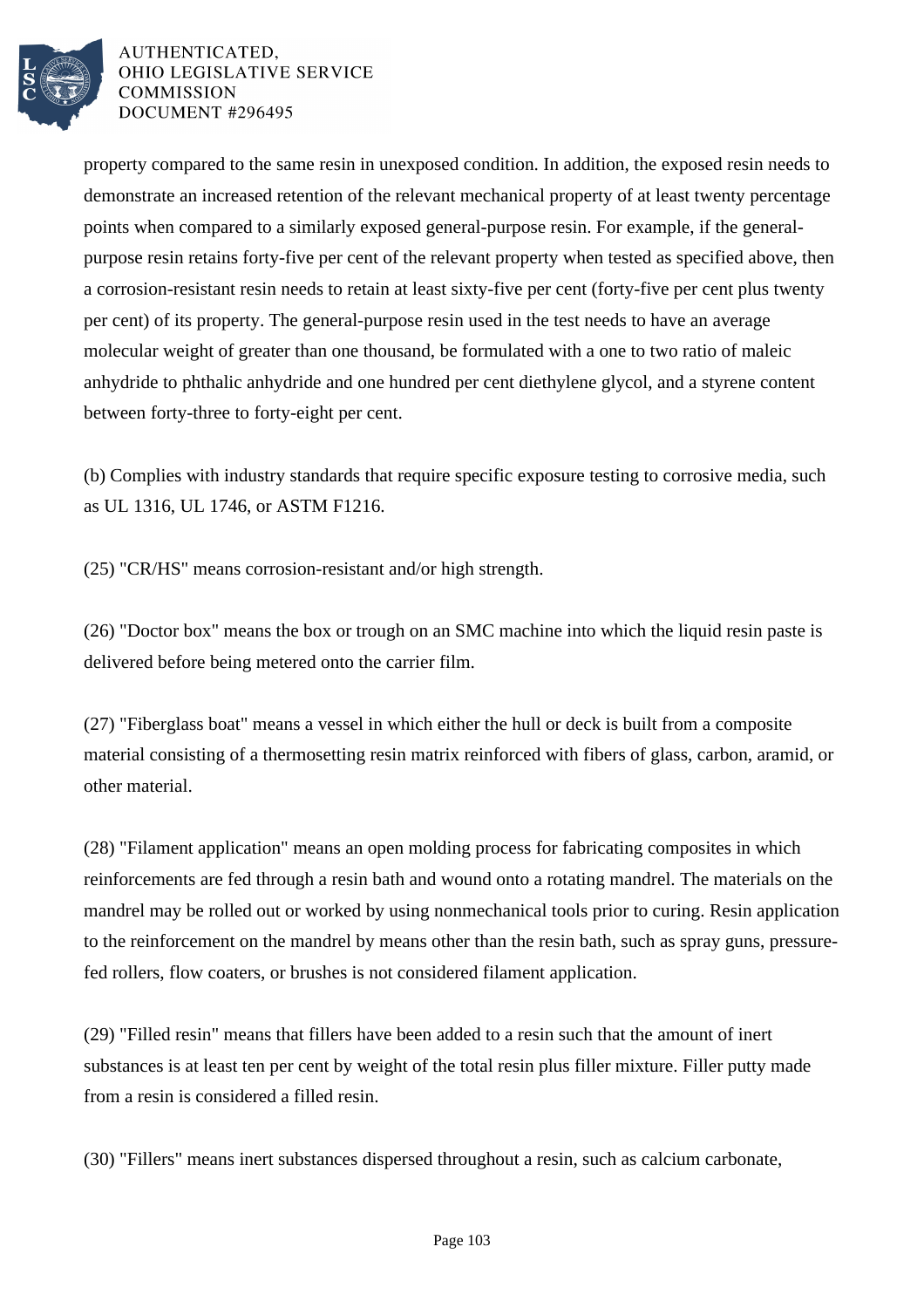

alumina trihydrate, hydrous aluminum silicate, mica, feldspar, wollastonite, silica, and talc. Materials that are not considered to be fillers are glass fibers or any type of reinforcement and microspheres.

(31) "Fire retardant gel coat" means a gel coat used for low-flame spread/low-smoke products for which resin is used.

(32) "Fluid impingement technology" means a spray gun that produces an expanding non-misting curtain of liquid by the impingement of low-pressure uninterrupted liquid streams.

(33) "Food contact industry standard" means a standard related to food contact application contained in food and drug administration's regulations at 21 CFR 177.2420.

(34) "Gel coat" means a quick-setting resin used to improve surface appearance or performance of composites. The gel coat can be used to form the surface layer of any composites other than those used for molds in tooling operations.

(35) "Gel coat application" means a process where either clear production, pigmented production, white/off-white or tooling gel coat is applied.

(36) "High performance gel coat" means a gel coat used on products for which national sanitation foundation, United States department of agriculture, ASTM, durability, or other property testing is required.

(37) "High strength gel coat" means a gel coat applied to a product that requires high strength resin.

(38) "High strength resin" means a polyester resin which has a casting tensile strength of ten thousand pounds per square inch or more and which is used for manufacturing products that have high strength requirements such as structural members and utility poles.

(39) "Injection molding" means a closed molding process for fabricating composites in which composite materials are injected under pressure into a heated mold cavity that represents the exact shape of the product. The composite materials are cured in the heated mold cavity.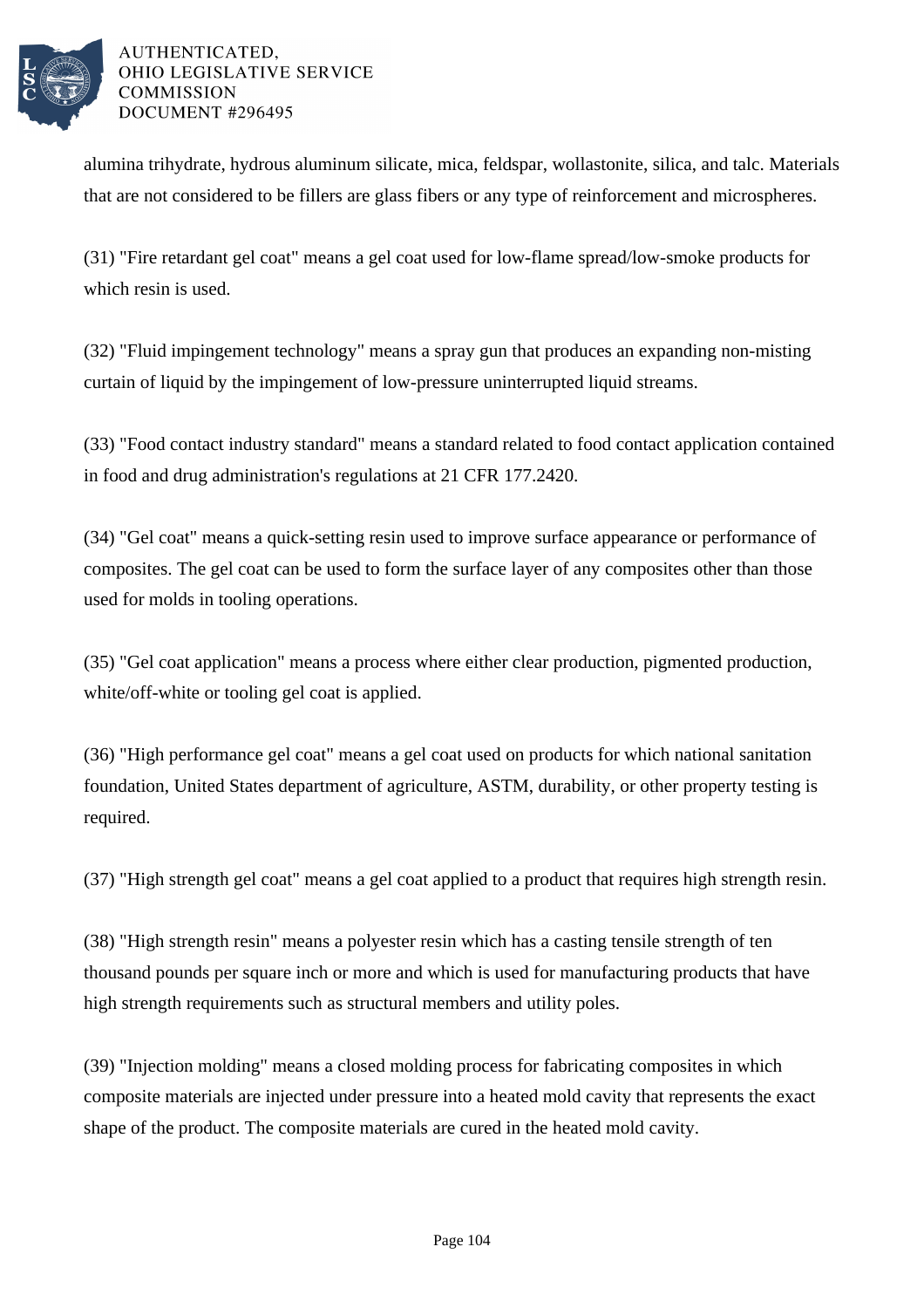

(40) "Low flame spread/low smoke products" means products that meet the following:

(a) For all products, both the applicable flame spread requirements and the applicable smoke requirements.

(b) For interior or exterior building application products, an ASTM E84 flame spread index of less than or equal to twenty-five, and smoke developed index of less than or equal to four hundred fifty, or pass national fire protection association 286 room corner burn test with no flash over and total smoke released not exceeding one thousand meters square.

(c) For mass transit application products, an ASTM E162 flame spread index of less than or equal to thirty-five and ASTM E662 smoke density Ds at 1.5 minutes less than or equal to one hundred and Ds at four minutes less than to equal to two hundred.

(d) For duct application products, an ASTM E84 flame spread index less than or equal to twentyfive and smoke developed index less than or equal to fifty on the interior or exterior of the duct.

(41) "Manual resin application" means an open molding process for fabricating composites in which composite materials are applied to the mold by pouring or by using hands and nonmechanical tools, such as brushes and rollers. Materials are rolled out or worked by using nonmechanical tools prior to curing. The use of pressure-fed rollers and flow coaters to apply resin is not considered manual resin application.

(42) "Mechanical resin application" means an open molding process for fabricating composites in which composite materials (except gel coat) are applied to the mold by using mechanical tools such as spray guns, pressure-fed rollers, and flow coaters. Materials are rolled out or worked by using nonmechanical tools prior to curing.

(43) "Mixing" means the blending or agitation of resin or gel coat in vessels that are 5.00 gallons (18.9 liters) or larger, and includes the mixing of putties or polyputties. Mixing may involve the blending of resin or gel coat with filler, reinforcement, pigments, catalysts, monomers, and any other additives.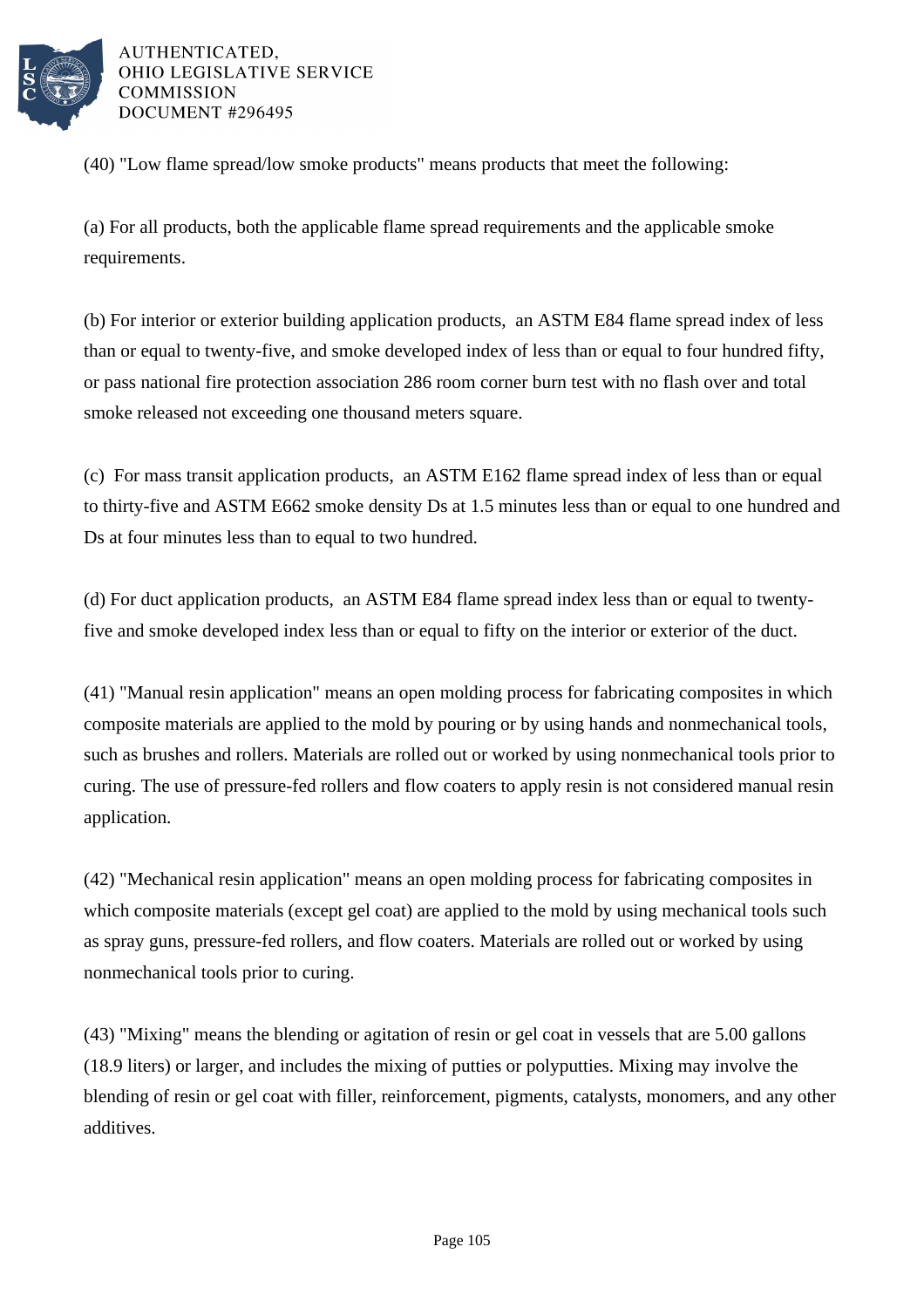

(44) "Mold" means a cavity or matrix into or onto which the composite materials are placed and from which the product takes its form.

(45) "Monomer" means an organic compound that combines with itself or other similar compounds by a cross-linking reaction to become a part of a cured thermoset resin.

(46) "Monomer content" means the per cent, by weight, of monomer (styrene, methyl methacrylate, and any other monomer) contained in the resin or gel coat prior to the addition of fillers, catalyst, and promoters.

(47) "Neat gel coat" means the gel coat as purchased from the supplier, but not including any inert fillers.

(48) "Neat gel coat plus" means neat gel coat plus any VOC-containing materials that are added to the gel coat by the supplier or the facility, excluding catalysts and promoters. Neat gel coat plus does include any additions of styrene or methyl methacrylate monomer in any form, including in catalysts and promoters.

(49) "Neat resin" means the resin as purchased from the supplier, but not including any inert fillers.

(50) "Neat resin plus" means neat resin plus any VOC-containing materials that are added to the resin by the supplier or the facility. Neat resin plus does not include any added filler, reinforcements, catalysts, or promoters. Neat resin plus does include any additions of styrene or methyl methacrylate monomer in any form, including in catalysts and promoters.

(51) "Nonatomized mechanical application" means the use of application tools other than brushes to apply resin and gel coat where the application tool has documentation provided by its manufacturer or user that this design of the application tool has been VOC emissions tested, and the test results showed that use of this application tool results in VOC emissions that are no greater than the VOC emissions predicted by the applicable nonatomized application equation in table 1 of 40 CFR part 63, subpart WWWW and, the device is operated according to the manufacturer's directions, including instructions to prevent the operation of the device at excessive spray pressures. Examples of nonatomized application include flow coaters, pressure fed rollers, and fluid impingement spray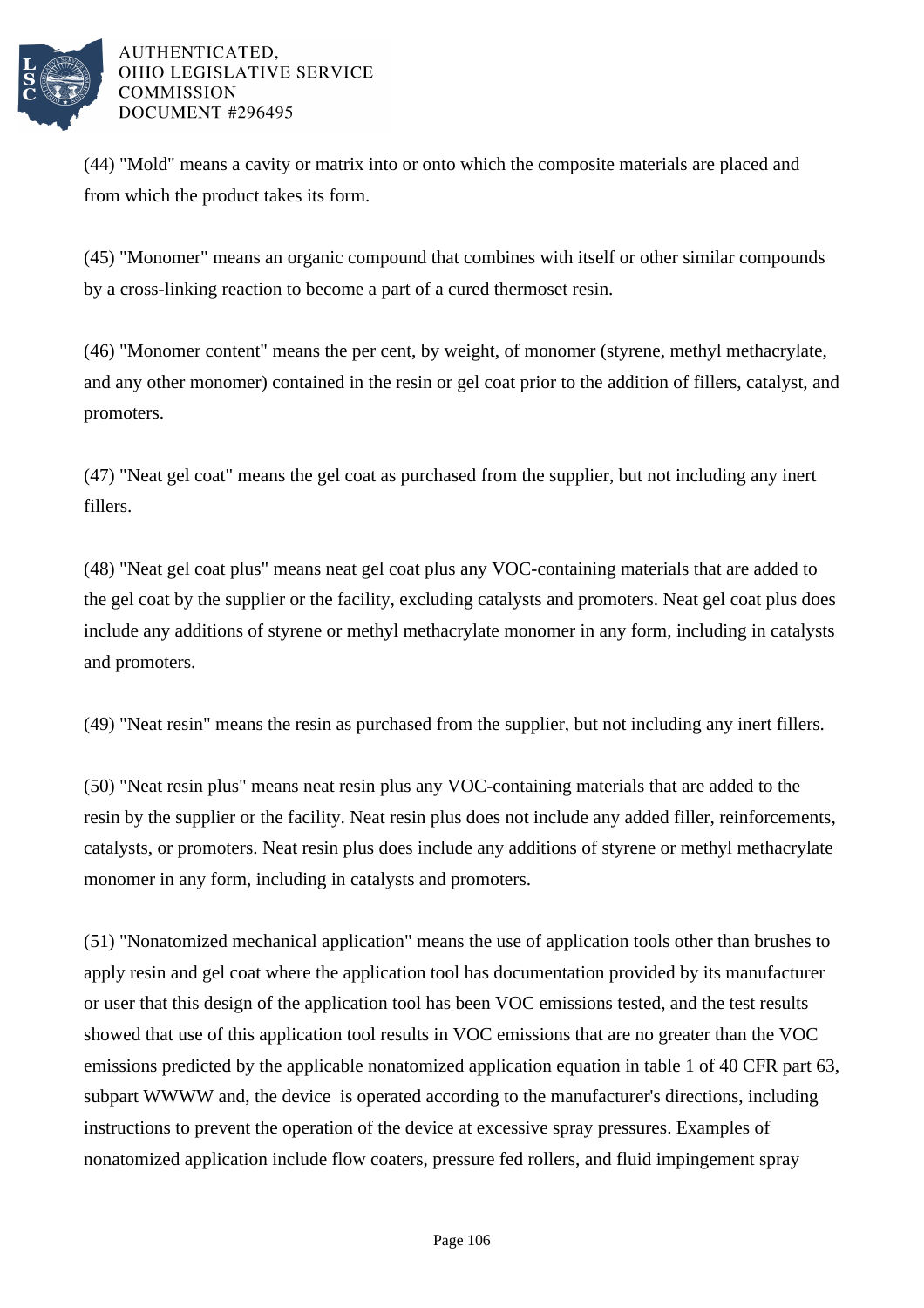

guns.

(52) "Noncorrosion-resistant resin" means any resin other than a corrosion-resistant resin or a tooling resin.

(53) "Noncorrosion-resistant product" means any product other than a corrosion-resistant product or a mold.

(54) "Non-routine manufacture" means that the facility manufactures parts to replace worn or damaged parts of a reinforced plastic composites product, or a product containing reinforced plastic composite parts, that was originally manufactured in another facility. To qualify as non-routine manufacture, the part shall be used for repair or replacement, and the manufacturing schedule based on the current or anticipated repair needs of the reinforced plastic composites product, or a product containing reinforced plastic composite parts.

(55) "Operation" means a specific process typically found at a reinforced plastic composites facility. Examples of operations are noncorrosion-resistant manual resin application, corrosion-resistant mechanical resin application, pigmented gel coat application, mixing and VOC-containing materials storage.

(56) "Open molding" means a process for fabricating composites in a way that VOC-containing materials are exposed to the atmosphere. Open molding includes processes such as manual resin application, mechanical resin application, filament application, and gel coat application. Open molding also includes application of resins and gel coats to parts that have been removed from the open mold.

(57) "Pigmented gel coat" means a gel coat that has a color, but does not contain ten per cent of more titanium dioxide by weight. It can be used to form the surface layer of any composites other than those used for molds in tooling operations.

(58) "Plastic composite" has the same meaning as composite.

(59) "Polymer casting" means a process for fabricating composites in which composite materials are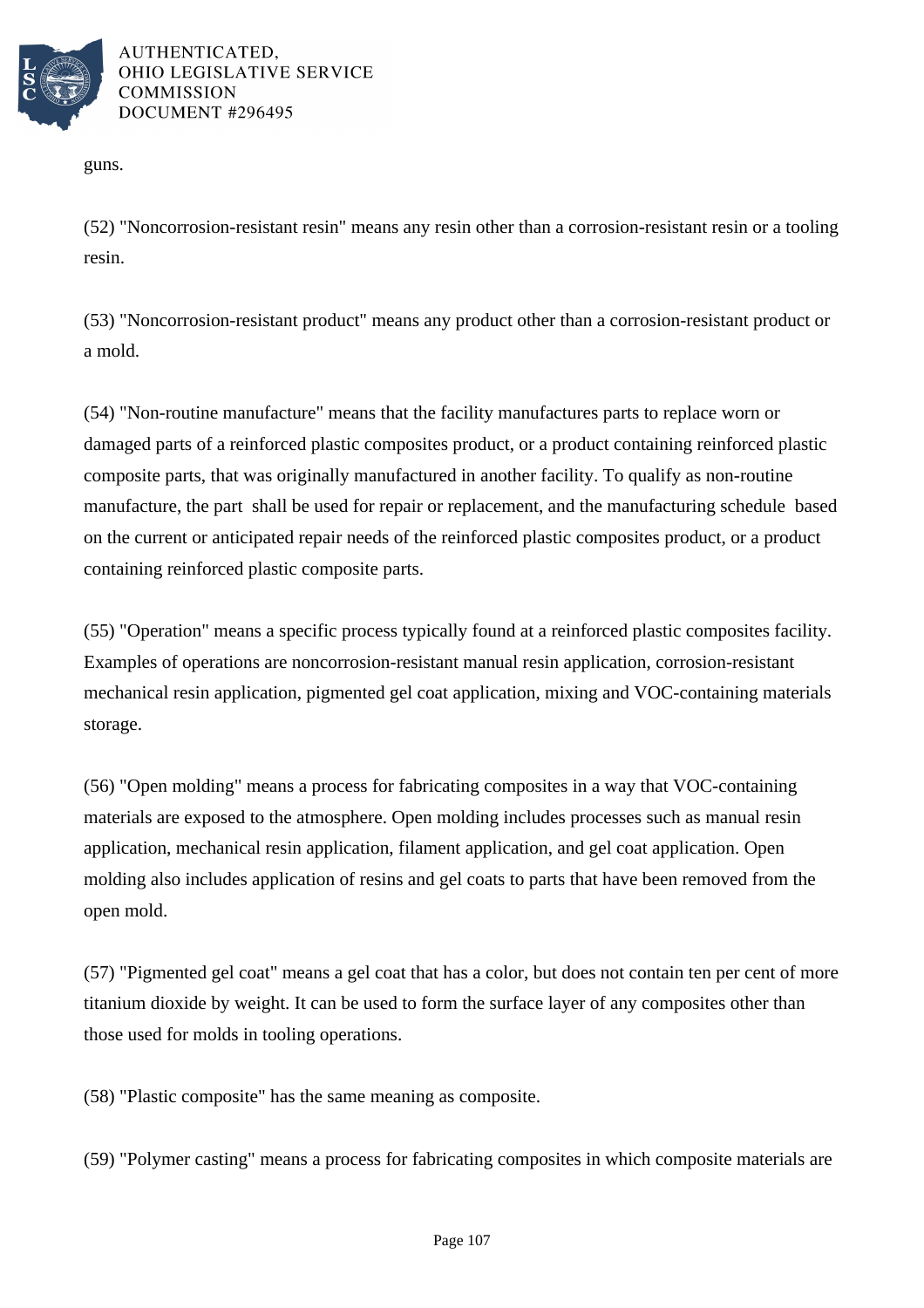

ejected from a casting machine or poured into an open, partially open, or closed mold and cured. After the composite materials are poured into the mold, they are not rolled out or worked while the mold is open, except for smoothing the material or vibrating the mold to remove bubbles. The composite materials may or may not include reinforcements. Products produced by the polymer casting process include cultured marble products and polymer concrete.

(60) "Preform injection" means a form of pultrusion where liquid resin is injected to saturate reinforcements in an enclosed system containing one or more chambers with openings only large enough to admit reinforcements. Resin, which drips out of the chamber during the process, is collected in closed piping or covered troughs and then into a covered reservoir for recycle. Resin storage vessels, reservoirs, transfer systems, and collection systems are covered or shielded from the ambient air. Preform injection differs from direct die injection in that the injection chambers are not directly attached to the die.

(61) "Prepreg materials" means reinforcing fabric received precoated with resin which is usually cured through the addition of heat.

(62) "PTE" means permanent total enclosure as defined in paragraph (X) of this rule.

(63) "Pultrusion" means a continuous process for manufacturing composites that have a uniform cross-sectional shape. The process consists of pulling a fiber-reinforcing material through a resin impregnation chamber or bath and through a shaping die, where the resin is subsequently cured. There are several types of pultrusion equipment, such as open bath, resin injection, and direct die injection equipment.

(64) "Reinforced plastic composites production" means operations in which reinforced or nonreinforced plastic composites or plastic molding compounds are manufactured using thermoset resins or gel coats that contain styrene to produce plastic composites. The resins and gel coats may also contain materials designed to enhance the chemical, physical, or thermal properties of the product. Reinforced plastic composites production also includes cleaning, mixing, VOC-containing materials storage, and repair operations associated with the production of plastic composites.

(65) "Repair" means application of resin or gel coat to a part to correct a defect, where the resin or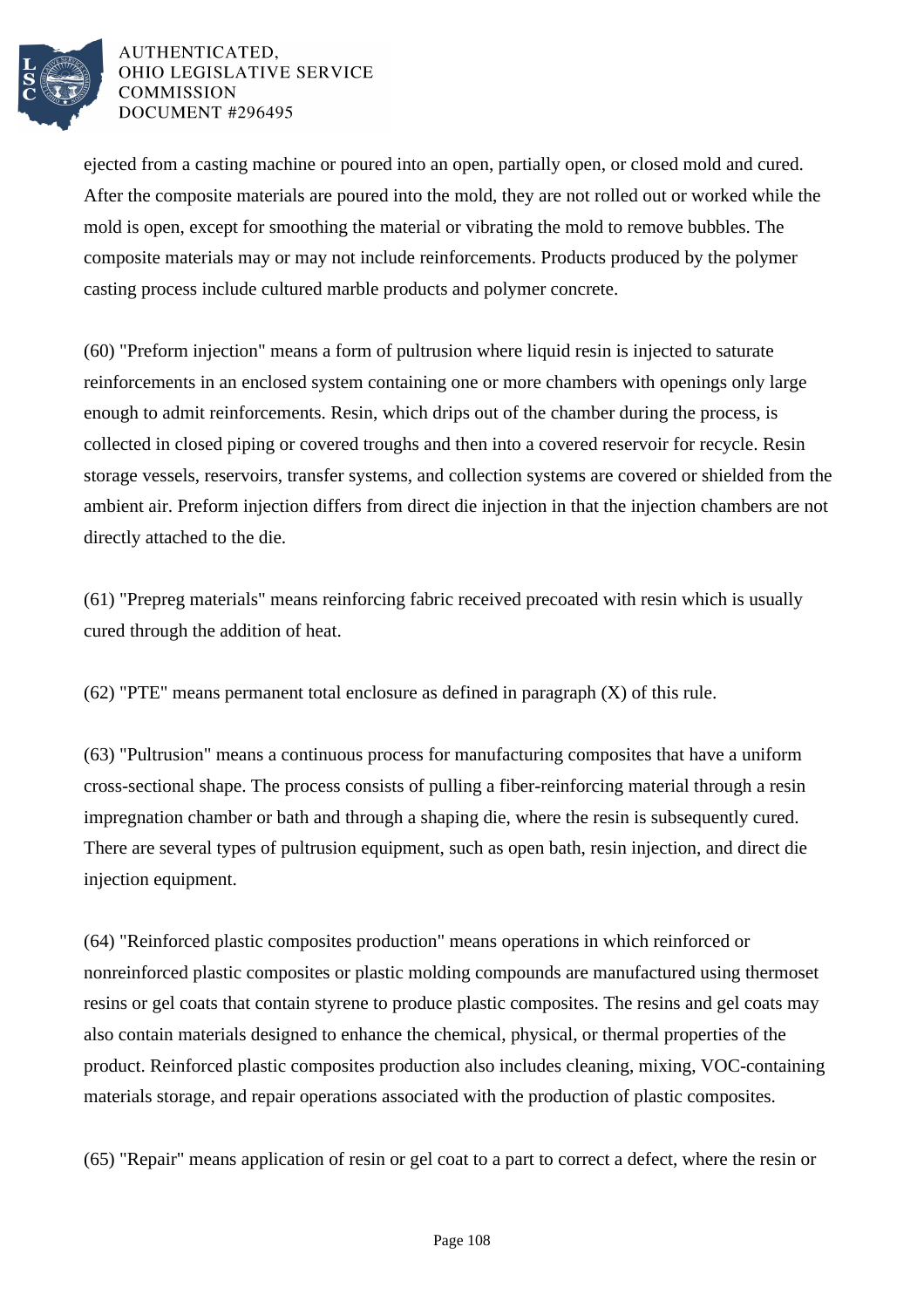

gel coat application occurs after the part has gone through all the steps of its typical production process, or the application occurs outside the normal production area. Rerouting a part back through the normal production line, or part of the normal production line, is not considered repair.

(66) "Resin" means any of a class of organic polymers of natural or synthetic origin used in reinforced plastic composite products to surround and hold fibers, and is solid or semi-solid in the cured state.

(67) "Resin transfer molding" means a process for manufacturing composites whereby catalyzed resin is transferred or injected into a closed mold in which fiberglass reinforcement has been placed.

(68) "Sheet molding compound" or "SMC" means a ready-to-mold putty-like molding compound that contains resin processed into sheet form. The molding compound is sandwiched between a top and a bottom film. In addition to resin, the SMC may also contain catalysts, fillers, chemical thickeners, mold release agents, reinforcements, and other ingredients. Sheet molding compound can be used in compression molding to manufacture reinforced plastic composites products.

(69) "Shrinkage controlled resin" means a resin that when promoted, catalyzed, and filled according to the resin manufacturer's recommendations demonstrates less than 0.3 per cent linear shrinkage when tested according to ASTM D2566-93.

(70) "SMC manufacturing" means a process which involves the preparation of SMC.

(71) "Thermoset resin" means a resin that does not become soft or return to a liquid state when heated.

(72) "Tooling gel coat" means a gel coat that is used to form the surface layer of molds. Tooling gel coats generally have high heat distortion temperatures, low shrinkage, high barcol hardness, and high dimensional stability.

(73) "Tooling resin" means a resin that is used to produce molds. Tooling resins generally have high heat distortion temperatures, low shrinkage, high barcol hardness, and high dimensional stability.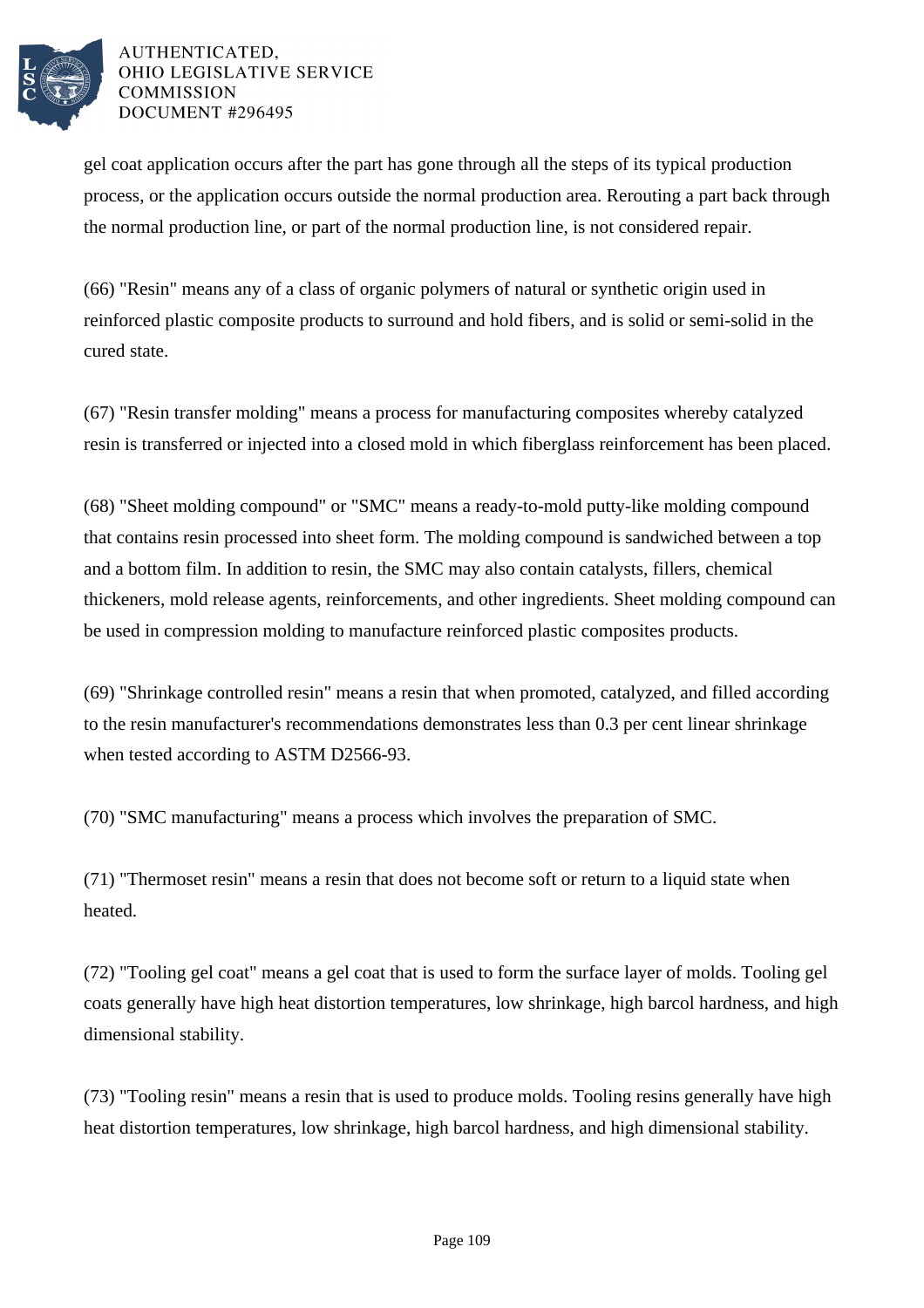

(74) "Uncontrolled oven VOC emissions" means those VOC emissions emitted from the oven through closed vent systems to the atmosphere and not to a control device. These VOC emissions do not include VOC emissions that may escape into the workplace through the opening of panels or doors on the ovens or other similar fugitive VOC emissions in the workplace.

(75) "Uncontrolled wet-out area VOC emissions" means any or all of the following:

(a) VOC emissions from wet-out areas that do not have any capture and control.

(b) VOC emissions that escape from wet-out area enclosures.

(c) VOC emissions from wet-out areas that are captured by an enclosure, but are vented to the atmosphere and not to an add-on control device.

(76) "Unfilled" means that there has been no addition of fillers to a resin or that less than ten per cent of fillers by weight of the total resin plus filler mixture has been added.

(77) "Vapor suppressant" means an additive, typically a wax, that migrates to the surface of the resin during curing and forms a barrier to seal in the styrene and reduce styrene emissions.

(78) "Vapor-suppressed resin" means a resin containing a vapor suppressant added for the purpose of reducing styrene emissions during curing.

(79) "VOC-containing materials storage" means an ancillary process within reinforced plastic composites production that involves keeping VOC-containing materials, such as resins, gel coats, catalysts, monomers, and cleaners, in containers or bulk storage tanks for any length of time. Containers may include small tanks, totes, vessels, and buckets.

(80) "Wet-out area" means the area within a continuous lamination process or continuous casting process where the resin is applied extending to the point prior to entering the oven.

(81) "White and off-white gel coat" means a gel coat that contains ten per cent or more titanium dioxide by weight.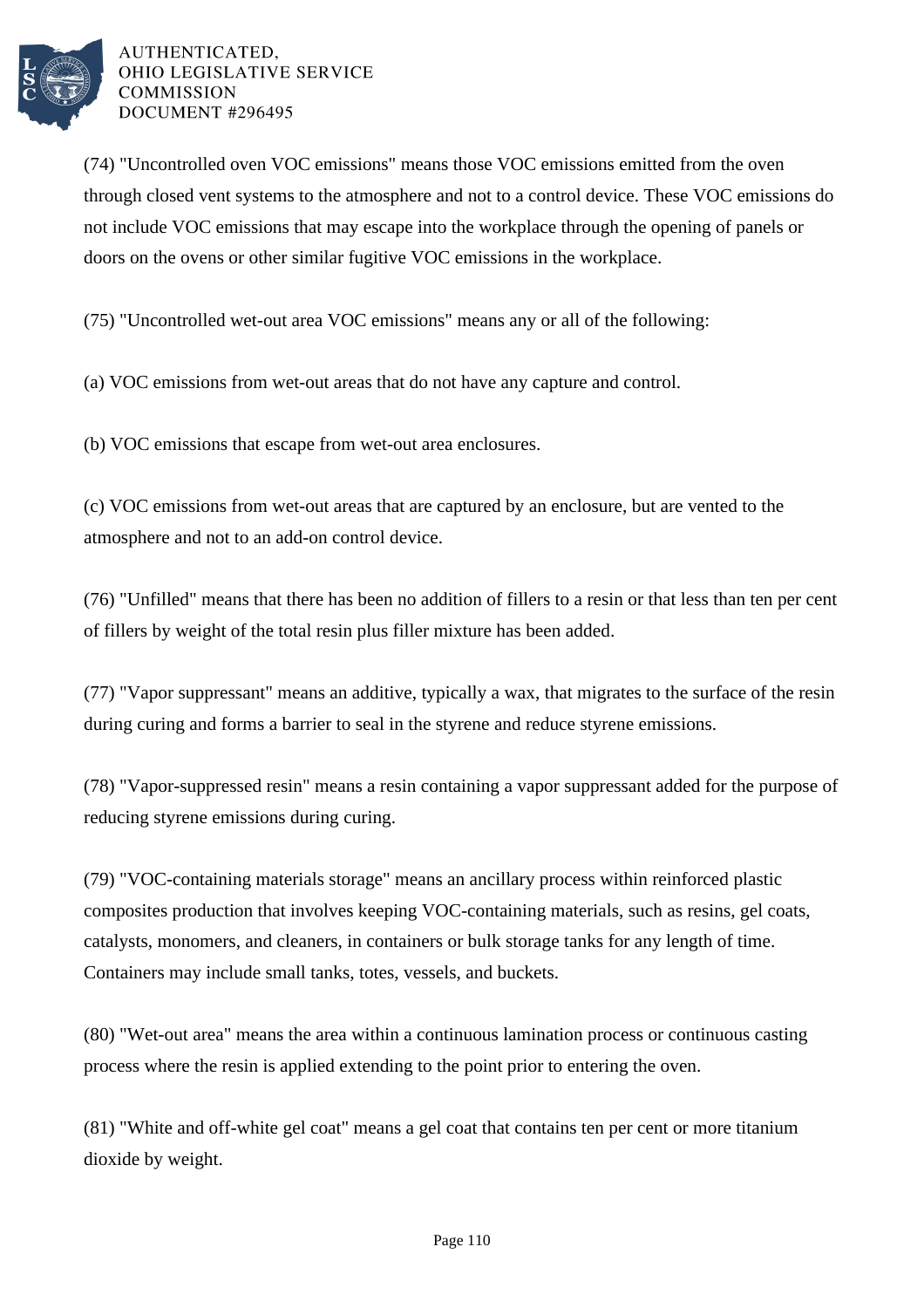

(HH) As used in rule 3745-21-27 of the Administrative Code (pertaining to boat manufacturing operations):

(1) "Application equipment cleaning" means the process of flushing or removing resins and gel coats from the interior or exterior of equipment that is used to apply resin or gel coat in the manufacture of fiberglass parts.

(2) "Atomized application method" means a resin application technology in which the resin leaves the application equipment and breaks into droplets or an aerosol as it travels from the application equipment to the surface of the part. Atomized application methods include, but are not limited to, resin spray guns and resin chopper spray guns.

(3) "Boat" means any type of vessel, other than a seaplane, that can be used for transportation on the water.

(4) "Boat manufacturing facility" means a facility that manufactures the hulls or decks of boats from fiberglass or builds molds to make fiberglass hulls or decks. A facility that manufactures only parts of boats (such as hatches, seats, or lockers) or boat trailers, but does not manufacture boat hulls, decks or molds for fiberglass boat hulls or decks, is not considered a boat manufacturing facility.

(5) "Clear gel coat" means gel coats that are clear or translucent so that underlying colors are visible. Clear gel coats are used to manufacture parts for sale. Clear gel coats do not include tooling gel coats used to build or repair molds.

(6) "Closed molding" means any molding process in which pressure is used to distribute the resin through the reinforcing fabric placed between two mold surfaces to either saturate the fabric or fill the mold cavity. The pressure may be clamping pressure, fluid pressure, atmospheric pressure, or vacuum pressure used either alone or in combination. The mold surfaces may be rigid or flexible. Closed molding includes, but is not limited to, compression molding with sheet molding compound, infusion molding, resin injection molding (RIM), vacuum-assisted resin transfer molding (VARTM), resin transfer molding (RTM), and vacuum-assisted compression molding. Processes in which a closed mold is used only to compact saturated fabric or remove air or excess resin from the fabric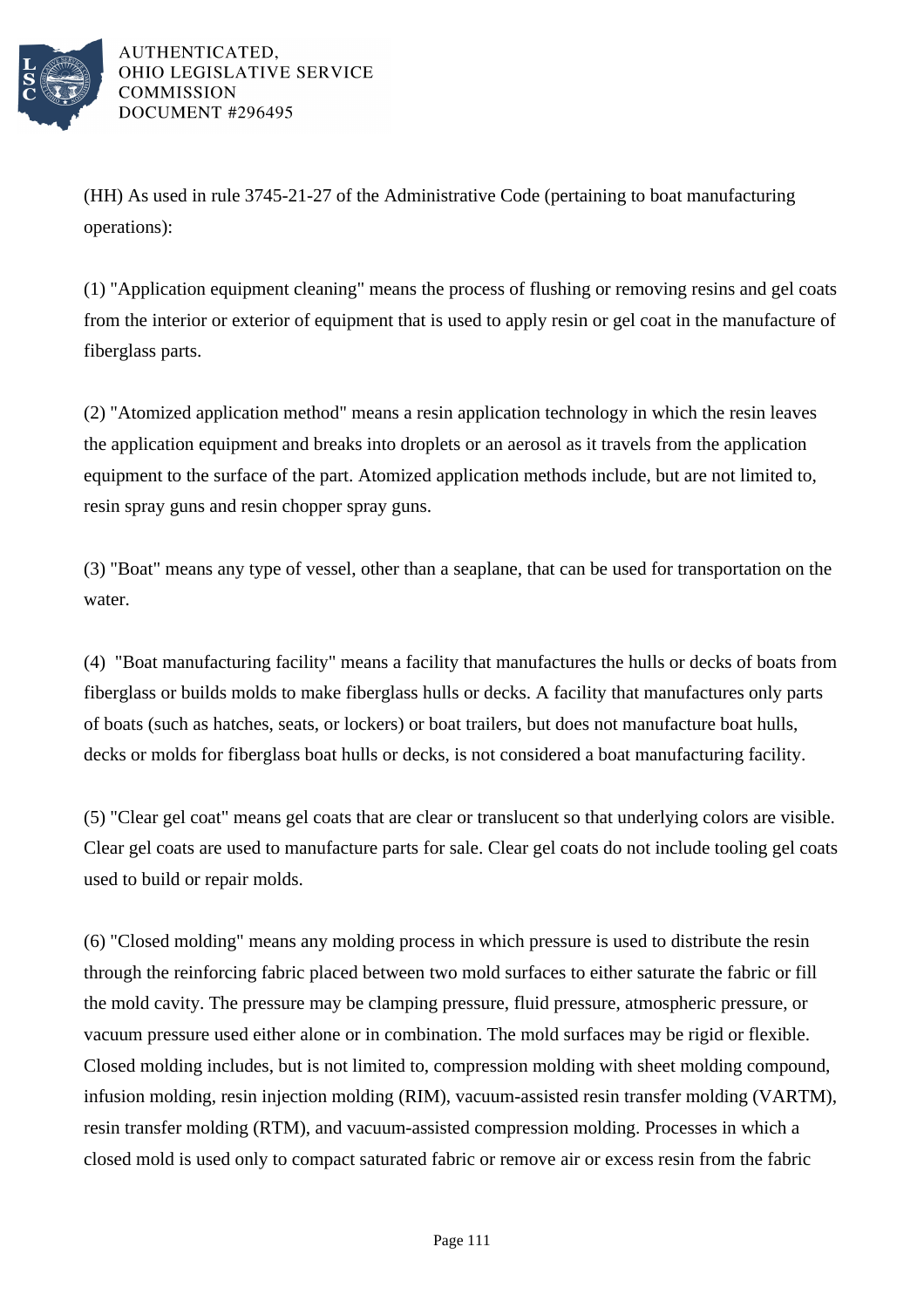

(such as in vacuum bagging), are not considered closed molding. Open molding steps, such as application of a gel coat or skin coat layer by conventional open molding prior to a closed molding process, are not closed molding.

(7) "Cured resin" or "cured gel coat" means resin or gel coat that has changed irreversibly from a liquid to a solid.

(8) "Fiberglass boat" means a vessel in which either the hull or deck is built from a composite material consisting of a thermosetting resin matrix reinforced with fibers of glass, carbon, aramid, or other material.

(9) "Fiberglass hull and deck coatings" means coatings applied to the exterior or interior surface of fiberglass boat hulls and decks on the completed boat. Polyester and vinylester resins and gel coats used in building fiberglass parts are not fiberglass hull and deck coatings.

(10) "Filled resin" or "filled production resin" means a resin to which an inert material has been added to change viscosity, density, shrinkage, or other physical properties.

(11) "Flowcoater" means a nonatomizing application method of applying resins and gel coats to an open mold with a fluid nozzle in a fan pattern with no air supplied to the nozzle.

(12) "Gel coat" means a polyester resin surface coating, either pigmented or clear, that provides a cosmetic enhancement and improves resistance to degradation from exposure to the elements.

(13) "Hand lay-up" means a hand application technique of composite materials using a bucket and a paint brush or a paint roller, or other hand held method of application.

(14) "Mixing" means any operation in which resin or gel coat, including the mixing of putties or polyputties, is combined with additives that include, but are not limited to, fillers, promoters, or catalysts.

(15) "Mold" means the cavity or surface into or on which gel coat, resin, and fibers are placed and from which finished fiberglass parts take form.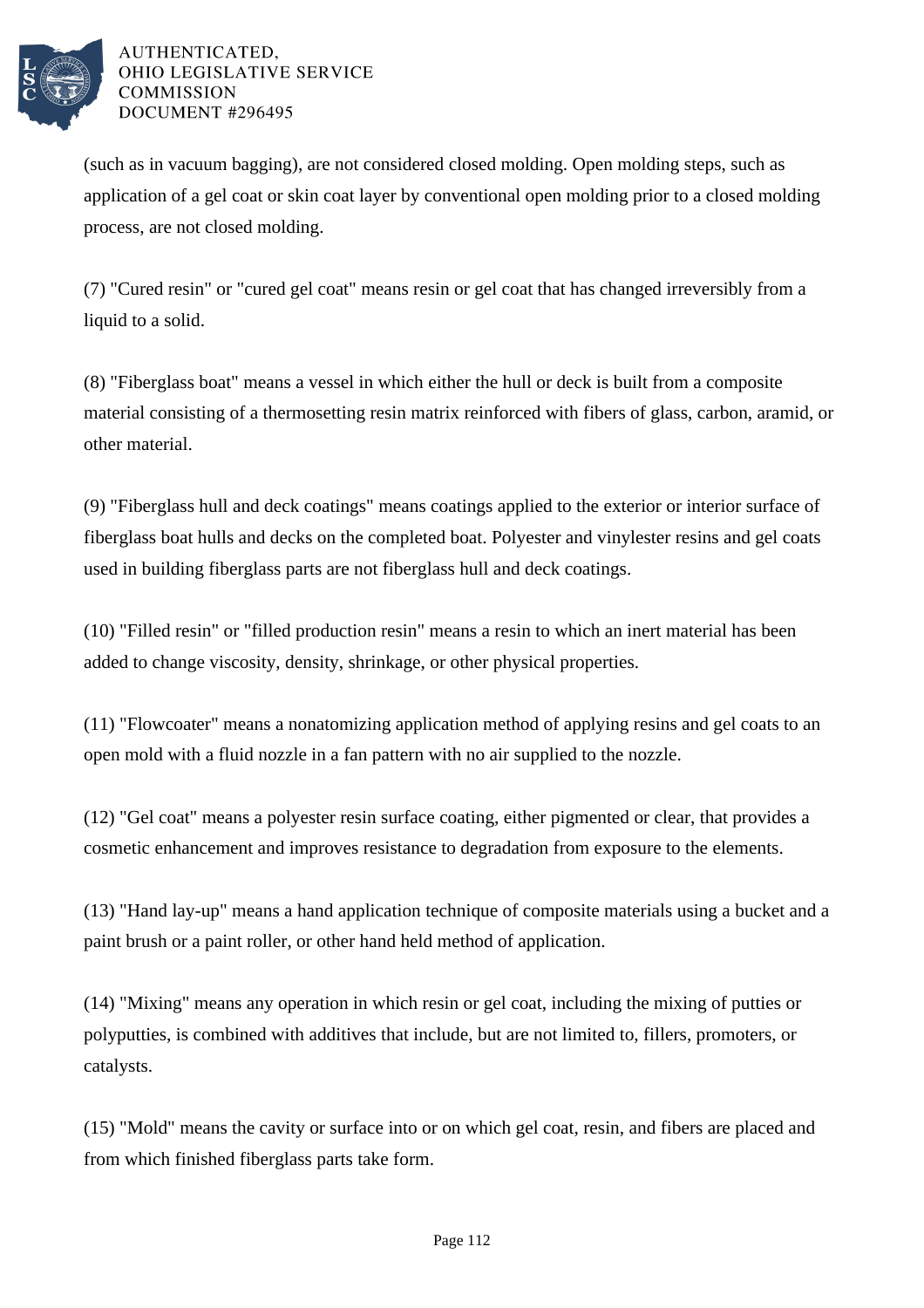

(16) "Mold sealing and release agents" means materials applied to a mold to seal, polish, and lubricate the mold to prevent parts from sticking to the mold. Mold sealers, waxes, and glazing and buffing compounds are considered mold sealing and release agents.

(17) "Monomer" means a relatively low-molecular-weight organic compound such as styrene that combines with itself, or other similar compounds, by a cross-linking reaction to become a cured thermosetting resin.

(18) "Monomer per cent by weight of a resin" means the weight of the monomer, divided by the weight of the polymer.

(19) "Nonatomized application method" means any application technology in which the resin is not broken into droplets or an aerosol as it travels from the application equipment to the surface of the part. Nonatomized application methods include, but are not limited to, flowcoaters, chopper flowcoaters, pressure-fed resin rollers, resin impregnators, and hand application (for example, paint brush or paint roller).

(20) "Open molding resin and gel coat operation" means any process in which the reinforcing fibers and resin are placed in the mold and are open to the surrounding air while the reinforcing fibers are saturated with resin. Open molding includes operations in which a vacuum bag or similar cover is used to compress an uncured laminate to remove air bubbles or excess resin, or to achieve a bond between a core material and a laminate.

(21) "Pigmented gel coat" means opaque gel coats used to manufacture parts for sale. Pigmented gel coats do not include tooling gel coats used to build or repair molds.

(22) "Polyester resin materials" means unsaturated polyester resins, such as isophthalic, orthophthalic, halogenated, bisphenol A, vinyl ester, or furan resins; cross-linking agents; catalysts; gel coats; inhibitors; accelerators; promoters; and any other material containing VOC used in polyester resin operations.

(23) "Polyester resin operations" means fabricate, rework, repair, or touchup products for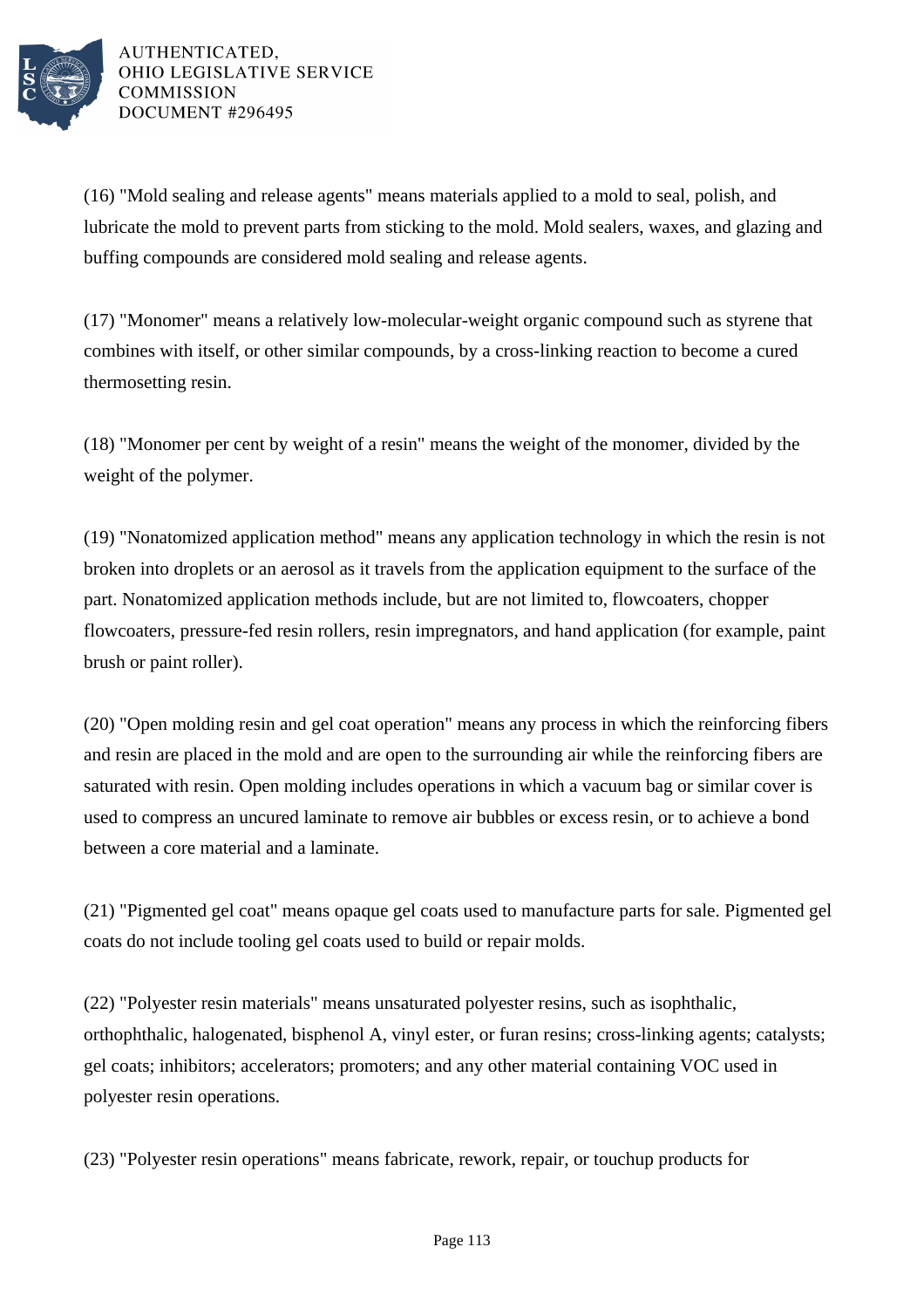

commercial, military, or industrial use by mixing, pouring, hand laying-up, impregnating, injecting, forming, winding, spraying, or curing by using unsaturated polyester resin materials.

(24) "Pressure-fed roller" means a fabric roller that is fed with continuous supply of catalyzed resins from a mechanical fluid pump.

(25) "Production resin" means any resin used to manufacture parts for sale. Production resins do not include tooling resins used to build or repair molds, or assembly adhesives as defined in this rule.

(26) "Repair" means that portion of the fabrication process that requires the addition of polyester resin materials to portions of a previously fabricated product in order to mend damage.

(27) "Resin" means any thermosetting resin with or without pigment containing styrene (CAS No. 100-42-5) or methyl methacrylate (CAS No. 80-62-6) and used to encapsulate and bind together reinforcement fibers in the construction of fiberglass parts.

(28) "Resin impregnator" means a mechanical nonatomizing composite materials application method in which fiber reinforcement is saturated with resins in a controlled ratio for each specific composite product.

(29) "Roll-out" means the process of using rollers, squeegees, or similar tools to compact reinforcing materials saturated with resin to remove trapped air or excess resin.

(30) "Skin coat" means a layer of resin and fibers applied over the gel coat to protect the gel coat from being deformed by the next laminate layers.

(31) "Tooling gel coat" means the gel coat used to build or repair molds (also known as tools) or prototypes (also known as plugs) from which molds will be made.

(32) "Tooling resin" means the resin used to build or repair molds (also known as tools) or prototypes (also known as plugs) from which molds will be made.

(33) "Touch-up" means that portion of the process that is necessary to cover minor imperfections.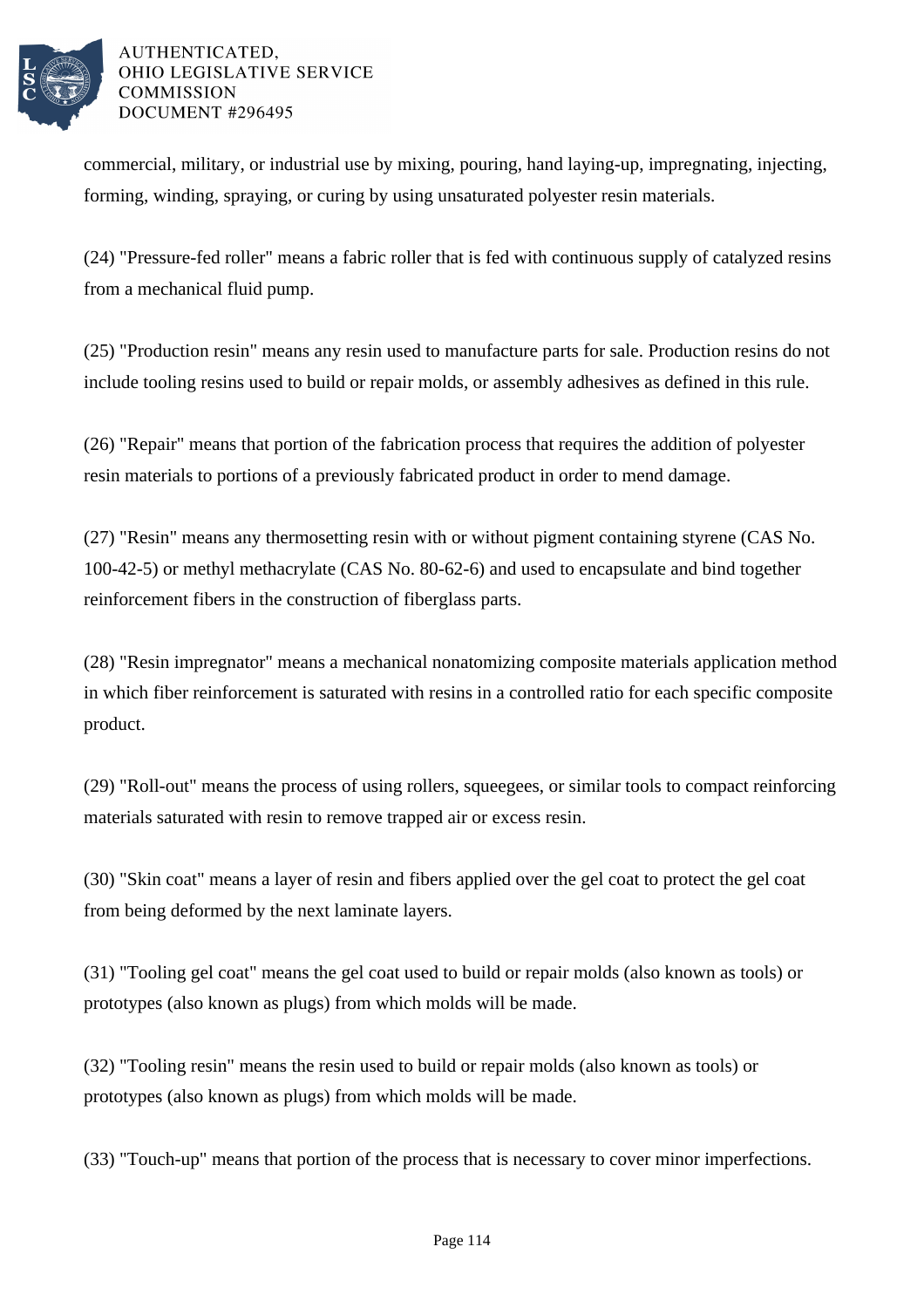

(34) "Vacuum bagging" means any molding technique in which the reinforcing fabric is saturated with resin and then covered with a flexible sheet that is sealed to the edge of the mold and where a vacuum is applied under the sheet to compress the laminate, remove excess resin, or remove trapped air from the laminate during curing. Vacuum bagging does not include processes that meet the definition of closed molding.

(35) "Vinylester resin" means a thermosetting resin containing esters of acrylic or methacrylic acids and having double-bond and ester linkage sites only at the ends of the resin molecules.

(II) As used in rule 3745-21-28 of the Administrative Code (pertaining to miscellaneous industrial adhesives and sealants):

(1) "Acrylonitrile-butadiene-styrene welding" or "ABS welding" means any process to weld acrylonitrile-butadiene-styrene pipe.

(2) "Adhesive" means any chemical substance that is applied for the purpose of bonding two surfaces together other than by mechanical means.

(3) "Adhesive primer" means any product intended by the manufacturer for application to a substrate, prior to the application of an adhesive, to provide a bonding surface.

(4) "Aerospace component" means the fabricated part, assembly of parts or completed unit of any aircraft, helicopter, missile, or space vehicle, including passenger safety equipment.

(5) "Aerosol adhesive" means an adhesive packaged as an aerosol product in which the spray mechanism is permanently housed in a non-refillable can designed for handheld application without the need for ancillary hoses or spray equipment.

(6) "Application process" means a series of one or more adhesive applicators and any associated drying area or oven, or both, wherein an adhesive is applied, dried or cured, or both. An application process ends at the point where the adhesive is dried or cured, or prior to any subsequent application of a different adhesive. The application process does not have to include an oven or flash-off area to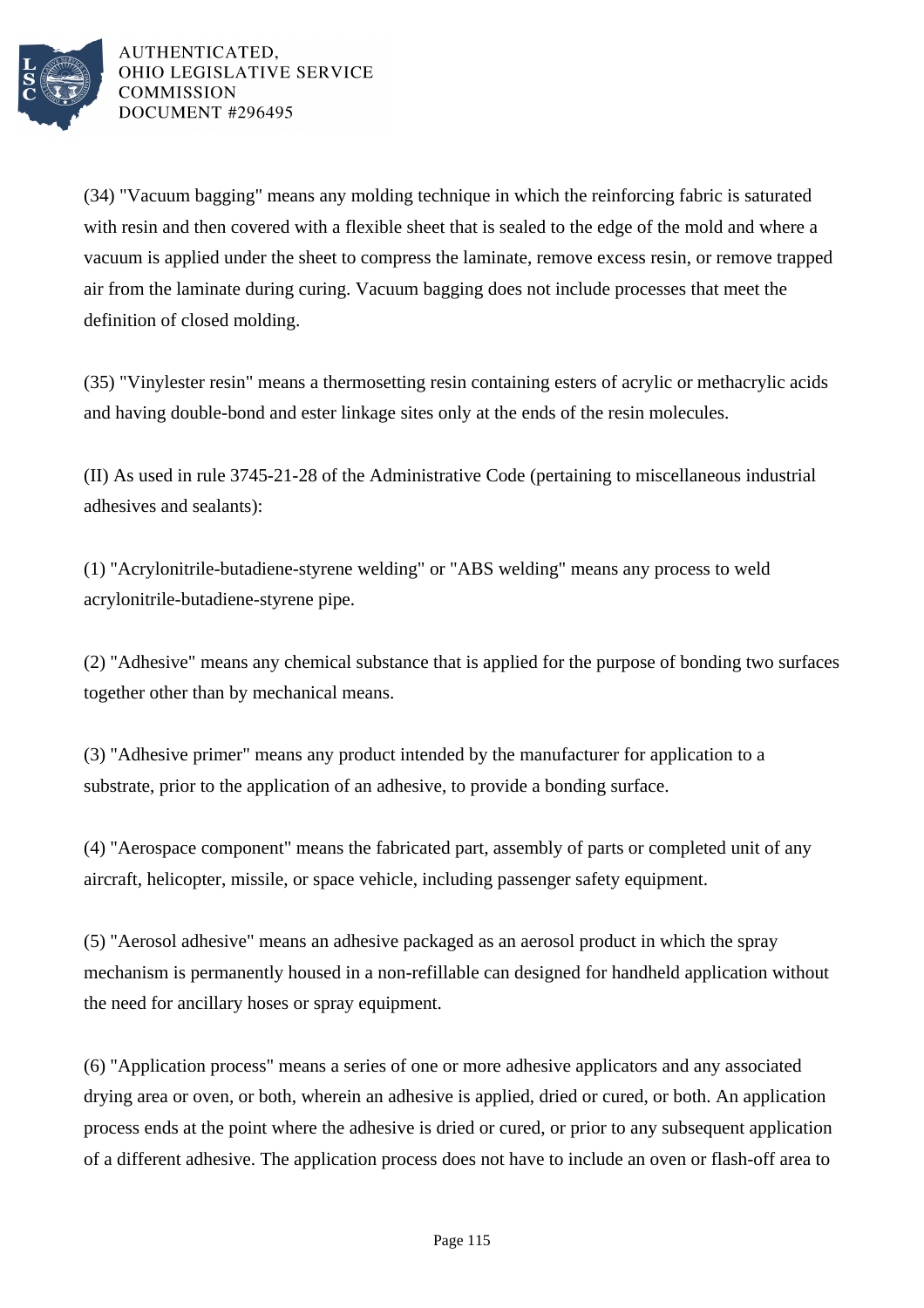

be included with this definition.

(7) "Architectural sealant or sealant primer" means any sealant or sealant primer intended by the manufacturer to be applied to stationary structures, including mobile homes, and their appurtenances. Appurtenances to an architectural structure include, but are not limited to: hand railings, cabinets, bathroom and kitchen fixtures, fences, rain gutters and downspouts, and windows.

(8) "Automotive glass adhesive primer" means an adhesive primer labeled by the manufacturer to be applied to automotive glass prior to installation of the glass using an adhesive/sealant. This primer improves the adhesion to pinch weld and blocks ultraviolet light.

(9) "CARB" means the California air resources board.

(10) "Ceramic tile installation adhesive" means any adhesive intended by the manufacturer for use in the installation of ceramic tiles.

(11) "Chlorinated polyvinyl chloride plastic" or "CPVC plastic" means a polymer of the vinyl chloride monomer that contains sixty-seven per cent chlorine and is normally identified with a CPVC marking.

(12) "Chlorinated polyvinyl chloride welding adhesive" or "CPVC welding adhesive" means an adhesive labeled for welding of chlorinated polyvinyl chloride plastic.

(13) "Cleanup solvent" means a VOC-containing material used to remove a loosely held uncured (i.e., not dry to the touch) adhesive or sealant from a substrate, or clean equipment used in applying a material.

(14) "Computer diskette jacket manufacturing adhesive" means any adhesive intended by the manufacturer to glue the fold-over flaps to the body of a vinyl computer diskette jacket.

(15) "Contact bond adhesive" means an adhesive that conforms to the following:

(a) Is designed for application to both surfaces to be bonded together.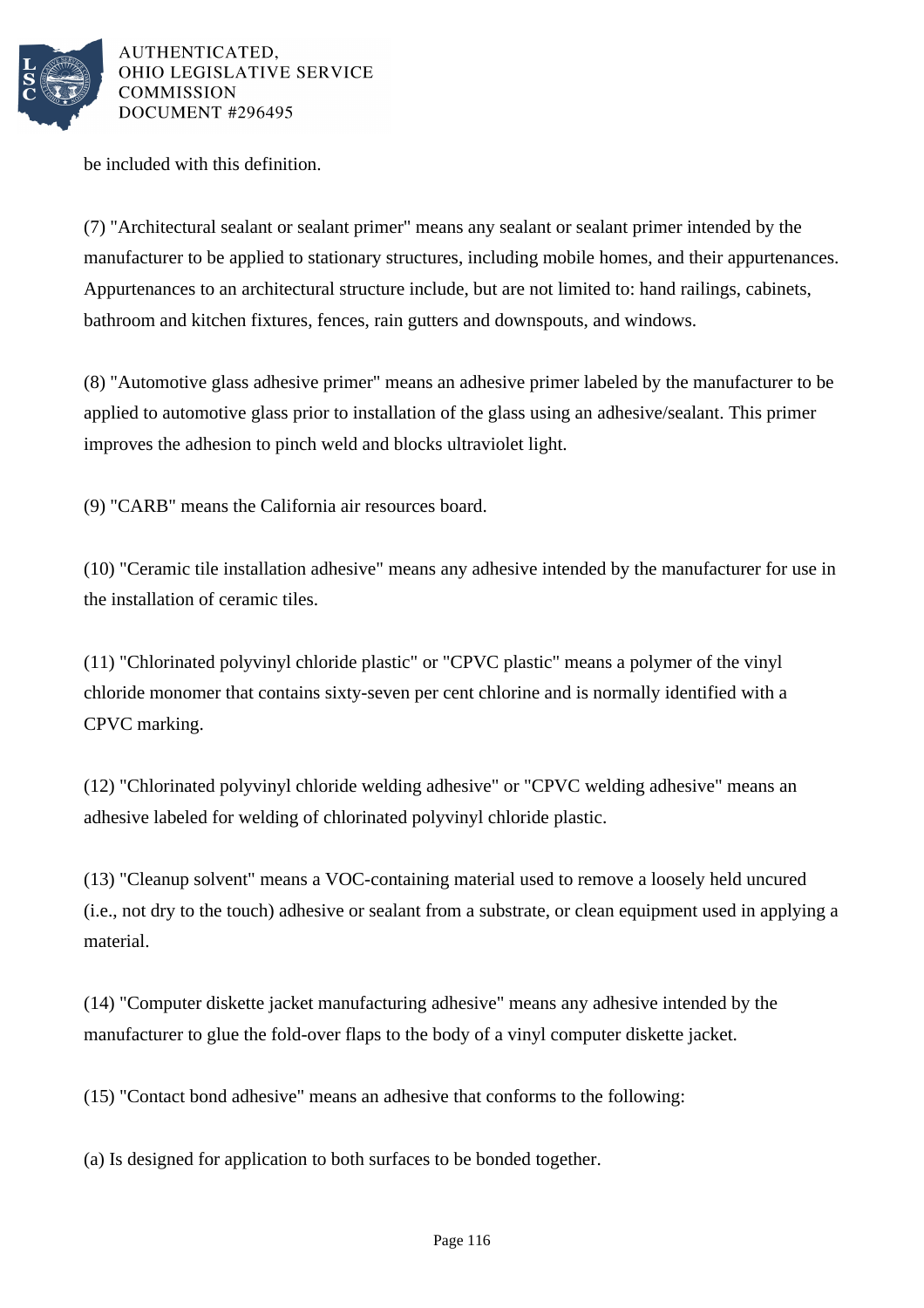

(b) Is allowed to dry before the two surfaces are placed in contact with each other.

(c) Forms an immediate bond that is impossible, or difficult, to reposition after both adhesive-coated surfaces are placed in contact with each other.

(d) Does not need sustained pressure or clamping of surfaces after the adhesive-coated surfaces have been brought together using sufficient momentary pressure to establish full contact between both surfaces.

Contact adhesive does not include rubber cements that are primarily intended for use on paper substrates. Contact adhesive also does not include vulcanizing fluids that are designed and labeled for tire repair only.

(16) "Cove base" means a flooring trim unit, generally made of vinyl or rubber, having a concave radius on one edge and a convex radius on the opposite edge that is used in forming a junction between the bottom wall course and the floor or to form an inside corner.

(17) "Cove base installation adhesive" means any adhesive intended by the manufacturer to be used for the installation of cove base or wall base on a wall or vertical surface at floor level.

(18) "Cyanoacrylate adhesive" means any adhesive with a cyanoacrylate content of at least ninetyfive per cent by weight.

(19) Digital printing" means a print-on-demand method of printing in which an electronic output device transfers variable data, in the form of an image, from a computer to a variety of substrates. Digital printing methods include, but are not limited to, inkjet printing, electrophotographic printing, dye sublimation printing, thermal wax printing and solid ink printing.

(20) "Flexible vinyl" means non-rigid polyvinyl chloride plastic with at five per cent by weight plasticizer content.

(21) "Fiberglass" means a material consisting of extremely fine glass fibers.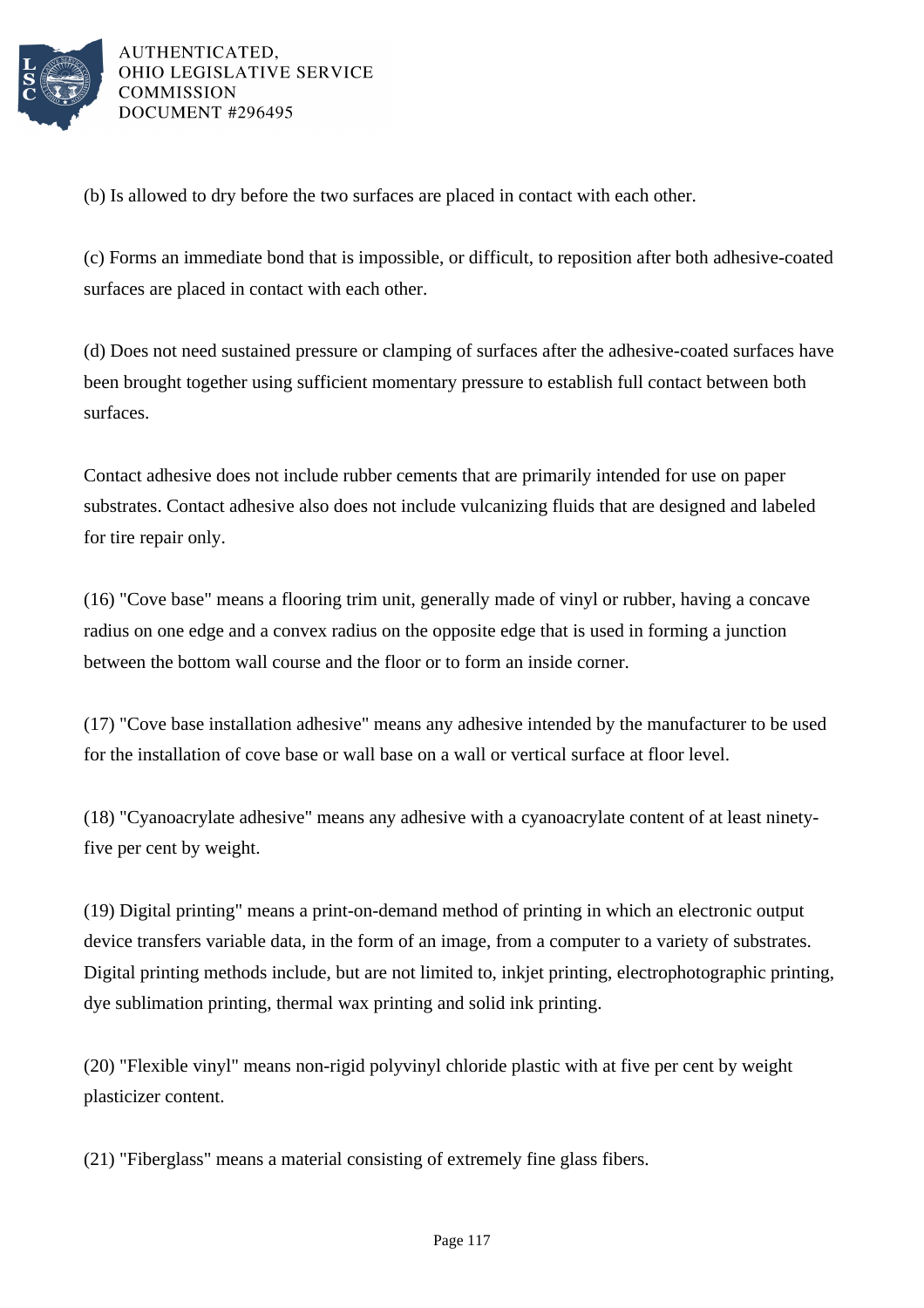

(22) "Indoor floor covering installation adhesive" means any adhesive intended by the manufacturer for use in the installation of wood flooring, carpet, resilient tile, vinyl tile, vinyl backed carpet, resilient sheet and roll, or artificial grass. Adhesives used to install ceramic tile and perimeter bonded sheet flooring with vinyl backing onto a non-porous substrate, such as flexible vinyl, are excluded from this definition.

(23) "Laminate" means a product made by bonding together two or more layers of material.

(24) "Marine deck sealant" or "marine deck sealant primer" means any sealant or sealant primer labeled for application to wooden marine decks.

(25) "Medical equipment manufacturing" means the manufacture of medical devices, such as, but not limited to, catheters, heart valves, blood cardioplegia machines, tracheostomy tubes, blood oxygenators, and cardiatory reservoirs.

(26) "Metal to urethane/rubber molding or casting adhesive" means any adhesive intended by the manufacturer to bond metal to high density or elastomeric urethane or molded rubber materials, in heater molding or casting processes, to fabricate products such as rollers for computer printers or other paper handling equipment.

(27) "Motor vehicle adhesive" means an adhesive, including glass bonding adhesive, used at a facility that is not an automobile or light-duty truck assembly coating facility, applied for the purpose of bonding two vehicle surfaces together without regard to the substrates involved.

(28) "Multipurpose construction adhesive" means any adhesive intended by the manufacturer for use in the installation or repair of various construction materials including but not limited to drywall subfloor, panel, fiberglass reinforced plastic, ceiling tile and acoustical tile.

(29) "Non-membrane roof installation/repair adhesive" means any adhesive intended by the manufacturer for use in the installation or repair of nonmembrane roofs and that is not intended for the installation of prefabricated single-ply flexible roofing membrane, including but not limited to plastic or asphalt roof cement, asphalt roof coating and cold application cement.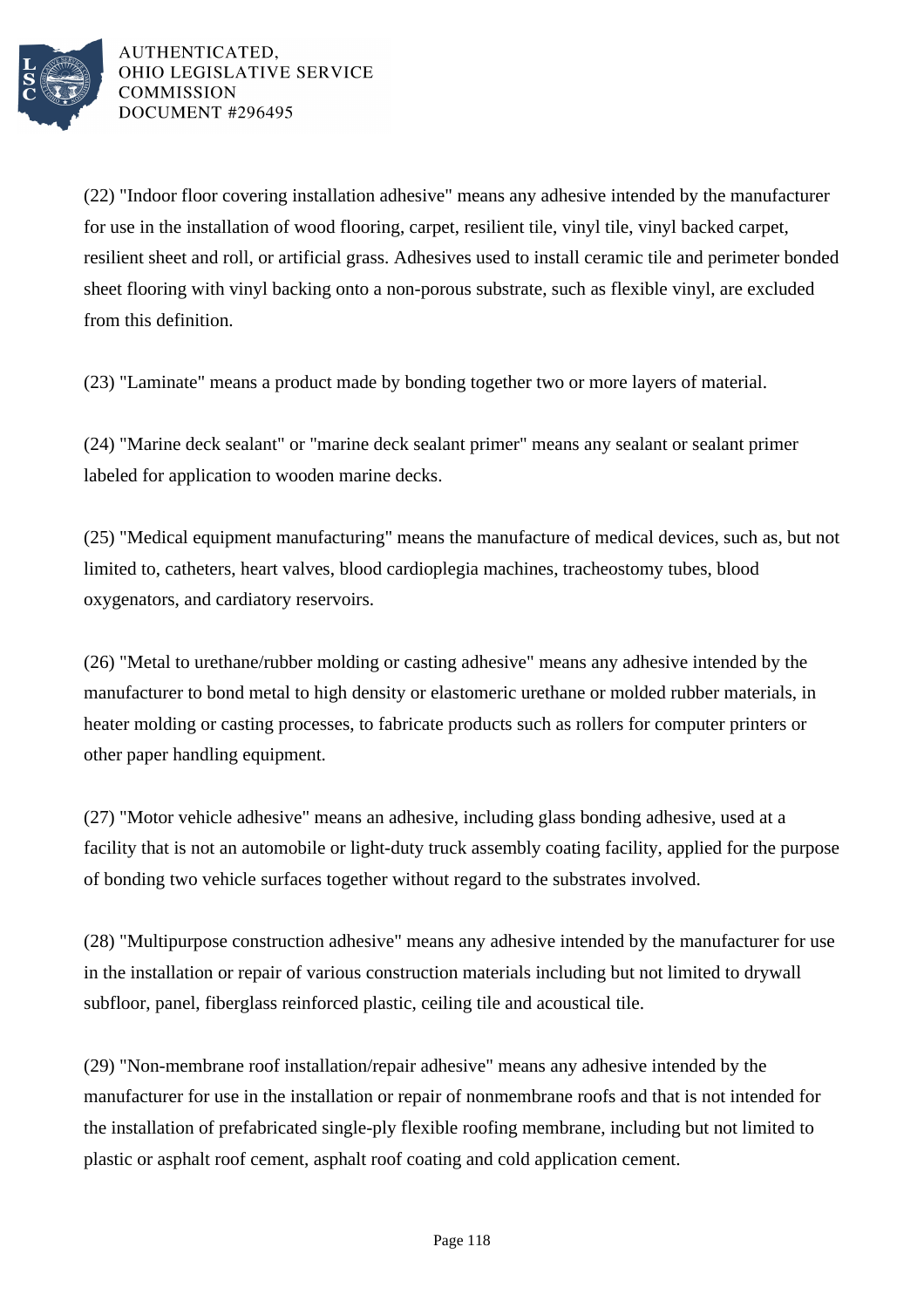

(30) "Outdoor floor covering installation adhesive" means any adhesive intended by the manufacturer for use in the installation of floor covering that is not in an enclosure and that is exposed to ambient weather conditions during normal use.

(31) "Panel installation" means the installation of plywood, pre-decorated hardboard (or tileboard), fiberglass reinforced plastic, and similar pre-decorated or non-decorated panels to studs or solid surfaces using an adhesive formulated for that purpose.

(32) "Perimeter bonded sheet flooring installation" means the installation of sheet flooring with vinyl backing onto a nonporous substrate using an adhesive designed to be applied only to a strip of up to four inches wide around the perimeter of the sheet flooring.

(33) "Plastic cement welding adhesive" means any adhesive intended by the manufacturer for use to dissolve the surface of plastic to form a bond between mating surfaces.

(34) "Plastic cement welding adhesive primer" means any primer intended by the manufacturer for use to prepare plastic substrates prior to bonding or welding.

(35) "Plastic foam" means foam constructed of plastics.

(36) "Plastics" means synthetic materials chemically formed by the polymerization of organic (carbon-based) substances. Plastics are usually compounded with modifiers, extenders, or reinforcers and are capable of being molded, extruded, cast into various shapes and films or drawn into filaments.

(37) "Polyvinyl chloride plastic" or "PVC plastic" means a polymer of the chlorinated vinyl monomer that contains fifty-seven per cent chlorine.

(38) "Polyvinyl chloride welding adhesive" or "PVC welding adhesive" means any adhesive intended by the manufacturer for use in the welding of PVC plastic pipe.

(39) "Porous material" means a substance that has tiny openings, often microscopic, in which fluids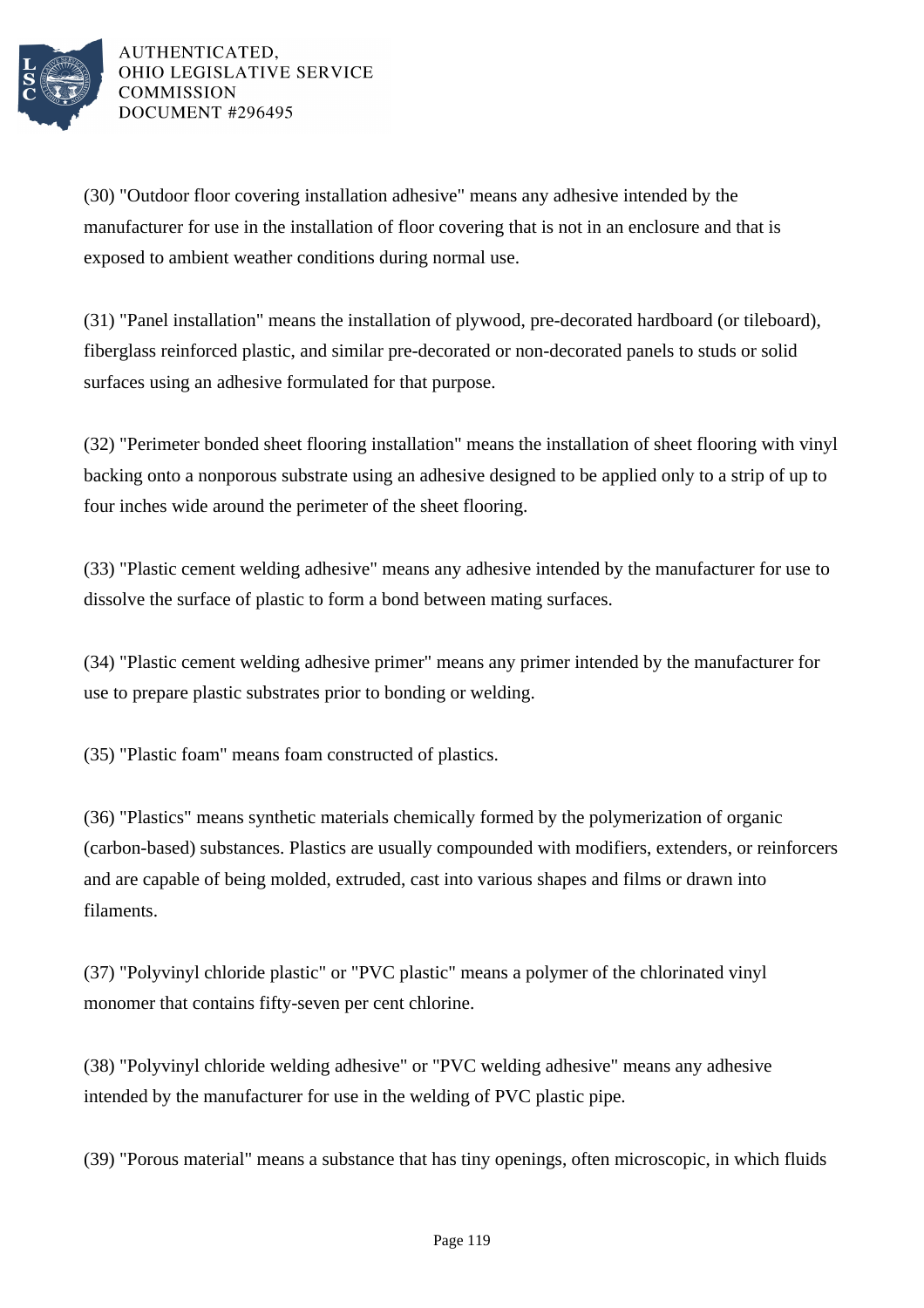

may be absorbed or discharged, including but not limited to, wood, paper and corrugated paperboard.

(40) "Reactive diluent" means a liquid that is a reactive organic compound during application and one in that, through chemical or physical reactions, such as polymerization, twenty per cent or more of the reactive organic compound becomes an integral part of a finished material.

(41) "Roadway sealant" means any sealant intended by the manufacturer for application to public streets, highways and other surfaces, including but not limited to curbs, berms, driveways and parking lots.

(42) "Rubber" means any natural or manmade rubber substrate, including but not limited to, styrenebutadiene rubber, polychloroprene (neoprene), butyl rubber, nitrile rubber, chlorosulfonated polyethylene and ethylene propylene diene terpolymer.

(43) "SCAQMD" means the south coast air quality management district, a part of the California air resources board, which is responsible for the regulation of air quality in the state of California.

(44) "Sealant primer" means any product intended by the manufacturer for application to a substrate, prior to the application of a sealant, to enhance the bonding surface.

(45) "Sealant" means any material with adhesive properties that is formulated primarily to fill, seal, waterproof or weatherproof gaps or joints between two surfaces. Sealants include sealant primers and caulks.

(46) "Sheet-applied rubber installation" means the process of applying sheet rubber liners by hand to metal or plastic substrates to protect the underlying substrate from corrosion or abrasion. These operations also include laminating sheet rubber to fabric by hand.

(47) "Single-ply roof membrane" means a prefabricated single sheet of rubber, normally ethylenepropylenediene terpolymer, that is field applied to a building roof using one layer of membrane material.

(48) "Single-ply roof membrane installation/repair adhesive" means any adhesive labeled for use in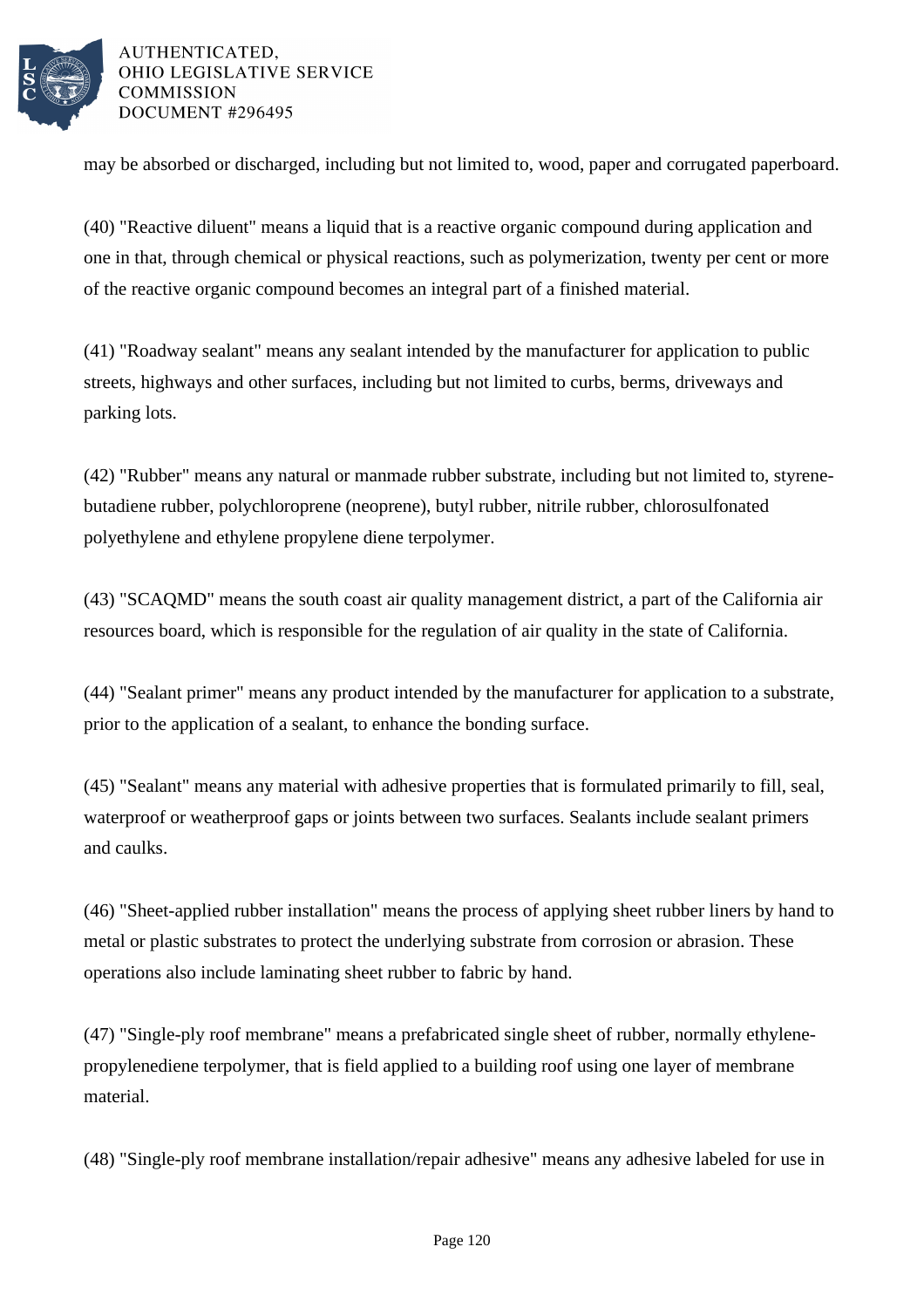

the installation or repair of single-ply roof membrane. Installation includes, as a minimum, attaching the edge of the membrane to the edge of the roof and applying flashings to vents, pipes and ducts that protrude through the membrane. Repair includes gluing the edges of torn membrane together, attaching a patch over a hole and reapplying flashings to vents, pipes or ducts installed through the membrane.

(49) "Single-ply roof membrane adhesive primer" means any primer labeled for use to clean and promote adhesion of the single-ply roof membrane seams or splices prior to bonding.

(50) "Single-ply roof membrane sealant" means any sealant labeled for application to single-ply roof membrane.

(51) "Solvent" means organic compounds that are used as diluents, thinners, dissolvers, viscosity reducers, cleaning agents or other related uses.

(52) "Structural glazing adhesive" means any adhesive intended by the manufacturer to apply glass, ceramic, metal, stone or composite panels to exterior building frames.

(53) "Subfloor installation" means the installation of subflooring material over floor joists, including the construction of any load bearing joists. Subflooring is covered by a finish surface material.

(54) "Surface preparation solvent" means a solvent used to remove dirt, oil and other contaminants from a substrate prior to the application of a primer, adhesive or sealant.

(55) "Thin metal laminating adhesive" means any adhesive intended by the manufacturer for use in bonding multiple layers of metal to metal or metal to plastic in the production of electronic or magnetic components in which the thickness of the bond line is less than 0.25 millimeters.

(56) "Tire repair" means a process that includes expanding a hole, tear, fissure or blemish in a tire casing by grinding or gouging, applying adhesive and filling the hole or crevice with rubber.

(57) "Tire tread adhesive" means any adhesive intended by the manufacturer for application to the back of precure tread rubber and to the casing and cushion rubber. Tire tread adhesive may also be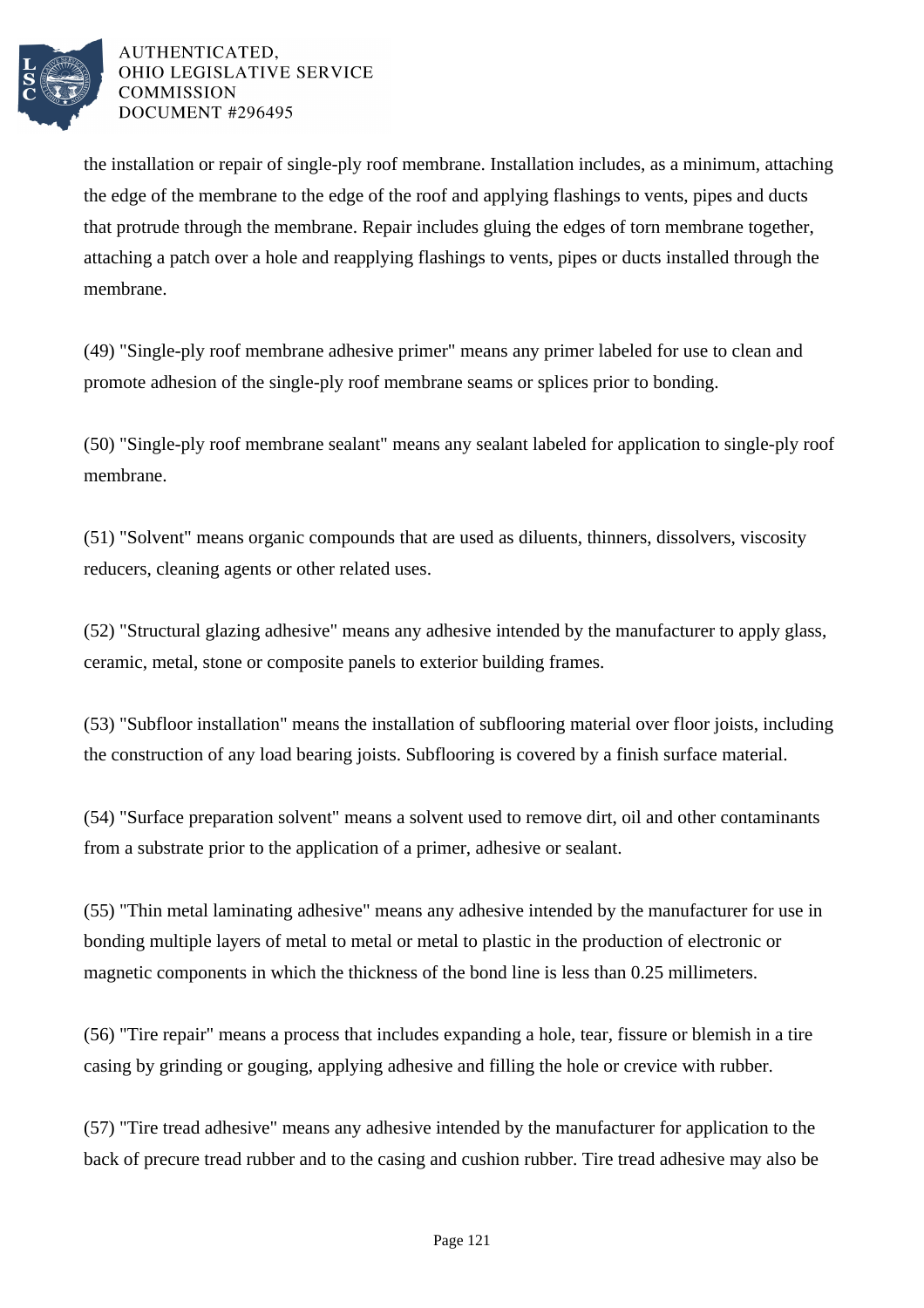

used to seal buffed tire casings to prevent oxidation while the tire is being prepared for a new tread.

(58) "Traffic marking tape" means preformed reflective film intended by the manufacturer for application to public streets, highways and other surfaces, including but not limited to curbs, berms, driveways and parking lots.

(59) "Traffic marking tape adhesive primer" means any primer intended by the manufacturer for application to surfaces prior to installation of traffic marking tape.

(60) "Undersea-based weapons systems components" means the fabrication of parts, assembly of parts or completed units of any portion of a missile launching system used on undersea ships.

(61) "Waterproof resorcinol glue" means a two-part resorcinol-resin-based adhesive designed for applications where the bond line must be resistant to conditions of continuous immersion in fresh or salt water.

(JJ) Referenced materials. This chapter includes references to certain matter or materials. The text of the referenced materials is not included in the rules contained in this chapter. Information on the availability of the referenced materials as well as the date of, or the particular edition or version of the material is included in this rule. For materials subject to change, only the specific versions specified in this rule are referenced. Material is referenced as it exists on the effective date of this rule. Except for subsequent annual publication of existing (unmodified) Code of Federal Regulation compilations, any amendment or revision to a referenced document is not applicable unless and until this rule has been amended to specify the new dates.

(1) Availability. The referenced materials are available as follows:

(a) "American Architectural Manufacturers Association" (AAMA). Information and copies of documents may be obtained by writing to: "AAMA, 1827 Walden Office Square, Suite 550, Schaumburg, IL 60173." These documents area also available for purchase at www.aamanet.org. AAMA documents are also available for inspection and use at most public libraries and "The State Library of Ohio."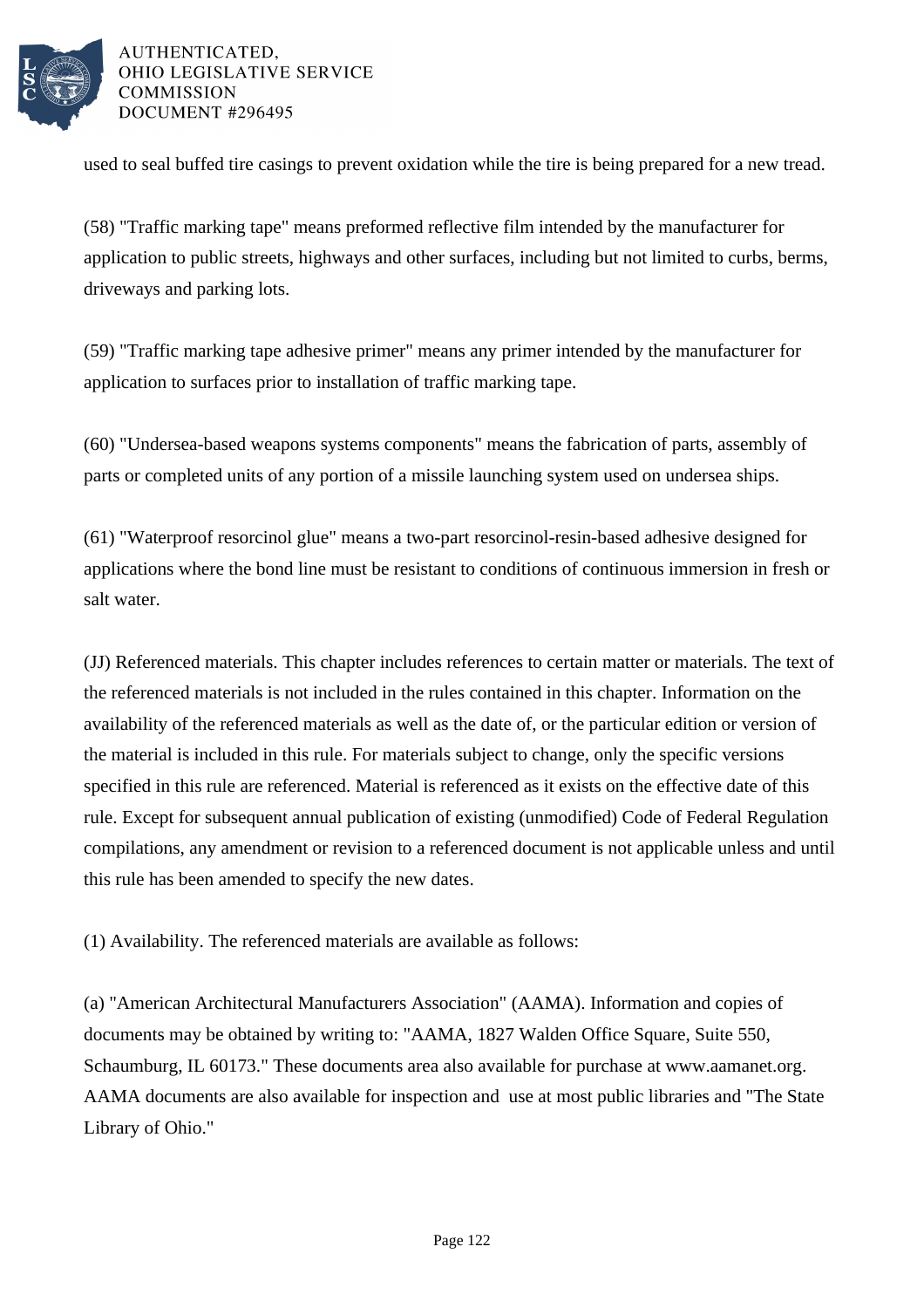

(b) "American National Standards Institute" (ANSI). Information and copies of publications may be obtained by writing to: "ANSI, Attn: Customer Service Department, 25 W 43rd Street, 4th Floor, New York, NY, 10036." Publications are also available for ordering at http://webstore.ansi.org. The ANSI publications are also available for inspection and use at most public libraries and "The State Library of Ohio."

(c) "American Petroleum Institute" (API). Information and copies of publications may be obtained by writing to: "Techstreet, 3916 Ranchero dr., Ann Arbor, MI, USA 48108." Publications are also available for ordering at http://www.techstreet.com/apigate.html. The API publications are also available for inspection and use at most public libraries and "The State Library of Ohio."

(d) "American Society for Testing Materials" (ASTM). Information and copies of documents may be obtained by writing to: "ASTM International, 100 Bar Harbor Drive, P.O. Box C700, West Conshohocken, Pennsylvania 19426-2959." These documents are also available for purchase at www.astm.org. ASTM documents are also available for inspection and use at most public libraries and "The State Library of Ohio."

(e) "American Society of Mechanical Engineers" (ASME). Information and copies of documents may be obtained by writing to: "ASME, Two Park Avenue, New York, NY 10016-5990." These documents are also available for purchase at www.asme.org. ASME documents are also available for inspection and use at most public libraries and "The State Library of Ohio."

(f) "American Water Works Association" (AWWA). Information and copies of documents may be obtained by writing to: "AWWA, 6666 W. Quincy Ave., Denver, CO 80235." These documents are also available for purchase at www.awwa.org. AWWA documents are also available for inspection and use at most public libraries and "The State Library of Ohio."

(g) "California air resources board (CARB) certification". Information and copies of executive orders, approval letters, equipment advisories, certification procedures and equivalent test procedures may be obtained by writing to: "California Air Resources Board, Monitoring and Laboratory Division, P.O. Box 2815, Sacramento, CA, 95812-2815" or by calling (916) 327-0900. The full text of all CARB certification documents are also available in electronic format at http://www.arb.ca.gov/vapor/vapor.htm.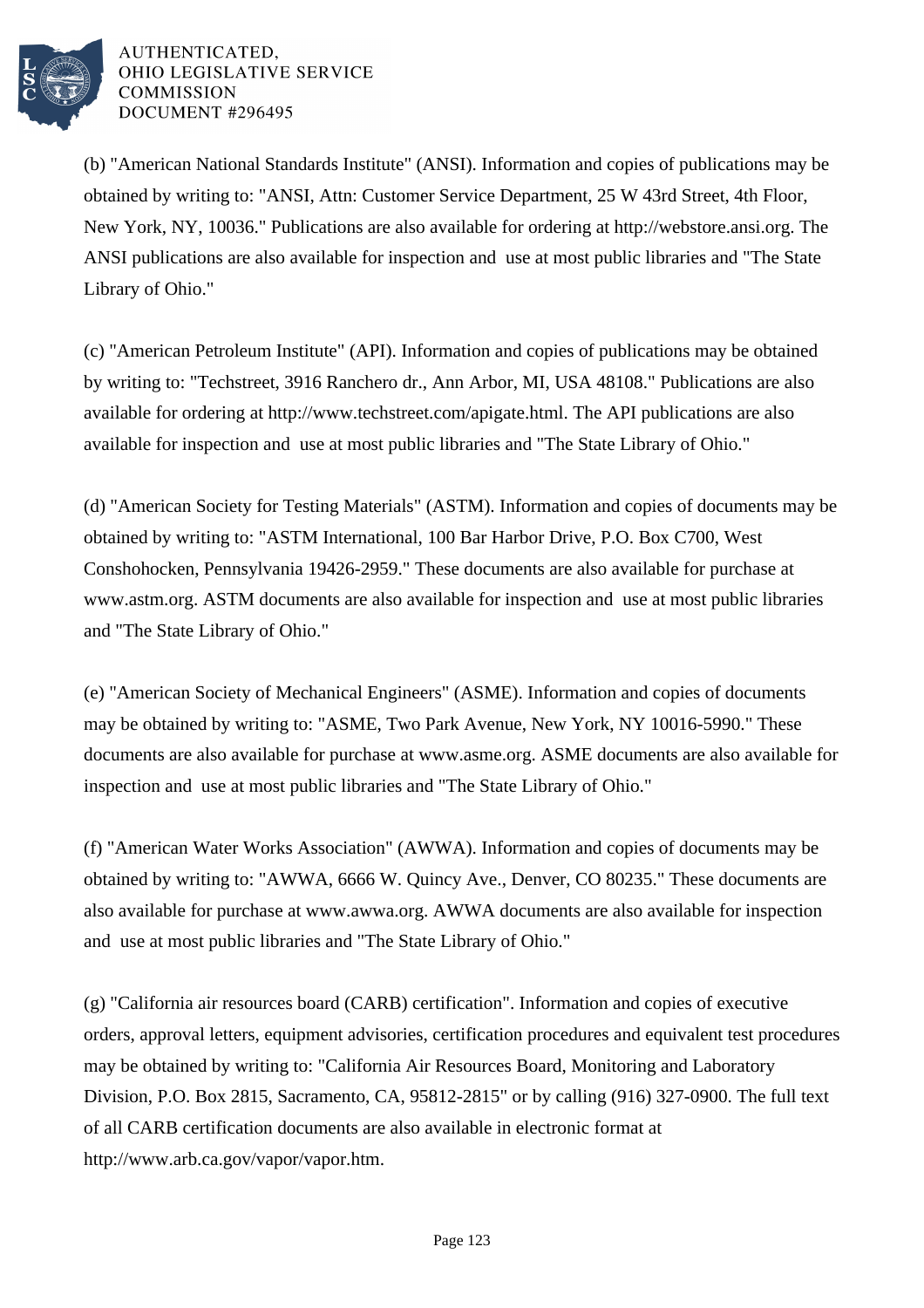

(h) "California Code of Regulations." Copies of regulations may be obtained by writing to: " West Customer Service, P.O. Box 64833, St. Paul, MN 55164-0833" or by calling 1-800-888-3600. The full text of regulations are also available in electronic format at http://ccr.oal.ca.gov/.

(i) Chemical abstract service (CAS). Information can be obtained by writing to: "Chemical Abstract Service, 2540 Olentangy River road, Columbus, Ohio, 43202," or by visiting the web site at www.cas.org.

(j) Clean Air Act. Information and copies may be obtained by writing to: "U.S. government printing office, P.O. Box 979050, St. Louis, MO 63197-9000." The full text of the Act as amended in 1990 is also available in electronic format at www.epa.gov/oar/caa/. A copy of the Act is also available for inspection and use at most public libraries and "The State Library of Ohio."

(k) "Code of Federal Regulations" (CFR). Information and copies may be obtained by writing to: "U.S. government printing office, P.O. Box 979050, St. Louis, MO 63197-9000." The full text of the CFR is also available in electronic format at www.ecfr.gov/. The CFR compilations are also available for inspection and use at most public libraries and "The State Library of Ohio."

(l) "Compilation of Air Pollutant Emission Factors, Volume I: Stationary Point and Area Sources" (AP-42). Information and copies may be obtained by writing to: "U.S. Government Printing Office, P.O. Box 979050, St. Louis, MO 63197-9000." The full text of AP-42 is also available in electronic format at http://www.epa.gov/ttn/chief/ap42/index.html. AP-42is also available for inspection and use at most public libraries and "The State Library of Ohio."

(m) "Control of Volatile Organic Compound Emissions from Coating Operations at Aerospace Manufacturing and Rework Operations." Information and copies may be obtained by writing to: "U.S. EPA/NSCEP, P.O. Box 42419, Cincinnati, Ohio 45242-0419." This document is also available for ordering at http://www.epa.gov/nscep/?OpenForm. A copy of this document is also available for inspection and use at most public libraries and "The State Library of Ohio."

(n) "Control of Volatile Organic Compound Emissions from Reactor Processes and Distillation Operations Processes in the Synthetic Organic Chemical Manufacturing Industry." Information and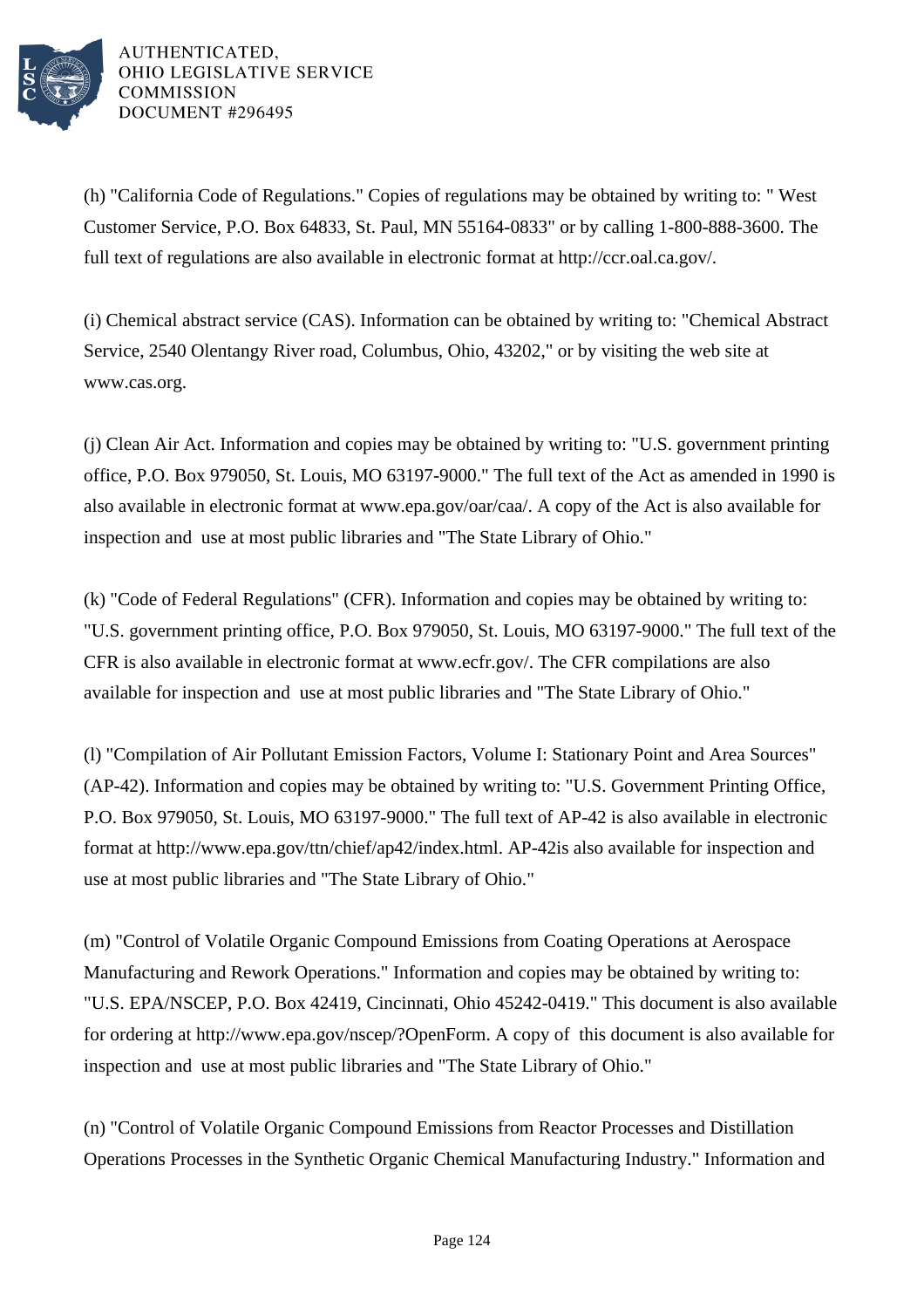

copies may be obtained by writing to: "U.S. EPA/NSCEP, P.O. Box 42419, Cincinnati, Ohio 45242- 0419." This document is also available for ordering at http://www.epa.gov/nscep/?OpenForm. A copy of this document is also available for inspection and use at most public libraries and "The State Library of Ohio."

(o) "CRC Handbook of Chemistry and Physics." Information and copies may be ordered by writing to: "CRC Press, 6000 Broken Sound Parkway NW, Suite 300, Boca Raton, FL 33487" or by calling (800) 272-7737. A copy of the document is also available for inspection and use at most public libraries and "The State Library of Ohio."

(p) "Federal Insecticide, Fungicide, and Rodenticide Act." Information and copies may be obtained by writing to: "U.S. Government Printing Office, P.O. Box 979050, St. Louis, MO 63197-9000." The full text of the Act is also available in electronic format at http://www.epa.gov/oecaagct/lfra.html. A copy of the Act is also available for inspection and use at most public libraries and "The State Library of Ohio."

(q) "Federal Register" (FR). Information and copies may be obtained by writing to: "Superintendent of Documents, Attn: New Orders, P.O. Box 371954, Pittsburgh, PA 15250-7954." Online access to the Federal Register is available at https://www.federalregister.gov/. A copy of the Federal Register is also available for inspection and use at most public libraries and "The State Library of Ohio."

(r) "Guidelines for determining capture efficiency." Information and copies may be obtained by writing to: "Office of Air Quality Planning and Standards (OAQPS), TTN EMCwebmaster, Mail Code E143-02, Research Triangle Park, NC, 27711." This document is also available in electronic format at http://www.epa.gov/ttn/emc/guidlnd/gd-035.pdf. A copy of the document is also available for inspection and use at most public libraries and "The State Library of Ohio."

(s) "International Association of Plumbing and Mechanical Officials" (IAPMO). Information and copies of documents may be obtained by writing to: "IAPMO, 4755 East Philadelphia Street, Ontario, California 91761-2816." These documents are also available for purchase at www.iapmo.org. IAPMO documents are also available for inspection and use at most public libraries and "The State Library of Ohio."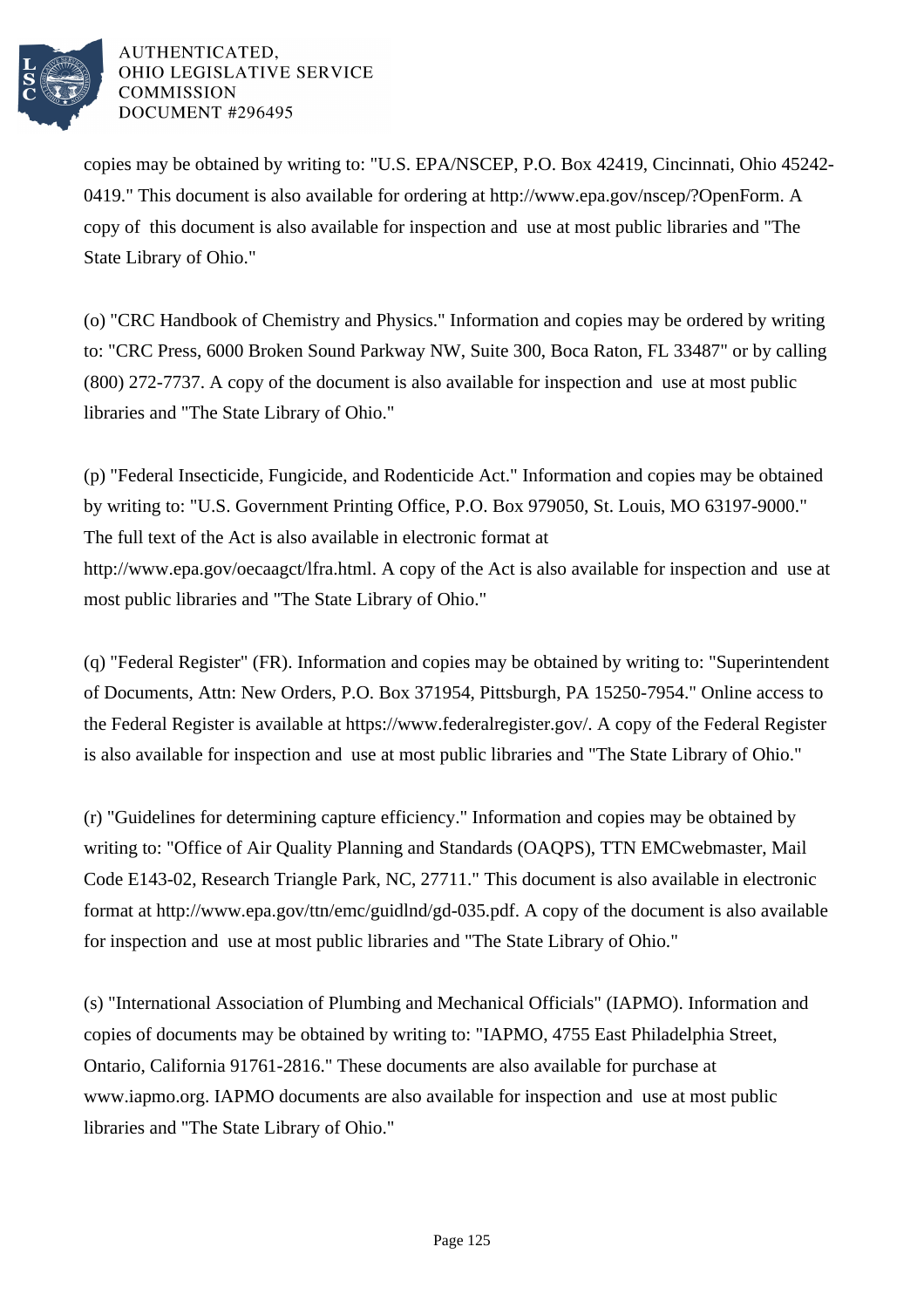

(t) "Lange's Handbook of Chemistry." Information and copies may be ordered by writing to: "McGraw-Hill, 860 Taylor Station Road, Blacklick, OH 43004" or by calling (877) 833-5524. A copy of the document is also available for inspection and use at most public libraries and "The State Library of Ohio."

(u) "Methods and Guidance for Analysis of Water." Information and copies may be ordered by writing to: "National Technical Information Service, 5301 Shawnee Road, Alexandria, Virginia, 22312." or by calling 703-605-6000. This document is also available for ordering at https://www.epa.gov/nscep. A copy of the document is also available for inspection and use at most public libraries and "The State Library of Ohio".

(v) "MIL-A-87721" and "MIL-STD-1330C(SH)." Information and copies may be ordered by writing to: "DLA Land and Maritime Freedom of Information Act Office, 3990 E. Broad Street, Columbus, Ohio 43218-3990." These documents are also available in electronic format at http://www.everyspec.com/library.php.

(w) "Motor Vehicle Safety Standards." Information and copies may be obtained by writing to: "NHTSA Headquarters, 1200 New Jersey Avenue, SE, West Building, Washington, DC 20590." These documents are also available in electronic format at http://www.nhtsa.gov/Laws-Regs. A copy of the documents are also available for inspection and use at most public libraries and "The State Library of Ohio."

(x) "National Fire Protection Association" (NFPA). Information on the National Fire Protection Association codes may be obtained by contacting the association at "NFPA, 1 Batterymarch Park, Quincy, MA 02169-7471" or by calling 617-770-3000. Codes may be ordered on line at https://www.nfpa.org/. Copies of the code are available at most public libraries and "The State Library of Ohio."

(y) "Perry's Chemical Engineer's Handbook." Information and copies may be ordered by writing to: "McGraw-Hill, 860 Taylor Station Road, Blacklick, OH 43004" or by calling (877) 833-5524. A copy of the document is also available for inspection and use at most public libraries and "The State Library of Ohio."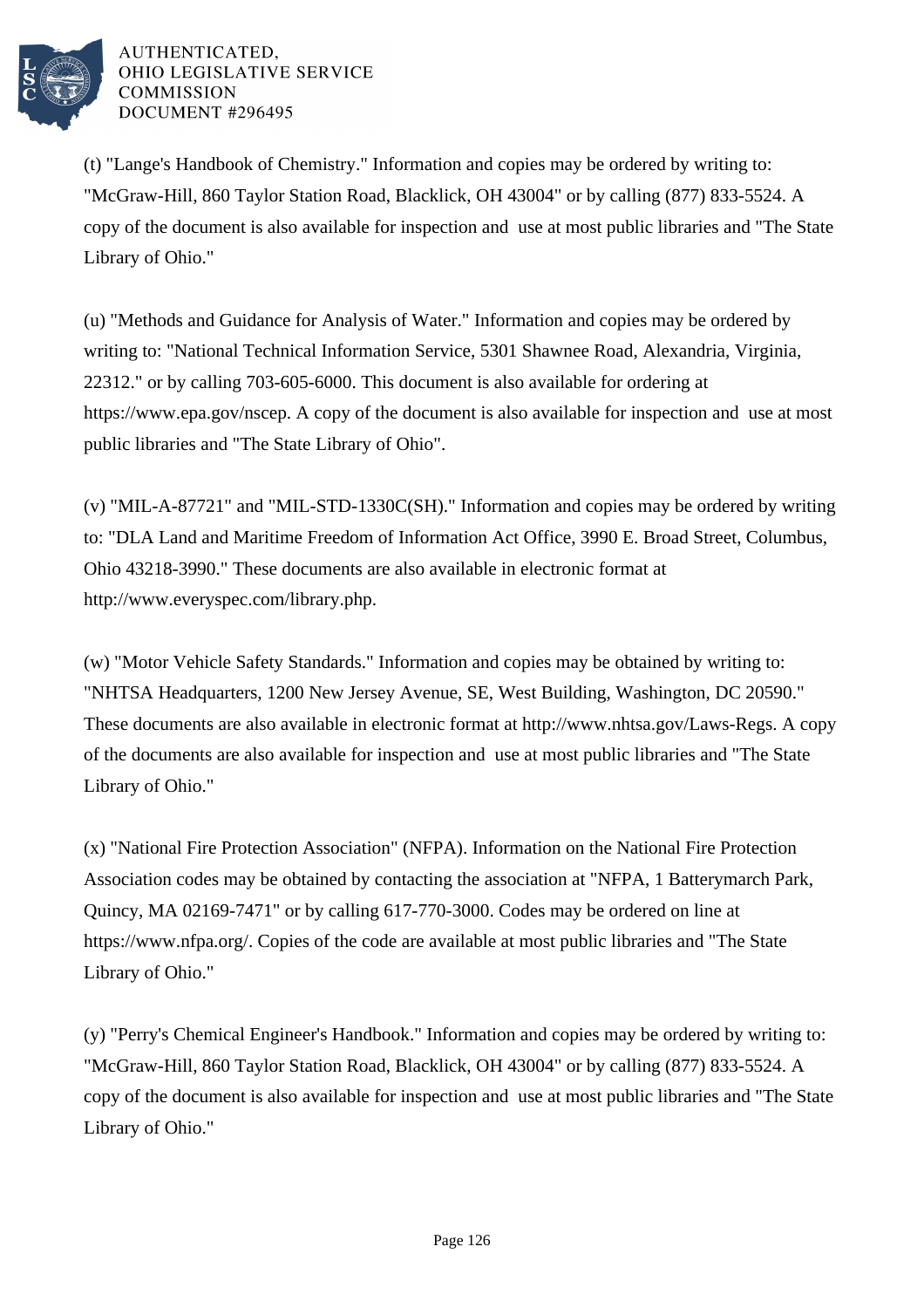

(z) "Petroleum Equipment Institute (PEI)". Information and copies of documents may be obtained by writing to "P.O. Box 2380, Tulsa, OK 74101-2380 or 6514 E. 69 Street, Tulsa, OK 74133-1729", by calling 918-494-9696 (telephone), 918-491-9895 (fax) or electronically on their website at: http://www.pei.org/. This document is also available for review and use at most public libraries and "The State Library of Ohio."

(aa) "Protocol for Determining the Daily Volatile Organic Compound Emission Rate of Automobile and Light-Duty Truck Topcoat Operations." EPA-453/R-08-002 Information and copies may be ordered by writing to: "State and Local Programs Group, US EPA Mail Code C539-01, Research Triangle Park, NC 27711" or by calling 919-541-5208. A copy of this protocol is also available electronically at: https://www3.epa.gov/airquality/ctg\_act/200809\_voc\_epa453\_r-08-002 \_auto\_ldtruck\_vocemisrate\_protocol.pdf. A copy of the document is also available for inspection and use at most public libraries and "The State Library of Ohio."

(bb) "Regulatory Guide 1.54 - Service Level I, II and III Protective Coatings Applied to Nuclear Plants." Information and copies may be obtained by writing to: "U.S. Nuclear Regulatory Commission, Washington, DC 20555-0001" or by calling (301)415-7000. A copy of this guide is also available in electronic format at: http://www.nrc.gov/reading-rm/doc-collections/regguides/power-reactors /rg/division-1/division-1-41.html. A copy of the manual is also available for inspection and use at most public libraries and "The State Library of Ohio."

(cc) "South Coast Air Quality Management District (SCAQMD) Test Methods." Information and copies of documents may be obtained by writing to: "South Coast AQMD, Public Records Coordinator/Public Records Unit, 21865 Copley Dr., Diamond Bar, CA, 91765." These documents are also available at https://www.aqmd.gov/home/research/methods-procedures. SCAQMD documents are also available for inspection and use at most public libraries and "The State Library of Ohio."

(dd) "Standard Industrial Classification Manual" (SICM). Information and copies may be ordered by writing to: "U.S. Department of Commerce, Technology Administration, National Technical Information Service, Springfield, Virginia, 22161." or by calling 1-800-553-6847. This document is also available in electronic format at http://www.osha.gov/pls/imis/sic\_manual.html. A copy of the manual is also available for inspection and use at most public libraries and "The State Library of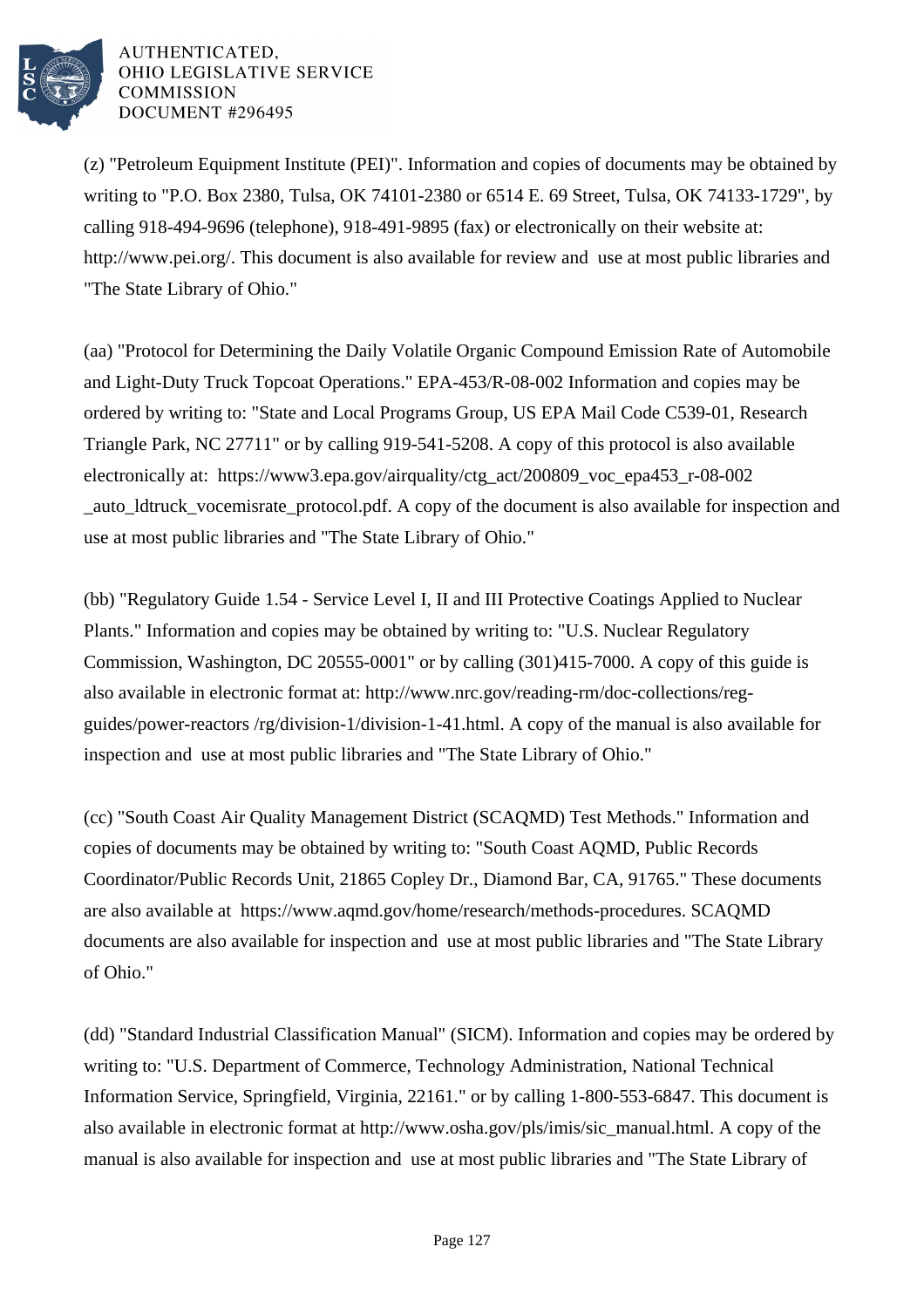

Ohio."

(ee) "Standard Methods for the Examination of Water and Wastewater." Information and copies may be ordered by writing to: "Water Environment Federation, 601 Wythe Street, Alexandria, VA 22314- 1994" or by calling 571-830-1545. This document is also available for ordering at http://www.standardmethods.org/ or https://www.e-

wef.org/Default.aspx?TabId=192&ProductId=17997. A copy of the document is also available for inspection and use at most public libraries and "The State Library of Ohio."

(ff) "SW-846 Test Methods for Evaluating Solid Waste, Physical/Chemical Methods." Information and copies may be obtained by writing to: "National Technical Information Service, 5301 Shawnee Rd., Alexandria, VA 22312." These documents are also available in electronic format at https://www.epa.gov/hw-sw846. SW-846 methods are also available for inspection and use at most public libraries and "The State Library of Ohio."

(gg) "Underwriters Laboratories" (UL). Information and copies of documents may be obtained by writing to: "UL, 2600 N.W. Lake Rd., Camas, WA 98607-8542." These documents are also available for purchase at www.ul.com. UL documents are also available for inspection and use at most public libraries and "The State Library of Ohio."

(hh) USEPA-approved alternative test methods. Information and copies may be obtained by writing to: "USEPA Office of Air Quality Planning and Standards (OAQPS), TTN EMC Webmaster, Mail Code E143-02, Research Triangle Park, NC 27711." These documents area also available in electronic format at https://www.epa.gov/emc. Alternative test methods are also available for inspection and use at most public libraries and "The State Library of Ohio."

(ii) USEPA conditional test method. Information and copies may be obtained by writing to: "USEPA Office of Air Quality Planning and Standards (OAQPS), TTN EMC Webmaster, Mail Code E143- 02, Research Triangle Park, NC 27711." These documents area also available in electronic format at http://www.epa.gov/ttn/emc/ctm.html. Conditional test methods are also available for inspection and use at most public libraries and "The State Library of Ohio."

(jj) "WATER9" is a Windows based computer wastewater treatment model. A copy of the program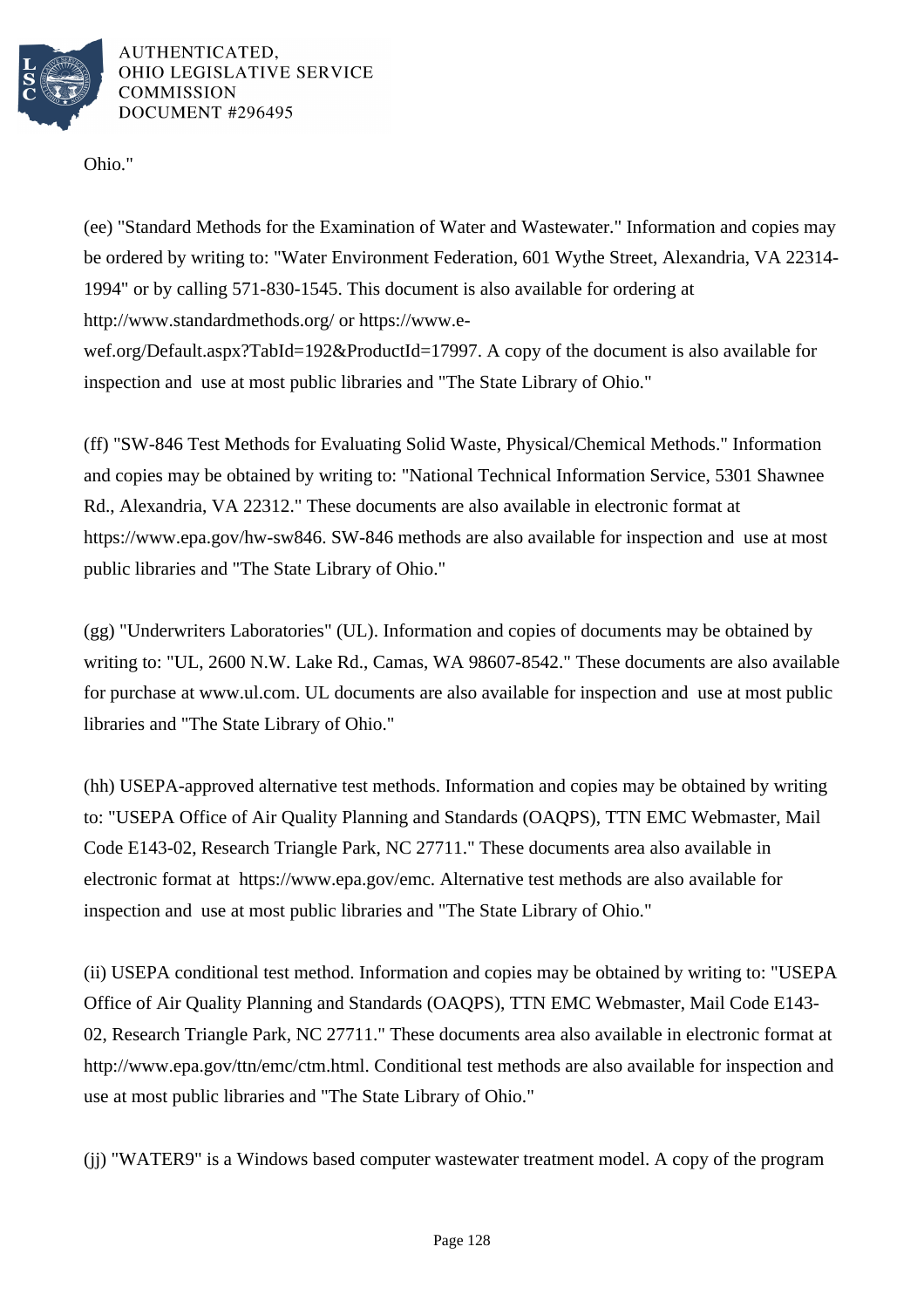

can be obtained by writing to: "US EPA Office of Air Quality Planning and Standards (OAQPS), Info CHIEF Help Desk, Mail Code D243-05, Research Triangle Park, NC 27711." This model is also available for downloading at https://www.epa.gov/chief.

(2) Referenced materials.

(a) 29 CFR 1926, subpart F; "Fire Protection and Prevention"; as published in the July 1, 2021 Code of Federal Regulations.

(b) 40 CFR 51.100; "Definitions"; as published in the July 1, 2021 Code of Federal Regulations.

(c) 40 CFR 60.8; "Performance tests"; as published in the July 1, 2021 Code of Federal Regulations.

(d) 40 CFR 60.13; "Monitoring requirements"; as published in the July 1, 2021 Code of Federal Regulations.

(e) 40 CFR 60.18; "General control device requirements"; as published in the July 1, 2021 Code of Federal Regulations.

(f) 40 CFR 60.485; "Test methods and procedures"; as published in the July 1, 2021 Code of Federal Regulations.

(g) 40 CFR 60.503; "Test methods and procedures"; as published in the July 1, 2021 Code of Federal Regulations.

(h) 40 CFR 63.115; "Process vent provisions--methods and procedures for process vent group determination"; as published in the July 1, 2021 Code of Federal Regulations.

(i) 40 CFR 63.134; "Process wastewater provisions--surface impoundments"; as published in the July 1, 2021 Code of Federal Regulations.

(j) 40 CFR 63.750; "Test methods and procedures"; as published in the July 1, 2021 Code of Federal Regulations.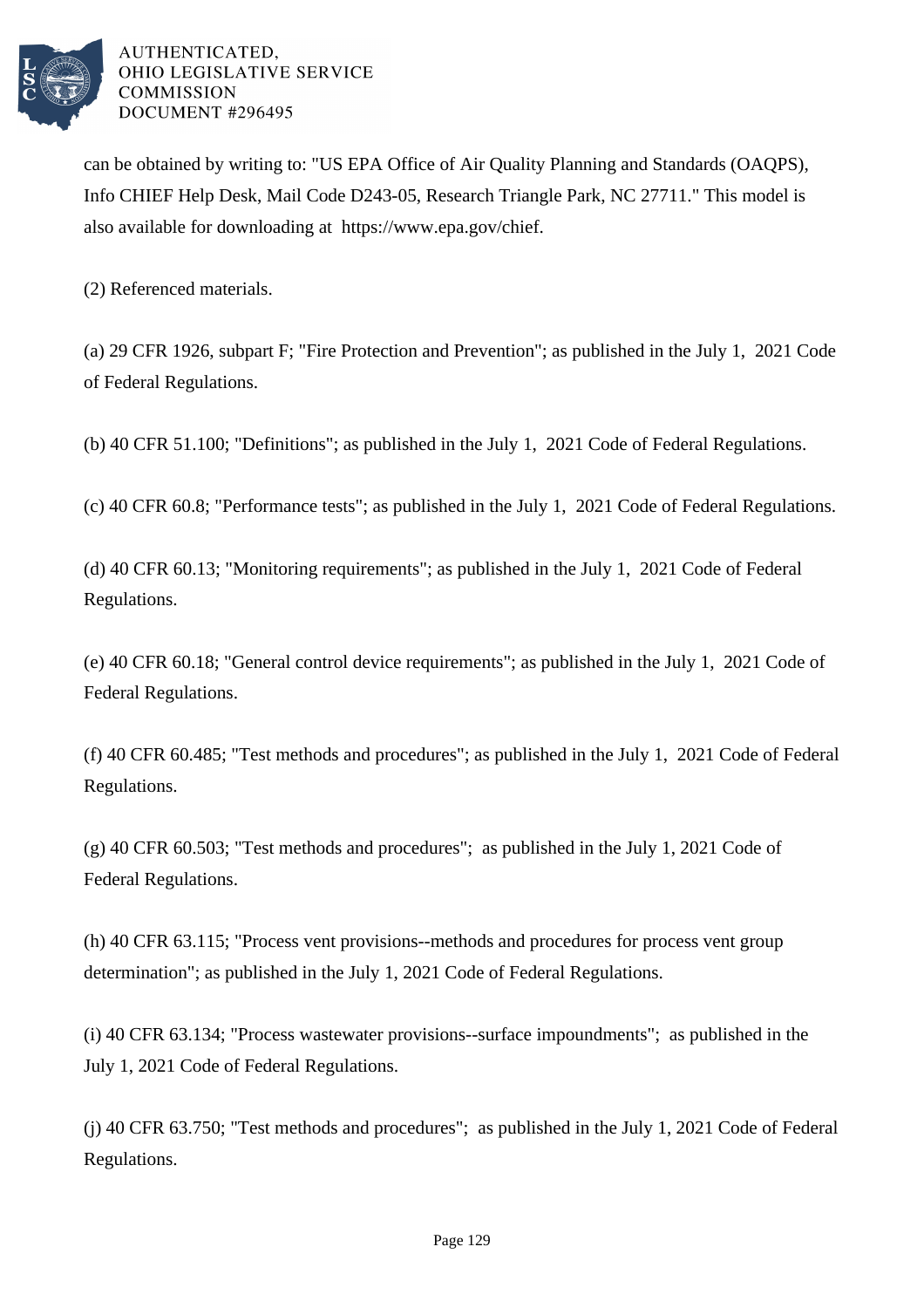

(k) 40 CFR 63.801; "National Emission Standards for Wood Furniture Manufacturing Operations, Definitions"; as published in the July 1, 2021 Code of Federal Regulations.

(l) 40 CFR 63.803; "National Emission Standards for Wood Furniture Manufacturing Operations, Work practice standards"; as published in the July 1, 2021 Code of Federal Regulations.

(m) 40 CFR 63.3165; "How do I determine the emission capture system efficiency?"; as published in the July 1, 2021 Code of Federal Regulations.

(n) 40 CFR 63.3166; "How do I determine the add-on control device emission destruction or removal efficiency?"; as published in the July 1, 2021 Code of Federal Regulations.

(o) 40 CFR 63.3167; "How do I establish the add-on control device operating limits during the performance test?"; as published in the July 1, 2021 Code of Federal Regulations.

(p) 40 CFR 63.3168; "What are the requirements for continuous parameter monitoring system installation, operation, and maintenance?"; as published in the July 1, 2021 Code of Federal Regulations.

(q) 40 CFR 79.2; "Definitions"; as published in the July 1, 2021 Code of Federal Regulations.

(r) 40 CFR 82.4; "Prohibitions for class I controlled substances"; as published in the July 1, 2021 Code of Federal Regulations.

(s) 40 CFR 264.228; "Closure and post-closure care"; as published in the July 1, 2021 Code of Federal Regulations.

(t) 40 CFR 268.4; "Treatment surface impoundment exemption"; as published in the July 1, 2021 Code of Federal Regulations.

(u) 40 CFR part 50, appendix C; "Measurement Principle and Calibration Procedure for the Measurement of Carbon Monoxide in the Atmosphere (Non-Dispersive Infrared Photometry)"; as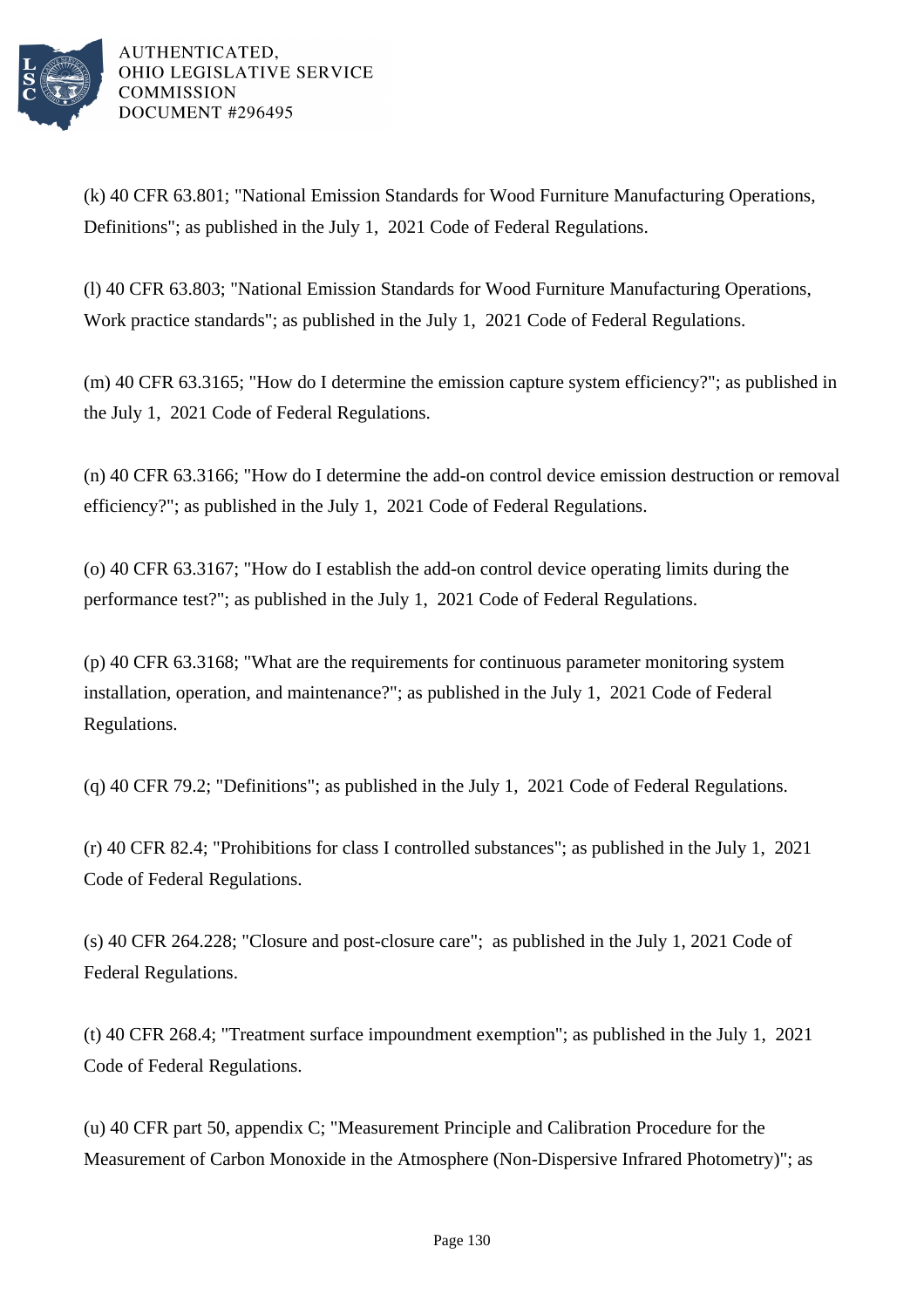

published in the July 1, 2021 Code of Federal Regulations.

(v) 40 CFR part 50, appendix D; "Measurement Principle and Calibration Procedure for the Measurement of Ozone in the Atmosphere"; as published in the July 1, 2021 Code of Federal Regulations.

(w) 40 CFR part 50, appendix H; "Interpretation of the 1-Hour Primary and Secondary National Ambient Air Quality Standards for Ozone"; as published in the July 1, 2021 Code of Federal Regulations.

(x) 40 CFR part 50, appendix I; "Interpretation of the 8-Hour Primary and Secondary National Ambient Air Quality Standards for Ozone"; as published in the July 1, 2021 Code of Federal Regulations.

(y) 40 CFR part 53; "Ambient Air Monitoring Reference and Equivalent Methods"; as published in the July 1, 2021 Code of Federal Regulations.

(z) 40 CFR part 60, appendix A; "Standards of Performance for New Stationary Sources"; as published in the July 1, 2021 Code of Federal Regulations.

(aa) 40 CFR part 60, appendix J; as published in the July 1, 2021 Code of Federal Regulations.

(bb) 40 CFR part 60, subpart GG; "Standards of Performance for Stationary Gas Turbines"; as published in the July 1, 2021 Code of Federal Regulations.

(cc) 40 CFR part 60, subpart VV; "Standards of Performance for Equipment Leaks of VOC in the Synthetic Organic Chemicals Manufacturing Industry for which Construction, Reconstruction, or Modification Commenced After January 5, 1981, and on or Before November 7, 2006"; as published in the July 1, 2021 Code of Federal Regulations.

(dd) 40 CFR part 60, subpart VVa; "Standards of Performance for Equipment Leaks of VOC in the Synthetic Organic Chemicals Manufacturing Industry for Which Construction, Reconstruction, or Modification Commenced After November 7, 2006"; as published in the July 1, 2021 Code of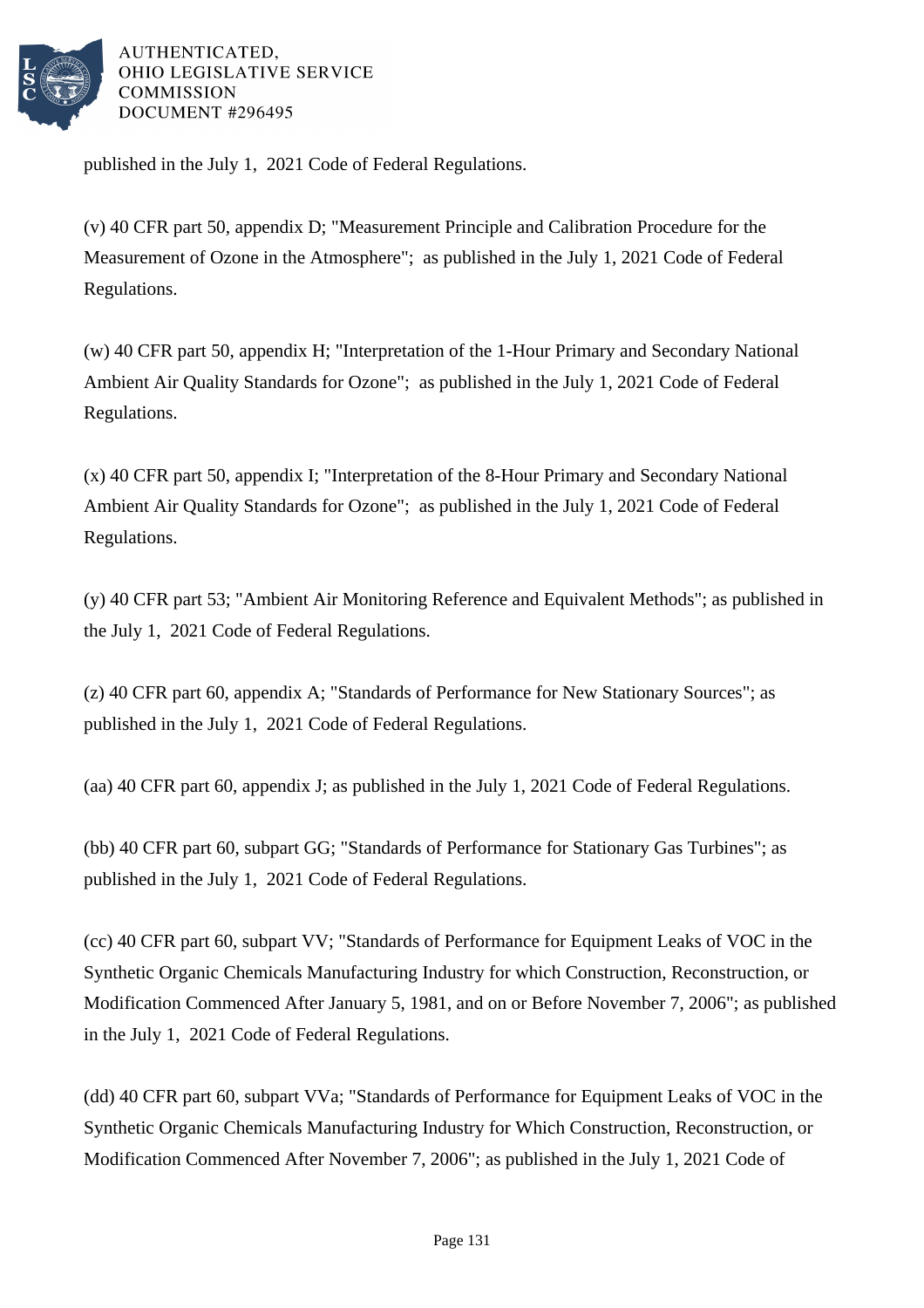

Federal Regulations.

(ee) 40 CFR part 60, subpart BBB; "Standards of Performance for the Rubber Tire Manufacturing Industry"; as published in the July 1, 2021 Code of Federal Regulations.

(ff) 40 CFR part 60, subpart GGG; "Standards of Performance for Equipment Leaks of VOC in Petroleum Refineries for which Construction, Reconstruction, or Modification Commenced After January 4, 1983, and on or Before November 7, 2006"; as published in the July 1, 2021 Code of Federal Regulations.

(gg) 40 CFR part 60, subpart GGGa; "Standards of Performance for Equipment Leaks of VOC in Petroleum Refineries for Which Construction, Reconstruction, or Modification Commenced After November 7, 2006"; as published in the July 1, 2021 Code of Federal Regulations.

(hh) 40 CFR part 60, subpart III; "Standards of Performance for New Stationary Sources, Standards of Performance for Volatile Organic Compound (VOC) Emissions From the Synthetic Organic Chemical Manufacturing Industry (SOCMI) Air Oxidation Unit Processes"; as published in the July 1, 2021 Code of Federal Regulations.

(ii) 40 CFR part 60, subpart NNN; "Standards of Performance for New Stationary Sources, Standards of Performance for Volatile Organic Compound (VOC) Emissions From Synthetic Organic Chemical Manufacturing Industry (SOCMI) Distillation Operations"; as published in the July 1, 2021 Code of Federal Regulations.

(jj) 40 CFR part 60, subpart QQQ; "Standards of Performance for VOC Emissions From Petroleum Refinery Wastewater Systems"; as published in the July 1, 2021 Code of Federal Regulations.

(kk) 40 CFR part 60, subpart RRR; "Standards of Performance for New Stationary Sources, Standards of Performance for Volatile Organic Compound Emissions From Synthetic Organic Chemical Manufacturing Industry (SOCMI) Reactor Processes"; as published in the July 1, 2021 Code of Federal Regulations.

(ll) 40 CFR part 63; "National Emission Standards for Hazardous Air Pollutants for Source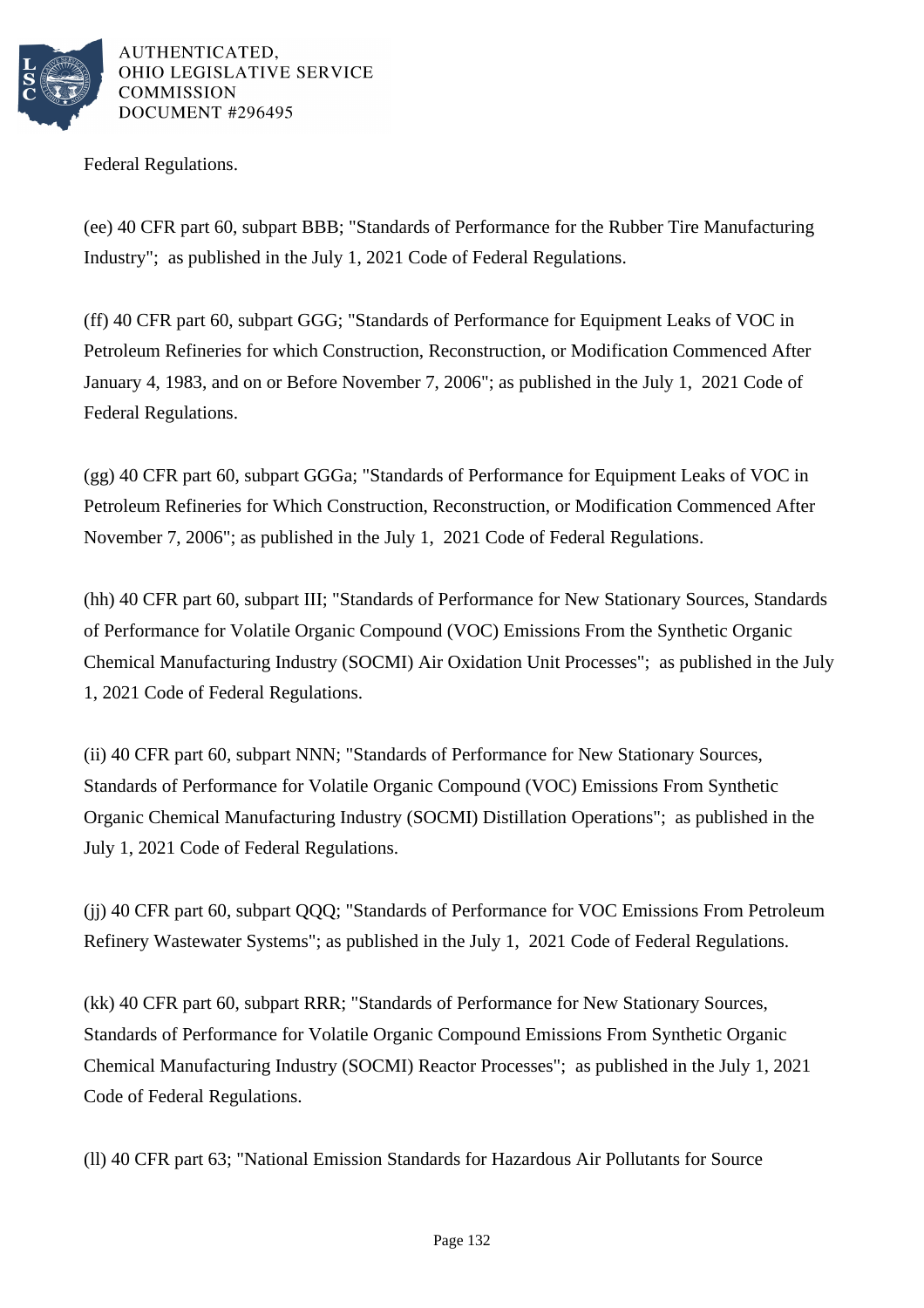

Categories"; as published in the July 1, 2021 Code of Federal Regulations.

(mm) 40 CFR part 63, appendix A; "Test Methods Pollutant Measurement Methods from Various Waste Media"; as published in the July 1, 2021 Code of Federal Regulations.

(nn) 40 CFR part 63, subpart G; "National Emissions Standards for Hazardous Air Pollutants from the Synthetic Organic Chemical Manufacturing Industry for Process Vents, Storage Vessels, Transfer Operations, and Wastewater"; as published in the July 1, 2021 Code of Federal Regulations.

(oo) 40 CFR part 63, subpart H; "National Emission Standards for Organic Hazardous Air Pollutants for Equipment Leaks"; as published in the July 1, 2021 Code of Federal Regulations.

(pp) 40 CFR part 63, subpart T; "National Emission Standards for Halogenated Solvent Cleaning"; as published in the July 1, 2021 Code of Federal Regulations.

(qq) 40 CFR part 63, subpart CC; "National Emission Standards for Hazardous Air Pollutants From Petroleum Refineries"; as published in the July 1, 2021 Code of Federal Regulations.

(rr) 40 CFR part 63, subpart SS; "National Emission Standards for Closed Vent Systems, Control Devices, Recovery Devices and Routing to a Fuel Gas System or a Process"; as published in the July 1, 2021 Code of Federal Regulations.

(ss) 40 CFR part 63, subpart JJJ; "National Emissions Standards for Hazardous Air Pollutants: Group IV Polymers and Resins"; as published in the July 1, 2021 Code of Federal Regulations.

(tt) 40 CFR part 63, subpart FFFF; "National "; as published in the July 1, 2021 Code of Federal Regulations.

(uu) 40 CFR part 63, subpart PPPP, appendix A; "Determination of Weight Volatile Matter Content and Weight Solids Content of Reactive Adhesives,"; as published in the July 1, 2021 Code of Federal Regulations.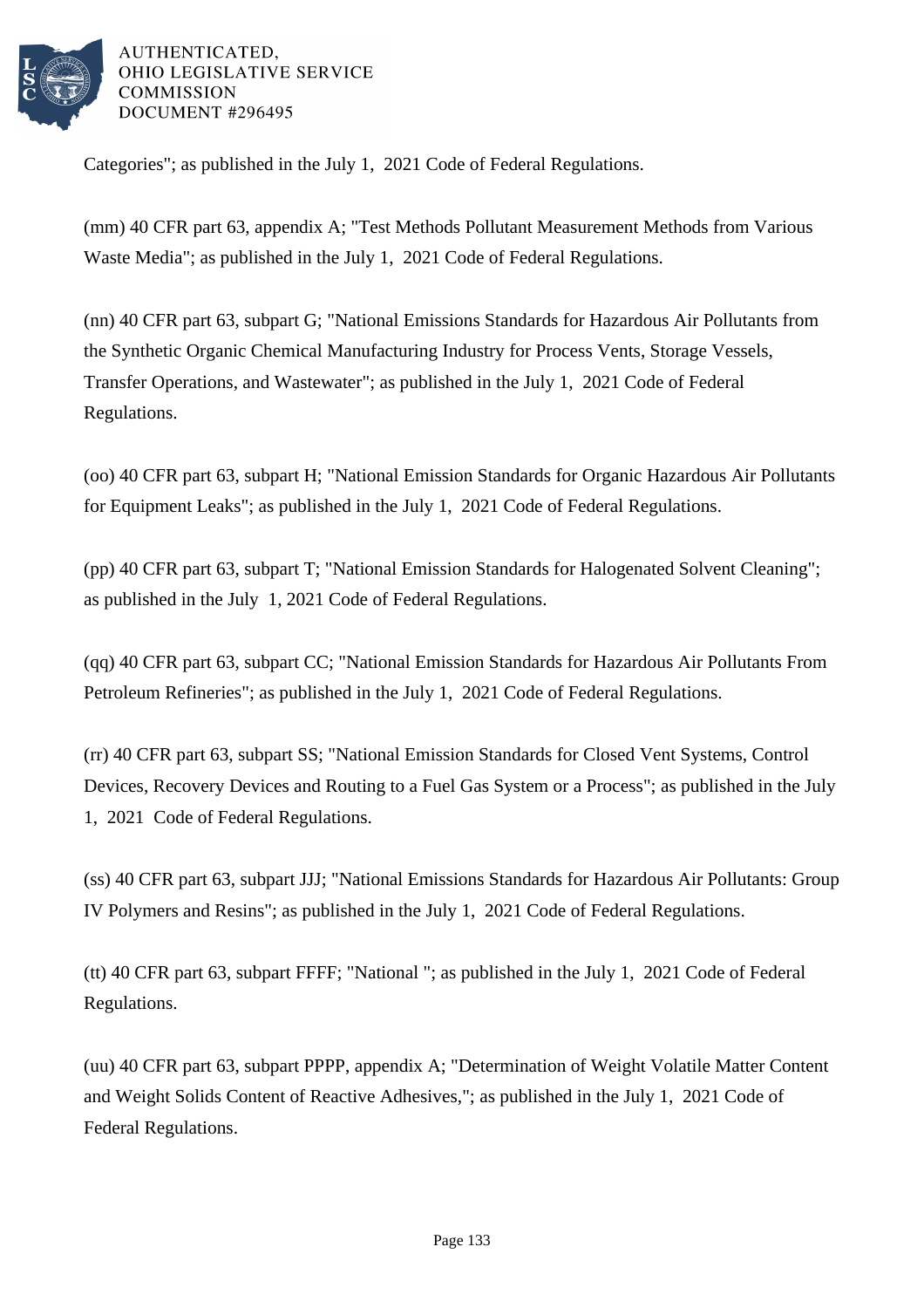

(vv) 40 CFR part 63, subpart VVVV; "National Emission Standards for Hazardous Air Pollutants for Boat Manufacturing"; as published in the July 1, 2021 Code of Federal Regulations.

(ww) 40 CFR part 63, subpart WWWW; "National Emissions Standards for Hazardous Air Pollutants: Reinforced Plastic Composites Production"; as published in the July 1, 2021 Code of Federal Regulations.

(xx) 40 CFR part 122; "EPA Administered Permit Programs: The National Pollutant Discharge Elimination System"; as published in the July 1, 2021 Code of Federal Regulations.

(yy) 40 CFR part 136; "Guidelines Establishing Test Procedures for the Analysis of Pollutants"; as published in the July 1, 2021 Code of Federal Regulations.

(zz) 40 CFR part 144; "Underground Injection Control Program"; as published in the July 1, 2021 Code of Federal Regulations.

(aaa) 40 CFR part 261; "Identification and Listing of Hazardous Waste"; as published in the July 1, 2021 Code of Federal Regulations.

(bbb) 40 CFR part 264, subpart O; "Standards for Owners and Operators of Hazardous Waste Treatment, Storage and Disposal Facilities; Incinerators"; as published in the July 1, 2021 Code of Federal Regulations.

(ccc) 40 CFR part 265, subpart O; "Interim Status Standards for Owners and Operators of Hazardous Waste Treatment, Storage and Disposal Facilities; Incinerators"; as published in the July 1, 2021 Code of Federal Regulations.

(ddd) 40 CFR part 266, subpart H; "Standards for the Management of Specific Hazardous Wastes and Specific Types of Hazardous Waste Management Facilities; Hazardous Waste Burned in Boilers and Industrial Furnaces"; as published in the July 1, 2021 Code of Federal Regulations.

(eee) 40 CFR part 270; "EPA Administered Permit Programs: The Hazardous Waste Permit Program"; as published in the July 1, 2021 Code of Federal Regulations.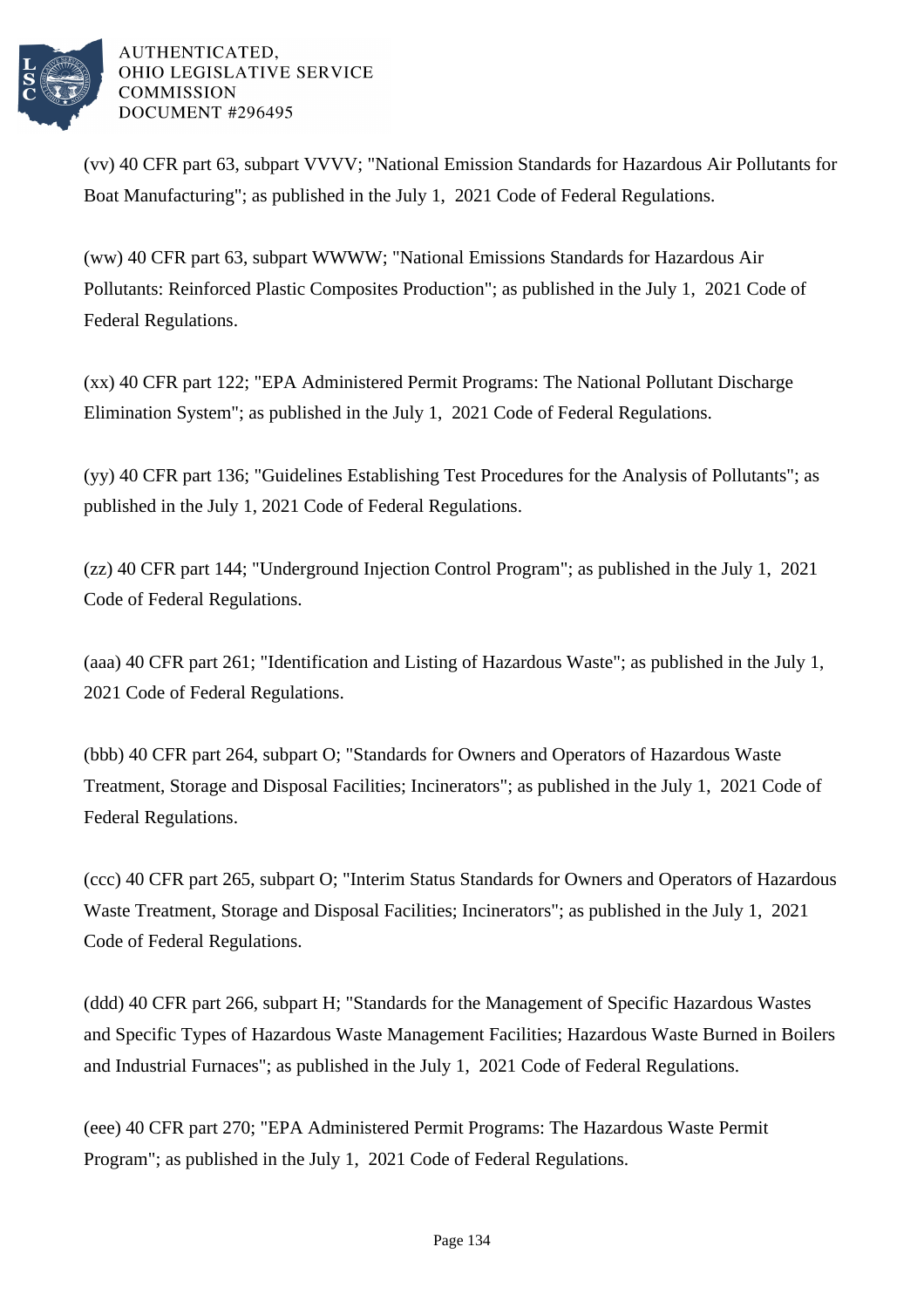

(fff) 46 CFR subchapter Q containing parts 159 to 165; "Equipment, construction, and materials: specifications and approval"; as published in the July 1, 2021 Code of Federal Regulations.

(ggg) 46 CFR subchapter T containing parts 175 to 187; "Small passenger vessels (under 100 gross tons)"; as published in the July 1, 2021 Code of Federal Regulations.

(hhh) AAMA 2604-13; "Voluntary Specification, Performance Requirements and Test Procedures for High Performance Organic Coatings on Aluminum Extrusions and Panels"; published 2013.

(iii) AAMA 2605-13; "Voluntary Specification, Performance Requirements and Test Procedures for Superior Performing Organic Coatings on Aluminum Extrusions and Panels"; published 2011.

(jjj) ANSI A135.5-2012; "Prefinished Hardboard Paneling Standard"; 2012.

(kkk) ANSI B31-3; "Process Piping"; February 14, 2002.

(lll) ANSI/ASME RTP-1-2011; "Reinforced Thermoset Plastic Corrosion-Resistant Equipment"; 2011.

(mmm) ANSI/AWWA C950-07; "Fiberglass Pressure Pipe"; approved June 1, 2007.

(nnn) "API MPMS Chapter 19.2"; "Evaporative Loss from External Floating-roof Tanks"; API, October 2012.

(ooo) ASME BPVC-X-2013; "ASME Boiler and Pressure Vessel Code (BPVC), Section X: Fiberreinforced Plastic Pressure Vessels"; approved July 1, 2013.

(ppp) ASTM C581-03(2008)e1; "Standard Practice for Determining Chemical Resistance of Thermosetting Resins Used in Glass-Fiber-Reinforced Structures Intended for Liquid Service"; approved May 1, 2008.

(qqq) ASTM D97-11; "Standard Test Method for Pour Point of Petroleum Products"; approved June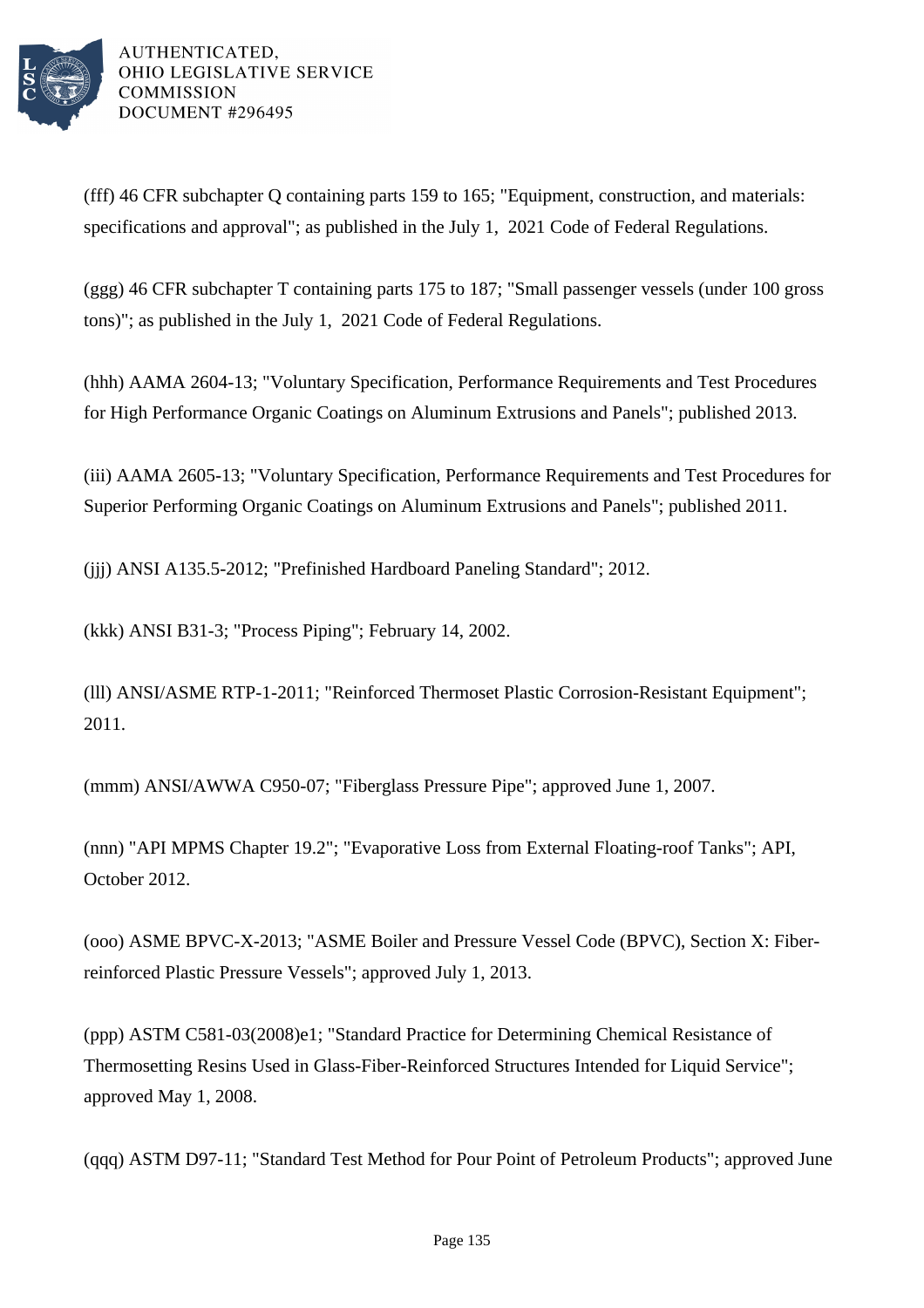

1, 2011.

(rrr) ASTM D244-09; "Standard Test Methods and Practices for Emulsified Asphalt"; approved June 1, 2009.

(sss) ASTM D322-97(2012); "Standard Test Method for Gasoline Diluent in Used Gasoline Engine Oils by Distillation"; approved November 1, 2012.

(ttt) ASTM D323-08; "Standard Test Method for Vapor Pressure of Petroleum Products (Reid Method)"; approved December 15, 2008.

(uuu) ASTM D523-08; "Standard Test Method for Specular Gloss"; approved June 1, 2008.

(vvv) ASTM D1475-98(2012); "Standard Test Method for Density of Liquid Coatings, Inks, and Related Products"; approved October 10, 1998, reapproved November 1, 2012.

(www) ASTM D1946-90(2011); "Standard practice for analysis of reformed gas by gas chromatography"; approved 1990, reapproved November 1, 2011.

(xxx) ASTM D1979-97; "Standard Test Method for Free Formaldehyde Content of Amino Resins"; approved November 10, 1997.

(yyy) ASTM D2306-00; "Standard Test Method for C8 Aromatic Hydrocarbon Analysis by Gas Chromatography"; approved June 10, 2000.

(zzz) ASTM D2369-04; "Standard test method for volatile content of coatings"; approved March 1, 2004.

(aaaa) ASTM D2566-93; "Test Method for Linear Shrinkage of Cured Thermosetting Casting Resins During Cure"; approved 1993.

(bbbb) ASTM D2879-10; "Standard Test Method for Vapor Pressure-Temperature Relationship and Initial Decomposition Temperature of Liquids by Isoteniscope"; approved October 1, 2010.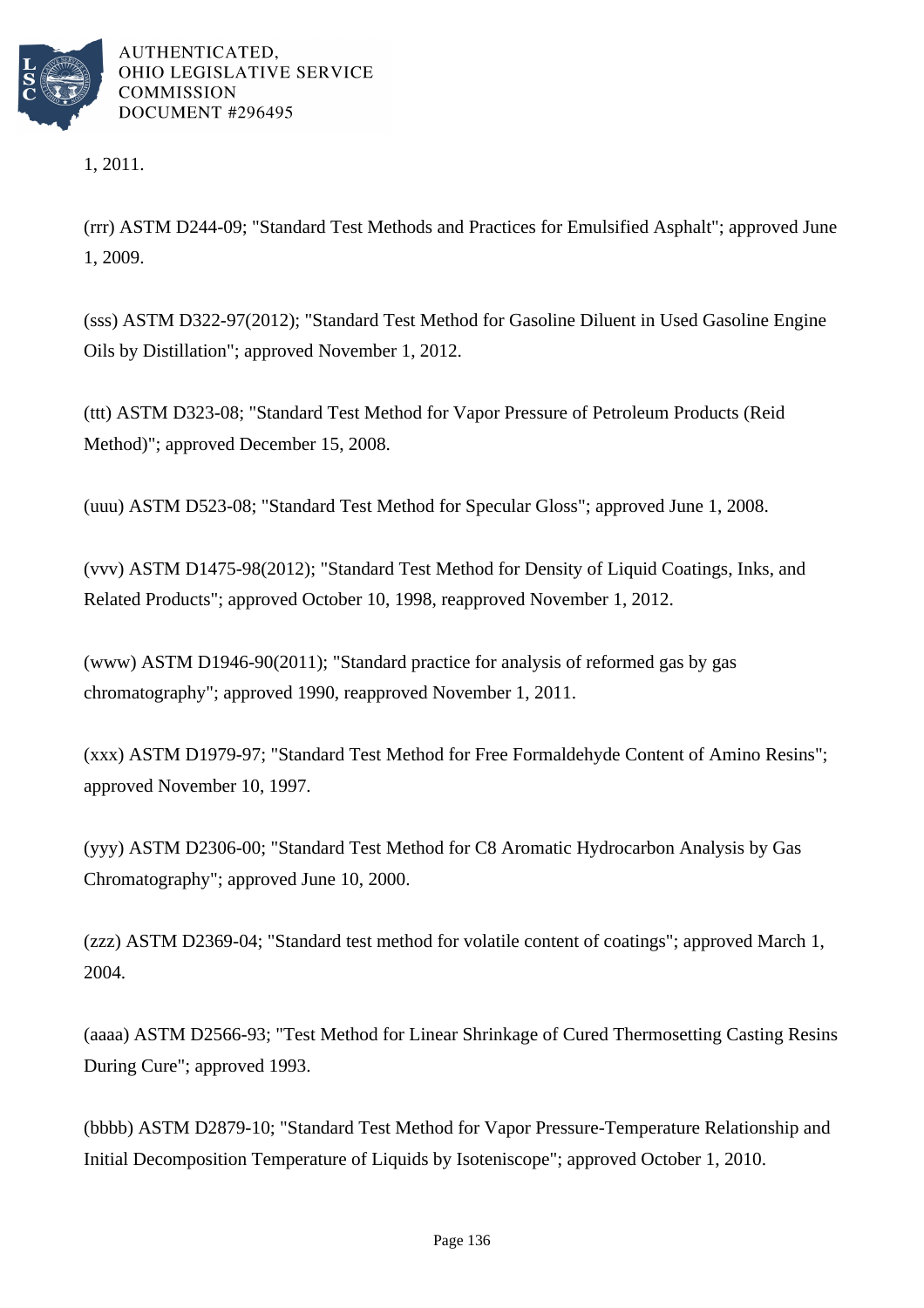

(cccc) ASTM D2996-01(2007)e1; "Standard Specification for Filament-Wound "Fiberglass" (Glass-Fiber-Reinforced Thermosetting-Resin) Pipe"; approved March 1, 2007.

(dddd) ASTM D2997-01(2007)e1; "Standard Specification for Centrifugally Cast "Fiberglass" (Glass-Fiber-Reinforced Thermosetting-Resin) Pipe"; approved March 15, 2007.

(eeee) ASTM D3203/D3203M-11; "Standard Test Methods for Percent Air Voids in Compacted Dense and Open Bituminous Paving Mixtures"; approved June 1, 2005.

(ffff) ASTM D3262-11; "Standard Specification for "Fiberglass" (Glass-Fiber-Reinforced Thermosetting-Resin) Sewer Pipe"; approved September 1, 2011.

(gggg) ASTM D3299-10; "Standard Specification for Filament-Wound Glass-Fiber-Reinforced Thermoset Resin Corrosion-Resistant Tanks"; April 1, 2010.

(hhhh) ASTM D3517-11; "Standard Specification for "Fiberglass" (Glass-Fiber-Reinforced Thermosetting-Resin) Pressure Pipe"; September 1, 2011.

(iiii) ASTM D3754-11; "Standard Specification for "Fiberglass" (Glass-Fiber-Reinforced Thermosetting-Resin) Sewer and Industrial Pressure Pipe"; Approved September 1, 2011.

(jjjj) ASTM D3792-05(2009); "Standard Test Method for Water Content of Coatings by Direct Injection Into a Gas Chromatograph"; approved June 1, 2009.

(kkkk) ASTM D3839-08; "Standard Guide for Underground Installation of "Fiberglass" (Glass-FiberReinforced Thermosetting-Resin) Pipe"; approved April 1, 2008.

(llll) ASTM D3840-10; "Standard Specification for "Fiberglass" (Glass-Fiber-Reinforced Thermosetting-Resin) Pipe Fittings for Nonpressure Applications"; approved September 1, 2011.

(mmmm) ASTM D3912-10; "Standard Test Method for Chemical Resistance of Coatings and linings for use in Nuclear Power Plants"; approved 1980, reapproved May 15, 2010.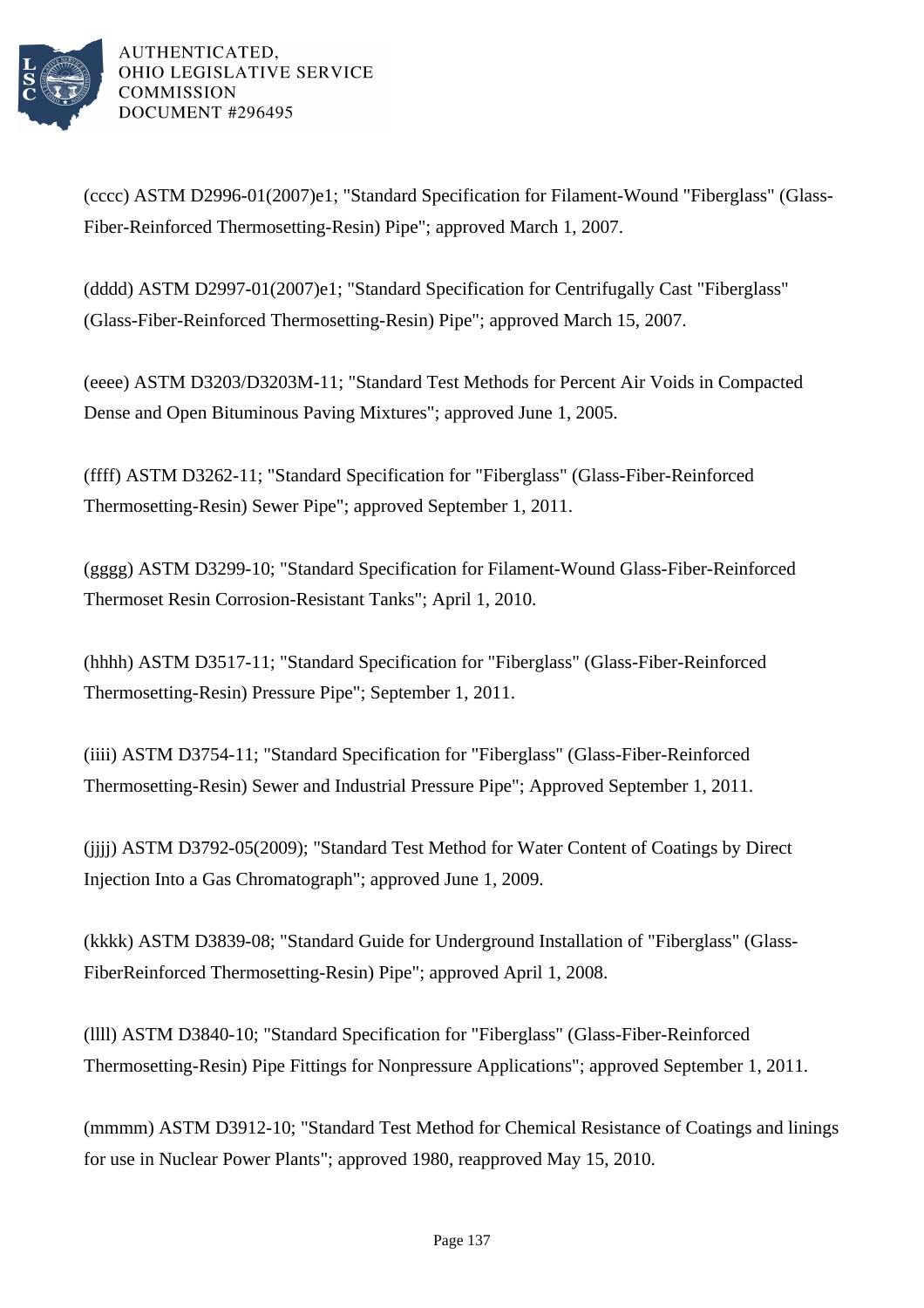

(nnnn) ASTM D3982-08; "Standard Specification for Contact Molded "Fiberglass" (Glass Fiber Reinforced Thermosetting Resin) Ducts"; approved November 1, 2008.

(oooo) ASTM D4024-12; "Standard Specification for Machine Made "Fiberglass" (Glass-Fiber-Reinforced Thermosetting Resin) Flanges"; approved May 1, 2012.

(pppp) ASTM D4082-10; "Standard Test Method for Effects of Gamma Radiation on Coatings for Use in Nuclear Power Plants"; approved 1989, reapproved May 15, 2010.

(qqqq) ASTM D4097-01(2010); "Standard Specification for Contact-Molded Glass-Fiber-Reinforced Thermoset Resin Corrosion-Resistant Tanks"; approved 2001, reapproved January 1, 2010.

(rrrr) ASTM D4161-01(2010); "Standard Specification for "Fiberglass" (Glass-Fiber-Reinforced Thermosetting-Resin) Pipe Joints Using Flexible Elastomeric Seals"; approved 2001, reapproved September 1, 2010.

(ssss) ASTM D4256-89(1994)e1; "Test Method for Determination of the Decontaminability of Coatings Used in Light-Water Nuclear Power Plants"; approved 1994.

(tttt) ASTM D4457-02(2008); "Standard Test Method for Determination of Dichloromethane and 1,1,1-Trichloroethane in Paints and Coatings by Direct Injection into a Gas Chromatograph"; approved February 1, 2008.

(uuuu) ASTM ASTM D4953-06(2012); "Standard Test Method for Vapor Pressure of Gasoline and Gasoline-Oxygenate Blends (Dry Method)"; approved November 1, 2012.

(vvvv) ASTM D5190-07; "Standard Test Method for Vapor Pressure of Petroleum Products (Automatic Method)"; approved November 1, 2007.

(wwww) ASTM D5191-12; "Standard Test Method for Vapor Pressure of Petroleum Products (Mini Method)"; approved September 1, 2012.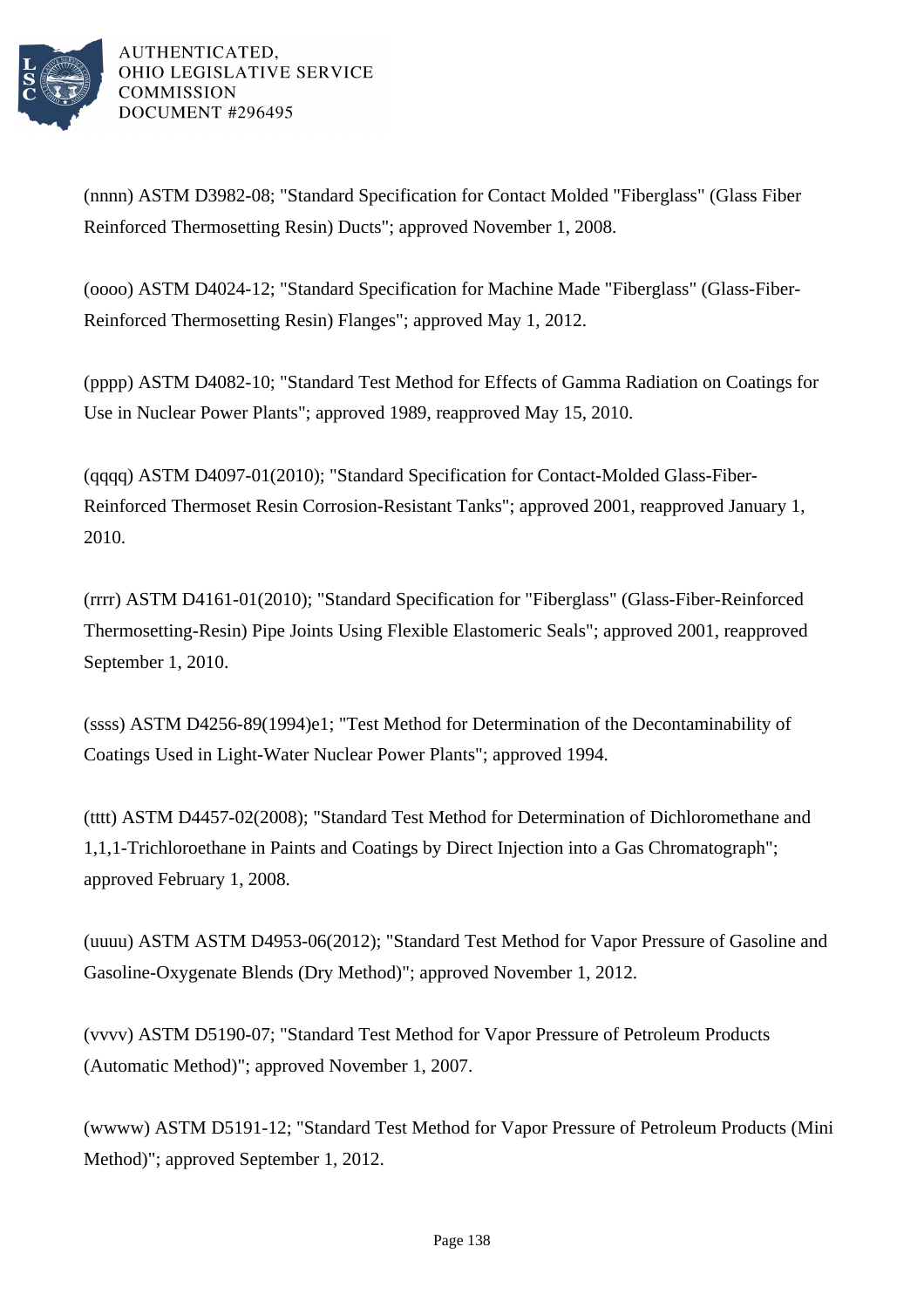

(xxxx) ASTM D5364-08e1; "Standard Guide for Design, Fabrication, and Erection of Fiberglass Reinforced Plastic Chimney Liners with Coal-Fired Units"; approved November 1, 2008.

(yyyy) ASTM D5798-12; "Standard Specification for Ethanol Fuel Blends for Flexible-Fuel Automotive Spark-Ignition Engines"; approved December 1, 2012.

(zzzz) ASTM D5910-12; "Standard Test Method for Determination of Free Formaldehyde in Emulsion Polymers by Liquid Chromatography"; approved November 1, 2012.

(aaaaa) ASTM D6191-97(2008)e1; "Standard Test Method for Measurement of Evolved Formaldehyde from Water Reducible Air-Dry Coatings"; approved November 1, 2008.

(bbbbb) ASTM D6897-09; "Standard Test Method for Vapor Pressure of Liquefied Petroleum Gases (LPG) (Expansion Method)"; approved April 15, 2009.

(ccccc) ASTM D6902-04(2011); "Standard Test Method for Laboratory Measurement of Formaldehyde Evolved During the Curing of Melamine-Formaldehyde-Based Coatings"; approved June 1, 2011.

(ddddd) ASTM E84-12c; "Standard Test Method for Surface Burning Characteristics of Building Materials"; approved November 15, 2012.

(eeeee) ASTM E162-12a; "Standard Test Method for Surface Flammability of Materials Using a Radiant Heat Energy Source"; approved January 15, 2012.

(fffff) ASTM E168-06; "Standard Practices for General Techniques of Infrared Quantitative Analysis"; approved March 1, 2006.

(ggggg) ASTM E169-04(2009); "Standard Practices for General Techniques of Ultraviolet-Visible Quantitative Analysis"; approved October 1, 2009.

(hhhhh) ASTM E260-96(2011); "Standard Practice for Packed Column Gas Chromatography";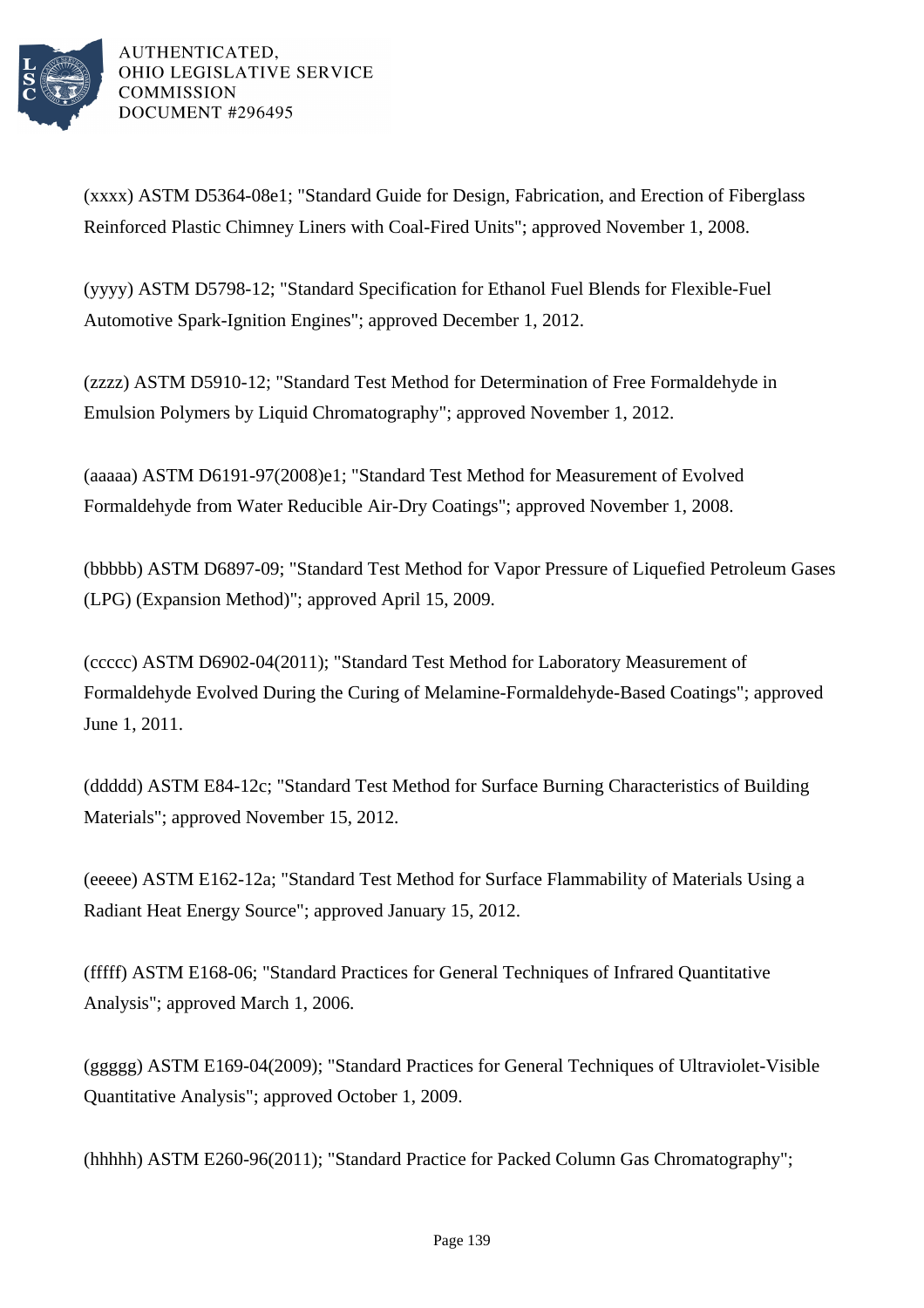

approved .November 1, 2011

(iiiii) ASTM E662-13; "Standard Test Method for Specific Optical Density of Smoke Generated by Solid Materials"; approved January 1, 2013.

(jjjjj) ASTM F852-08; "Standard Specification for Portable Gasoline Containers for Consumer Use"; approved July 1, 2008.

(kkkkk) ASTM F976-08; Standard Specification for Portable Kerosene Containers for Consumer Use"; approved July 1, 2008.

(lllll) ASTM F1216-09; "Standard Practice for Rehabilitation of Existing Pipelines and Conduits by the Inversion and Curing of a Resin-Impregnated Tube"; approved March 1, 2009.

(mmmmm) ASTM F2234-08; "Standard Specification for Portable Gasoline and Kerosine Spill Resistant Fueling Systems for Consumer Use"; approved March 1, 2008.

(nnnnn) California Code of Regulations Title 13, Division 3, Chapter 9, Article 6; "Portable Containers and Spouts"; effective January 31, 2014.

(ooooo) Clean Air Act; contained in 42 USC 7401 to 7671q; "The Public Health and Welfare-Air Pollution Prevention and Control"; as published in the 2018 edition of the United States Code.

(ppppp) "Control of Volatile Organic Compound Emissions from Coating Operations at Aerospace Manufacturing and Rework Operations"; EPA-453/R-97-004; December 1997.

(qqqqq) "Control of Volatile Organic Compound Emissions from Reactor Processes and Distillation Operations Processes in the Synthetic Organic Chemical Manufacturing Industry"; EPA-450/4-91- 031; August 1993.

(rrrrr) "Control Techniques Guidelines for the Oil and Natural Gas Industry"; EPA-453/B-16-001; October 2016.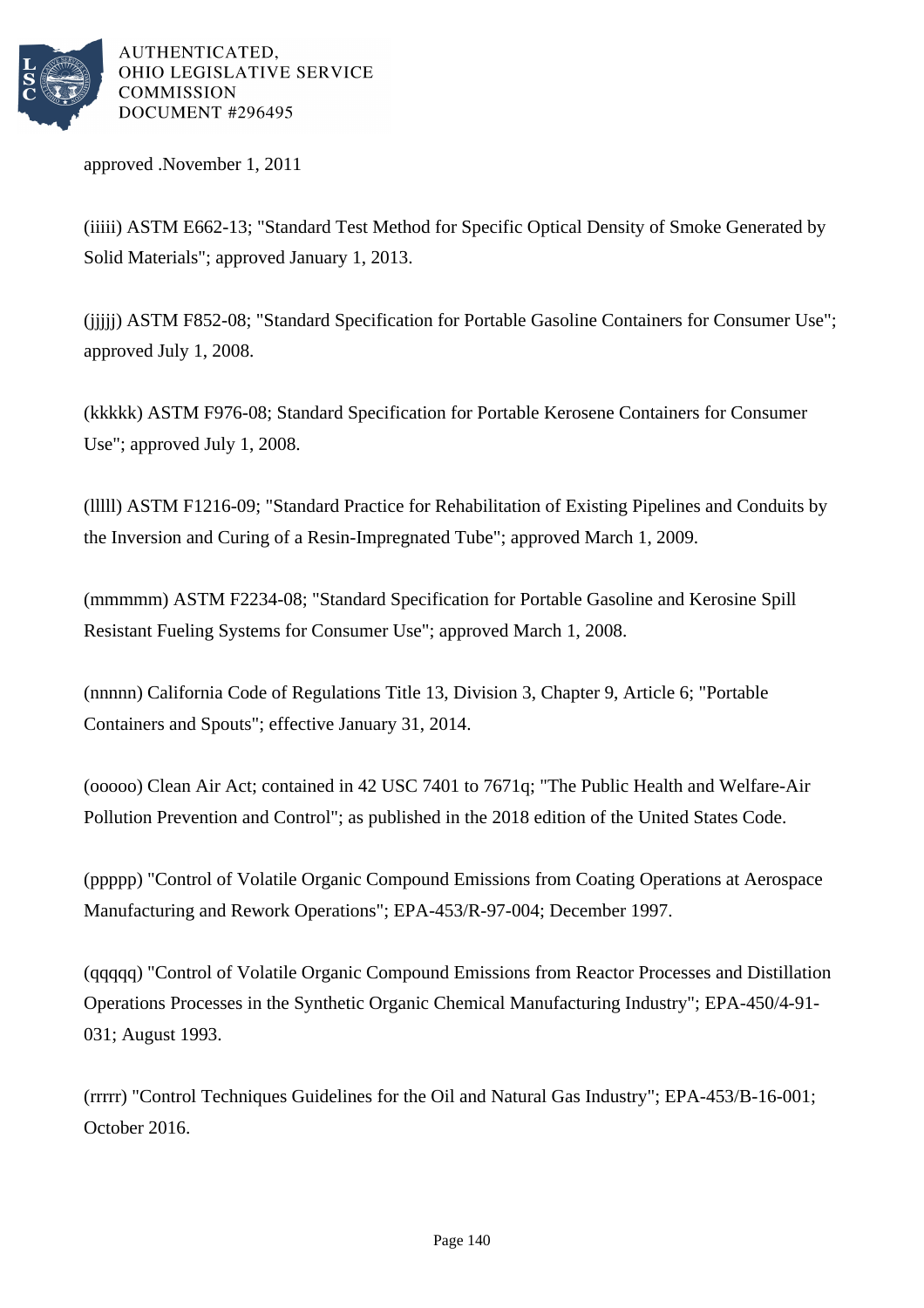

(sssss) "CRC Handbook of Chemistry and Physics."; 95th Edition, June 14, 2014.

(ttttt) "Early Reduction Program"; 57 Federal Register 61970; December 29, 1992.

(uuuuu) "Federal Insecticide, Fungicide, and Rodenticide Act"; contained in 7 USC 136 to 136y; "Environmental Pesticide Control;" as published in the 2018 edition of the United States Code.

(vvvvv) "Federal Motor Vehicle Safety Standards"; contained in 49 CFR part 571; as published in the July 1, 2021 Code of Federal Regulations.

(wwwww) "Guidelines for Determining Capture Efficiency"; USEPA office of air and radiation, policy and guidance; February 7, 1995.

(xxxxx) IAPMO/ANSI Z1000-2007; "American National Standard for Prefabricated Septic Tanks"; approved January 1, 2007.

(yyyyy) "Lange's Handbook of Chemistry"; 70th Edition, Januray 10, 2005.

(zzzzz) "Methods for the "; EPA 821/C-99-004; published May 1, 1999.

(aaaaaa) MIL-A-87721; reference contained in "Control of Volatile Organic Compound Emissions from Coating Operations at Aerospace Manufacturing and Rework Operations."

(bbbbbb) MIL-STD-1330C(SH); "Military Standard: Cleaning and Testing of Shipboard Oxygen, Nitrogen and Hydrogen Gas Piping Systems"; approved February 1, 1985.

(cccccc) NFPA 30B; "Code for the Manufacture and Storage of Aerosol Products"; 2011 edition, approved June 21, 2010.

(dddddd) "Perry's Chemical Engineer's Handbook"; eighth edition, November 13, 2007.

(eeeeee) "Protocol for Determining the Daily Volatile Organic Compound Emission Rate of Automobile and Light-Duty Truck Topcoat Operations"; EPA-453/R-08-002 September 2008.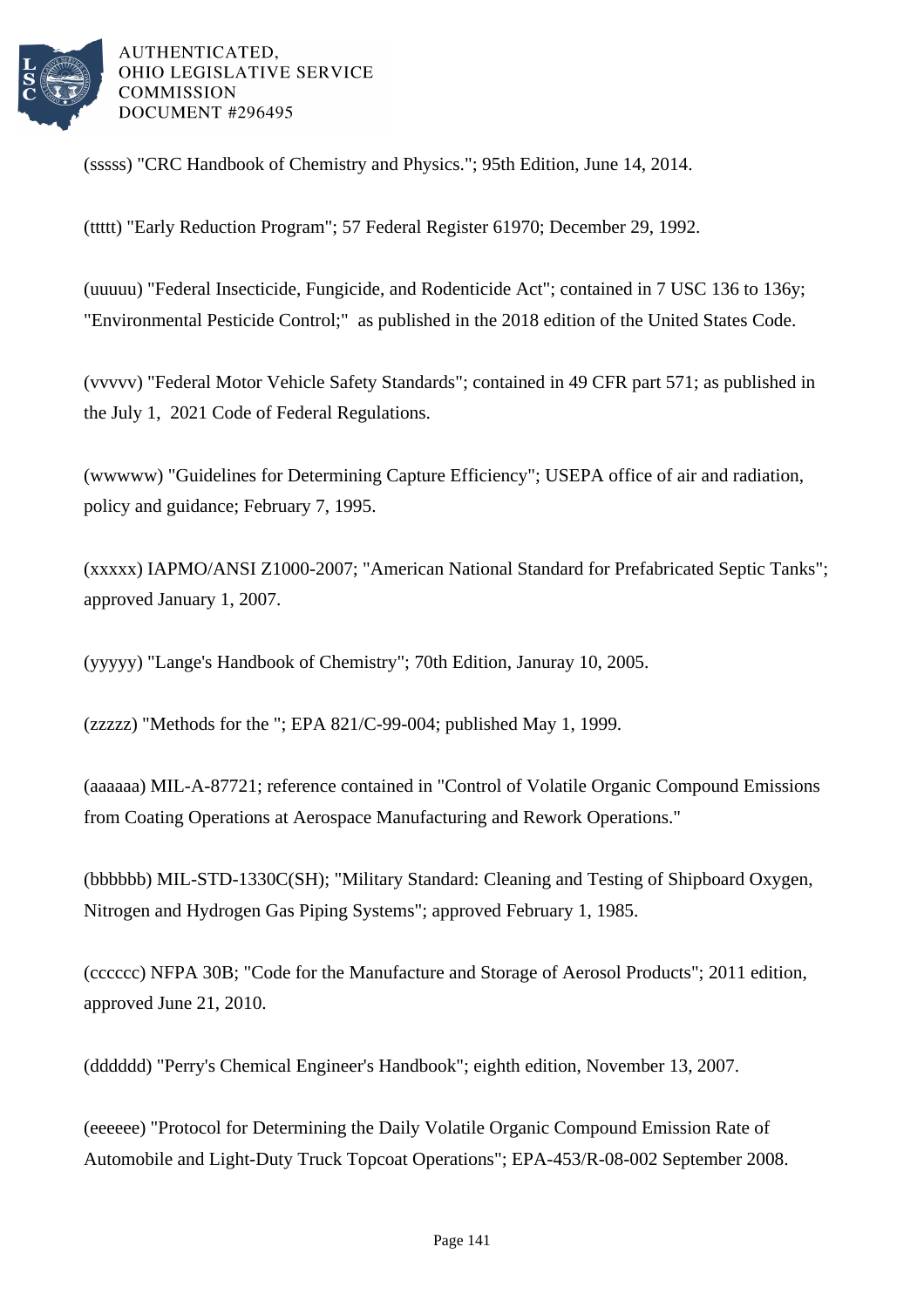

(ffffff) "Recommended Practices for Installation and Testing of Vapor Recovery Systems at Vehicle Refueling Sites"; PEI/RP300-09; fourth edition.

(gggggg) "Regulatory Guide 1.54 - Service Level I, II and III Protective Coatings Applied to Nuclear Plants"; issued July, 2000.

(hhhhhh) SE-R-0006; "General Specification Space Shuttle System Requirements for Materials and Processes"; revision C; April 26, 1990.

(iiiiii) Section 182 of the Clean Air Act; contained in 42 USC 7511a; "Plan submissions and requirements"; as published in the 2018 edition of the United States Code.

(jjjjjj) Section 193 of the Clean Air Act; contained in 42 USC 7515; "General savings clause"; as published in the 2018 edition of the United States Code.

(kkkkkk) South Coast Air Quality Management District (SCAQMD) Method 312-91; "Determination of Percent Monomer in Polyester Resins"; approved June 1, 1991, revised April, 1996.

(llllll) South Coast Air Quality Management District (SCAQMD) Method 316A; "Determination of Volatile Organic Compounds (VOC) in Materials Used for Pipes and Fittings"; approved September 9, 1992, revised October 1996.

(mmmmmm) SSP 30233F; "Space Station Requirements for Materials and Processes - International Space Stations"; March 6, 1998.

(nnnnnn) "Standard Industrial Classification Manual." United States Office of Management and Budget, last amended 1988.

(oooooo) Standard method 5310D; contained in "Standard Methods for the Examination of Water and Wastewater"; twenty-second edition, 2012.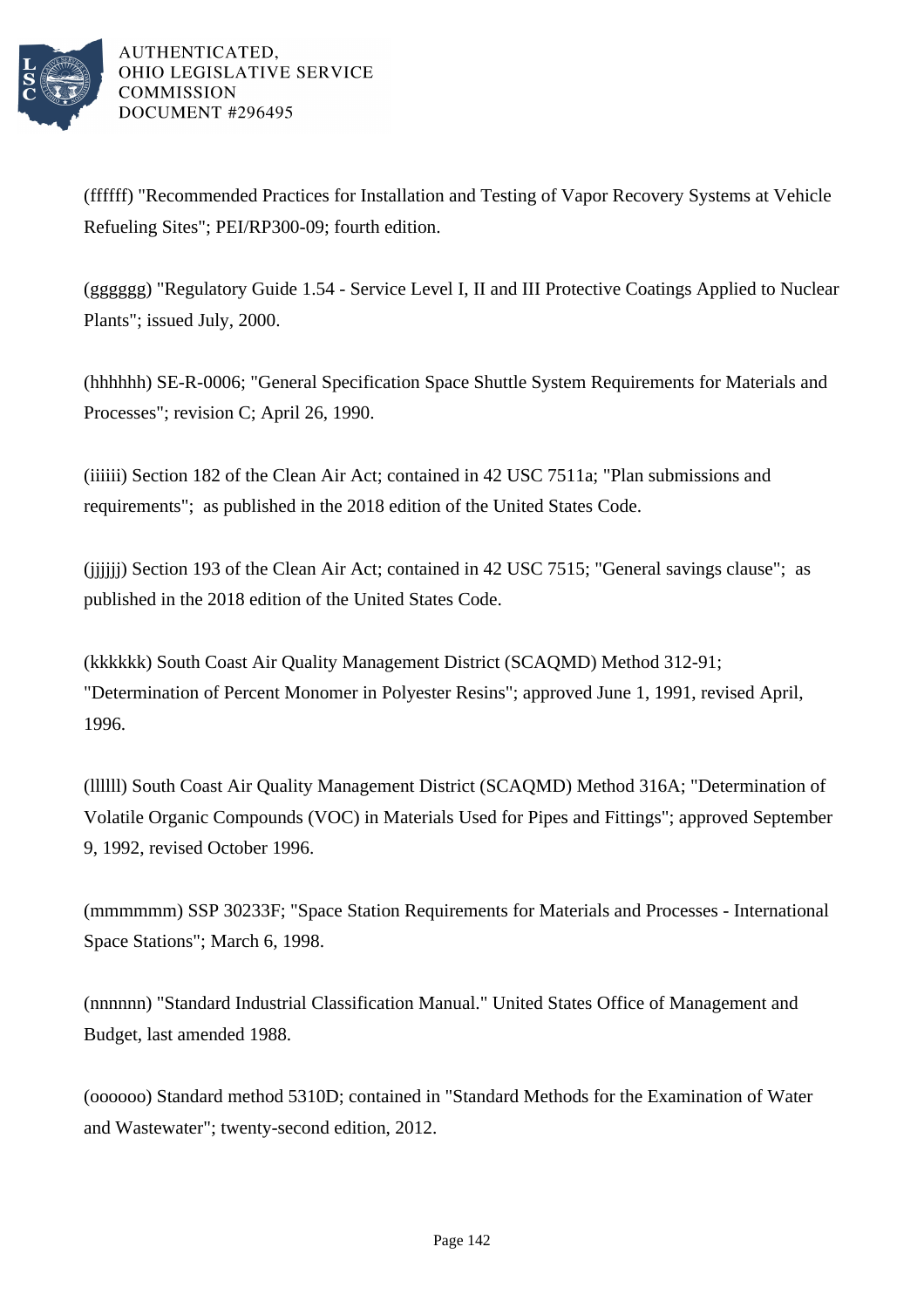

(pppppp) "Standard Methods for the Examination of Water and Wastewater; twenty-second edition, 2012.

(qqqqqq) SW-846; "Test Methods for Evaluating Solid Waste, Physical/Chemical Methods"; last updated February 2007.

(rrrrrr) SW-846 method 5021; "Volatile Organic Compounds in Soils and Other Solid Matrices Using Equilibrium Headspace Analysis"; revision 0, December 1996.

(ssssss) SW-846 method 5030B; "Purge-and-trap for Aqueous Samples"; revision 2, December 1996.

(tttttt) SW-846 method 8015C; "Nonhalogenated Organics Using GC/FID"; revision 3, February 2007.

(uuuuuu) SW-846 method 8021B; "Aromatic and Halogenated Volatiles by Gas Chromatography Using Photoionization and/or Electrolytic Conductivity Detectors"; revision 2, December 1996.

(vvvvvv) SW-846 method 8260B; "Volatile Organic Compounds by Gas Chromatography/Mass Spectrometry (GC/MS)"; revision 2, December 1996.

(wwwwww) SW-846 method 9060A; "Total Organic Carbon"; revision 1, November 2004.

(xxxxxx) UL 1316; "Glass-Fiber-Reinforced Plastic Underground Storage Tanks for Petroleum Products, Alcohols, and Alcohol-Gasoline Mixtures"; second edition, January 7, 1994.

(yyyyyy) UL 1746; "Standard for External Corrosion Protection Systems for Steel Underground Storage Tanks"; third edition, January 17, 2007.

(zzzzzz) UL 2215; "Outline of Investigation for Oil/Water Separators"; second edition, June 23, 2000.

(aaaaaaa) UL 330; "Underwriters Laboratories' Standard for Hose and Hose Assemblies for Dispensing Flammable Liquids"; seventh edition, December 16, 2009.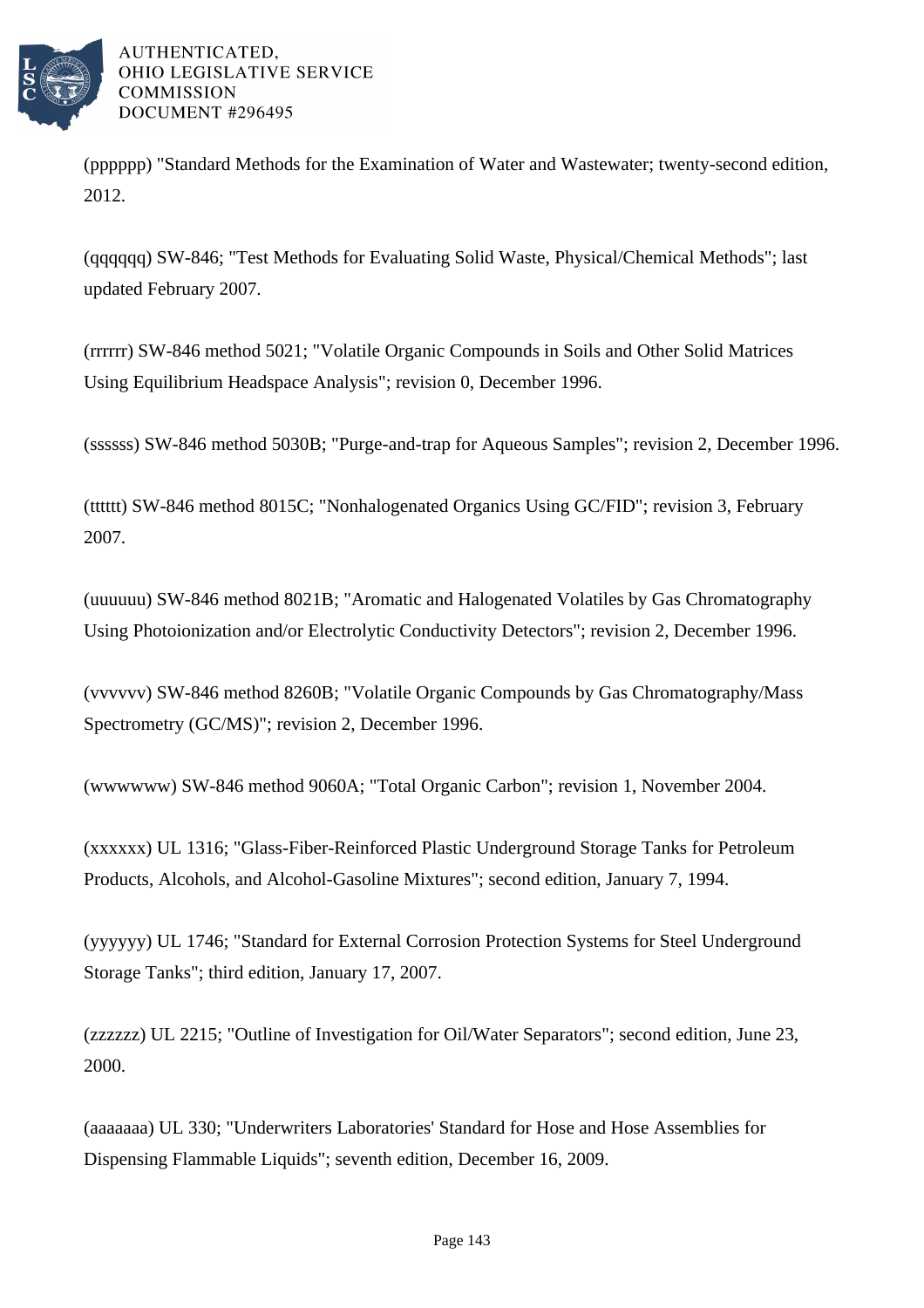

(bbbbbbb) USEPA-approved alternative test method ALT-020; "Negative Pressure Enclosure Qualitative Test Method for Bakery Ovens"; posted November 15, 2000.

(ccccccc) USEPA conditional test method CTM-042; "Use of Flame Ionization Detector-Methane Cutter Analysis Systems for VOC Compliance Testing of Bakeries"; revised August 18, 2004; posted September 3, 2004.

(ddddddd) USEPA method 1; contained in 40 CFR part 60, appendix A; "Sample and velocity traverses for stationary sources"; as published in the July 1, 2021 Code of Federal Regulations.

(eeeeeee) USEPA method 1A; contained in 40 CFR part 60, appendix A; "Sample and velocity traverses for stationary sources with small stacks or ducts"; as published in the July 1, 2021 Code of Federal Regulations.

(fffffff) USEPA method 2; contained in 40 CFR part 60, appendix A; "Determination of stack gas velocity and volumetric flow rate (Type S pitot tube)"; as published in the July 1, 2021 Code of Federal Regulations.

(ggggggg) USEPA method 2A; contained in 40 CFR part 60, appendix A; "Direct measurement of gas volume through pipes and small ducts"; as published in the July 1, 2021 Code of Federal Regulations.

(hhhhhhh) USEPA method 2B; contained in 40 CFR part 60, appendix A; "Determination of exhaust gas volume flow rate from gasoline vapor incinerators"; as published in the July 1, 2021 Code of Federal Regulations.

(iiiiiii) USEPA method 2C; contained in 40 CFR part 60, appendix A; "Determination of gas velocity and volumetric flow rate in small stacks or ducts (standard pilot tube)"; as published in the July 1, 2021 Code of Federal Regulations.

(jjjjjjj) USEPA method 2D; contained in 40 CFR part 60, appendix A; "Measurement of gas volume flow rates in small pipes and ducts"; as published in the July 1, 2021 Code of Federal Regulations.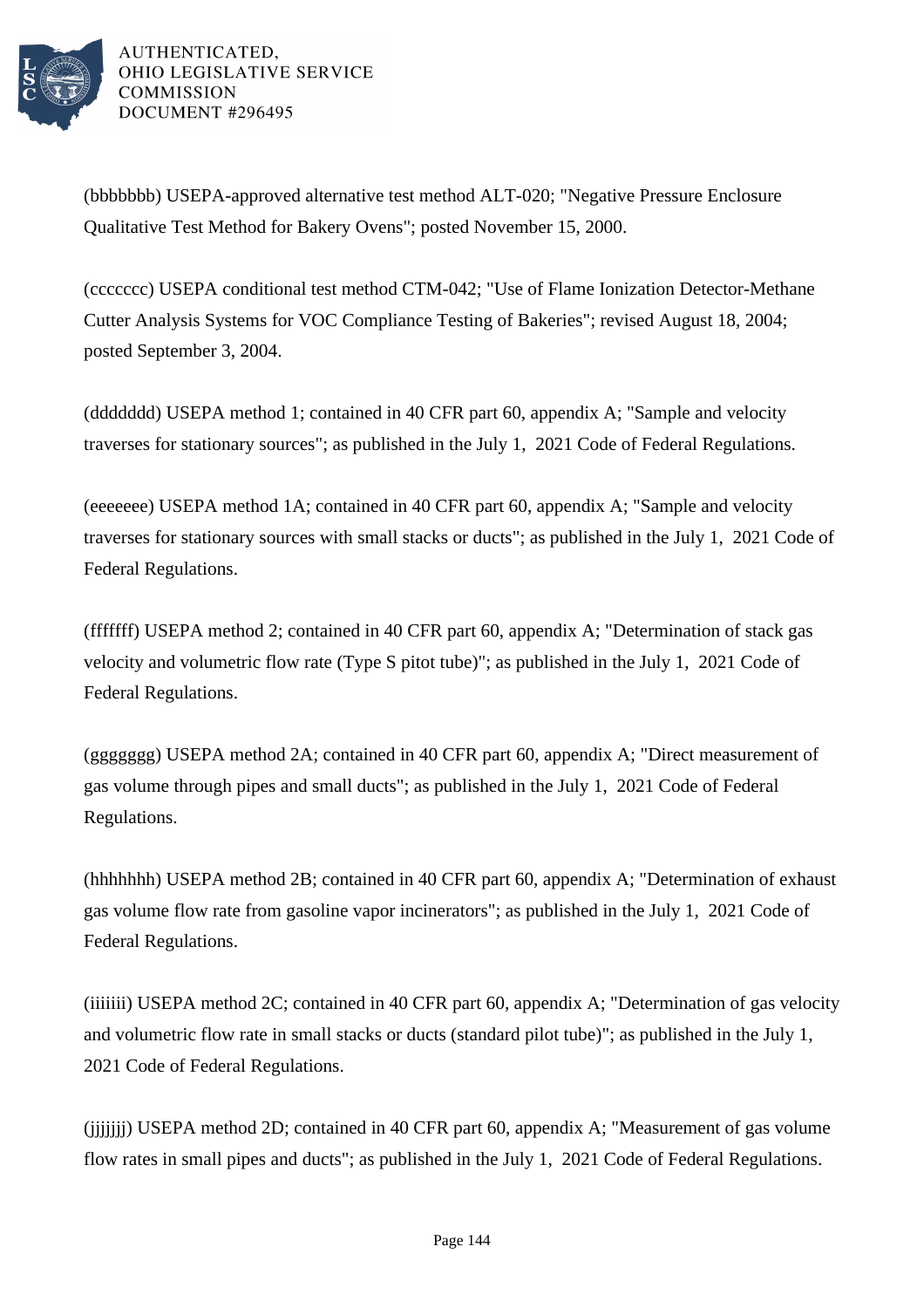

AUTHENTICATED. OHIO LEGISLATIVE SERVICE **COMMISSION** DOCUMENT #296495

(kkkkkkk) USEPA method 3; contained in 40 CFR part 60, appendix A; "Gas analysis for the determination of dry molecular weight"; as published in the July 1, 2021 Code of Federal Regulations.

(lllllll) USEPA method 3A; contained in 40 CFR part 60, appendix A; "Determination of oxygen and carbon dioxide concentrations in emissions from stationary sources (instrumental analyzer procedure)"; as published in the July 1, 2021 Code of Federal Regulations.

(mmmmmmm) USEPA method 3B; contained in 40 CFR part 60, appendix A; "Gas analysis for the determination of emission rate correction factor or excess air"; as published in the July 1, 2021 Code of Federal Regulations.

(nnnnnnn) USEPA method 4; contained in 40 CFR part 60, appendix A; "Determination of moisture content in stack gases"; as published in the July 1, 2021 Code of Federal Regulations.

(ooooooo) USEPA method 18; contained in 40 CFR part 60, appendix A; "Measurement of gaseous organic compound emissions by gas chromatograph"; as published in the July 1, 2021 Code of Federal Regulations.

(ppppppp) USEPA method 21; contained in 40 CFR part 60, appendix A; "Determination of volatile organic compound leaks"; as published in the July 1, 2021 Code of Federal Regulations.

(qqqqqqq) USEPA method 22; contained in 40 CFR part 60, appendix A; "Visual determination of fugitive emissions from material sources and smoke emissions from flares"; as published in the July 1, 2021 Code of Federal Regulations.

(rrrrrrr) USEPA method 24; contained in 40 CFR part 60, appendix A; "Determination of volatile matter content, water content, density, volume solids, and weight solids of surface coatings"; as published in the July 1, 2021 Code of Federal Regulations.

(sssssss) USEPA method 24A; contained in 40 CFR part 60, appendix A; "Determination of volatile matter content and density of publication rotogravure inks and related publication rotogravure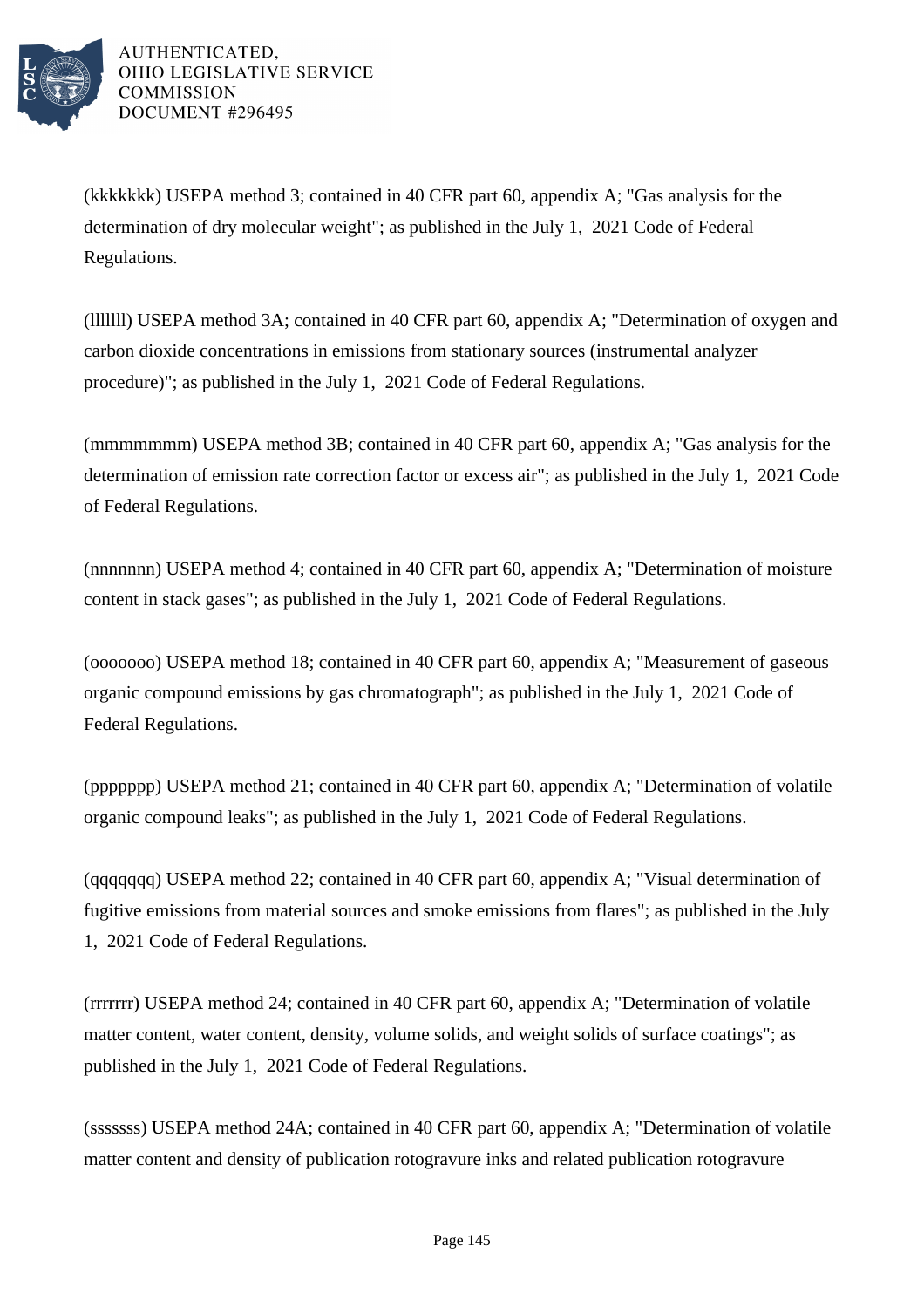

AUTHENTICATED. OHIO LEGISLATIVE SERVICE **COMMISSION** DOCUMENT #296495

coatings"; as published in the July 1, 2021 Code of Federal Regulations.

(ttttttt) USEPA method 25; contained in 40 CFR part 60, appendix A; "Determination of total gaseous nonmethane organic emissions as carbon"; as published in the July 1, 2021 Code of Federal Regulations.

(uuuuuuu) USEPA method 25A; contained in 40 CFR part 60, appendix A; "Determination of total gaseous organic concentration using a flame ionization analyzer"; as published in the July 1, 2021 Code of Federal Regulations.

(vvvvvvv) USEPA method 25B; contained in 40 CFR part 60, appendix A; "Determination of total gaseous organic concentration using a nondispersive infrared analyzer"; as published in the July 1, 2021 Code of Federal Regulations.

(wwwwwww) USEPA method 25D; contained in 40 CFR part 60, appendix A; "Determination of the volatile organic concentration of waste samples"; as published in the July 1, 2021 Code of Federal Regulations.

(xxxxxxx) USEPA method 26; contained in 40 CFR part 60, appendix A; "Determination of hydrogen halide and halogen emissions from stationary sources - non-isokinetic method"; as published in the July 1, 2021 Code of Federal Regulations.

(yyyyyyy) USEPA method 26A; contained in 40 CFR part 60, appendix A; "Determination of hydrogen halide and halogen emissions from stationary sources-isokinetic method"; as published in the July 1, 2021 Code of Federal Regulations.

(zzzzzzz) USEPA method 27; contained in 40 CFR part 60, appendix A; "Determination of vapor tightness of gasoline delivery tank using pressure-vacuum test"; as published in the July 1, 2021 Code of Federal Regulations.

(aaaaaaaa) USEPA method 160.2 contained in "Methods for chemical analysis of water and wastes"; EPA 821/C-99-004; published May 1, 1999.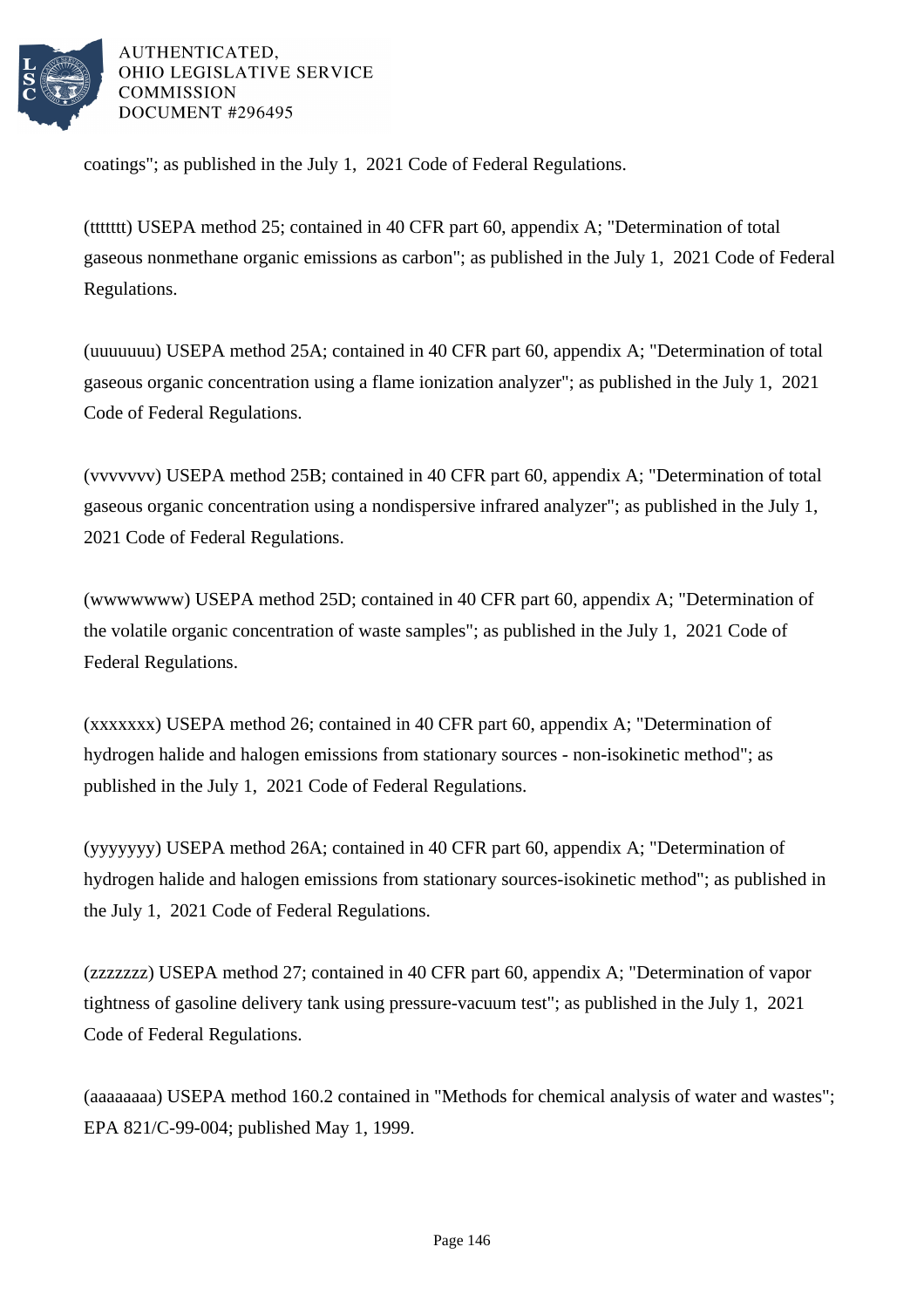

AUTHENTICATED. OHIO LEGISLATIVE SERVICE **COMMISSION** DOCUMENT #296495

(bbbbbbbb) USEPA method 204; contained in 40 CFR part 51, appendix M; "Criteria for and verification of a permanent or temporary total enclosure"; as published in the July 1, 2021 Code of Federal Regulations.

(cccccccc) USEPA method 204A; contained in 40 CFR part 51, appendix M; "Volatile organic compounds content in liquid input stream"; as published in the July 1, 2021 Code of Federal Regulations.

(dddddddd) USEPA method 204B; contained in 40 CFR part 51, appendix M; "Volatile organic compounds emissions in captured stream"; as published in the July 1, 2021 Code of Federal Regulations.

(eeeeeeee) USEPA method 204C; contained in 40 CFR part 51, appendix M; " Volatile organic compounds emissions in captured stream (dilution technique)"; as published in the July 1, 2021 Code of Federal Regulations.

(ffffffff) USEPA method 204D; contained in 40 CFR part 51, appendix M; " Volatile organic compounds emissions in uncaptured stream from temporary total enclosure"; as published in the July 1, 2021 Code of Federal Regulations.

(gggggggg) USEPA method 204E; contained in 40 CFR part 51, appendix M; " Volatile organic compounds emissions in uncaptured stream from building enclosure"; as published in the July 1, 2021 Code of Federal Regulations.

(hhhhhhhh) USEPA method 204F; contained in 40 CFR part 51, appendix M; " Volatile organic compounds content in liquid input stream (distillation approach)"; as published in the July 1, 2021 Code of Federal Regulations.

(iiiiiiii) USEPA method 301; contained in 40 CFR part 63, appendix A; "Field validation of pollutant measurement methods from various waste media"; as published in the July 1, 2021 Code of Federal Regulations.

(jjjjjjjj) USEPA method 305; contained in 40 CFR part 63, appendix A; "Measurement of emission